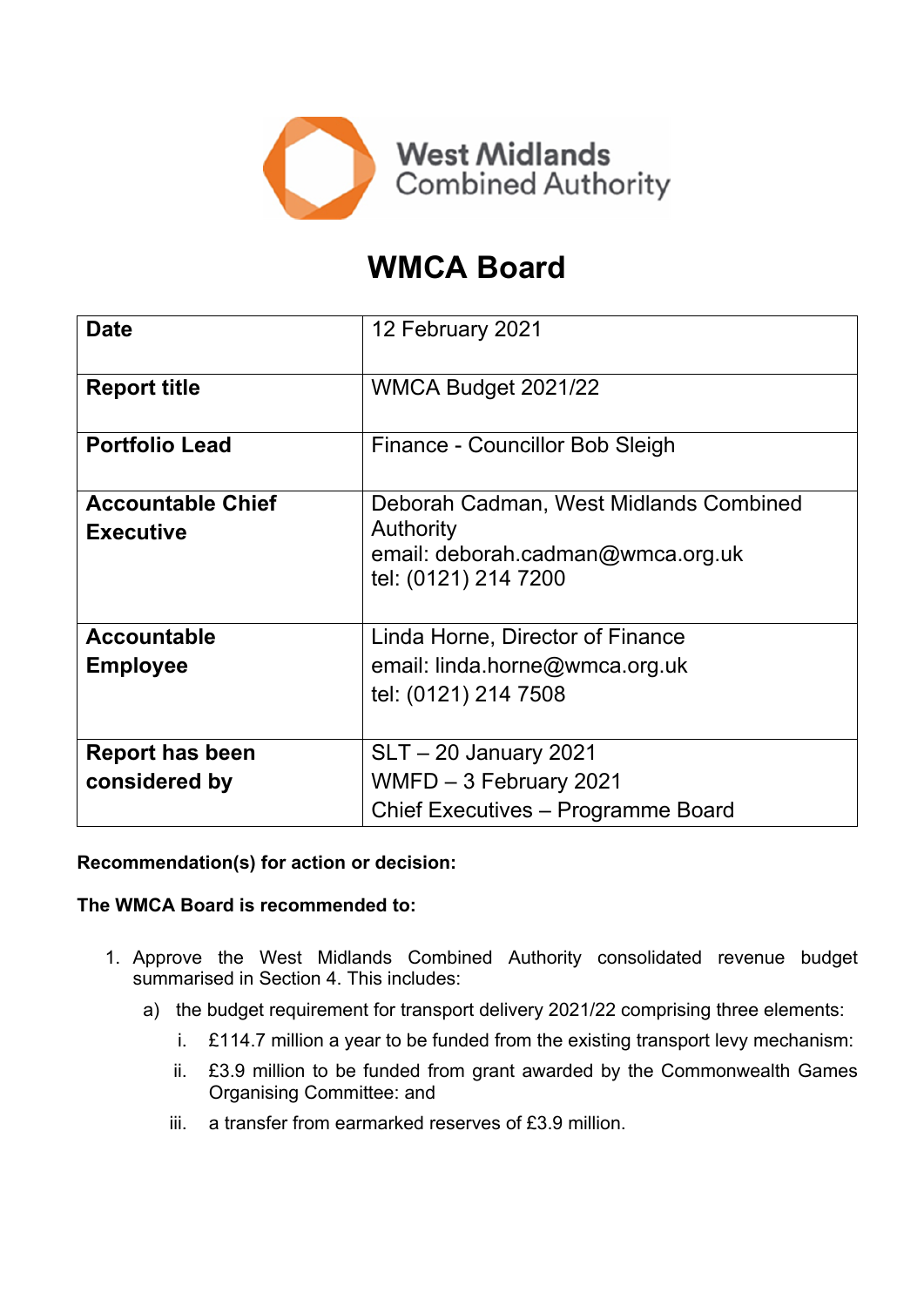- b) the West Midlands Combined Authority Delivery budget requirement for 2021/22 of £141.9 million comprising of five elements:
	- i. £129.7 million Adult Education spending to be funded from Adult Education Budget funding devolved by the Department for Education<sup>1</sup>
	- ii. £5.1 million to be funded from other devolution deal grants
	- iii. £4.6 million to be funded from Constituent Authority fees (fees to remain at the same level as 2020/21)
	- iv. £0.4 million to be funded from Non-Constituent Authority and observer fees (fees to remain at the same level as 2020/21)
	- v. £2.1 million to be funded from other income, including a £1.2m use of reserves created from WMCA's share of 2020/21 Business Rates
- 2. Note the inherent risks included within 2021/22 Budget assumptions.
- 3. Approve the Mayoral Office budget for 2021/22 of £0.8 million to be funded from additional Mayoral Capacity Funding of £0.8 million.
- 4. Note that there will be no Mayoral Precept during 2021/22.
- 5. Note the West Midlands Combined Authority indicative 5 year Medium Term Financial Plan.
- 6. Note that a full Strategic Plan will be completed following the 2021 Mayoral Election, to inform the annual Medium Term Financial Planning exercise to be completed in 2021/22.
- 7. Approve the Capital Programme as set out in Appendices 3, 4 and 5.
- 8. Delegate authority to the Director of Finance in consultation with the Portfolio Lead for Finance and Investments to make any final changes that may result from the Final Local Government Finance Settlement as set out in paragraphs 2.3 to 2.5.
- 9. Approve the following policies and strategies as required by statute:
	- a) the West Midlands Combined Authority Treasury Management Strategy as set out in section 7 and Appendix 7:
	- b) The West Midlands Combined Authority Capital Strategy and Minimum Revenue Provision Statement and as set out in section 8 and Appendices 8 and 9 respectively: and
	- c) The West Midlands Combined Authority Pay Policy Statement as set out in section 12 and Appendix 10.

<sup>1</sup> The 2021/22 Adult Education Budget to be devolved from Department for Education will be confirmed in early 2021.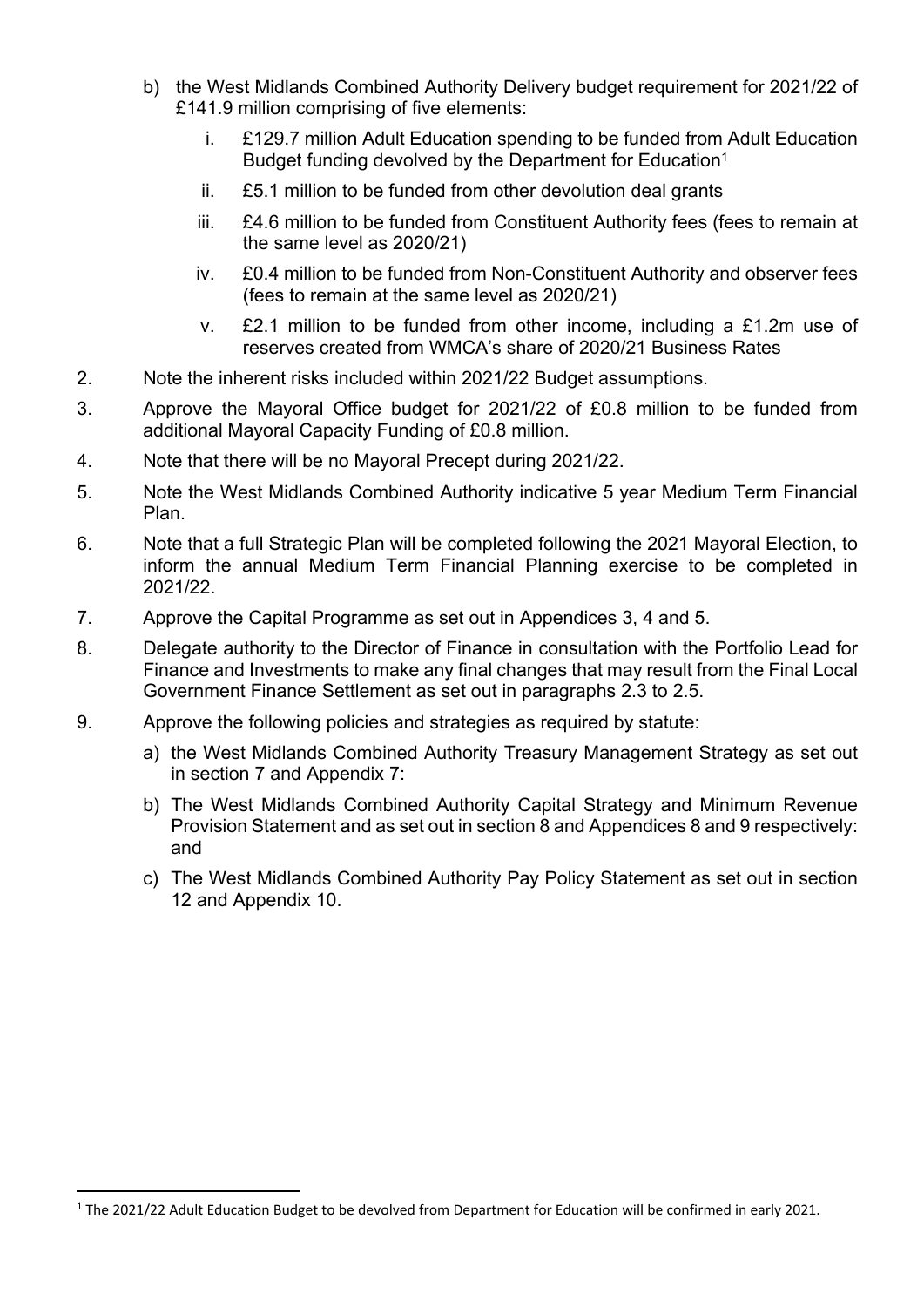### **1.0 Purpose**

1.1 This report is intended to present the Final Budget for consideration by the West Midlands Combined Authority Board at its meeting on 12 February 2021. A Draft Budget was presented to the West Midlands Combined Authority Board for review and comments at its meeting on 15 January 2021.

### **2.0 Background**

- 2.1 This report represents the final stage of the Budget setting process for the West Midlands Combined Authority and incorporates the final Revenue and Capital Budget for 2021/22 as well as the associated policies as required by statute. There are no changes from the financial plans as included within the Draft Budget report as considered by West Midlands Combined Authority Board on 15 January 2021.
- 2.2 The Mayor and West Midlands Combined Authority have considered feedback on the Draft Budget report since 15 January 2021 Board meeting, from both Constituent Members of the Combined Authority and other key stakeholders.
- 2.3 This report incorporates assumptions based on the Provisional Local Government Finance Settlement for 2021/22. The Final Local Government Finance Settlement will be presented to the House of Commons in early 2021. If applicable, a verbal update on the Provisional Local Government Finance Settlement will be provided at the West Midlands Combined Authority Board meeting on 12 February 2021.
- 2.4 This report is also being prepared in advance of the Chancellor of the Exchequer delivering the next HM Treasury Budget on 3 March 2021. West Midlands Combined Authority will continue to seek to progress the relevant asks already set out in our Spending Review Submission and will continue to lobby for additional capacity and ongoing funding for the impact of Covid-19. If applicable, a verbal update on the HM Treasury Budget will be provided at the West Midlands Combined Authority Board meeting on 12 February 2021.
- 2.5 Delegation is requested to the Finance Director, in consultation with the Portfolio Lead for Finance and Investments, to make any final changes that result from the Final Local Government Finance Settlement or HM Treasury Budget, should they be required.
- 2.6 As detailed in Section 4, this report also incorporates assumptions based on the latest view of the impact of the Covid-19 pandemic and no assessment has been made on the impact of the UK's trade deal with the EU. It is also noted that 2021/22 will include a Mayoral Election, all of which could lead to changing priorities for West Midlands Combined Authority.
- 2.7 The Chief Financial Officer, in consultation with the Portfolio Holder for Finance and Investments, will continue to closely monitor and manage the financial position of the Authority and manage the emerging requirements resulting from the recovery.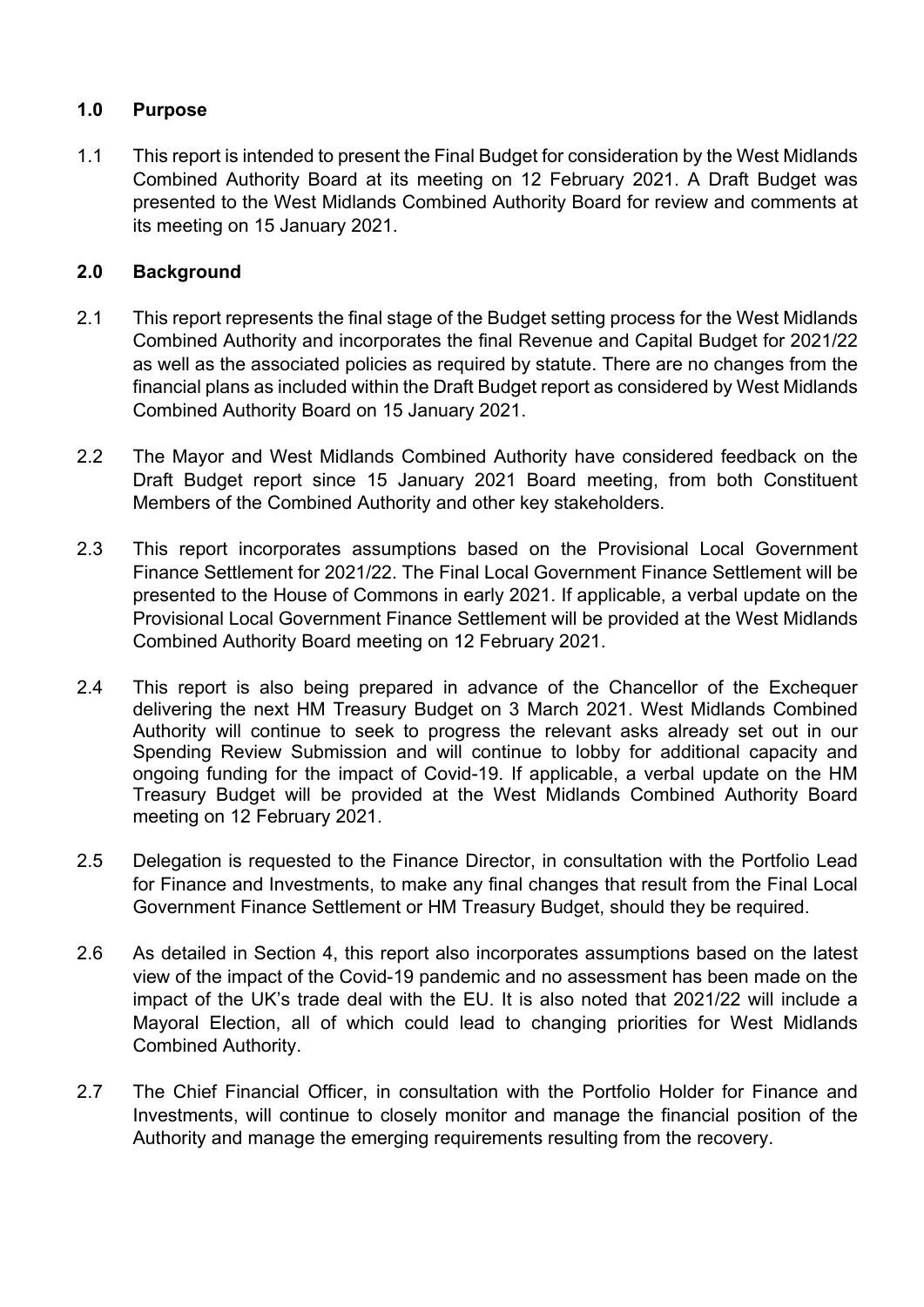### **3.0 2020/21 Forecast Outturn**

- 3.1 The Financial Monitoring Report and Draft Budget Report which were both considered by West Midlands Combined Authority Board on 15 January 2021 included a forecast showing a surplus position of £1.0m, as well as no longer requiring a £2.0m one-off use of reserves which had been previously approved by the Board. The Draft Budget Report stated that all surplus generated in 2020/21 and the now unutilised £2.0m of reserves would be earmarked in order to support the 2021/22 Budget.
- 3.2 Since the completion of this forecast, a further £0.220m of grant income from central government to support the loss of Sales, Fees and Charges from the Bus and Metro network is now expected. This, along with continued savings from English National Concessionary Travel Scheme and Child Concessions as driven by reduced patronage across the Bus network, supports the Finance Director's assertion that sufficient surplus will be generated within 2020/21 to support the £3.9m required use of earmarked reserves within the 2021/22 Budget.
- 3.3 The final forecast for 2020/21 is currently being compiled and will be presented to West Midlands Combined Authority Board in March 2021.

### **4.0 Changes to proposed Draft Budget**

- 4.1 There are no changes proposed to the Draft Budget as reviewed by West Midlands combined Authority Board on 15 January 2021.
- 4.2 It is however noted that since the preparation of the Draft Budget, the UK has entered a third period of national lockdown due to the Covid-19 pandemic. Also, since the preparation of the Draft Budget, the UK has agreed terms of a trade deal upon exiting the EU. No assessment has been made within this Budget of the impact of either of these events at this time.
- 4.3 As previously stated, the Draft Budget also includes assumptions based on the Provisional Local Government Finance Settlement. The Combined Authority will continue to monitor any announcements made by central government in relation to the Final Local Government Finance Settlement, the HM Treasury Budget and any emergency funding made available to support the region through the Covid-19 pandemic.
- 4.4 The proposed funding sources for the 2021/22 West Midlands Combined Authority Transport Budget are therefore confirmed as:
	- i. £114.7m to be funded from the existing transport levy mechanism
	- ii. £3.9m to be funded from grant awarded by the Commonwealth Games Organising Committee
	- iii. A transfer from earmarked reserves of £3.9m
- 4.5 The proposed funding sources for the 2021/22 West Midlands Combined Authority Delivery Budget are therefore confirmed as:
	- i. £129.7m Adult Education spending to be funded from Adult Education Budget funding devolved from Department for Education
	- ii. £5.1m to be funded from other devolution deal grants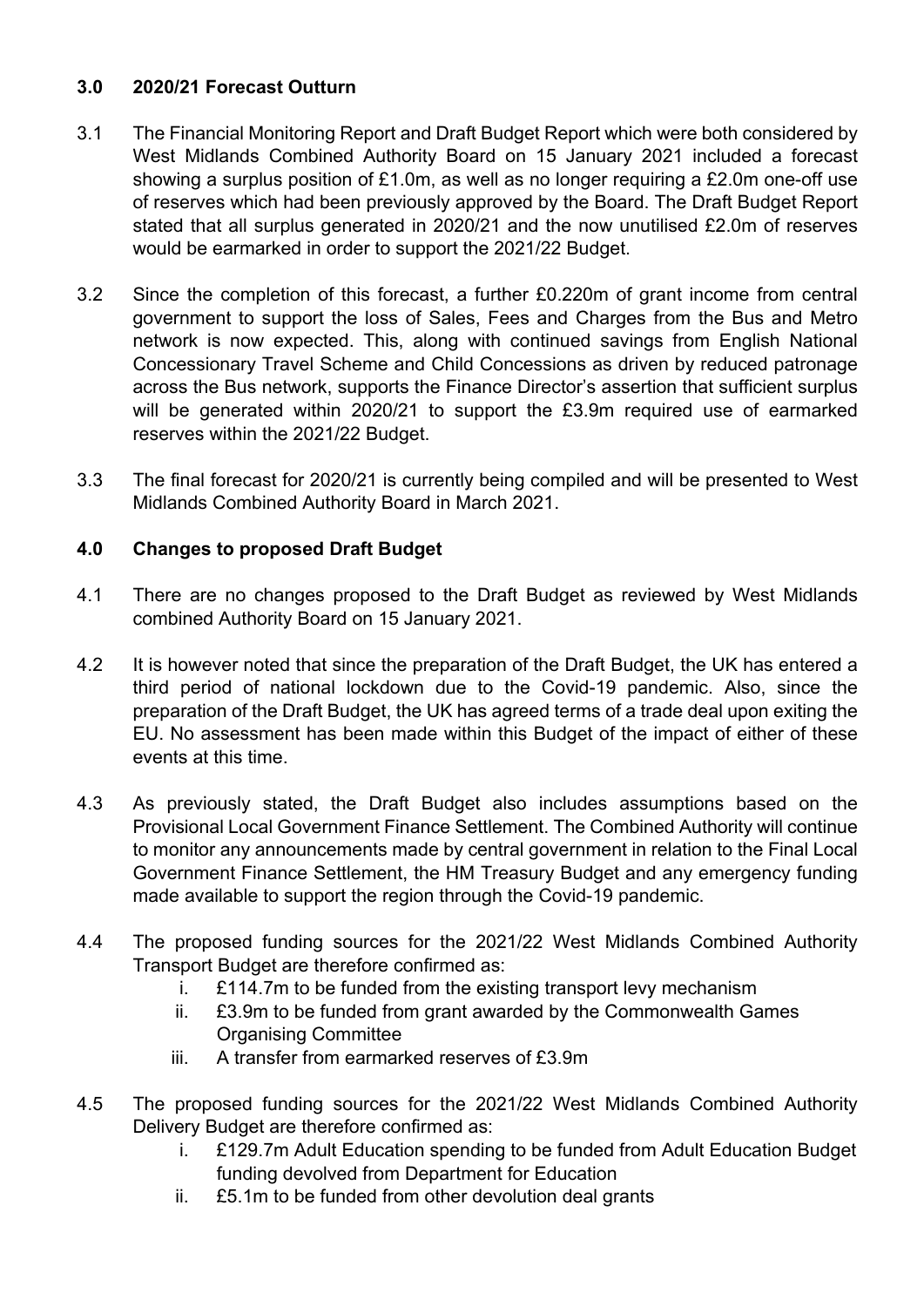- iii. £4.6m to be funded from Constituent Authority fees (unchanged from 2020/21)
- iv. £0.4m to be funded from Non-Constituent Authority and observer fees (unchanged from 2020/21)
- v. £2.1m to be funded from other income, including a £1.2m use of reserves created from West Midland Combined Authority's share of 2020/21 Business Rates.
- 4.6 The proposals for the Mayoral Office remain unchanged operation of the Mayoral Office is to be funded by a Mayoral Capacity Fund grant. West Midlands Combined Authority will continue to lobby for central government funding in relation to the Mayoral election, currently scheduled for May 2021. Should no funding be secured, the Draft Budget as reviewed by West Midlands Combined Authority Board on 15 January 2021 contained a proposal to use a transfer of earmarked reserves created by West Midlands Combined Authority's share of 2020/21 Business Rates.
- 4.7 The final consolidated Revenue Budget for 2021/22 is set out in the following table:

| Table 1: West Midlands Combined Authority 2021/22 Revenue Budget |  |
|------------------------------------------------------------------|--|
|------------------------------------------------------------------|--|

|                                                                     | <b>Total</b>  | <b>Transport</b> | <b>Delivery</b><br><b>Portfolios</b> | Investment<br>Programme | <b>Mayors</b><br><b>Office</b> |
|---------------------------------------------------------------------|---------------|------------------|--------------------------------------|-------------------------|--------------------------------|
|                                                                     | £m            | £m               | £m                                   | £m                      | £m                             |
|                                                                     |               | 114.7            |                                      |                         |                                |
| <b>Transport Levy</b>                                               | 114.7<br>36.5 |                  |                                      |                         |                                |
| Devolution Deal Grant (IP)<br><b>Devolution Deal Grants - Other</b> |               |                  |                                      | 36.5                    |                                |
|                                                                     | 5.9           |                  | 5.1                                  |                         | 0.8                            |
| <b>Adult Education Funding</b>                                      | 129.7         |                  | 129.7                                |                         |                                |
| <b>Share of Business Rates</b>                                      | 9.0           |                  |                                      | 9.0                     |                                |
| <b>Grants from Constituent Members</b>                              | 4.6           |                  | 4.6                                  |                         |                                |
| <b>Grants from Non Constituent Members</b>                          | 0.4           |                  | 0.4                                  |                         |                                |
| Investment Income                                                   | 0.9           |                  | 0.8                                  | 0.1                     |                                |
| Third Party Income                                                  | 0.1           |                  | 0.1                                  |                         |                                |
| <b>Commonwealth Games</b>                                           | 3.9           | 3.9              |                                      |                         |                                |
| Use of Reserves                                                     | 5.1           | 3.9              | 1.2                                  |                         |                                |
| <b>Unsecured Mayoral Election Funding</b>                           | 3.6           |                  |                                      |                         | 3.6                            |
| <b>Total Income</b>                                                 | 314.5         | 122.6            | 141.9                                | 45.6                    | 4.4                            |
|                                                                     |               |                  |                                      |                         |                                |
| <b>Transport Delivery</b>                                           | 118.6         | 118.6            |                                      |                         |                                |
| <b>Commonwealth Games</b>                                           | 3.9           | 3.9              |                                      |                         |                                |
| <b>Delivery Programmes</b>                                          | 141.9         |                  | 141.9                                |                         |                                |
| <b>Investment Programme</b>                                         | 45.6          |                  |                                      | 45.6                    |                                |
| Mayoral Office                                                      | 0.8           |                  |                                      |                         | 0.8                            |
| <b>Mayoral Election</b>                                             | 3.6           |                  |                                      |                         | 3.6                            |
| <b>Total Expenditure</b>                                            | 314.5         | 122.6            | 141.9                                | 45.6                    | 4.4                            |
|                                                                     |               |                  |                                      |                         |                                |
| <b>Net Expenditure</b>                                              |               |                  |                                      |                         |                                |

4.8 As detailed within the report to WMCA Board on 15 February, with respect to the £9m Business Rates Growth income assumption within the Budget, this value is consistent with the principles agreed to date in line with the Investment Programme model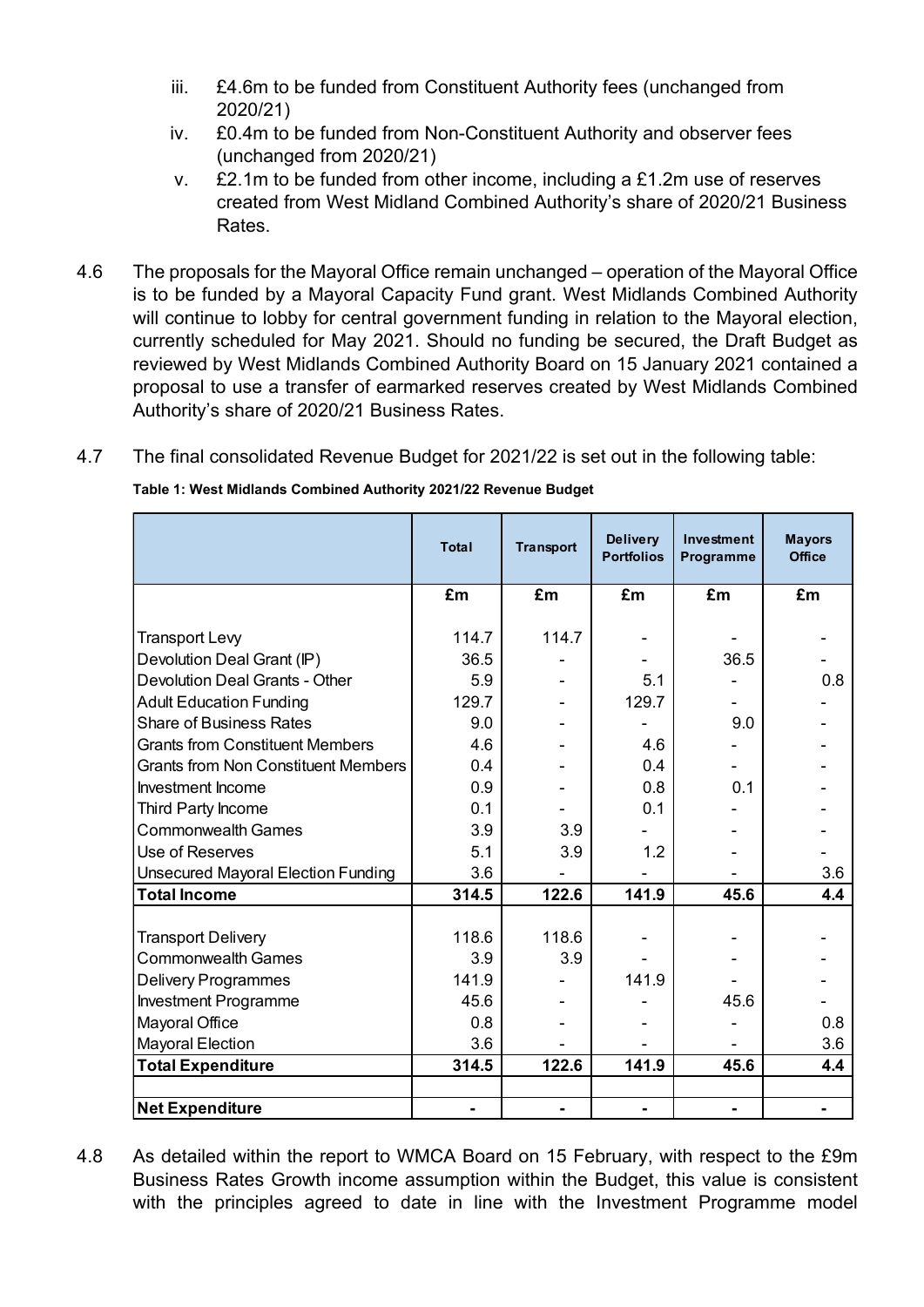requirements. As in previous years, the actual realisation of this income is subject to supplementary discussions with the WMCA Finance Director group with regards to affordability. Given the detrimental impact the pandemic has had on Business Rates across the region, WMCA's ability to realise this income is at risk but discussions with the WM Finance Director group in 2021/22 will help establish the precise impact. Under a worst case scenario, if WMCA are not able to realise any of the £9m, the WMCA revenue budget will not be impacted as this funding exists solely to support the extent to which WMCA can make commitments to fund projects forming part of the Investment Programme, beyond the £801m affordable limit.

4.9 The final contributions from Constituent Authorities are as set out in the following table:

| <b>Allocations</b> | 2020/21<br>£m | 2021/22<br>£m | <b>Net Gain</b> |
|--------------------|---------------|---------------|-----------------|
| Birmingham         | 46.0          | 45.8          | 0.2             |
| Coventry           | 15.1          | 15.2          | (0.1)           |
| <b>Dudley</b>      | 13.2          | 13.2          | 0.0             |
| Sandwell           | 13.5          | 13.5          | 0.0             |
| Solihull           | 9.0           | 9.0           | (0.0)           |
| Walsall            | 11.7          | 11.8          | (0.1)           |
| Wolverhampton      | 10.9          | 10.9          | (0.0)           |
| Total              | 119.4         | 119.4         | (0.0)           |

**Table 2: West Midlands Combined Authority 2021/22 Constituent Member contributions**

- 4.10 The minor change in net contributions from authorities reflects the proposed transport levy, updated for statutory population movements.
- 4.11 The final contributions from Non-Constituent Authorities and Observers are as set out in the Table 3 below and remain at £25,000 per annum for 2021/22. These will be subject to annual review over the medium term.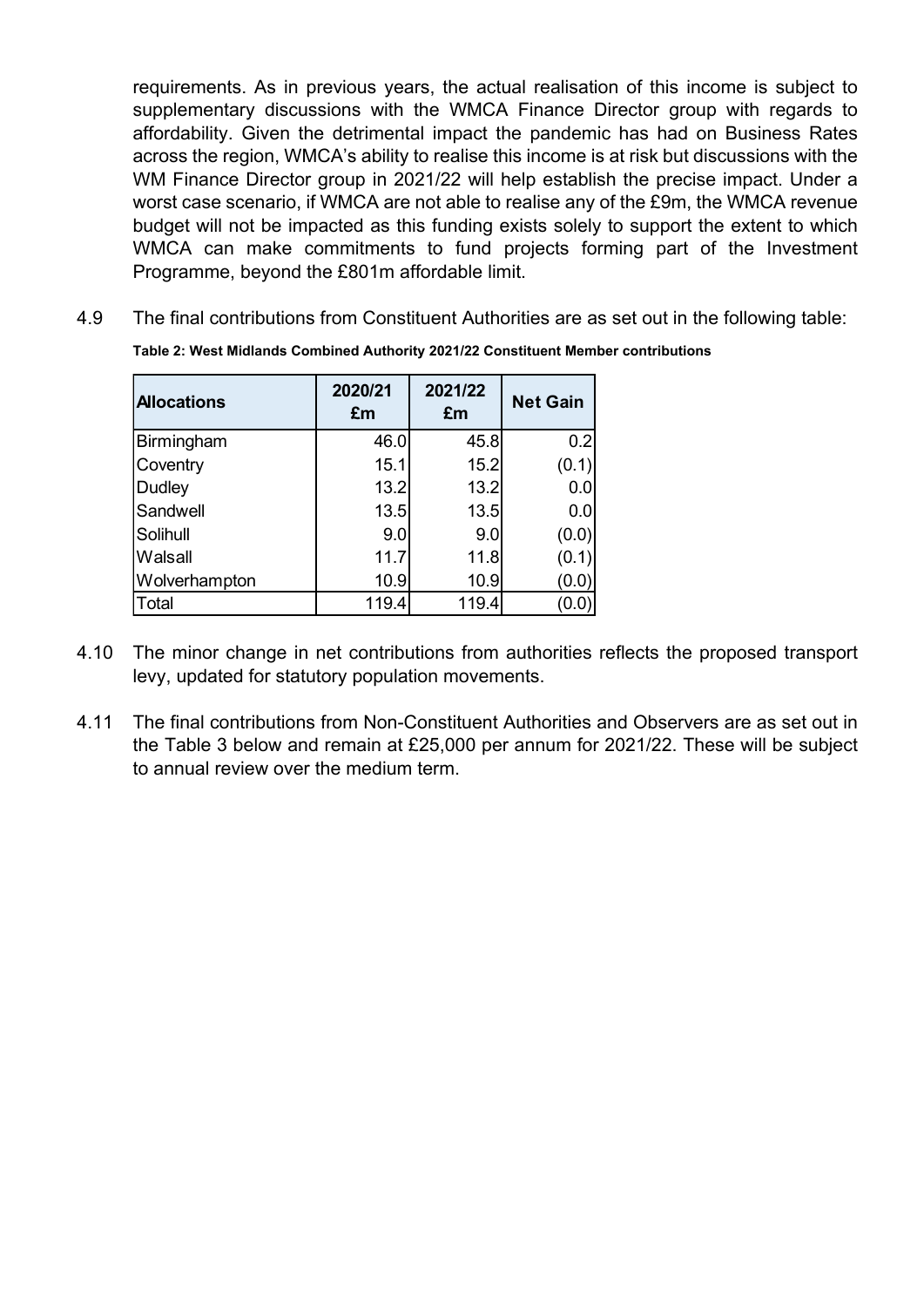**Table 3: West Midlands Combined Authority 2021/22 Non-Constituent Member contributions**

| <b>Non-Constituent Member Allocations</b> | 2021/22<br>£ |
|-------------------------------------------|--------------|
| <b>Non-Constituent</b>                    |              |
| <b>Cannock Chase District Council</b>     | 25,000       |
| North Warwickshire Borough Council        | 25,000       |
| Nuneaton and Bedworth Borough Council     | 25,000       |
| <b>Redditch Borough Council</b>           | 25,000       |
| <b>Rugby Borough Council</b>              | 25,000       |
| <b>Shropshire Council</b>                 | 25,000       |
| <b>Stratford-on-Avon District Council</b> | 25,000       |
| <b>Tamworth Borough Council</b>           | 25,000       |
| <b>Telford and Wrekin Council</b>         | 25,000       |
| <b>Warwickshire County Council</b>        | 25,000       |
| <b>Black Country LEP</b>                  | 25,000       |
| <b>Greater Birmingham and Solihull</b>    | 25,000       |
| Coventry & Warwickshire LEP               | 25,000       |
| <b>Observers</b>                          |              |
| The Marches LEP                           | 25,000       |
| Fire partner contribution                 | 25,000       |
| Police partner contribution               | 25,000       |
| <b>Warwick District Council</b>           | 25,000       |
| Total                                     | 425,000      |

### **5.0 West Midlands Combined Authority Medium Term Capital Programme**

5.1 The West Midlands Combined Authority Capital Programme is summarised in the table below and set out in further detail within Appendices 3 to 5. The table below summarises the planned capital investment between 2021/22 and 2025/26.

|                                                  | WMCA CAPITAL PROGRAMME (£M)          | Appendix | 2021 / 2022 | 2022 / 2023 | 2023 / 2024 | 2024 / 2025 | 2025 / 2026 | <b>TOTAL</b> |
|--------------------------------------------------|--------------------------------------|----------|-------------|-------------|-------------|-------------|-------------|--------------|
|                                                  | TfWM Expenditure                     | 3        | 363.4       | 402.6       | 225.2       | 105.9       | 50.4        | 1,147.5      |
| Expenditure                                      | Housing and Regeneration Expenditure | 4        | 116.5       | 70.5        | 13.6        | 20.5        | 60.0        | 281.1        |
|                                                  | <b>Other Programmes</b>              |          | 4.5         | ۰           | ٠           | ٠           | ٠           | 4.5          |
| Investment Programme Grants to Local Authorities |                                      | 5        | 120.8       | 290.2       | 142.2       | 182.5       | 127.6       | 863.3        |
| <b>TOTAL EXPENDITURE</b>                         |                                      | 605.2    | 763.3       | 381.0       | 308.9       | 238.0       | 2,296.4     |              |
|                                                  | Investment Programme Debt            |          | 187.3       | 194.4       | 13.2        | 0.4         | 17.4        | 412.7        |
| TfWM Debt                                        |                                      | 12.7     | 18.4        | 146.0       | 34.9        | 2.0         | 210.0       |              |
| Funding<br>Grants                                |                                      | 379.0    | 184.4       | 3.1         | 1.5         | 14.3        | 582.3       |              |
| Other*                                           |                                      | 26.2     | 366.1       | 218.7       | 272.1       | 208.3       | 1,091.4     |              |
| <b>TOTAL FUNDING</b>                             |                                      | 605.2    | 763.3       | 381.0       | 308.9       | 238.0       | 2,296.4     |              |

\* Provisional expenditure estimates for Investment Programme and other projects which are subject to WMCA raising additional income or yet to have the funding package fully secured.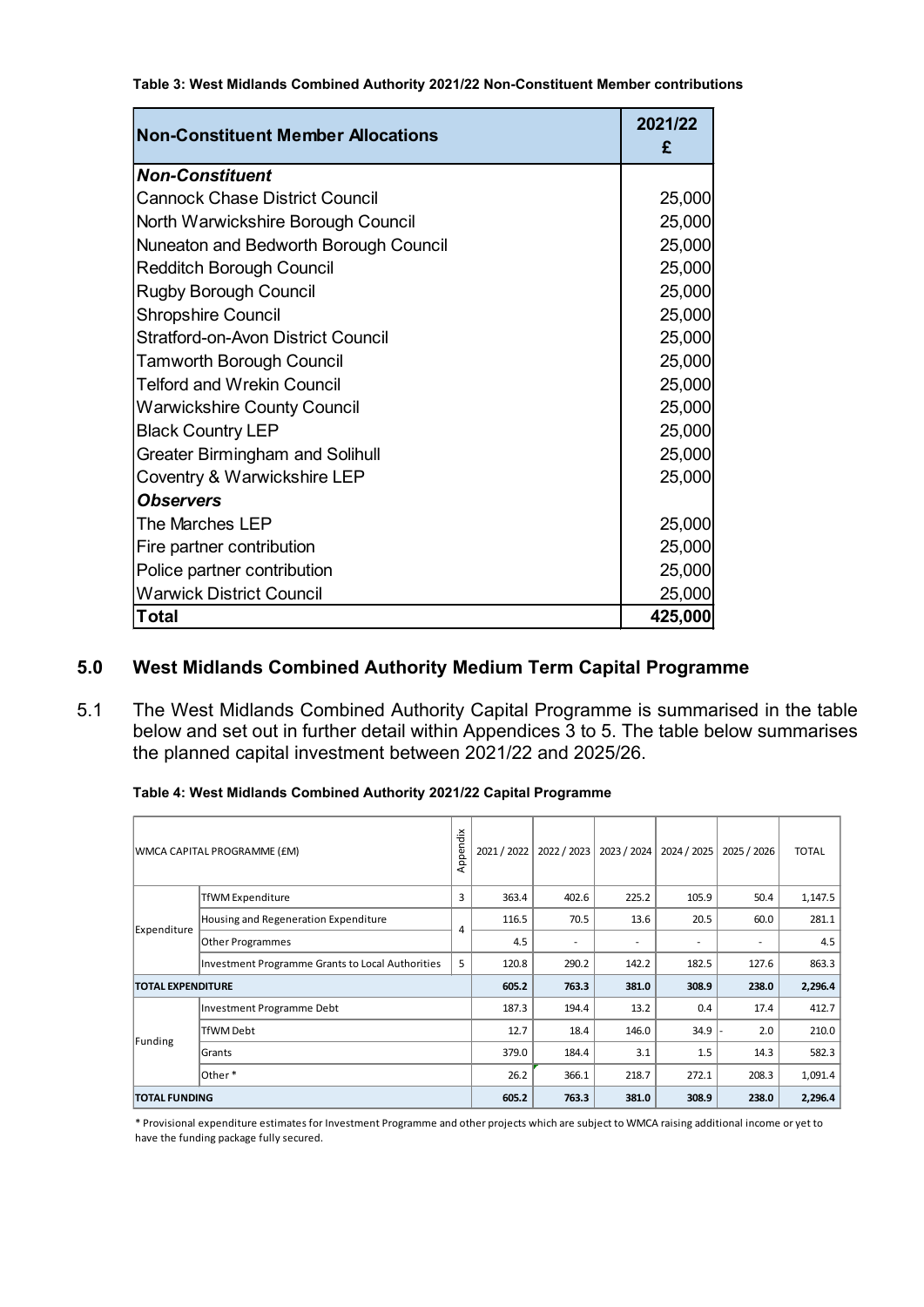- 5.2 Approximately 50% of the Combined Authority's planned capital investment to 2025/26 consists of expenditure incurred by Transport for West Midlands in pursuance of the Investment Programme, Transforming Cities Programme and the Minor Works Programme. Of the remainder, broadly 40% is concerned with the reimbursement of Local Authorities as part of the West Midlands Investment Programme and 10% will be spent in delivering the Housing and Regeneration objectives using funds secured by WMCA from Central Government.
- 5.3 Those larger Transport for West Midlands Programmes contain significant investment in expanding the Metro networks in addition to investment in developing and delivering new local Rail stations in Birmingham and the Black Country. The Transport programme continues to reflect the Transforming Cities Programme including the WMCA approved interventions such as Dudley Interchange, the regional Cycling Programme and the Victoria Square Public Realm. The programme also makes allowance to keep existing assets such as bus stations and station car parks in a safe, operational state.
- 5.4 The Housing Capital Programme includes the land remediation programmes launched by the WMCA in 2016 and delivery against the Land Fund arrangements which now total £184m.
- 5.5 The Investment Programme Grants to Local Authorities Programme includes grants payable under the original Investment Programme in 2016. This includes significant investment in Coventry (Station Masterplan, City Centre Regeneration), Solihull for the UK Central Programme and Birmingham (Commonwealth Games).
- 5.6 In addition to the traditional Capital investment detailed above, WMCA will continue to operate the commercial and residential investment funds where loans to developers are made with the objective of unlocking stalled development sites which traditional lenders are unwilling to finance. The loans are held on the WMCA balance sheet under standard accounting regulations and as at December 2020, the cumulative value of loan commitments approved by WMCA totals £133.7m (including £37m of loans which have since been repaid). The value of loans drawn and earning interest as at December 2020 is £24.8m.
- 5.7 The funding for the Capital Programme is supported mostly by project specific grants or borrowing, where the revenues to support the costs of the debt and interest are underpinned by Investment Programme income or passenger revenues obtained from the Metro network.
- 5.8 It should be noted that at the time of writing this report, confirmation of the regional Integrated Transport Block and Highways Maintenance Block allocations remains outstanding from DfT. Financial planning assumptions are based upon no change in the level of these grants which have been mostly static for the previous five year period. Should the confirmation vary from the planning assumption, the capital programme may need to be adjusted accordingly.
- 5.9 The full extent of the Investment Programme and 2016 Devolution Deal schemes remain as provisional commitments within the overall programme, even though the funding to underpin elements of the investment currently remains unsecured. Work with the Mayor, Metropolitan Leaders and the WMCA Finance Directors will continue into 2021 to enable the gaps to be closed and no expenditure will be committed without first having a clearly available funding source.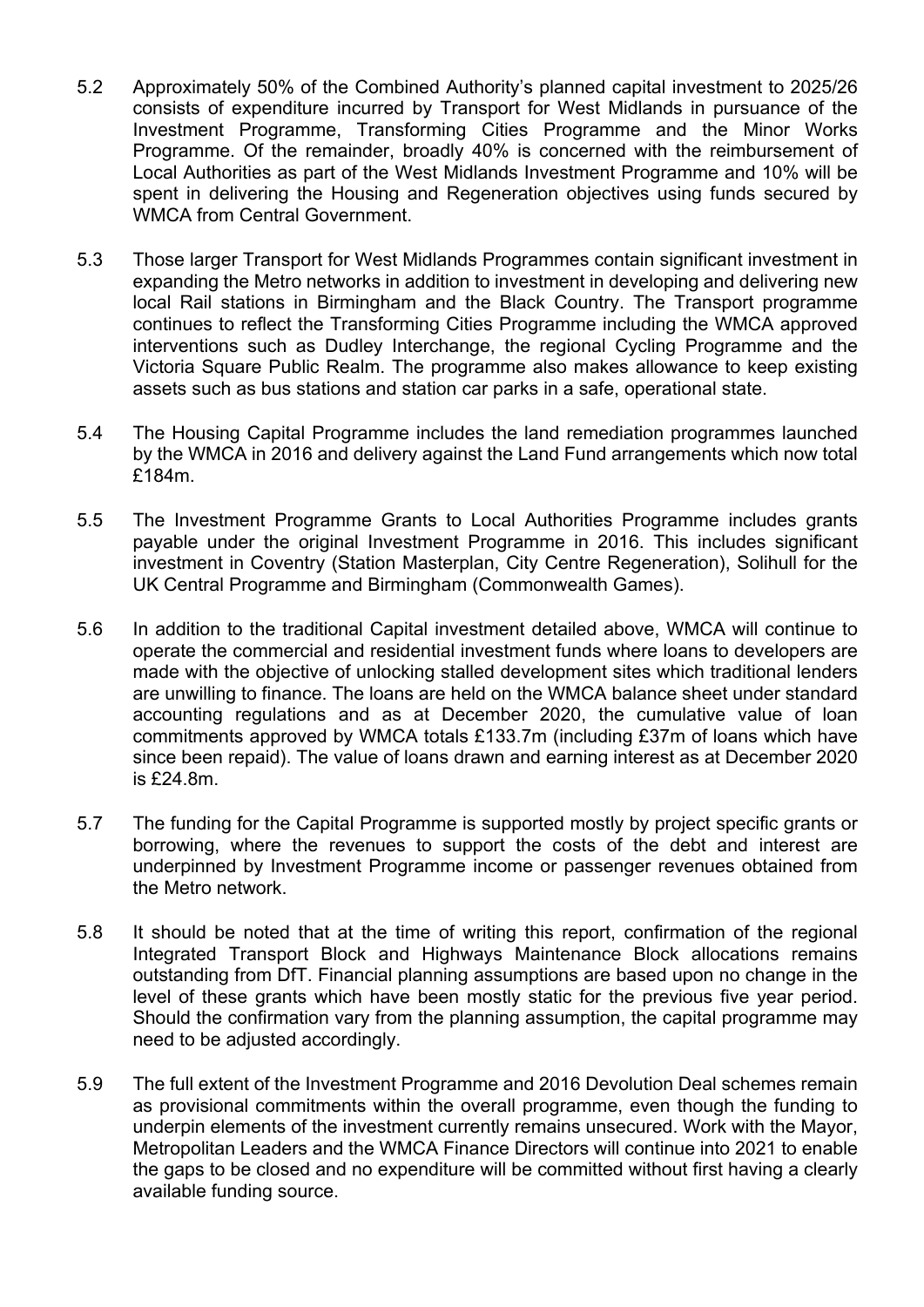5.10 Whilst the Capital Programme is contained within this report, the actual budget for 2021/22 will be influenced by the value of spend projects achieved during 2020/21 and the final capital budget taking into account previous year spend will be reported each month to the WMCA Board in line with previous years.

### **6.0 Medium Term Financial Plan**

- 6.1 The 2020/21 Medium Term Financial Plan was updated throughout Summer 2020. The plan included reviewed and updated assumptions based on the best available information as the impact of Covid-19 was felt across the region.
- 6.2 A funding gap of £18.9m was identified at this time for 2021/22, growing to £32.2m in 2025/26. Through careful mitigating actions, the funding gap of £18.9m was closed for a balanced 2021/22 Budget to be included within the Draft Budget report as reviewed by West Midlands Combined Authority Board on 15 January 2021.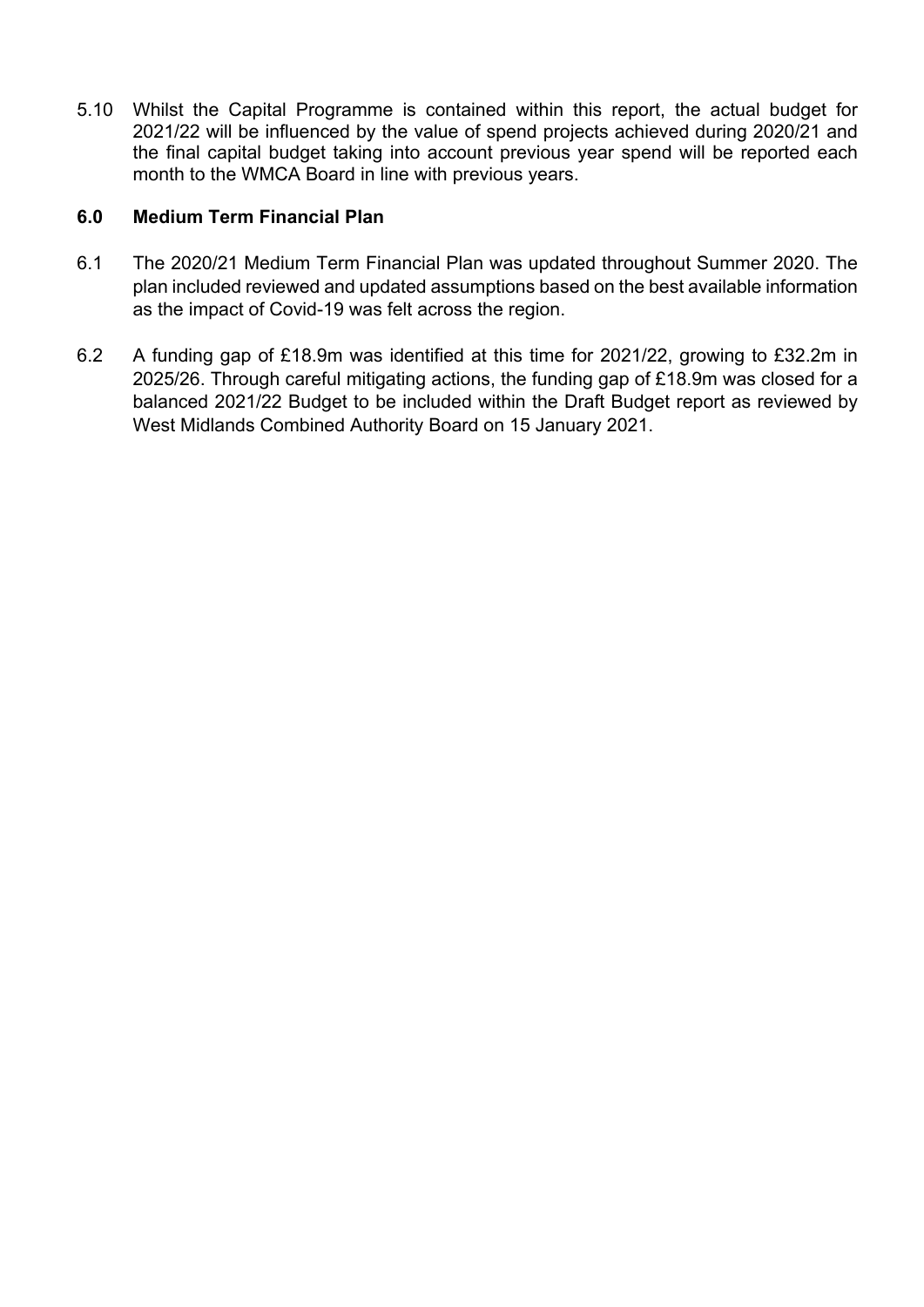|                                        | <b>MTFP</b> |        |        |        |  |  |  |
|----------------------------------------|-------------|--------|--------|--------|--|--|--|
| £m                                     | 22/23       | 23/24  | 24/25  | 25/26  |  |  |  |
| <b>Transport Levy</b>                  | 114.7       | 114.7  | 114.7  | 114.7  |  |  |  |
| <b>Commonwealth Games</b>              | 20.7        |        |        |        |  |  |  |
| <b>Devolution Deal Grants</b>          | 1.4         | 0.1    | 0.3    | 1.0    |  |  |  |
| <b>Adult Education Funding</b>         | 128.8       | 128.8  | 128.8  | 128.8  |  |  |  |
| Share of Business Rates                | 10.5        | 12.0   | 13.5   | 15.0   |  |  |  |
| <b>Constituent Membership</b>          | 4.6         | 4.6    | 4.6    | 4.6    |  |  |  |
| <b>Non Constituent Members</b>         | 0.4         | 0.4    | 0.4    | 0.4    |  |  |  |
| <b>Investment Programme</b>            | 36.5        | 36.5   | 36.5   | 36.5   |  |  |  |
| Investment Income                      | 0.9         | 0.9    | 0.9    | 0.9    |  |  |  |
| 3rd Party / Other Grant Income         |             |        |        |        |  |  |  |
| Use of Reserves                        |             |        |        |        |  |  |  |
| Precept                                | 7.3         | 7.4    | 7.5    | 7.6    |  |  |  |
| <b>Total Funding</b>                   | 326.0       | 305.5  | 307.4  | 309.7  |  |  |  |
| <b>Transport for West Midlands</b>     | 121.7       | 124.1  | 127.2  | 131.0  |  |  |  |
| <b>Commonwealth Games</b>              | 20.7        |        |        |        |  |  |  |
| Delivery Budget                        | 140.2       | 139.8  | 139.9  | 140.1  |  |  |  |
| <b>Investment Programme</b>            | 53.6        | 55.2   | 56.8   | 58.3   |  |  |  |
| Mayoral Office                         | 0.9         | 0.9    | 0.9    | 0.9    |  |  |  |
| <b>Mayoral Election</b>                | 1.0         | 1.0    | 1.0    | 1.0    |  |  |  |
| <b>Shared Services</b>                 | 0.3         | 2.5    | 4.2    | 5.1    |  |  |  |
| <b>Total Expenditure</b>               | 338.4       | 323.5  | 330.1  | 336.4  |  |  |  |
| <b>Net Expenditure (pre Covid-19)</b>  | (12.4)      | (18.0) | (22.7) | (26.7) |  |  |  |
| <b>COVID-19 Impact</b>                 |             |        |        |        |  |  |  |
| <b>Transport for West Midlands</b>     | 5.9         | 3.4    | 3.9    | 4.5    |  |  |  |
| Economy & Innovation                   | 0.7         | 0.7    | 0.7    | 0.7    |  |  |  |
| <b>Culture and Digital</b>             | 0.1         | 0.1    | 0.1    | 0.1    |  |  |  |
| <b>Shared Services</b>                 | 0.2         | 0.2    | 0.2    | 0.2    |  |  |  |
| <b>Total Expenditure</b>               | 6.8         | 4.3    | 4.9    | 5.4    |  |  |  |
|                                        |             |        |        |        |  |  |  |
| <b>Net Expenditure (post Covid-19)</b> | (19.2)      | (22.3) | (27.6) | (32.2) |  |  |  |
| Transport                              | (12.8)      | (12.8) | (16.4) | (20.7) |  |  |  |
| Delivery                               | (4.9)       | (5.8)  | (5.7)  | (5.2)  |  |  |  |
| Investment Programme                   |             |        |        |        |  |  |  |
| Mayoral Office                         | (1.0)       | (1.0)  | (1.0)  | (1.0)  |  |  |  |
| <b>Shared Services</b>                 | (0.5)       | (2.7)  | (4.5)  | (5.3)  |  |  |  |
| <b>Total Surplus / (Deficit)</b>       | (19.2)      | (22.3) | (27.6) | (32.2) |  |  |  |

#### **Table 5: West Midlands Combined Authority MTFP 2022/23-2025/26**

- 6.3 The Medium Term Financial Plan will be refreshed and extended to include 2026/27 throughout 2021/22 and updated to include the latest outlook on the emerging priorities as the region recovers from the Covid-19 pandemic, and any new strategic priorities following the expected Mayoral election in May 2021.
- 6.4 As highlighted within the Draft Budget report, whilst the proposed 2021/22 budget can protect existing policy and services it cannot deliver the significant aspirations for the region from the work in the areas of Culture, Digital, Energy and Environment. This Strategic Priority Review will inform the annual Strategic and Financial Planning exercise to be completed in 2021/22. All assumptions to be included within the updated Medium Term Financial Plan will be kept under review with the Finance Directors of the Constituent Authorities.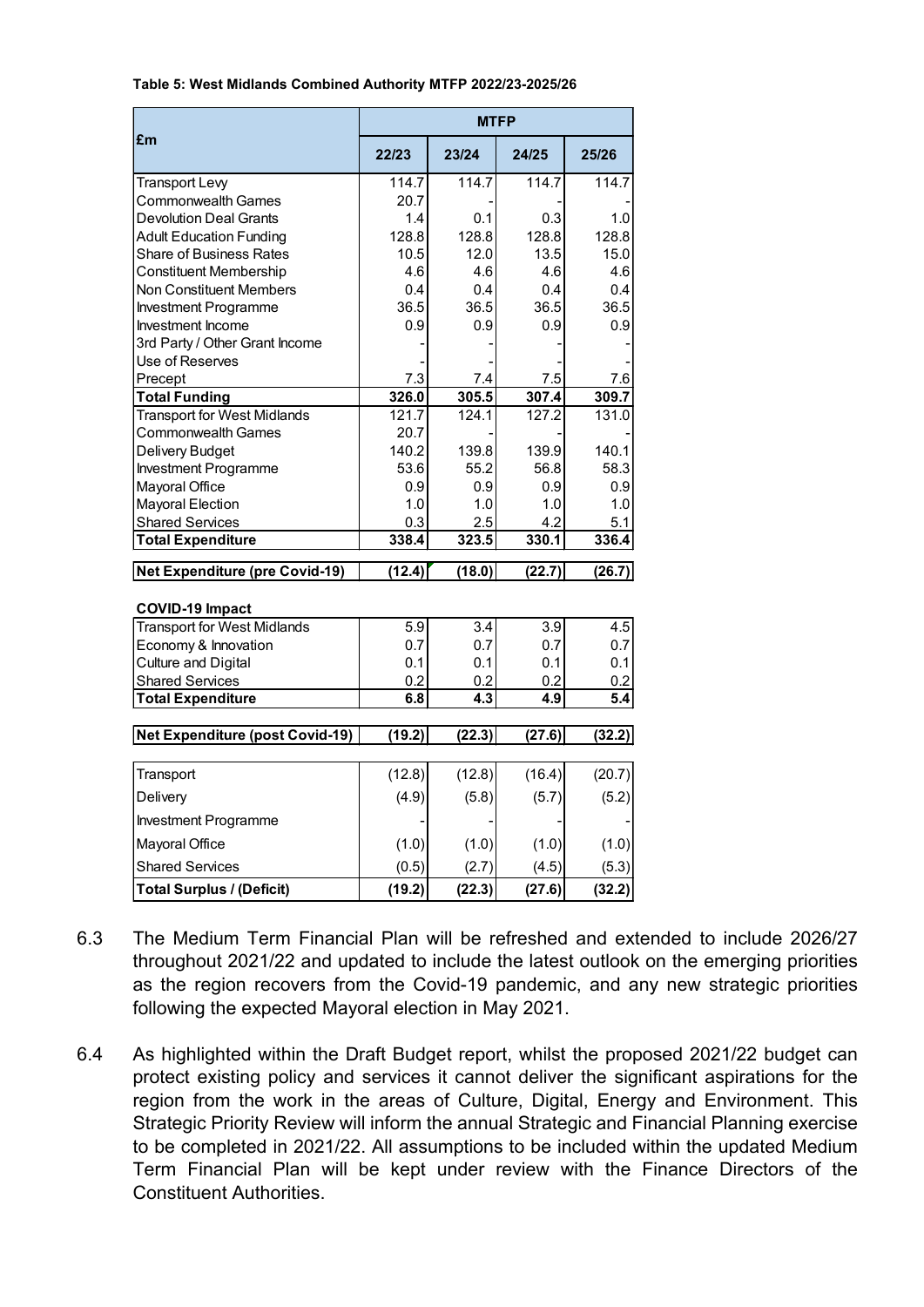### **7.0 Treasury Management Strategy**

- 7.1 The West Midlands Combined Authority is required to review its Treasury Management Strategy on an annual basis. The Treasury Management Strategy defines how West Midlands Combined Authority will adhere to its own Treasury Management Policy Statement and provides a framework for its Treasury team to operate within. The proposed strategy for 2021/22 is set out in Appendix 7.
- 7.2 At the Audit, Risk and Assurance Committee meeting of 18 January 2021, the Committee reviewed and endorsed the Treasury Management Strategy as set out in Appendix 7 ahead of the strategy being presented for final approval at this meeting.

### **8.0 Capital Strategy and MRP**

- 8.1 The Capital Strategy is presented as Appendix 8 for approval by West Midlands Combined Authority Board.
- 8.2 The Minimum Revenue Provision Statement is also presented in Appendix 9 for approval by West Midlands Combined Authority Board.

### **9.0 Budget Calculation**

- 9.1 Section 25 of the Local Government Act 2003 requires the Chief Financial Officer, in this case, the Finance Director, as Section 151 Officer, to report to the West Midlands Combined Authority Board when it is setting the budget and the precept. The report must deal with the robustness of the estimates included in the budget and the adequacy of reserves.
- 9.2 The budget currently provides for the financial implications of the West Midlands Combined Authority's policies to the extent that these are known or can reasonably be assessed. However, there are a number of risks which are beyond the West Midlands Combined Authority's control and for which it is not possible to be precise:
	- The West Midlands Combined Authority's demand-led services
	- Economic and community recovery from ongoing Covid-19 pandemic
	- Economic impact of Brexit
	- Inflation and interest rate volatility
	- West Midlands Pension Fund Investment Performance
	- Unforeseen emergencies.
- 9.3 As detailed within the Draft Budget as reviewed by West Midlands Combined Authority Board on 15 January 2021, the 2021/22 Budget has required significant mitigating actions to close the gap identified as part of the MTFP. Inherent risks however remain within the 2021/22 Budget. The 2021/22 Budget contains an assumption that Metro patronage will recover to pre-Covid-19 levels, or that DfT will continue to reimburse any losses. DfT have not confirmed that any Light Rail Grant will be available during 2021/22.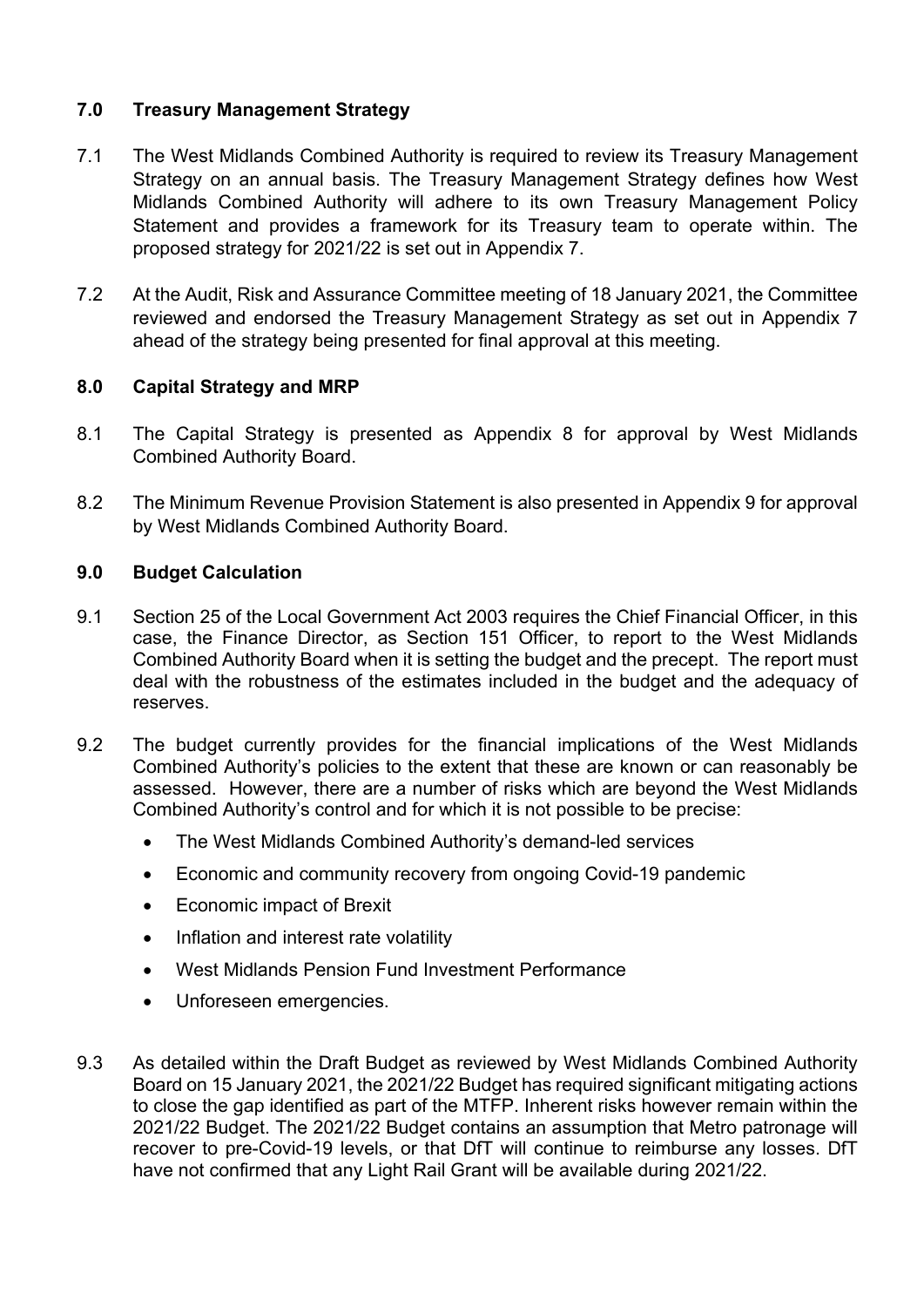- 9.4 Further risks remain within the Commercial Bus network, which is facing unprecedented shock following the Covid-19 pandemic. As a result, companies previously providing critical services are and could continue to fail.
- 9.5 WMCA remain obliged under policy to provide additional subsidy in order to maintain access standards for socially necessary services. There is an inherent risk that costs will escalate when current subsidised service contracts expire. Without any additional funding, it appears highly probable that difficult choices would need to be made regarding access standards. In order to maintain services in line with policy, there would need to be an emergency re-budget or funds would need to be diverted from the Investment Programme in order to support Transport delivery.
- 9.6 It is therefore clear that a long term funding solution for the delivery of Transport services is required, and 2021/22 presents an opportunity to move the agenda forward and develop a new approach to addressing an affordable public transport system.
- 9.7 The existing General Reserve Balance as set out in Table 3 is £2.3 million. This balance represents only 1.9% of the aggregate proposed 2021/22 Constituent Authority contributions.
- 9.8 Although clearly the appropriate level of general fund reserves is a matter for judgement by the Finance Director (Section 151 Officer) the generally accepted practice is for general fund reserves to be between 3% and 5% of expenditure. The proposed balance is below this recommended level and consideration should be given over the medium term to increase the level of General Balances to ensure risk can be managed within the West Midlands Combined Authority without creating volatility on the Transport for West Midland's levy.
- 9.9 Members will also be aware of our obligations as a Best Value authority to make arrangements to secure continuous improvement in the way in which our functions are exercised, having regard to a combination of economy, efficiency and effectiveness, including consultation with tax payers and users as appropriate.
- 9.10 These obligations are addressed in the Medium Term Financial Planning exercise and brought together as part of the annual Budget process in the Draft and Final Budget reports as reviewed by West Midlands Combined Authority Board in January and February of each year. This is supplemented by additional reports throughout the year regarding the approval of significant investments and reforms.
- 9.11 Despite the above risks, there are also opportunities to consider ensuring optimum financial stability and security that include:
	- Capital Financing, making best use of capital financing, including optimum use of access to the Public Works Loans Board; and
	- Treasury Management activity, maximising the current market opportunities for the West Midlands Combined Authority and reviewing the borrowing strategy.
- 9.12 The Finance Director states that to the best of her knowledge and belief these budget calculations are robust and have full regard to:
	- The West Midlands Combined Authority's Strategic Economic Plan and the Mayor's Renewal Plan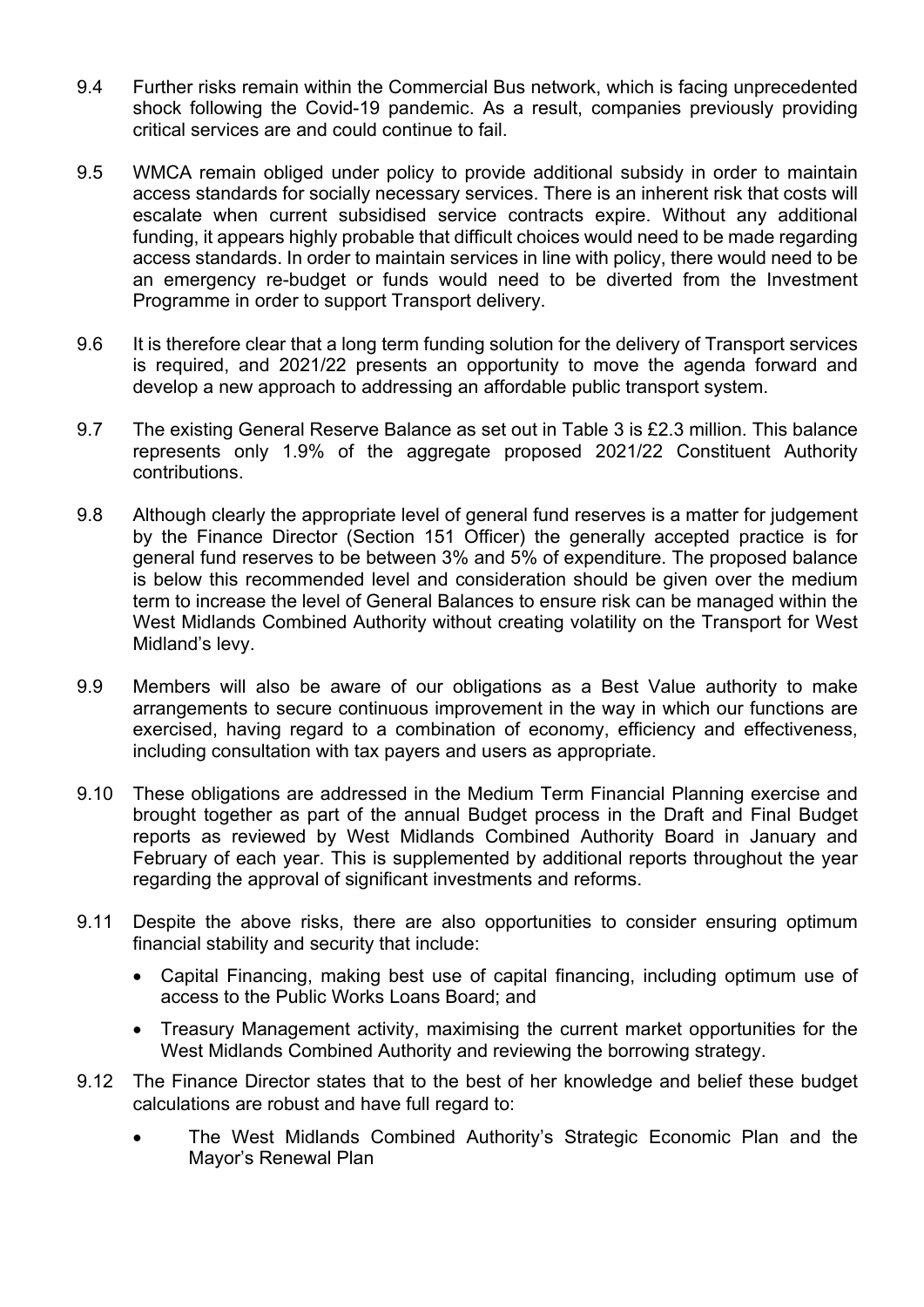- The need to protect the West Midlands Combined Authority's financial standing and risk
- The estimated financial position as at the end of 2020/21
- The financial policies of the government as they impact upon the West Midlands Combined Authority
- The Transport Capital Programme set out in Appendix 3
- The Housing Capital Programme set out in Appendix 4
- The Investment Programme set out in Appendix 5
- The strength of the West Midlands Combined Authority's financial control procedures including audit considerations; and
- The extent of the West Midlands Combined Authority's general balances and earmarked reserves.

### **10.0 Scrutiny of the budget proposals**

- 10.1 Scrutiny of the 2021/22 budget proposals was undertaken by the Overview and Scrutiny Committee. This included a Mayoral Question Time session.
- 10.2 The Overview and Scrutiny Committee presented a summary of its findings on the Draft Budget to West Midlands Combined Authority Board on 15 January 2021. A summary of the recommendations is reproduced in Appendix 6 for information.
- 10.3 The Transport Delivery Committee reviewed the budget in detail on 7 December 2020 and the Transport Scrutiny Sub-Committee reviewed the budget in detail on 9 December 2020 and sought amendment or clarification prior to publication of the draft budget.

### **11.0 Fulfilling Public Sector Equalities Duty**

- 11.1 The Public Sector Equality Duty is set out in the Equality Act, 2010. The Act lists 9 Protected Characteristics in respect of which the Duty applies. The duty requires public bodies to have Due Regard to (consciously consider) three aims in their decision making and in policy-making and service delivery. The aims are:
	- To eliminate unlawful discrimination
	- To advance equality of opportunity between people who share one or more of the Protected Characteristics (listed in the Equality Act) and those who do not
	- To foster good relations between people who share one or more of the Protected Characteristics and those who do not
- 11.2 An overarching strategic equality relevance assessment has been undertaken in respect of budget proposals. The assessment quantifies the levels of Due Regard to the aims of the duty for each programme and provides a broad overview on the potential cumulative impact for the most relevant of the Protected Characteristics.
- 11.3 There is no equality impact in relation to the 2020/21 budget proposals as there are no substantial changes in budget proposals or/and service provision. However, Covid-19, Brexit and the ensuing financial uncertainty pose a number of risks (beyond the West Midland Combined Authority's control) that need to be considered.
- 11.4 Transport wise, a number of factors are likely to have significant impact on service provision (i.e. reduced patronage, operator revenue and uncertainty about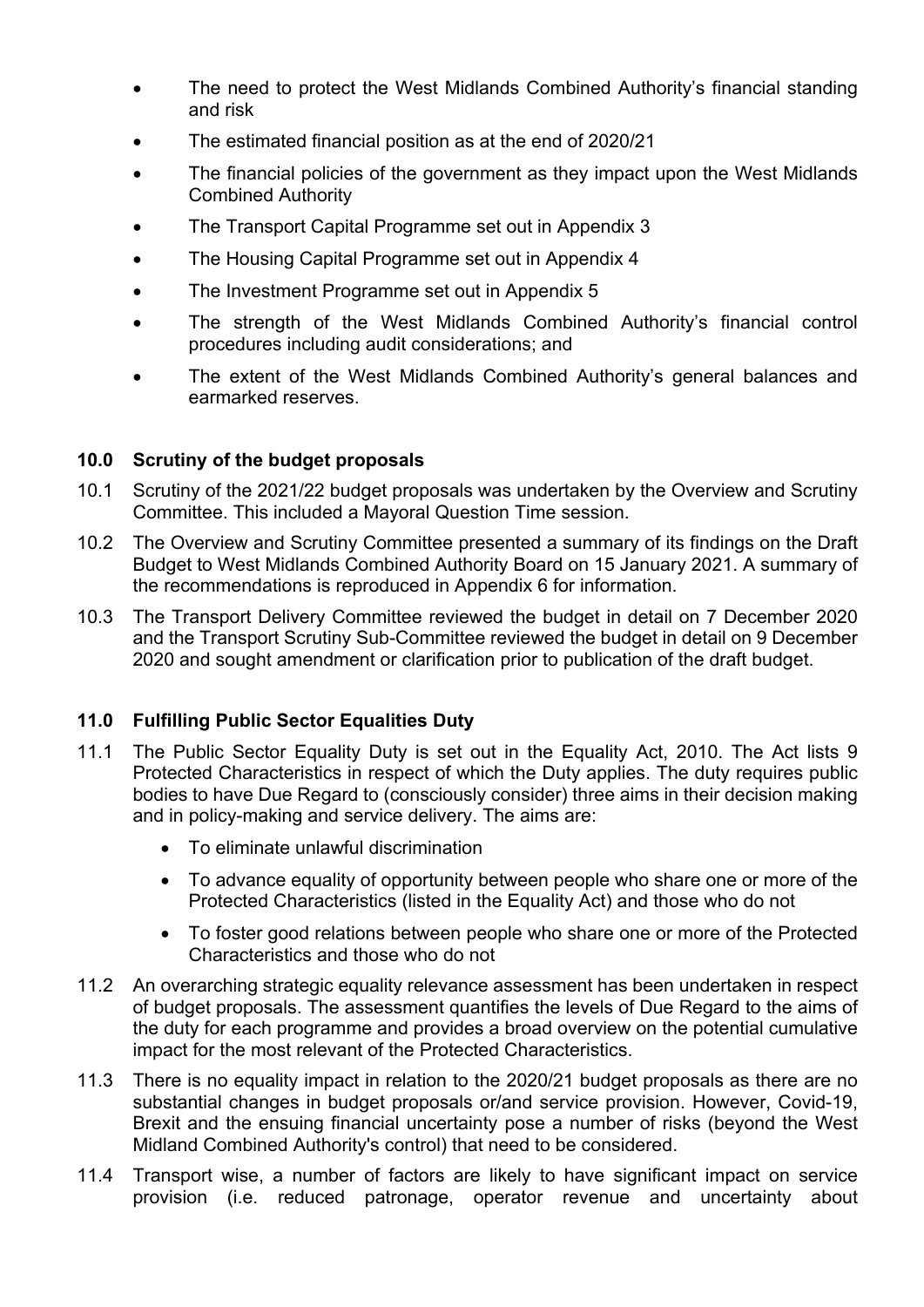reimbursement of losses). The potential economic downturn and ensuing service cuts and employment loses are likely to especially impact the most vulnerable members of society and equality groups, many of which are likely to be on lower incomes, have precarious employment, have fewer economic resources and be more reliant on public transport and public services.

- 11.5 The protected characteristics most impacted by the pandemic and most likely to be impacted by the recession are young people, women, single parents (90% of which are women), people from lower socio-economic groups and with lower educational levels, ethnic minorities and disabled people.
- 11.6 Future policy options will need to undergo in-depth equality impact assessments to ensure that any negative impact is mitigated as far as practically possible.
- 11.7 When proposals have been fully developed and are brought to a future West Midlands Combined Authority Board for decision, these reports will include a more detailed and specific equality impact assessment to ensure the findings are given due regard when any key decisions are made.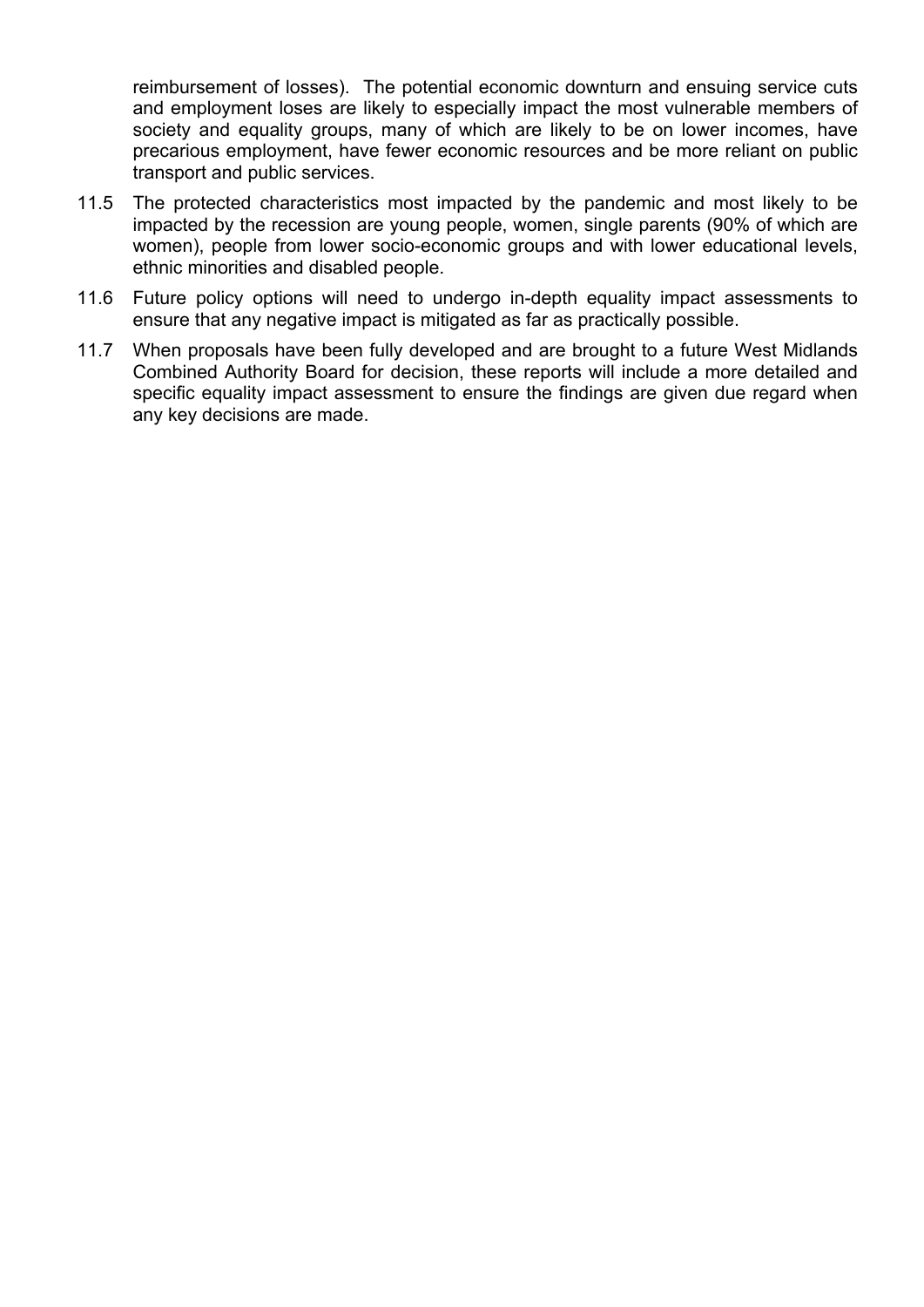### **12.0 Pay Policy Statement**

- 12.1 The purpose of the Pay Policy Statement is to clarify the West Midlands Combined Authority strategic stance on pay in order to provide direction for members and officers making decisions on pay and to provide the citizens of the West Midlands with a clear statement of the principles underpinning decisions on the use of public funds. The West Midlands Combined Authority Pay Policy Statement is attached at Appendix 10.
- 12.2 There are no significant changes proposed for 2021/22.

### **13.0 Legal Implications**

- 13.1 Under powers granted by the Combined Authorities (Finance) Order 2017, Elected Mayors may raise a precept on Constituent Authorities Council Tax bills under section 107G of the Local Democracy Economic Development and Construction Act 2009. A Mayoral Precept may only be issued in relation to the costs of the Mayor or of discharging Mayoral Functions. The Mayoral functions are set out in Article 22 of the West Midlands Combined Authority (functions and amendments) Order 2017. There are powers for the Mayor to engage in highway management activity, works permit schemes, road safety measures and road traffic reduction activity amongst others. The Order also gives the Mayor a functional power of competence to do anything that is associated, incidental or connected with those powers in order to undertake those activities.
- 13.2 As the Mayor has indicated that he will not be setting a precept during his remaining term of office, the funding of budget proposals in respect of Mayoral functions will be met from alternative funding sources until 2022/23 at the earliest.
- 13.3 As a public authority which has the power to levy for transport functions and to raise a precept, the West Midlands Combined Authority must set a budget every year which is agreed through its formal decision-making processes. This report outlines the legal and governance processes that need to be completed including consideration by Overview and Scrutiny Committee and the West Midlands Combined Authority Board.

### **14.0 Inclusive Growth Implications**

14.1 West Midlands Combined Authority will continue to have due regard to proactively delivering inclusive growth in the West Midlands region. The budget proposals contained in this report reflect that commitment.

### **15.0 Geographical Area of Report's Implications**

15.1 The Budget proposals encompass the West Midlands region.

### **Appendices**

Appendix 1 – Transport Delivery Revenue Budget

Appendix 2 – WMCA Delivery Budget

Appendix 3 – Transport Capital Programme

Appendix 4 – Housing & Other Capital Programme

Appendix 5 – Investment Programme Capital Grants to Local Authorities

Appendix 6 – Mayoral Q&A - Budget 2021/22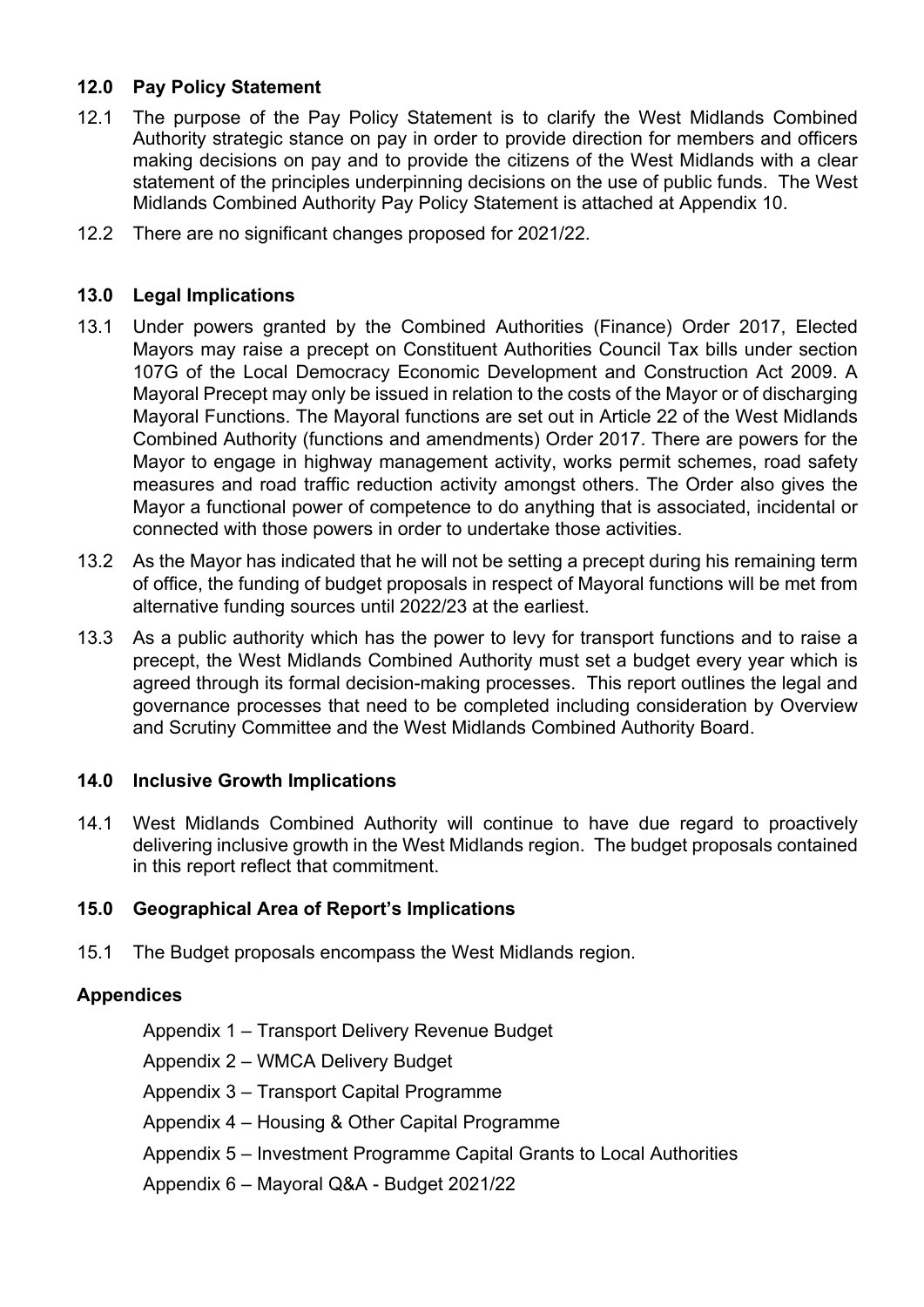Appendix 7 – Treasury Management Strategy 2021/22

Appendix 8 – Capital Strategy 2021/22

Appendix 9 – 2021/22 MRP Policy

Appendix 10 – Pay Policy Statement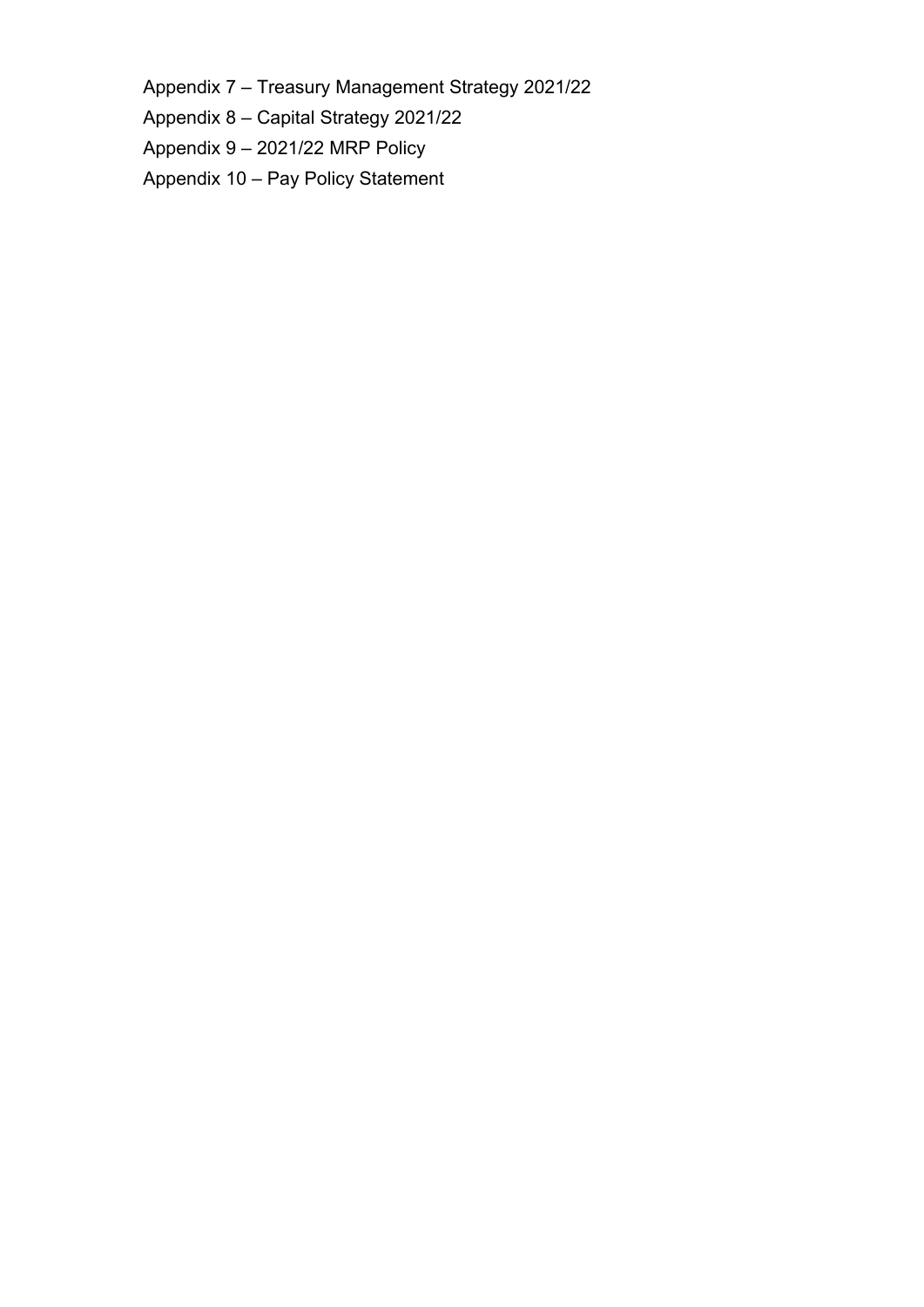## **Appendix 1**

### **Proposed Transport Revenue Budget**

| TRANSPORT FOR WEST MIDLANDS              | 2020/21<br><b>BUDGET</b><br>£000 | 2021/22<br><b>BUDGET</b><br>£000 | 2022/23<br><b>BUDGET</b><br>£000 | 2023/24<br><b>BUDGET</b><br>£000 | 2024/25<br><b>BUDGET</b><br>£000 | 2025/26<br><b>BUDGET</b><br>£000 |
|------------------------------------------|----------------------------------|----------------------------------|----------------------------------|----------------------------------|----------------------------------|----------------------------------|
|                                          |                                  |                                  |                                  |                                  |                                  |                                  |
| <b>INCOME</b>                            |                                  |                                  |                                  |                                  |                                  |                                  |
| <b>Transport Levy</b>                    | 114,720                          | 114,720                          | 114,720                          | 114,720                          | 114,720                          | 114,720                          |
| <b>Commonwealth Games Grant</b>          | 2,157                            | 3,933                            | 20,725                           |                                  |                                  |                                  |
| Use of Reserves                          | 3,633                            | 3,900                            |                                  |                                  |                                  |                                  |
| <b>TOTAL INCOME</b>                      | 120,510                          | 122,553                          | 135,445                          | 114,720                          | 114,720                          | 114,720                          |
| <b>EXPENDITURE</b>                       |                                  |                                  |                                  |                                  |                                  |                                  |
| <b>Concessions</b>                       |                                  |                                  |                                  |                                  |                                  |                                  |
| <b>National Bus Concession</b>           | 51,006                           | 50,587                           | 51,874                           | 53,187                           | 55,116                           | 57,678                           |
| Metro / Rail                             | 4,575                            | 4,573                            | 4,581                            | 4,587                            | 4,591                            | 4,594                            |
| <b>Child Concession</b>                  | 7,837                            | 7,031                            | 7,374                            | 7,731                            | 8,097                            | 8,482                            |
|                                          | 63,417                           | 62,191                           | 63,829                           | 65,505                           | 67,804                           | 70,754                           |
| <b>Bus Services</b>                      |                                  |                                  |                                  |                                  |                                  |                                  |
| Bus Stations / Infrastructure            | 4,542                            | 4,895                            | 5,383                            | 5,440                            | 5,624                            | 5,814                            |
| Subsidised Network                       | 10,409                           | 11,478                           | 13,315                           | 13,859                           | 14,400                           | 14,941                           |
| Accessible Transport                     | 6,617                            | 6,627                            | 6,627                            | 6,627                            | 6,627                            | 6,627                            |
|                                          | 21,567                           | 23,000                           | 25,325                           | 25,927                           | 26,651                           | 27,382                           |
| <b>Rail and Metro Services</b>           |                                  |                                  |                                  |                                  |                                  |                                  |
| <b>Metro Services</b>                    | 2,642                            | 2,534                            | 7,086                            | 3,751                            | 3,786                            | 3,822                            |
| <b>Rail Services</b>                     | 2,805                            | 2,909                            | 2,862                            | 2,801                            | 2,861                            | 2,924                            |
|                                          | 5,447                            | 5,444                            | 9,948                            | 6,553                            | 6,648                            | 6,746                            |
| Integration                              |                                  |                                  |                                  |                                  |                                  |                                  |
| Safety and Security                      | 1,274                            | 1,305                            | 1,344                            | 1,406                            | 1,457                            | 1,509                            |
| Passenger Information                    | 5,729                            | 5,585                            | 5,936                            | 6,238                            | 6,436                            | 6,643                            |
| Sustainable Travel                       | 567                              | 595                              | 582                              | 603                              | 613                              | 624                              |
|                                          | 7,570                            | 7,485                            | 7,861                            | 8,247                            | 8,507                            | 8,777                            |
| <b>Network Resilience</b>                | 3,100                            | 3,003                            | 3,074                            | 3,327                            | 3,473                            | 3,552                            |
| <b>Commonwealth Games</b>                | 2,157                            | 3,933                            | 20,725                           |                                  |                                  |                                  |
| Business Support and Democratic Services | 3,764                            | 3,768                            | 3,772                            | 3,776                            | 3,780                            | 3,784                            |
| <b>Strategic Development</b>             | 3,141                            | 3,383                            | 3,358                            | 3,814                            | 3,894                            | 4,044                            |
| <b>Transport Governance</b>              | 132                              | 131                              | 132                              | 132                              | 132                              | 132                              |
| Capital Finance Charges                  | 10,214                           | 10,215                           | 10,217                           | 10,219                           | 10,220                           | 10,222                           |
| <b>TOTAL EXPENDITURE</b>                 | 120,510                          | 122,553                          | 148,242                          | 127,499                          | 131,109                          | 135,393                          |
| <b>NET</b>                               | 0                                | (0)                              | (12, 797)                        | (12, 779)                        | (16, 389)                        | (20, 673)                        |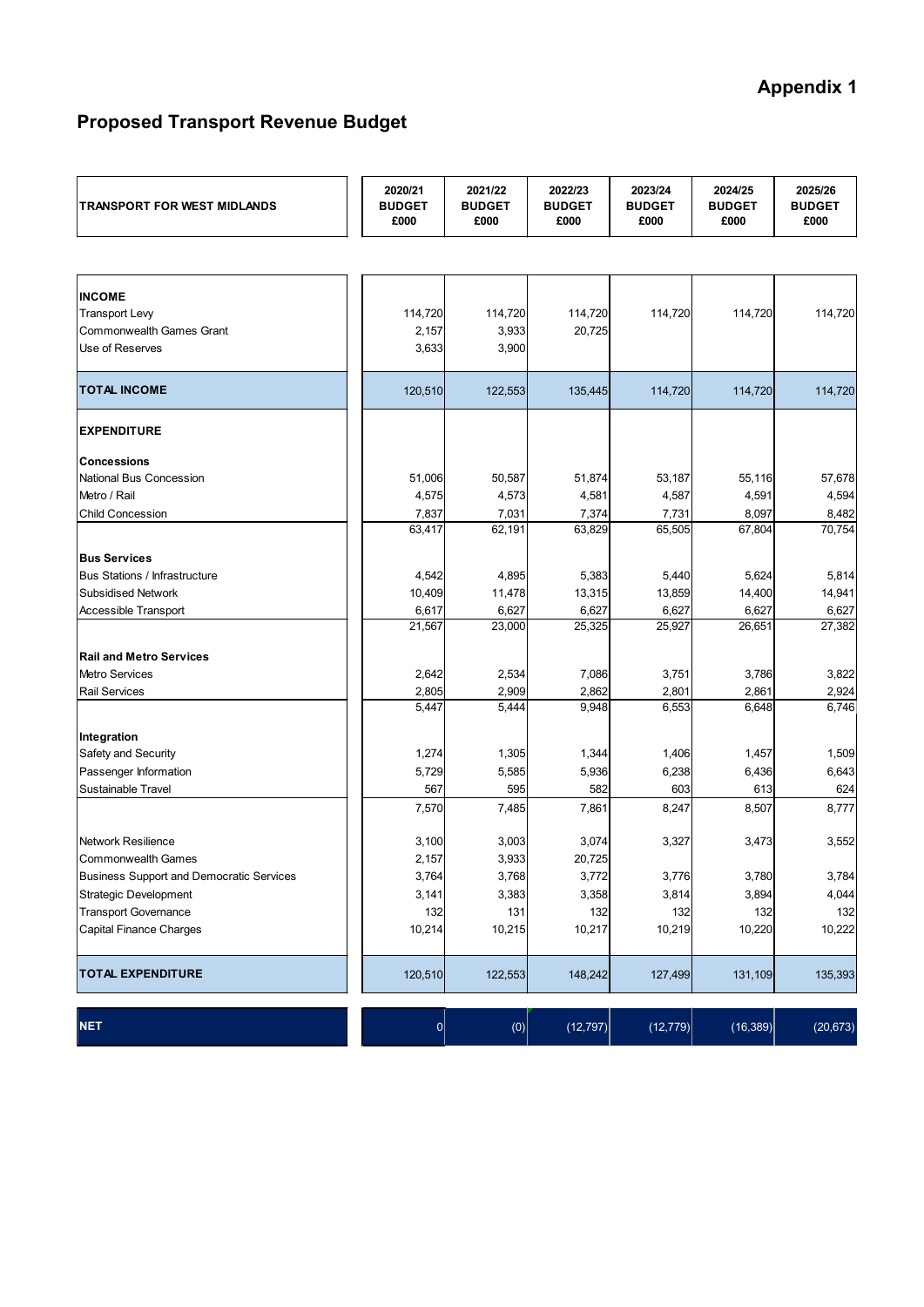### **ENCTS (National Bus Concession) £50.6m**

•Free Travel for all entitled to national pass from 9.30am to 11pm •Reimbursement regulated by Secretary of State with guidance provided by DfT •Current discretionary scheme extension 11pm to last bus

### **Child Concessions £7.0m**

**•**Half fare travel •Children 5-15 Years •Young adults in education 16-18 Years •Apprentices and Trainees 16-18 Years Weekdays before 9.30 am & between 15.00 & 18.00 Hrs

### **Rail and Metro Concessions £4.6m**

**•**Extensions of national bus scheme to rail and metro •After 9.30pm to midnight weekdays, all day weekends and bank holidays •Rail estimated 4.6m trips per annum (pre-Covid-19) •Metro approx. 1.0m trips per annum (pre-Covid-19)

### **Subsidised services £11.5m**

**•**Policy criteria -Minimum 8 passengers per journey

•The current VFM Thresholds are  $£2.16$  for tendered contract and  $£1.80$  for de minimis contracts

•Access criteria 400m (7am -7pm) 700m (all other times)

### **Accessible Transport £6.6m**

•Ring & Ride service provided by NEAT (National Express Accessible Transport)

•Currently negotiating the terms of a revised agreement

- Negotiations encompass terms for future funding and single and multi-year settlements
- Performance is at the heart of the discussions
- This affects 14,000 registered users / 700,000 trips per annum although has been critically impacted by the coronavirus pandemic

### **Passenger information £5.6m**

**•**Real time information across the network

•Customer information is a focus in all formats: at bus stops, shelters, bus stations & online

•Travel Information Centres

•We continue to provide and invest in customer service teams and telephone support

### **Bus Stations/Infrastructure £4.9m**

**•**Management and Maintenance of 12 Bus stations, circa 12,000 stops and shelters •Infrastructure Costs – cleaning, repairs, rates, CCTV, Electricity, routine maintenance •Bus policy development options (taking forward the 'Vision for Bus')

### **Rail Services £2.9m**

•Provision, management, on-going maintenance and operation of 41 Park and Ride sites, circa 9,000 spaces

•Delivery of TfWM Rail responsibilities including Rail Partnerships and industry engagement •WMCA contribution to WMR Limited (a consortium of 16 local authorities) which has coresponsibilities with the DfT for managing the West Midlands Rail franchise

### **Metro Services £2.5m**

**•**Subsidy and franchise assumptions continue to be reviewed in light of COVID-19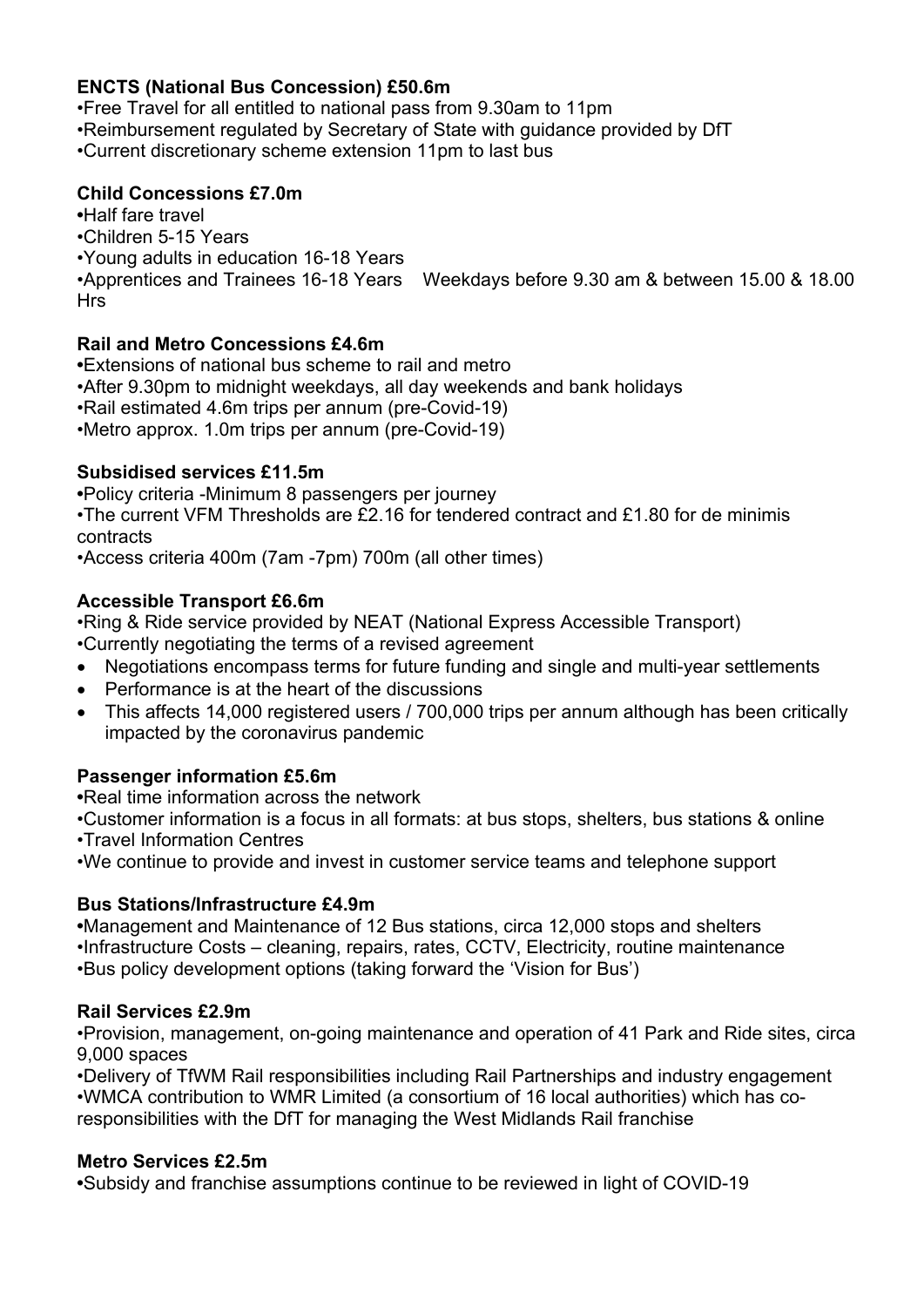### **Safety and security £1.3m**

•Safer Travel police team, CCTV at Bus & Rail Stations including interchanges, CCTV control Centre

### **Business & Democratic Support £3.8m**

•This covers the transport related element of support and overhead costs attributable to 16 Summer Lane, ICT, Legal, Procurement, Health & Safety, Equalities, Programme Management, Finance, Human Resources, & general business infrastructure & support

### **Strategic Development £3.4m**

•Transport team delivering plans for devolution, strategic economic plan proposals, developing business cases and related policy and strategy development.

### **Capital Finance Charges £10.2m**

•Loan interest on existing loan book •Past Pension costs and deficit funding arrangements

### **Network Resilience £3.0m**

•Resource to work on managing congestion and mitigating impact of the wider transport investment programme

•Resource to assist in embedding the Key Route Network as part of an integrated transport system to support economic performance and keep people safe and well informed •Costs associated with operating the RTCC (Regional Transport Coordination Centre) •To deliver both agreed and emerging policies (e.g. Congestion Management Plan, Highways Investment Plan, Regional Road Safety Strategy)

### **Sustainable Travel £0.6m**

•This represents the costs of Sustainable travel work within TfWM including the West Midlands Cycle charter, oversight of cycling strategy and investment across the West Midlands and delivery of the West Midlands Bike Hire project.

### **Transport Governance £0.1m**

•This represents the cost of elected members related to the responsibilities of the Transport Delivery Committee

### **Commonwealth Games £3.9m**

•All costs are funded from grant income •This does not include the cost of infrastructure legacy projects which are included in the Capital Programme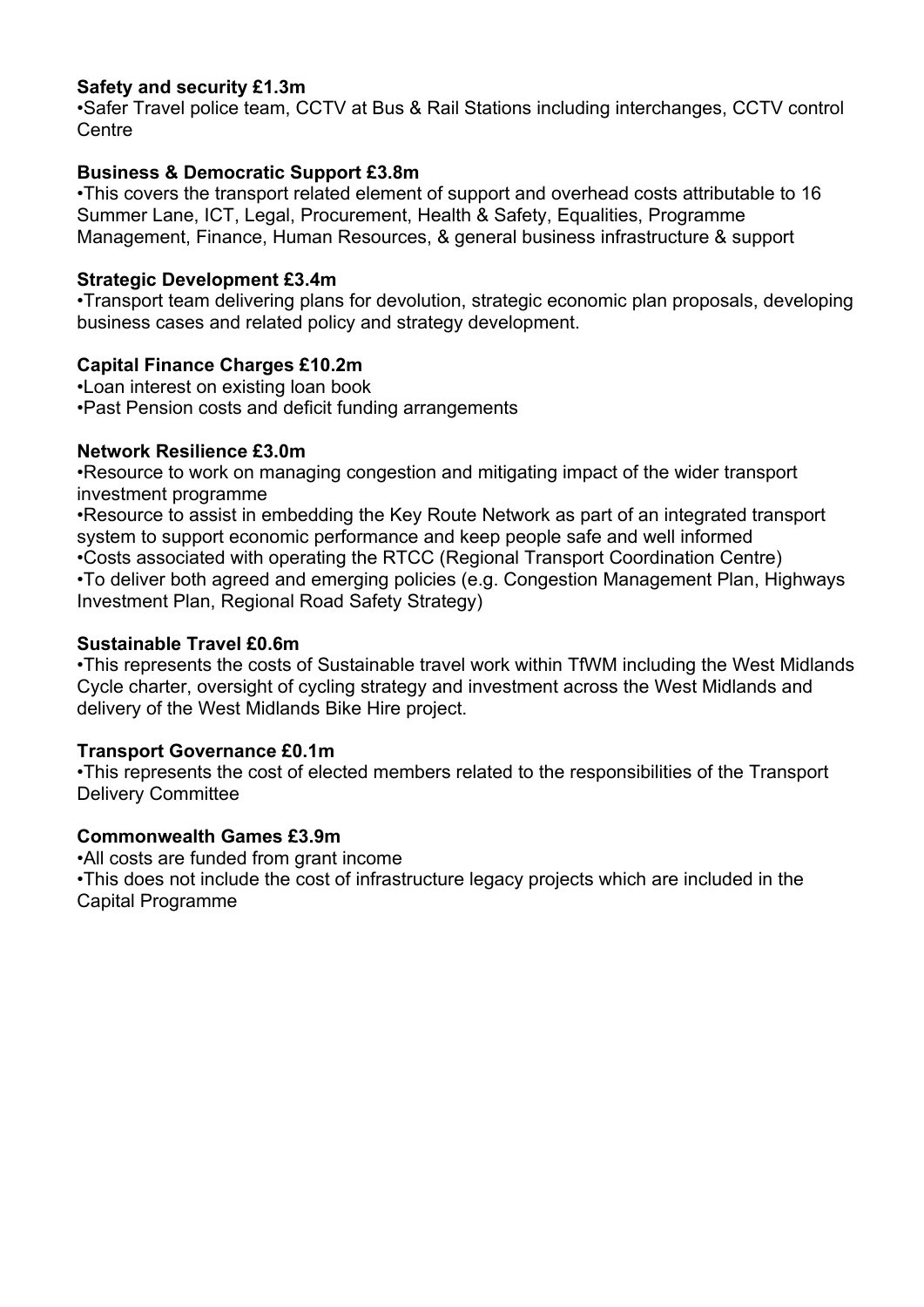| <b>Development and</b><br><b>Delivery</b>                                                  |                                                                                                                                                       |
|--------------------------------------------------------------------------------------------|-------------------------------------------------------------------------------------------------------------------------------------------------------|
| <b>High Level Deliverable</b>                                                              | <b>Activity</b>                                                                                                                                       |
| Delivering our Cycling Charter &                                                           | West Midlands Cycle Hire                                                                                                                              |
| making streets more walkable                                                               | WM Cycle and WM Walking - development and<br>promotion of the:                                                                                        |
|                                                                                            | West Midlands Cycling and Walking Network                                                                                                             |
|                                                                                            | West Midlands Walking and Cycling Programme<br>$(2019 - 2023)$                                                                                        |
| Delivering a step change in our                                                            | Sprint A45                                                                                                                                            |
| Mass Transit Network to unlock<br>growth and tackle climate change                         | Sprint A34                                                                                                                                            |
| Management of the TfWM Capital<br>Programme                                                | Monitoring and reporting TfWM Integrated Transport<br><b>Block and Transforming Cities Fund Capital</b>                                               |
|                                                                                            | Programme deliverables                                                                                                                                |
| Increasing the efficiency and<br>performance of transport delivery<br>in the West Midlands | Development of a comprehensive Capital Projects<br>Register for TfWM portfolio to provide a single view of<br>project status and delivery confidence. |
|                                                                                            | Ensure application of consistent approach and best<br>practice through the Programme Development Manual.                                              |
| <b>Commonwealth Games Active</b><br><b>Travel Legacy</b>                                   | <b>Cycling for Everyone</b>                                                                                                                           |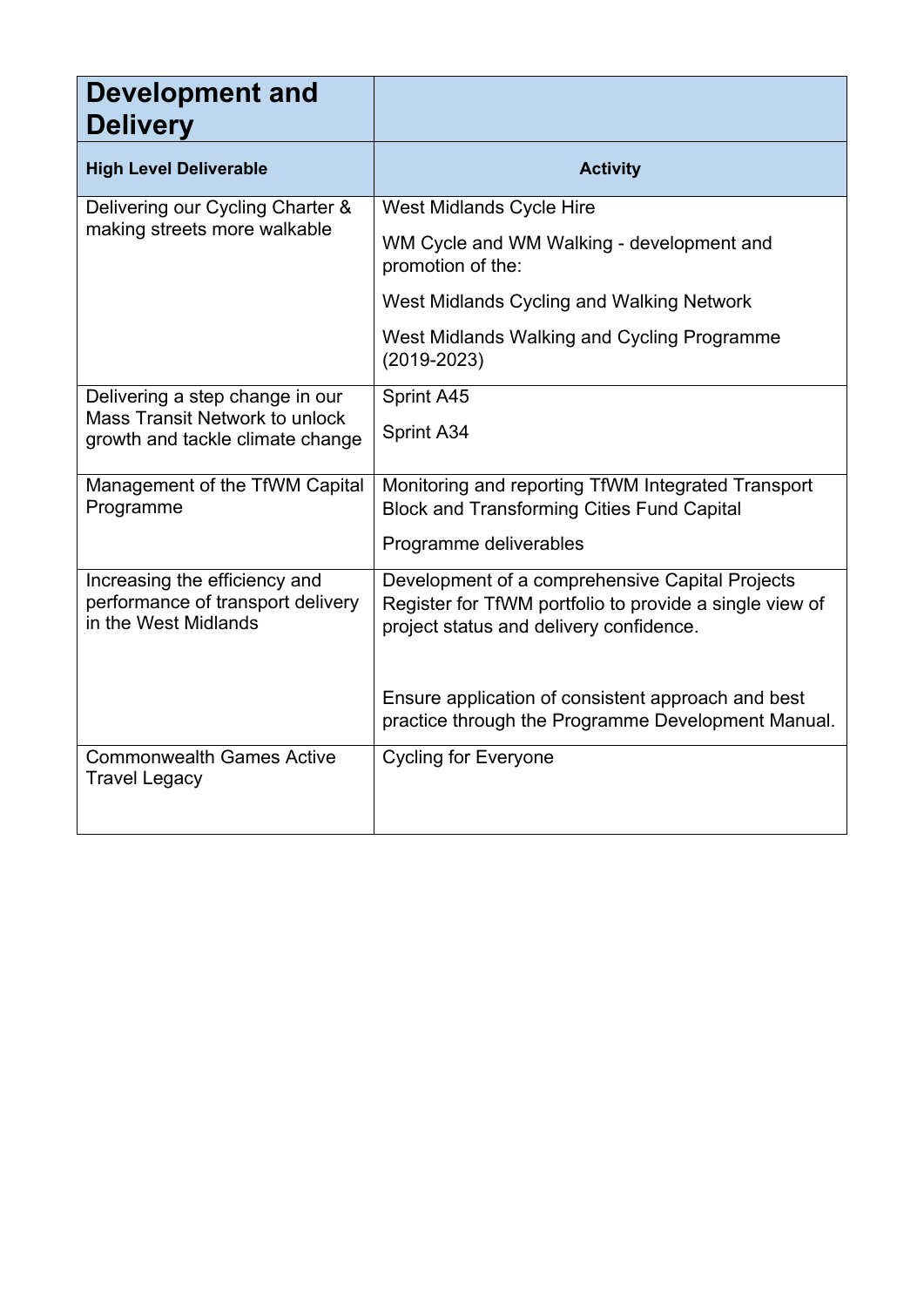| <b>Integrated Network</b><br><b>Services</b>                                            |                                                                                                                                                                                                                                                                                                                                           |
|-----------------------------------------------------------------------------------------|-------------------------------------------------------------------------------------------------------------------------------------------------------------------------------------------------------------------------------------------------------------------------------------------------------------------------------------------|
| <b>High Level Deliverable</b>                                                           | <b>Activity</b>                                                                                                                                                                                                                                                                                                                           |
| Delivering our bus vision to support<br>growth, inclusion and reduced car<br>dependency | Work with National Express Accessible Transport to<br>monitor and assist in the delivery of the West<br>Midlands Ring & Ride Service within budget and in-<br>line with contractual requirements. To work with<br>NEAT on the transformation of the R&R service with<br>an aim to implementing the objectives of the mid-<br>term review. |
|                                                                                         | Deliver, monitor and manage performance of the<br>subsidised bus network within budget, in-line with<br>agreed access standards and contractual<br>requirements.                                                                                                                                                                          |
|                                                                                         | Develop and deliver the objectives of the West<br>Midlands Bus Alliance, within the core objectives of<br>having the greenest, best value, simplest ticketing,<br>most reliable and safest network possible.                                                                                                                              |
|                                                                                         | Develop and deliver a programme for the<br>implementation of a UK leading low emission bus<br>fleet including the introduction of zero emission<br>corridors and areas in line with the West Midlands<br>Vision for Bus.                                                                                                                  |
|                                                                                         | Investigate and deliver opportunities for DRT in the<br>West Midlands as part of delivering our Vision for<br>Bus and Future Mobility Zones.                                                                                                                                                                                              |
|                                                                                         | Undertake the OBC for Bus Policy Options within<br>the 2017 Bus Services Act by May 2021                                                                                                                                                                                                                                                  |
|                                                                                         | Ensure that operational assets are available, safe &<br>maintained and opportunities for commercial<br>revenues are explored                                                                                                                                                                                                              |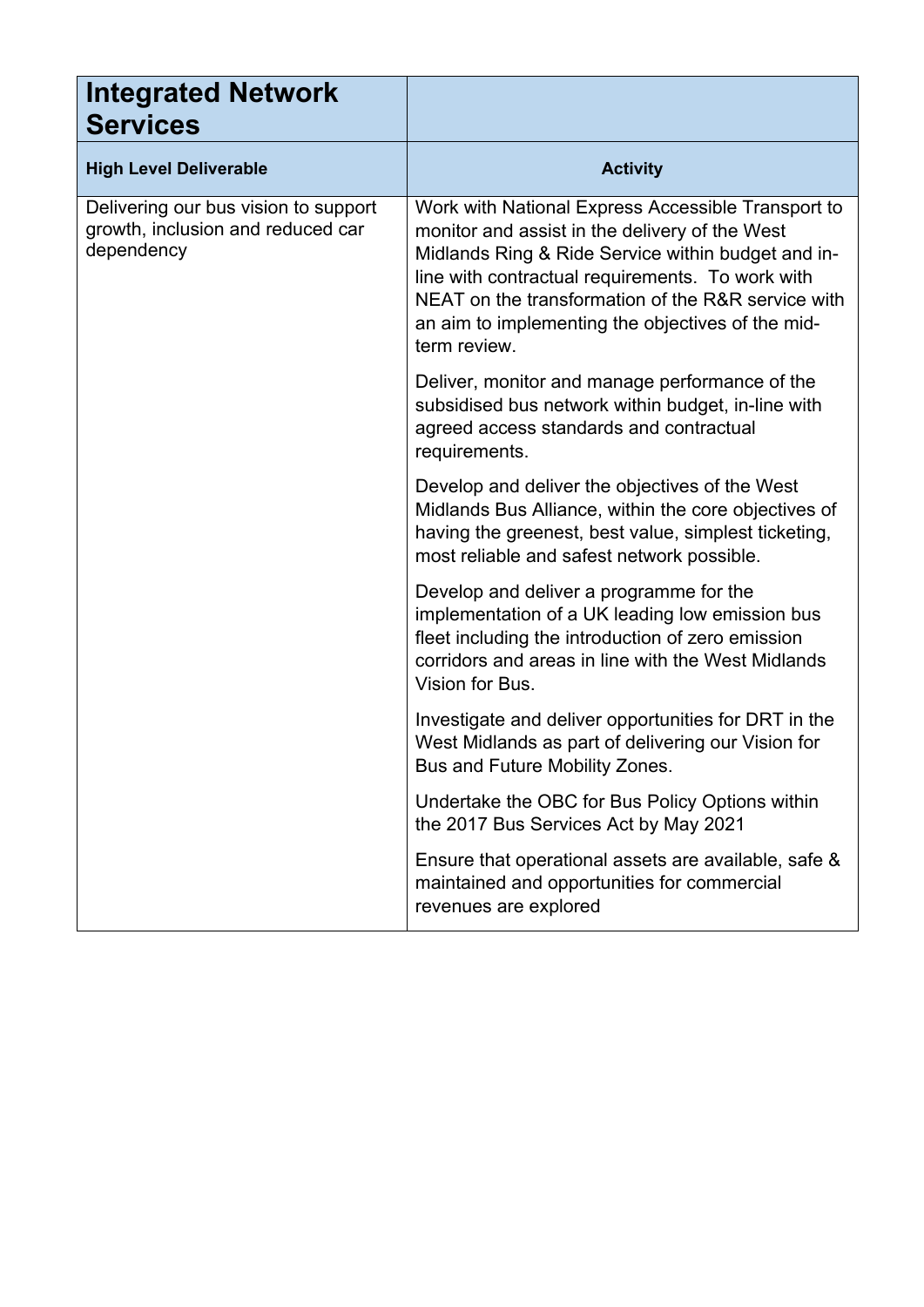| <b>Activity</b>                                                                                                               |
|-------------------------------------------------------------------------------------------------------------------------------|
| Management and operation of bus stations and<br>travel shops to agreed standards and WMCA<br>policies.                        |
| Deliver a world class, multi modal interchange in<br>Dudley                                                                   |
| Develop and deliver the Sutton Coldfield Gateway -<br>bus and rail interchange                                                |
| Investigate the delivery of Bus Station style services<br>at other key interchanges that have high footfall and<br>departures |
| Enhancement of assets at bus stations and travel<br>shops through the 21/22 asset upgrade programme                           |
| Continue the delivery of the new brand across the<br>transport network                                                        |
| Carry out a refurbishment at Coventry Pool Meadow<br>ahead of the 2021 City of Culture                                        |
|                                                                                                                               |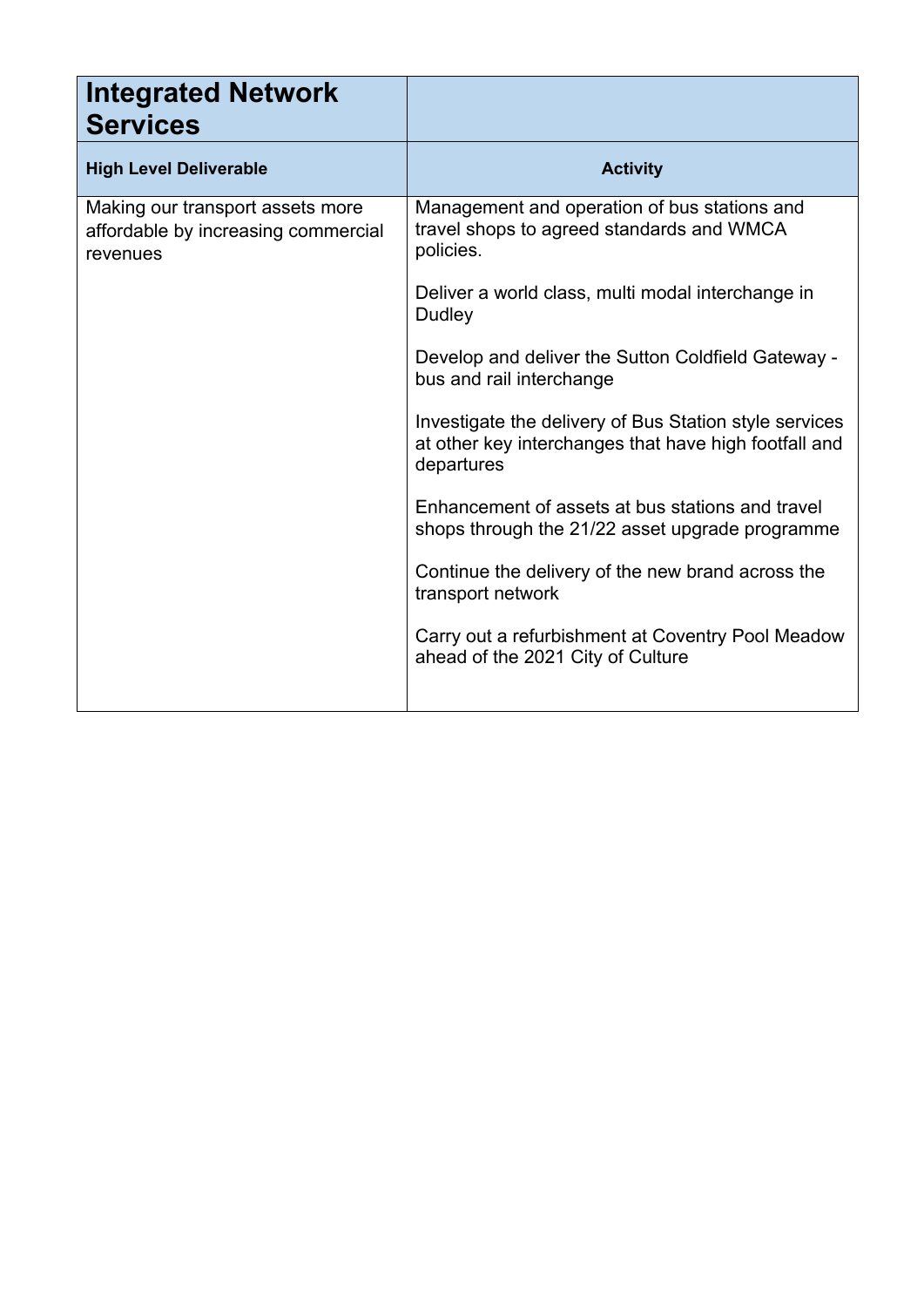| <b>Integrated Network</b><br><b>Services</b>                                                                                            |                                                                                                                                                                                                                                                 |
|-----------------------------------------------------------------------------------------------------------------------------------------|-------------------------------------------------------------------------------------------------------------------------------------------------------------------------------------------------------------------------------------------------|
| <b>High Level Deliverable</b>                                                                                                           | <b>Activity</b>                                                                                                                                                                                                                                 |
| Ensure strategic and operational<br>Health and Safety aims and key<br>deliverables are communicated and<br>embedded throughout the WMCA | Develop a Health and Safety Strategy 2020-2023<br>and Delivery Plan 2021/22 to ensure strategic aims<br>and key deliverables are communicated and<br>embedded throughout the organisation                                                       |
|                                                                                                                                         | <b>External Accreditation of Safety Management</b><br>System (SMS) including transition to ISO 45001 by<br>March 2021                                                                                                                           |
|                                                                                                                                         | Further develop WMCA Health and Safety Risk<br>Profile to ensure risks associated to the<br>organisation's undertakings are understood and<br>sufficient mitigations implemented to ensure all<br>statutory and regulatory requirements are met |
|                                                                                                                                         | Deliver Health and Safety Audit and Inspection<br>Programme associated to organisational premises,<br>assets, programme delivery and undertakings                                                                                               |
|                                                                                                                                         | Develop and deliver Health and Safety<br>Communications Plan to promote health and safety<br>and encourage ongoing employee engagement                                                                                                          |
|                                                                                                                                         | Develop and introduce a comprehensive Health and<br>Safety training programme                                                                                                                                                                   |
|                                                                                                                                         | Periodic review and update of WMCA Health and<br>Safety governance and reporting arrangements                                                                                                                                                   |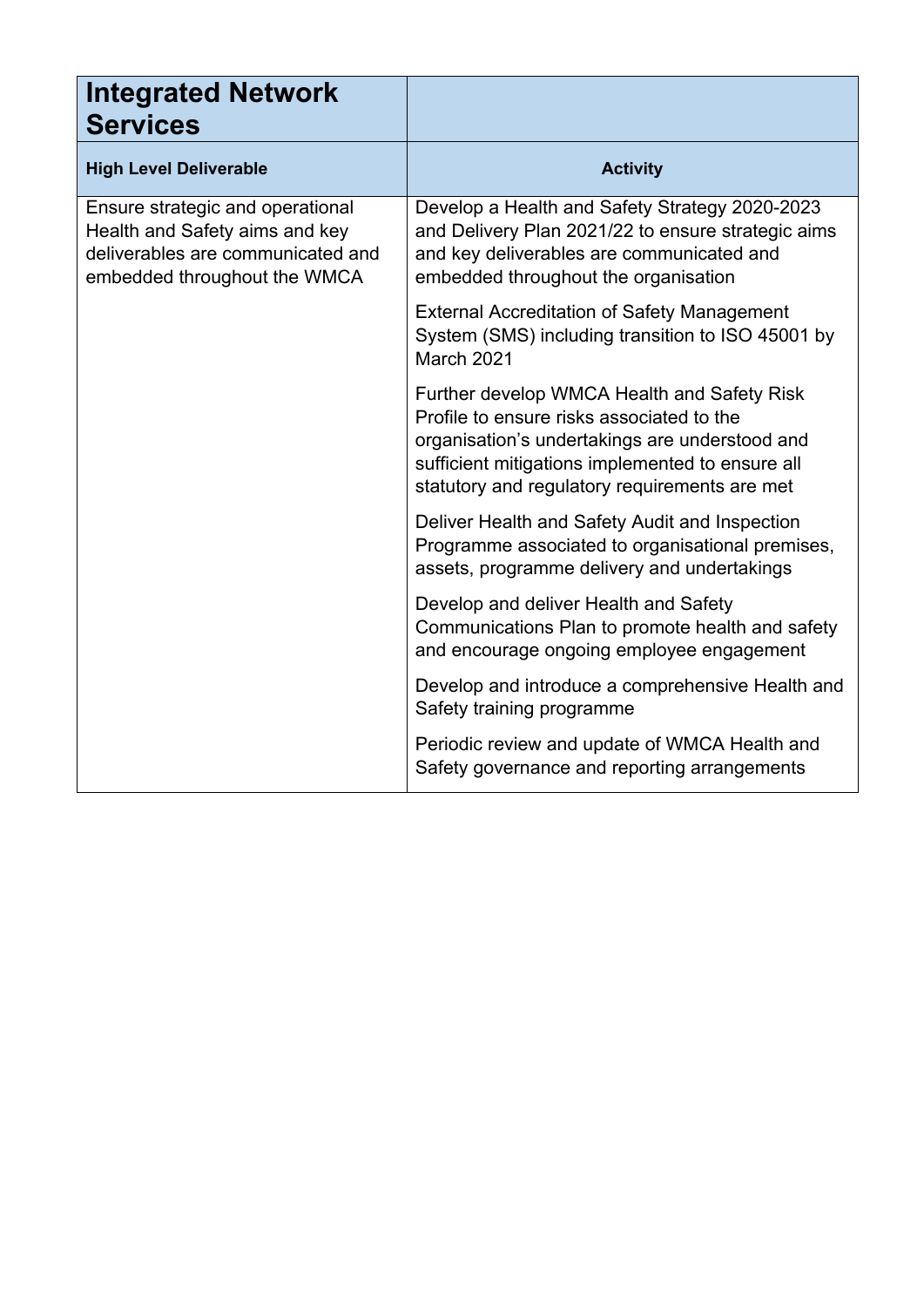| <b>Integrated Network</b><br><b>Services</b>                                                    |                                                                                                                                                                                                                                                                                                                                 |
|-------------------------------------------------------------------------------------------------|---------------------------------------------------------------------------------------------------------------------------------------------------------------------------------------------------------------------------------------------------------------------------------------------------------------------------------|
| <b>High Level Deliverable</b>                                                                   | <b>Activity</b>                                                                                                                                                                                                                                                                                                                 |
| Developing park & ride to support<br>better access to the Integrated<br><b>Transport System</b> | Improve customer experience at Park & Ride sites<br>through high quality operations and enhanced<br>customer facilities and services.                                                                                                                                                                                           |
|                                                                                                 | Continue with the development and delivery of<br>expansion of Park & Ride at already approved<br>locations, seeking to deliver in the region of 2,200<br>additional spaces in the next five years                                                                                                                               |
|                                                                                                 | Following the completion of the regional Park & Ride<br>strategy, develop a Park & Ride delivery plan<br>gearing up to deliver new and expanded strategic<br>Park & Ride in the areas of most benefit to the<br>region and customers over the next five years (in<br>addition to those sites already approved for<br>expansion) |
|                                                                                                 | Develop a plan for improving the financial operation<br>of Park & Ride, exploring opportunities to reduce the<br>significant impact that managing Park & Ride sites<br>has on the levy budget                                                                                                                                   |
|                                                                                                 | Identify sites and develop a delivery plan for Park &<br>Ride for the Commonwealth Games                                                                                                                                                                                                                                        |
|                                                                                                 | Identify sites and develop a delivery plan for Park &<br><b>Ride for SPRINT</b>                                                                                                                                                                                                                                                 |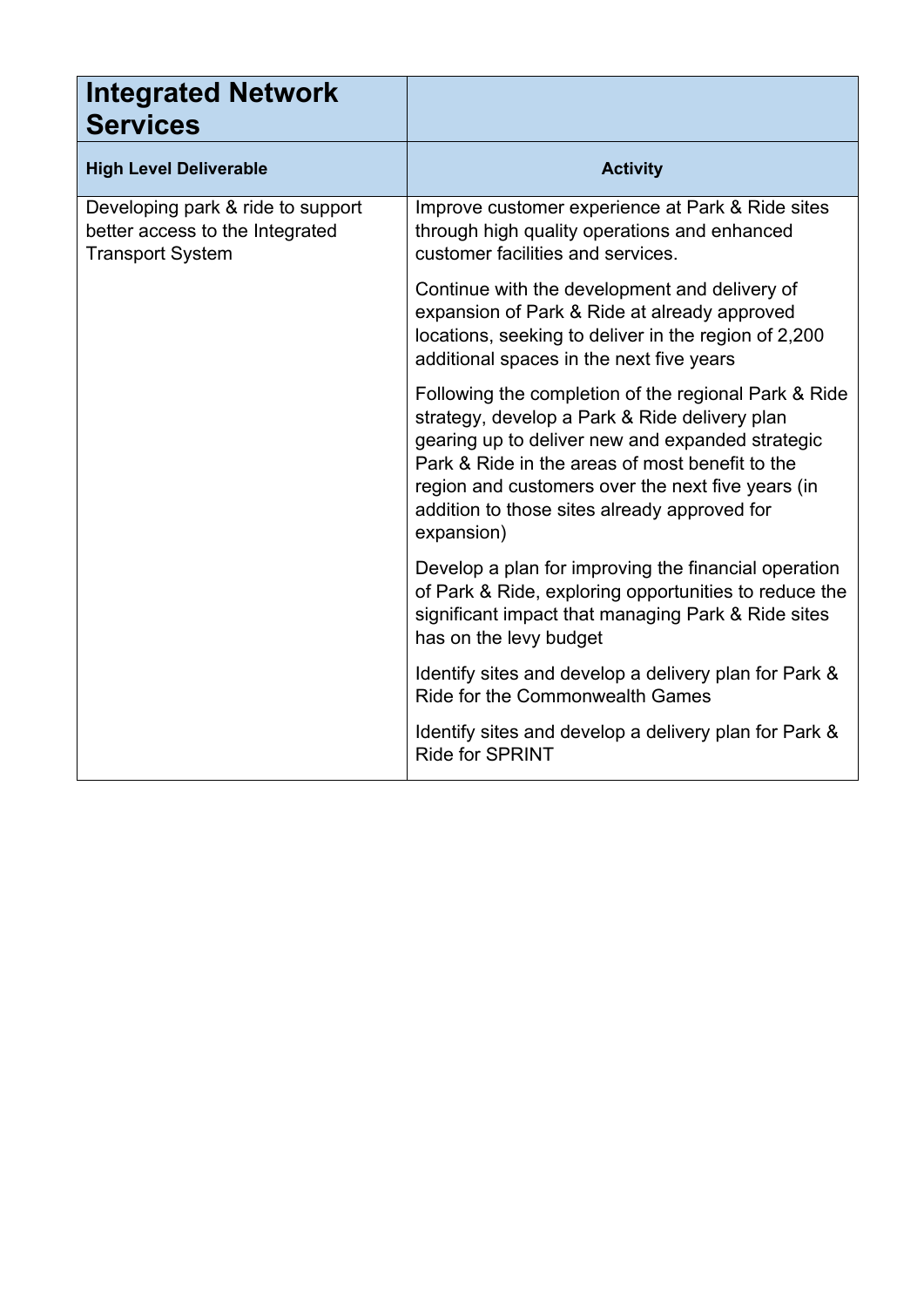| Rail                                                                   |                                                                                    |
|------------------------------------------------------------------------|------------------------------------------------------------------------------------|
| <b>High Level Deliverable</b>                                          | <b>Activity</b>                                                                    |
| Enhance the capacity of our rail                                       | Rail enhancements (advance planning)                                               |
| network for a better-connected<br>region                               | <b>Midlands Connect support</b>                                                    |
|                                                                        | HS2 released rail network capacity                                                 |
|                                                                        | Commonwealth Games enhanced rail services                                          |
| Using rail franchising to support<br>and engage on rail development    | West Midlands Railway Franchise Management                                         |
|                                                                        | <b>Franchise Engagement Strategy</b>                                               |
|                                                                        | <b>West Midlands Stations Alliance</b>                                             |
|                                                                        | Strategic Rail Industry Engagement and Consultation<br>Responses                   |
| Continually improving the quality                                      | Package 1 Stations (Willenhall & Darlaston)                                        |
| and capacity of our rail stations and<br>interchanges                  | Package 2 Stations (Moseley, Kings Heath &<br>Hazelwell)                           |
|                                                                        | Perry Barr Station and Bus Interchange                                             |
|                                                                        | <b>One Station Project</b>                                                         |
|                                                                        | <b>Aldridge Station</b>                                                            |
|                                                                        | <b>Dudley Port Interchange</b>                                                     |
|                                                                        | <b>Cannock Station Upgrade</b>                                                     |
|                                                                        | Kings Norton Station & capacity upgrade                                            |
|                                                                        | Birmingham International Interchange Hub                                           |
|                                                                        | Solihull Station upgrade                                                           |
|                                                                        | Snow Hill Platform 4                                                               |
| Develop a single rail network vision<br>& devolution case to support a | Further rail devolution                                                            |
| growing West Midlands                                                  | WMRE single network vision and<br><b>West Midlands Grand Rail</b><br>Collaboration |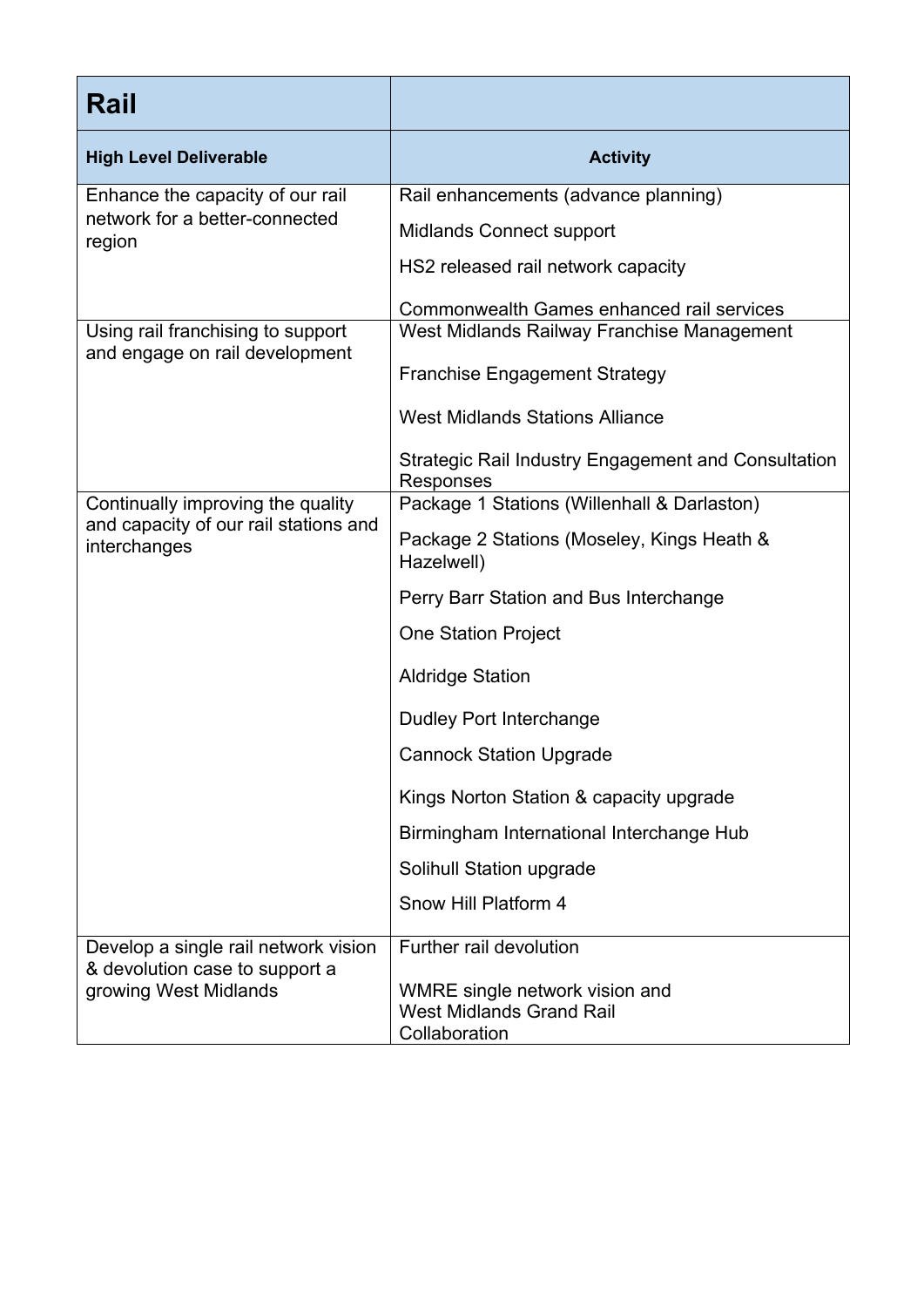| <b>Metro</b>                                                                 |                                               |
|------------------------------------------------------------------------------|-----------------------------------------------|
| <b>High Level Deliverable</b>                                                | <b>Activity</b>                               |
| Improving the financial<br>performance of our Metro to                       | West Midlands Metro Off Vehicle Ticketing     |
| support growth of the network                                                | <b>Revenue Protection Enforcement</b>         |
| Extending the Metro Network to<br>better serve more people and<br>businesses | Birmingham Eastside Extension (BEE) Programme |
|                                                                              | Birmingham Westside Extension (BWE)           |
|                                                                              | Wolverhampton City Centre Extension (WCCE)    |
|                                                                              | Wednesbury to Brierley Hill (WBHE) Extension  |
| Extending the Metro Network to<br>better serve more people and               | <b>Metro Control and Comms Systems</b>        |
| businesses                                                                   | Line 1 Traction Power                         |
|                                                                              | Depot Expansion                               |
|                                                                              | Line 1 Lifecycle Works                        |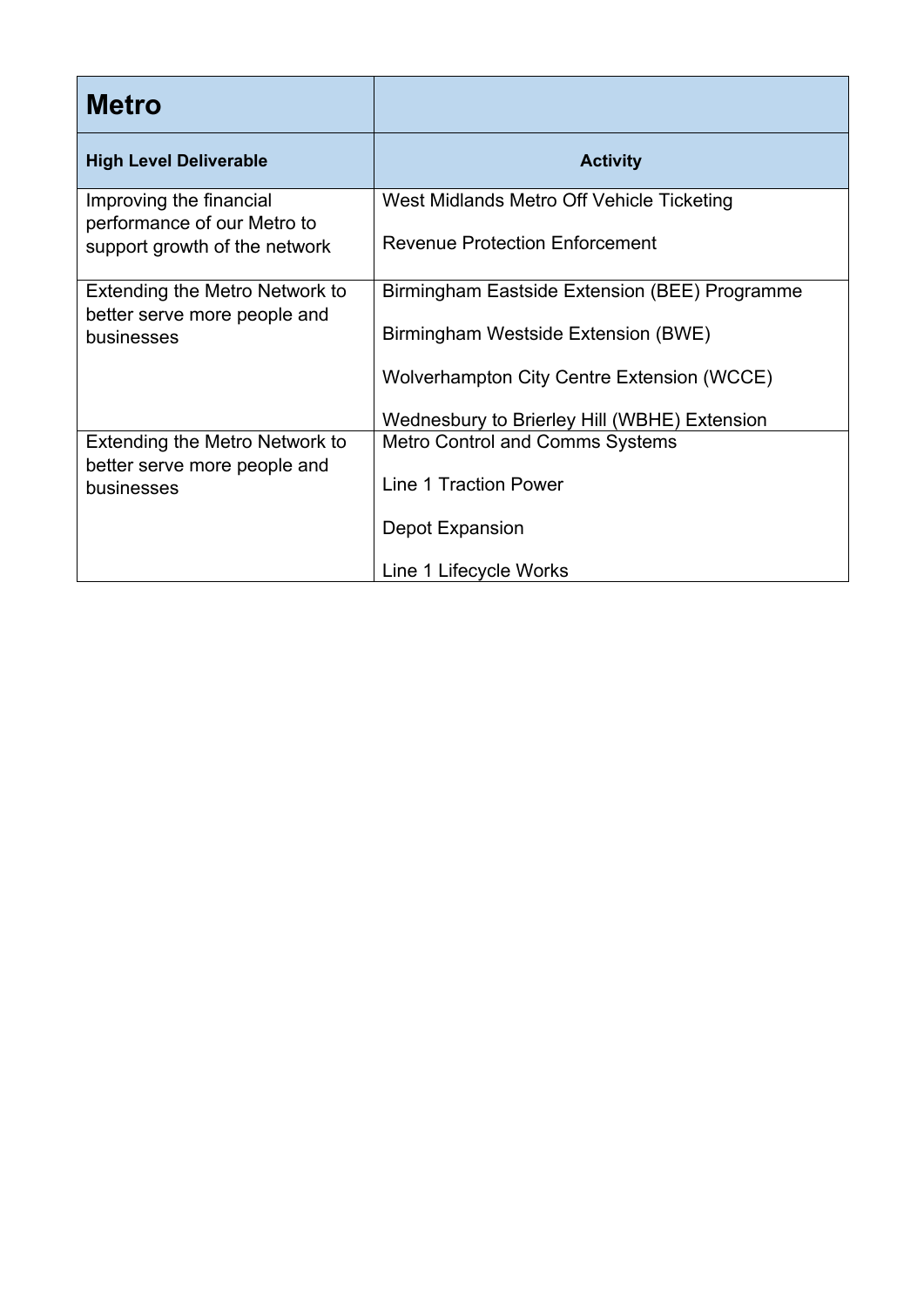| <b>Network Resilience</b>                                                                                                 |                                                                                                                                                                    |
|---------------------------------------------------------------------------------------------------------------------------|--------------------------------------------------------------------------------------------------------------------------------------------------------------------|
| <b>High Level Deliverable</b>                                                                                             | <b>Activity</b>                                                                                                                                                    |
| Managing the West Midlands<br>Network through improved<br>coordination with the regional<br>transport coordination centre | RTCC - Highways Investment Package - Equipping<br>the network with technology enhancements including<br>ITS Traffic Signals, CCTV, VMS, Communication<br>networks) |
|                                                                                                                           | Perry Barr Mitigation Package                                                                                                                                      |
|                                                                                                                           | Design and Layout RTCC facility Summer Lane<br>(completed)                                                                                                         |
|                                                                                                                           | Delivery of a Local Road hub in Highways England's<br><b>ROC</b>                                                                                                   |
|                                                                                                                           | Relocation of the Data room from the $6th$ floor to the 1 <sup>st</sup><br>Floor Summer Lane.                                                                      |
|                                                                                                                           | Customer information (web and digital tools)                                                                                                                       |
|                                                                                                                           | Operations development                                                                                                                                             |
|                                                                                                                           | Data Engine                                                                                                                                                        |
|                                                                                                                           | <b>ICT</b> enhancements                                                                                                                                            |
|                                                                                                                           | Journey assistant / website upgrades                                                                                                                               |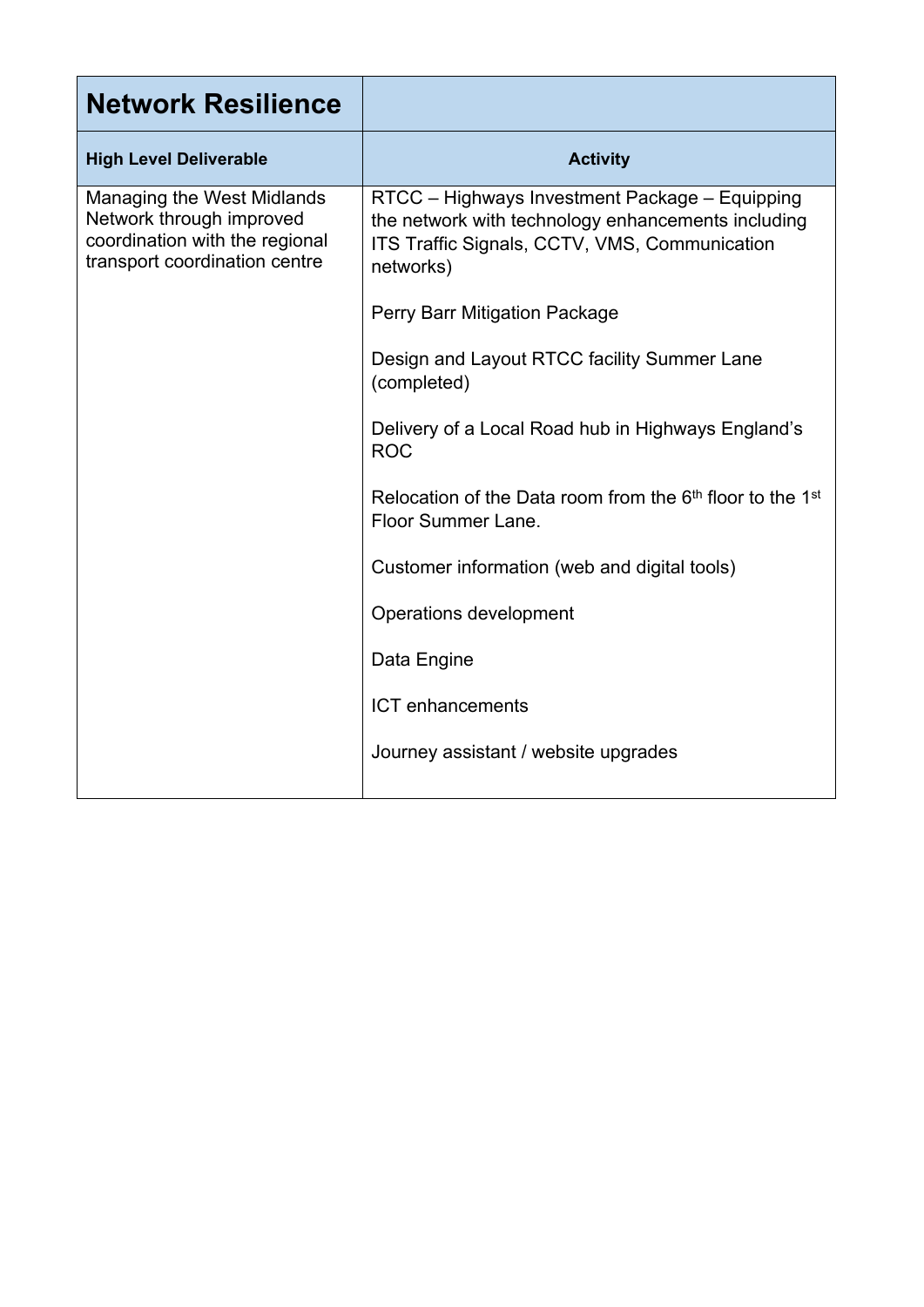| <b>Network Resilience</b>                                                                                           |                                                                                                                                                                                                                                                                                                                       |
|---------------------------------------------------------------------------------------------------------------------|-----------------------------------------------------------------------------------------------------------------------------------------------------------------------------------------------------------------------------------------------------------------------------------------------------------------------|
| <b>High Level Deliverable</b>                                                                                       | <b>Activity</b>                                                                                                                                                                                                                                                                                                       |
| Keeping travellers informed and<br>finding new ways of keeping the<br>West Midlands moving through<br>travel demand | Travel Demand Management Strategy & Delivery<br>Programme (deliver targeted operational TDM<br>strategies around the investment programme (BAU).                                                                                                                                                                      |
|                                                                                                                     | Developing new customer insights and data and<br>intelligence of the highway network – ADEPT Live Lab                                                                                                                                                                                                                 |
|                                                                                                                     | (creation of granular personas, deployment of ANPR)<br>cameras and analytics of data received to understand<br>the performance of the network – feeding into RTCC<br>data Engine)                                                                                                                                     |
|                                                                                                                     | Deliver strategic principles in Covid-19 Transport<br>Plan in the next 3-12 months, getting businesses<br>back up and running; and supporting travel to<br>schools:<br>Delivery of EATF Tranche 2 supporting<br>measures scheme<br>Monitoring and evaluation of the schools' restart<br>and TDM surge in spring term. |
|                                                                                                                     | <b>Communications and Engagement</b>                                                                                                                                                                                                                                                                                  |
|                                                                                                                     | <b>Major Scheme Campaigns</b>                                                                                                                                                                                                                                                                                         |
|                                                                                                                     | <b>Disruption Event Campaigns</b>                                                                                                                                                                                                                                                                                     |
|                                                                                                                     | Disruption digital customer tools                                                                                                                                                                                                                                                                                     |
|                                                                                                                     | Wider resilience comms                                                                                                                                                                                                                                                                                                |
|                                                                                                                     | RTCC - monitoring and evaluation of customer<br>messaging alerts.                                                                                                                                                                                                                                                     |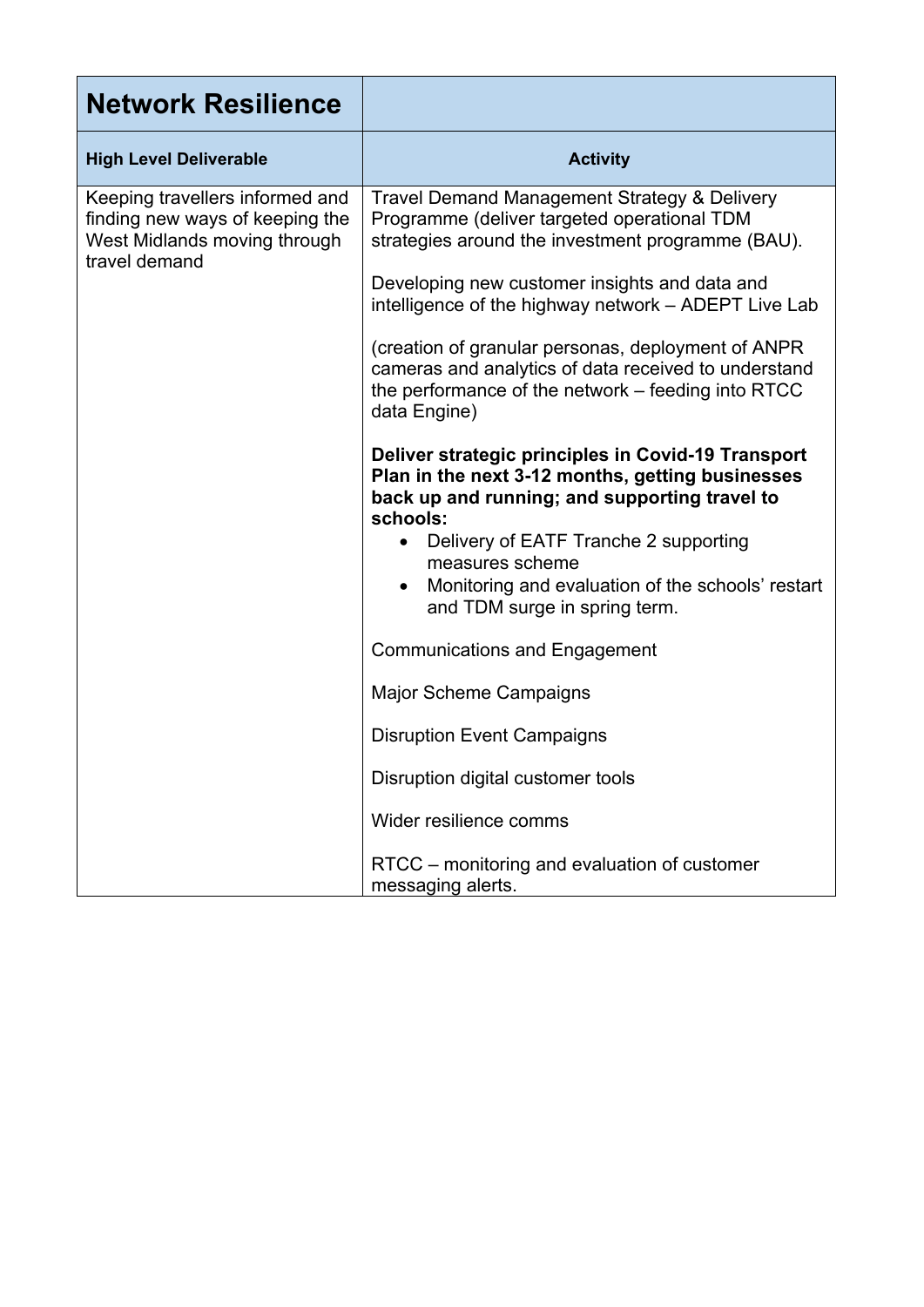| <b>Network Resilience</b>                        |                                                                                                                                                                                                                             |
|--------------------------------------------------|-----------------------------------------------------------------------------------------------------------------------------------------------------------------------------------------------------------------------------|
| <b>High Level Deliverable</b>                    | <b>Activity</b>                                                                                                                                                                                                             |
| Keeping the transport network<br>safe and secure | Monitoring the delivery of the Road Safety Strategy<br>with partners to achieve the target of 40% reduction in<br>KSIs and fulfil statutory obligations.                                                                    |
|                                                  | Develop the regional road safety multi-year action plan<br>with partners                                                                                                                                                    |
|                                                  | 1. Ensure a safe and secure public Transport<br>Network through the Safer Travel Partnership<br>with West Midlands Police and support the<br>delivery of the West Midlands PCC policing<br>Plan.                            |
|                                                  | 2. Work with the West Midlands Local Resilience<br>Forum to ensure that the Network Emergency<br>Plan remains fit for purpose and TfWM staff are<br>adequately trained and prepared to respond to<br>an emergency incident. |
|                                                  | 3. Mange EU exit risks and continued response<br>with Covid 19 working within the Local<br><b>Resilience Forum structures</b>                                                                                               |
|                                                  | <b>CCTV</b> operations                                                                                                                                                                                                      |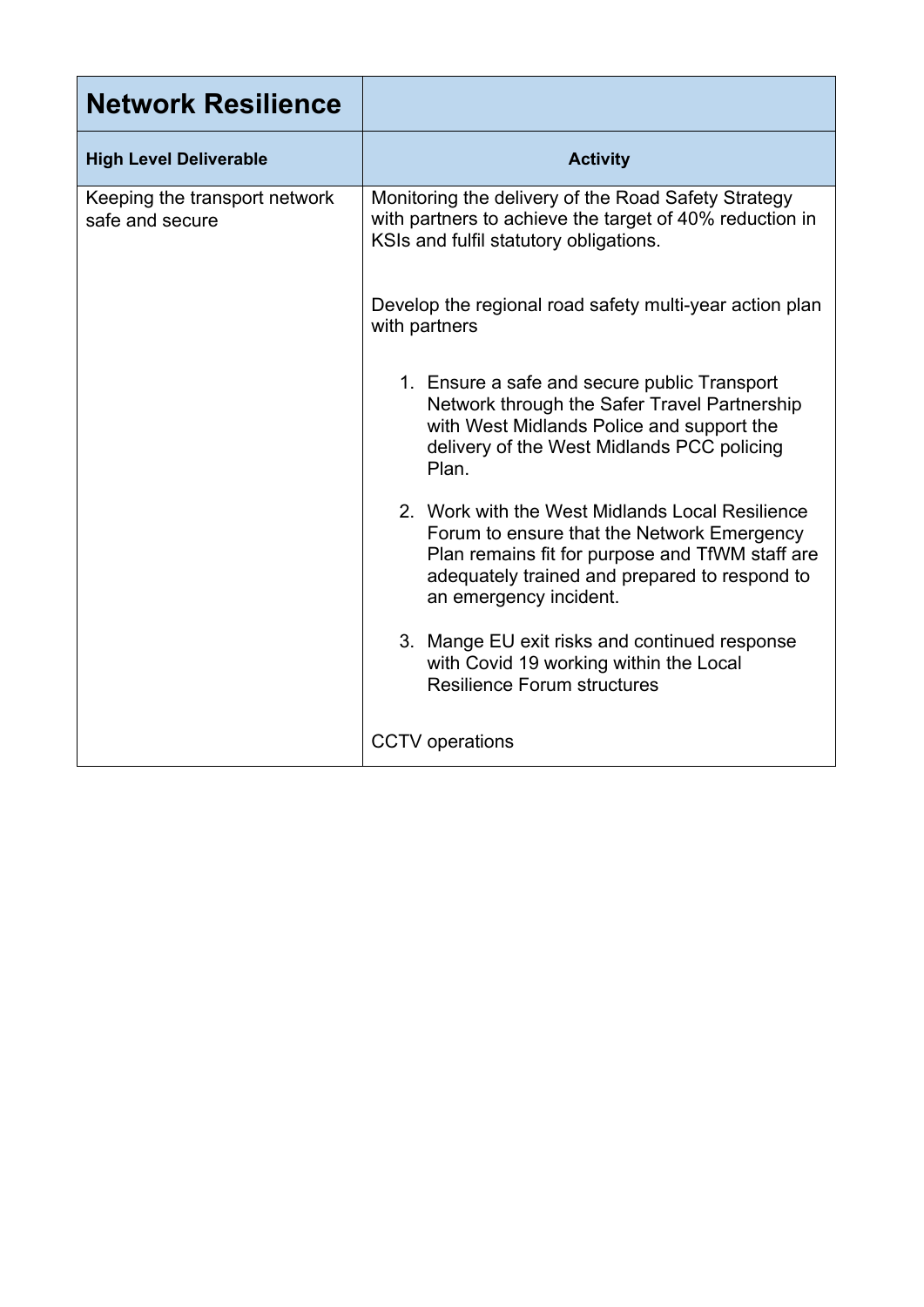| <b>Network Resilience</b>                                                                              |                                                                                                                                                                                                                                                                                                                                                                                                                                                                                                                                                                                                                                                                                                                                                                                                                                                                                                                                                |
|--------------------------------------------------------------------------------------------------------|------------------------------------------------------------------------------------------------------------------------------------------------------------------------------------------------------------------------------------------------------------------------------------------------------------------------------------------------------------------------------------------------------------------------------------------------------------------------------------------------------------------------------------------------------------------------------------------------------------------------------------------------------------------------------------------------------------------------------------------------------------------------------------------------------------------------------------------------------------------------------------------------------------------------------------------------|
| <b>High Level Deliverable</b>                                                                          | <b>Activity</b>                                                                                                                                                                                                                                                                                                                                                                                                                                                                                                                                                                                                                                                                                                                                                                                                                                                                                                                                |
| Mitigating the impacts of<br>transport investment<br>programmes on the West<br><b>Midlands Network</b> | Provide oversight on the disruptive impacts of major<br>scheme construction in the region, including<br>development and delivery of:<br>1. Creation and coordination of scheme specific<br>mitigation governance, including Cross Partner<br>Mitigation Group and thematic sub-groups<br>2. Application of West Midlands Major Scheme<br>Modelling Framework to understand cumulative<br>impacts of development<br>3. Creation of composite traffic management plans,<br>taking account of interfacing construction projects<br>4. Developing operational Travel Demand<br>Management strategies and planning and delivering<br>TDM surges and associated communications<br>campaigns and engagement<br>Development and application of Monitoring and<br>Evaluation Plan to dynamically monitor and manage<br>disruptive events on the network<br>TDM programme to be developed around the HS2<br>main works programme along the Phase 1 Route |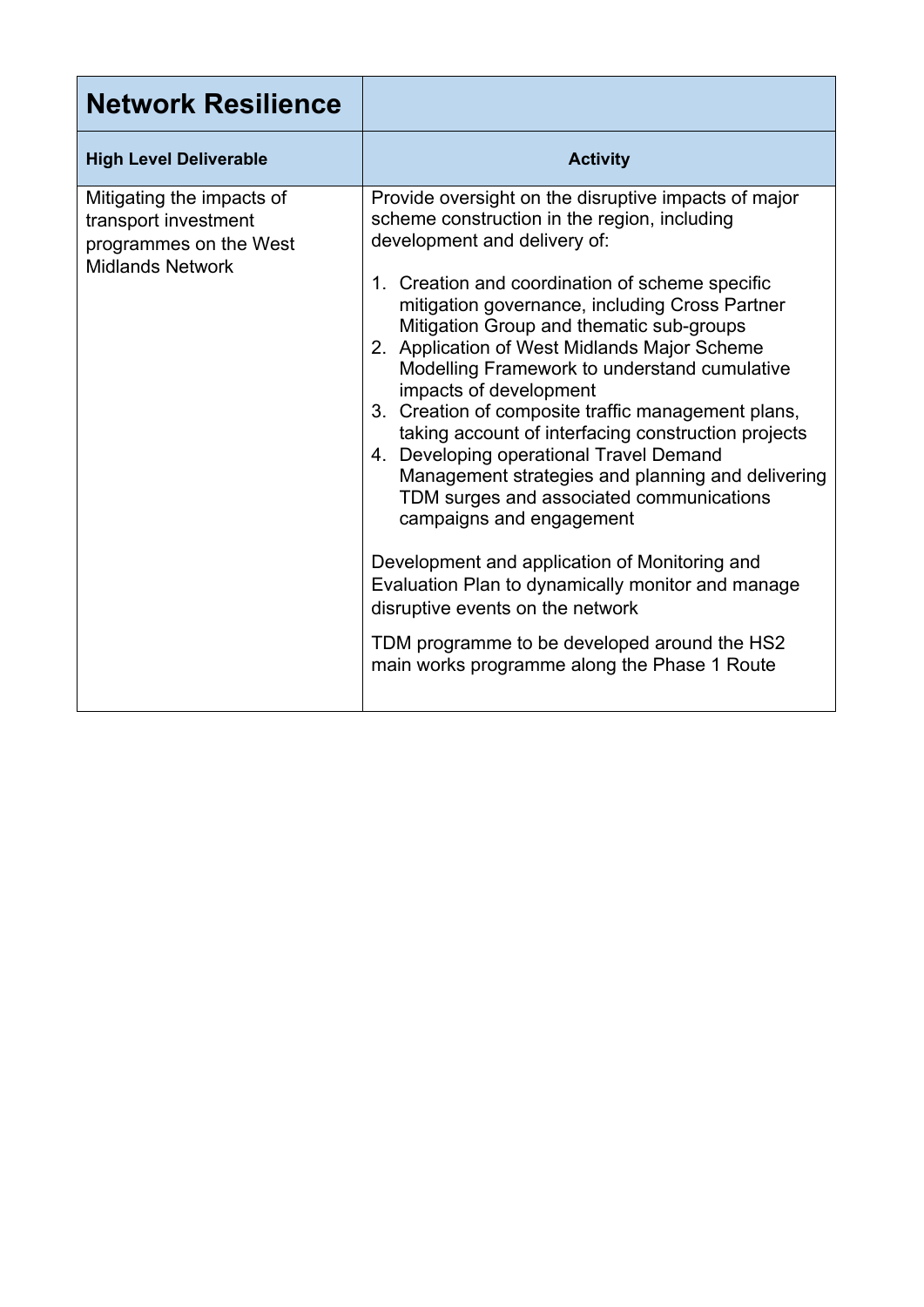| <b>Network Resilience</b>                                                                             |                                                                                                                                                                                                                                                                                                                                                                                                                                                                                                                                                                                                                                                                                                                                                                                                                                                |
|-------------------------------------------------------------------------------------------------------|------------------------------------------------------------------------------------------------------------------------------------------------------------------------------------------------------------------------------------------------------------------------------------------------------------------------------------------------------------------------------------------------------------------------------------------------------------------------------------------------------------------------------------------------------------------------------------------------------------------------------------------------------------------------------------------------------------------------------------------------------------------------------------------------------------------------------------------------|
| <b>High Level Deliverable</b>                                                                         | <b>Activity</b>                                                                                                                                                                                                                                                                                                                                                                                                                                                                                                                                                                                                                                                                                                                                                                                                                                |
| Developing and enhancing the<br>performance of the Key Route<br>Network (KRN) to tackle<br>congestion | <b>KRN Action Plans and Road Safety</b><br>Developing a five-year programme on the back of the<br>action plans solutions will be a main activity next year -<br>delivery of the overall programme will be a new ask<br>that will likely require a pitch to DfT or HMT as part of<br>Devo discussions.<br>MRN - Highways Investment Programme<br>Development<br>KRN – On Road Disruption Service<br><b>Future Mobility Rules of the Road</b><br>Develop the Corridor Managers Framework for the<br><b>KRN</b><br>Developing the KRN Action Plan Programme<br>Congestion Management Plan Yr. 2 Progress<br>Developing the capabilities for the single view of the<br>network.<br>Support the introduction and management of street<br>works through Street Manager<br>Developing a new central repository for Highways<br>Assets across the KRN. |
|                                                                                                       |                                                                                                                                                                                                                                                                                                                                                                                                                                                                                                                                                                                                                                                                                                                                                                                                                                                |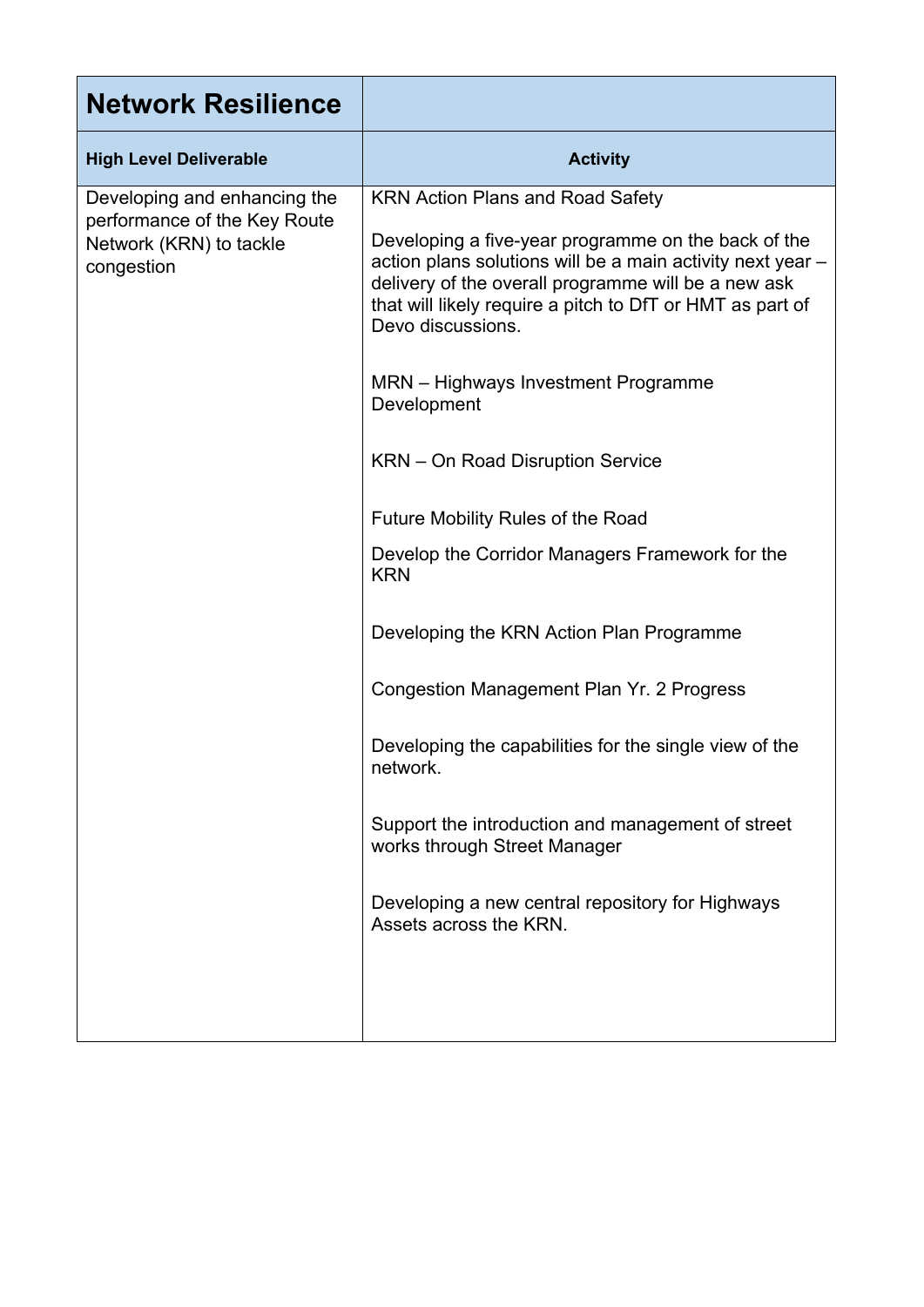| <b>Network Resilience</b>                                                                                                                          |                                                                                                                                                                                                                                                                                                                                                                                                                                                                                                                                                                                                                                                                                                                                                                                                                                                                                                                                                                                                                                                                                                                                                                                                                                                                                                                                                                                                                    |
|----------------------------------------------------------------------------------------------------------------------------------------------------|--------------------------------------------------------------------------------------------------------------------------------------------------------------------------------------------------------------------------------------------------------------------------------------------------------------------------------------------------------------------------------------------------------------------------------------------------------------------------------------------------------------------------------------------------------------------------------------------------------------------------------------------------------------------------------------------------------------------------------------------------------------------------------------------------------------------------------------------------------------------------------------------------------------------------------------------------------------------------------------------------------------------------------------------------------------------------------------------------------------------------------------------------------------------------------------------------------------------------------------------------------------------------------------------------------------------------------------------------------------------------------------------------------------------|
| <b>High Level Deliverable</b>                                                                                                                      | <b>Activity</b>                                                                                                                                                                                                                                                                                                                                                                                                                                                                                                                                                                                                                                                                                                                                                                                                                                                                                                                                                                                                                                                                                                                                                                                                                                                                                                                                                                                                    |
| Delivering the operational plan<br>for the Commonwealth Games<br>for visitors to the region and<br>ensuring reduced impact on<br>everyday journeys | <b>AB1 Cycling for Everyone</b><br>Active Travel legacy scheme<br>AB2 Games Transport Plan<br>Prepare and consult on plan<br>Transport policy including sustainability and<br>accessibility<br>Legislation<br>Legacy planning<br>AB3 Manage the Integrated Transport Programme<br>Cross-partner Programme Management office<br><b>Project Management support</b><br>Over-sight of transport Capital Programme.<br>Over-sight of B2022 programmes<br>AB4 Manage Games-time operational deliver<br>obligations under the OC/WMCA Funding Agreement<br>Deliver Spectator and Workforce Transport<br><b>Modelling and Forecasting</b><br><b>Mapping solutions</b><br>$\bullet$<br><b>Transport Planning</b><br>$\bullet$<br><b>PT Ticketing Solution</b><br>$\bullet$<br>PT Strengthening - bus, rail, tram<br>$\bullet$<br>Park and Ride<br><b>Shuttle Services</b><br><b>Accessible Transport</b><br><b>Active Travel</b><br>Deliver Traffic Engineering and Road Network<br>Management<br>• Games Routes<br>• Local Traffic Management<br>Network Management including road event<br>planning<br><b>Traffic Orders</b><br>Communications & Engagement<br>Develop and deliver a communications and<br>engagement strategy<br>Travel Demand Management marcoms delivery<br>Transport C3, Readiness and Testing<br>• RTCC Games mode<br>• Transport Coordination Centre<br>• Test events<br><b>Readiness exercises</b> |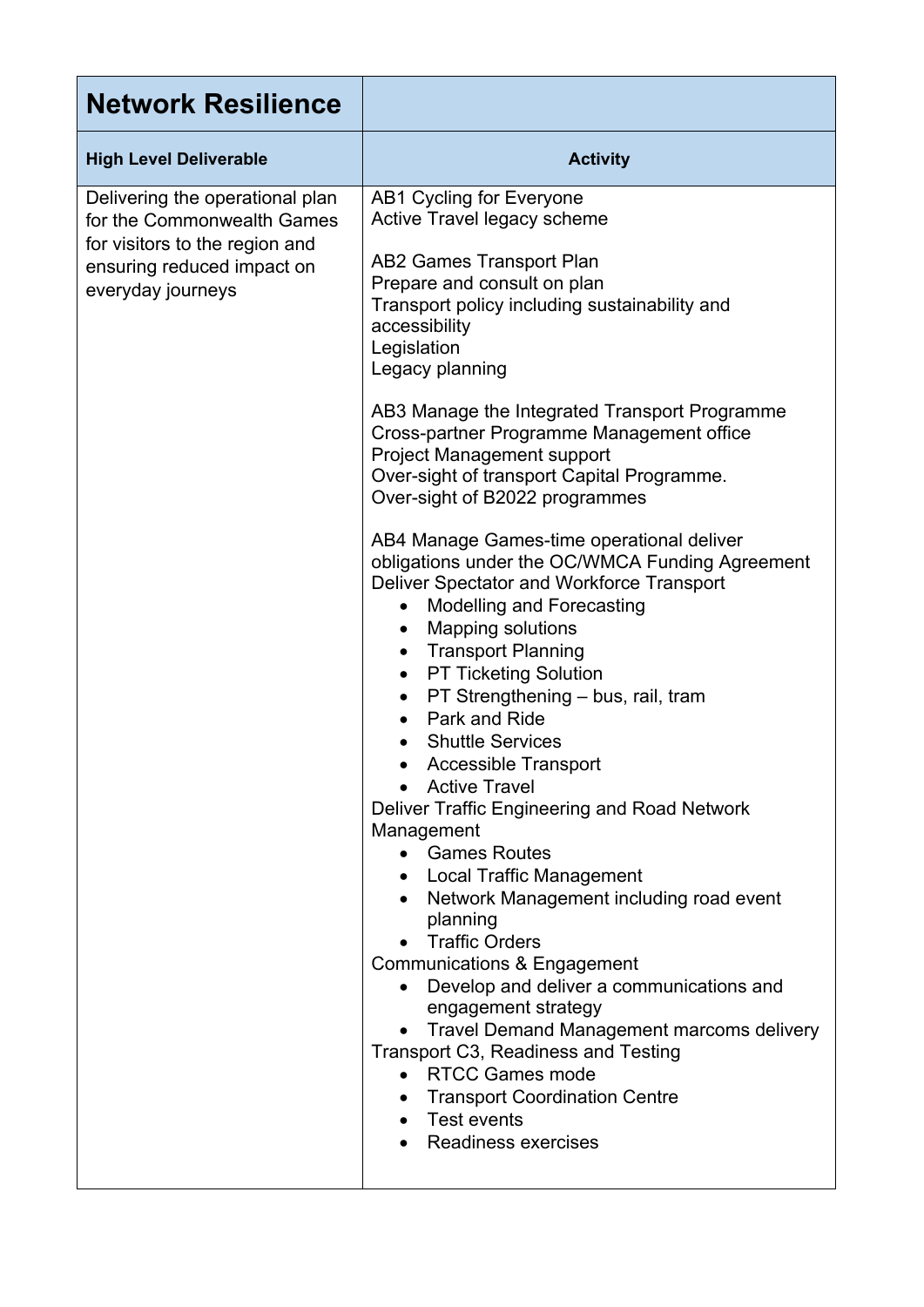| <b>Policy Strategy and</b><br><b>Innovation</b>                                                                                                   |                                                                                                                                                                                                                                                       |
|---------------------------------------------------------------------------------------------------------------------------------------------------|-------------------------------------------------------------------------------------------------------------------------------------------------------------------------------------------------------------------------------------------------------|
| <b>High Level Deliverable</b>                                                                                                                     | <b>Activity</b>                                                                                                                                                                                                                                       |
| Maintain & refresh the West<br><b>Midlands Statutory Transport</b><br>Plan(s) and policies                                                        | Produce an evidence based and refreshed Movement<br>for Growth for re-adoption in 2021/22 including<br>associated statutory consultation, Equalities Impact<br>assessment and SEA.                                                                    |
|                                                                                                                                                   | Develop supporting policies, planning and technical<br>guidance documents associated with the statutory<br>transport plan                                                                                                                             |
|                                                                                                                                                   | Produce evidenced based and compelling lobbying<br>and discussion papers (including Green/White papers)<br>to secure additional investment and powers for the<br><b>West Midlands</b>                                                                 |
|                                                                                                                                                   | Maintain and develop the TfWM Medium Term<br>Business Plan, including improved business practices                                                                                                                                                     |
| Embed transport policy & strategy<br>in the plans and programmes of<br>the wider WMCA & partners to<br>support integrated development<br>planning | Ensure transport plans and policies support the wider<br>agendas of WMCA                                                                                                                                                                              |
|                                                                                                                                                   | Development of integrated infrastructure growth<br>corridor plans incorporating land use, transport and<br>digital for all formal growth corridors, supporting a<br>single infrastructure funding pot                                                 |
|                                                                                                                                                   | Ensure the timely engagement in and formal<br>responses to major planning applications and Local<br>Plans                                                                                                                                             |
|                                                                                                                                                   | Support WM2041 Carbon plans and ensure alignment<br>with the refreshed LTP                                                                                                                                                                            |
|                                                                                                                                                   | Provide dedicated advice to the CA Transport Portfolio<br>Holder, Strategic Transport Board, Transport Scrutiny<br>Committee and Mayor concerning policy, strategy and<br>investment plans in transport, including during Mayoral<br>election periods |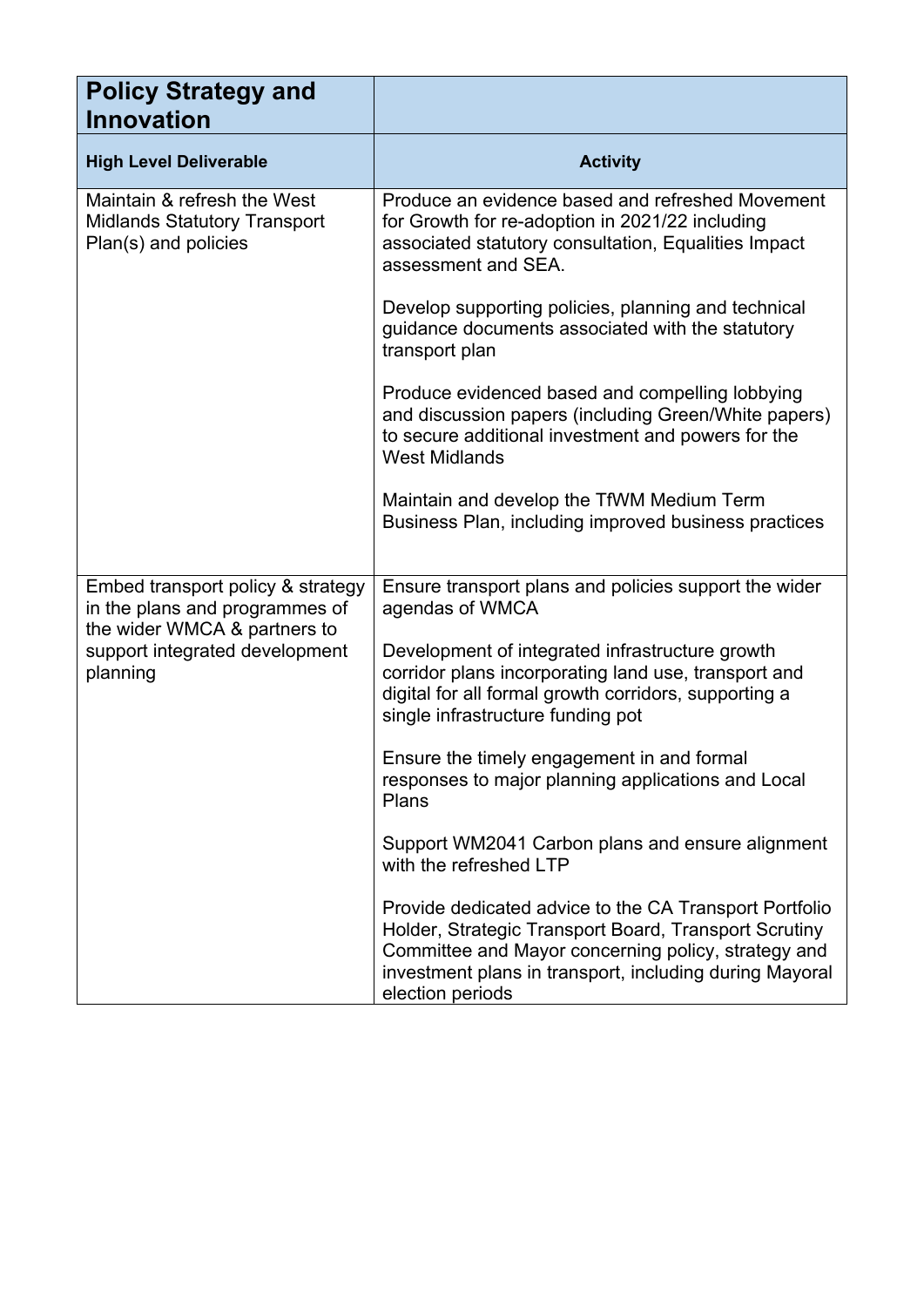| <b>Policy Strategy and</b><br><b>Innovation</b>                                                                                      |                                                                                                                                                                                                                                                            |
|--------------------------------------------------------------------------------------------------------------------------------------|------------------------------------------------------------------------------------------------------------------------------------------------------------------------------------------------------------------------------------------------------------|
| <b>High Level Deliverable</b>                                                                                                        | <b>Activity</b>                                                                                                                                                                                                                                            |
| Develop and maintain a deep<br>understanding of the needs,<br>attitudes and perceptions of<br>people who use our transport<br>system | Undertake bespoke market research activity on a<br>commission basis                                                                                                                                                                                        |
|                                                                                                                                      | Undertake on-going, representative research tracking<br>citizen sentiment regarding transport infrastructure and<br>services                                                                                                                               |
|                                                                                                                                      | Input to the Statutory Transport Plan refresh by<br>undertaking a research programme to understand<br>public attitudes to transport in the Climate Change<br>Agenda and scope of potential travel demand<br>initiatives to support policies and objectives |
|                                                                                                                                      | Maintain, update and promote the All Traveller<br>Segmentation tool to provide a detailed understanding<br>of all West Midlands residents.                                                                                                                 |
|                                                                                                                                      | Maintenance and promotion of the online market<br>research community (m.Roc)                                                                                                                                                                               |
| Continue to develop and maintain<br>a robust common data<br>environment for transport                                                | Host the regional Joint Data Team and continue to<br>develop services to provide a cost effective minimum<br>viable basic transport intelligence service                                                                                                   |
|                                                                                                                                      | Develop and maintain transport systems performance,<br>delivery and operational performance monitoring data<br>and appropriate dashboards. Develop performance<br>into research to support policy and to evaluate impact.                                  |
|                                                                                                                                      | Create and maintain a high standard of reliable access<br>to the common data environment                                                                                                                                                                   |
|                                                                                                                                      | Develop a series of digitized transport system products<br>to support a step change in intelligence driven activity                                                                                                                                        |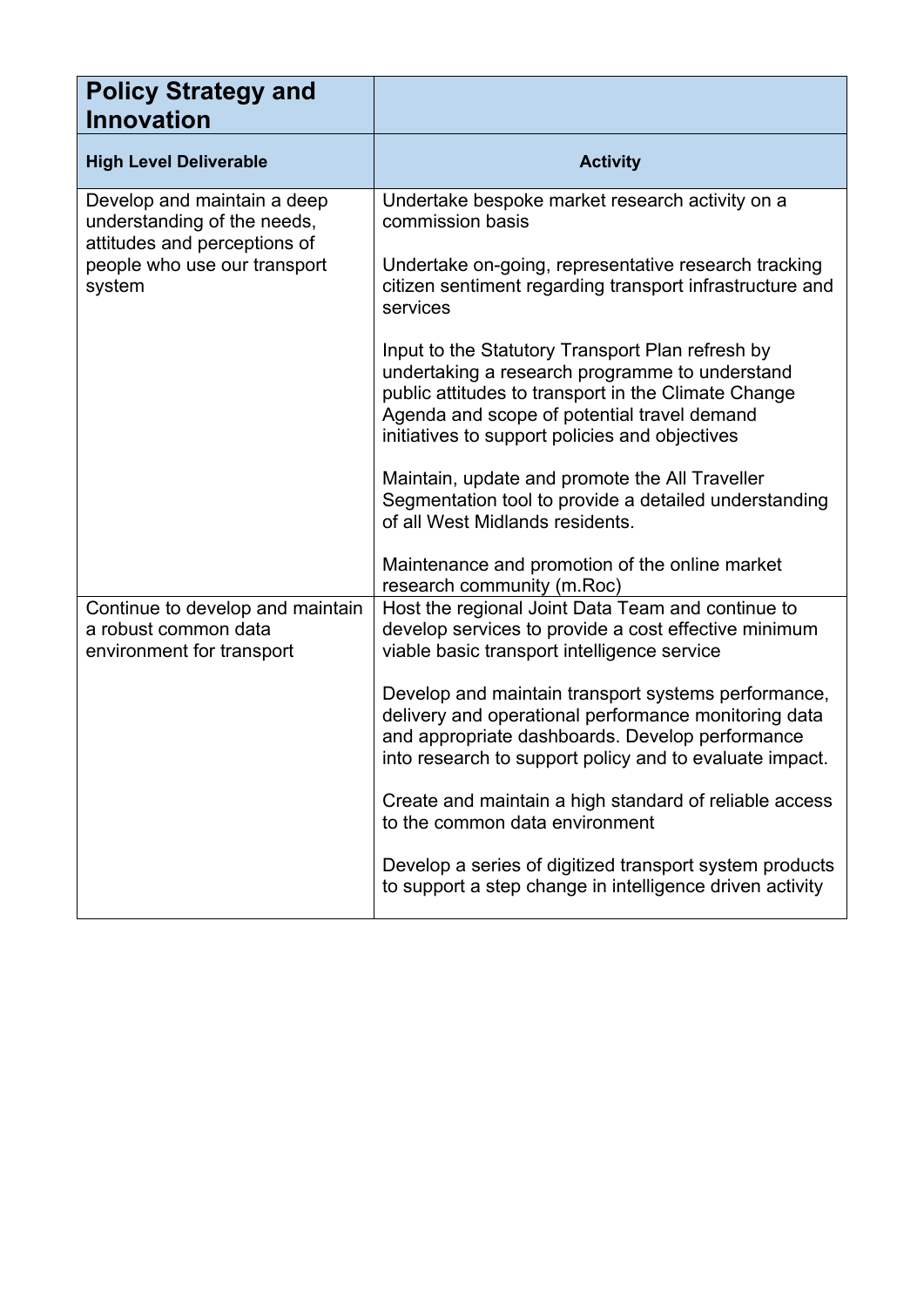| <b>Policy Strategy and</b><br><b>Innovation</b>                                                                                                                                |                                                                                                                                                                                                                                                                                                                                                                                                                                                                                                                                                                                                                                                                                                                                                                                                               |
|--------------------------------------------------------------------------------------------------------------------------------------------------------------------------------|---------------------------------------------------------------------------------------------------------------------------------------------------------------------------------------------------------------------------------------------------------------------------------------------------------------------------------------------------------------------------------------------------------------------------------------------------------------------------------------------------------------------------------------------------------------------------------------------------------------------------------------------------------------------------------------------------------------------------------------------------------------------------------------------------------------|
| <b>High Level Deliverable</b>                                                                                                                                                  | <b>Activity</b>                                                                                                                                                                                                                                                                                                                                                                                                                                                                                                                                                                                                                                                                                                                                                                                               |
| Analyse the transport system to<br>provide deep insight, recommend<br>actions and produce robust and<br>funded evidenced based<br>business cases for schemes and<br>programmes | Lead on the maintenance and development of<br>appropriate technical tools and resources to enable<br>agile analysis of network performance and forecast<br>future demands and needs across all modes<br>Undertake robust optioneering for changes and<br>develop detailed strategic cases for change and secure<br>funded business case studies for recommended<br>change proposals<br>Develop full business cases for preferred options in<br>order to secure funding for changes, projects and<br>programmes<br>Provide technical support and research to LAs/TfWM<br>on significant transport planning issues<br>Monitor and evaluate the effectiveness of changes to<br>the transport system following the principles of TfWM's<br>M&E framework and the requirements of scheme<br>funders as appropriate |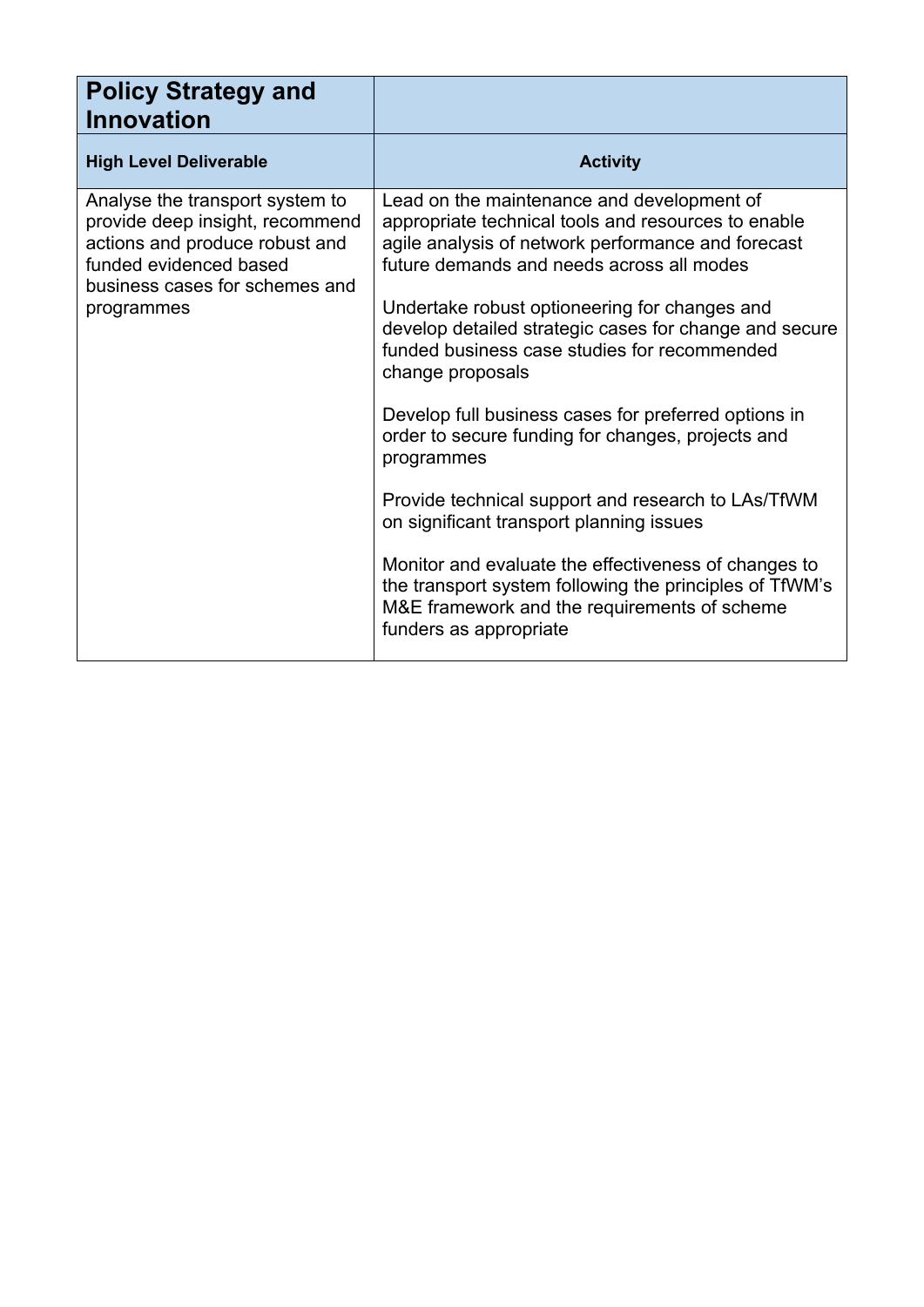| <b>Policy Strategy and</b><br><b>Innovation</b>                                                                                                                                                                |                                                                                                                                                                                                                                                                                     |
|----------------------------------------------------------------------------------------------------------------------------------------------------------------------------------------------------------------|-------------------------------------------------------------------------------------------------------------------------------------------------------------------------------------------------------------------------------------------------------------------------------------|
| <b>High Level Deliverable</b>                                                                                                                                                                                  | <b>Activity</b>                                                                                                                                                                                                                                                                     |
| Create a strategic transport<br>innovation eco-system in the<br>West Midlands to stimulate<br>growth and improve the region's<br>ability to address environmental<br>and social objectives through<br>mobility | Develop and deliver a roads of the future (digital and<br>connected) programme that explores new transport<br>modes and models, decarbonisation through transport,<br>behavioural change and social inclusion, with a specific<br>initial priority focus on freight and logistics   |
|                                                                                                                                                                                                                | Provide programme delivery and innovation support<br>within TfWM and directly to Local Authority partners,<br>including the embedding of innovation into BaU activity<br>to ensure a legacy benefit                                                                                 |
|                                                                                                                                                                                                                | Secure a funded and robust delivery mechanism for a<br>coordinated roll-out of ULEV refuelling infrastructure<br>and supporting innovation focused ULEV projects.                                                                                                                   |
|                                                                                                                                                                                                                | Sponsor and direct the West Midlands 5G Urban<br><b>Connected Communities Mobility programme</b>                                                                                                                                                                                    |
|                                                                                                                                                                                                                | Support and deliver high impact research and<br>innovation showcase projects which align with policy<br>problems and key strategic initiatives such as City of<br><b>Culture and Commonwealth Games</b>                                                                             |
|                                                                                                                                                                                                                | Coordinate and facilitate the development and delivery<br>of the West Midlands LIS Implementation Plan - Future<br>Mobility vertical                                                                                                                                                |
|                                                                                                                                                                                                                | Deliver the Future Transport Zone 1 UK pathfinder<br>programme                                                                                                                                                                                                                      |
|                                                                                                                                                                                                                | Develop and deliver the next generation of Integrated<br>Future Mobility Services (Public, Private and Active<br>Travel) for the West Midlands building on the<br>successful Swift platform.                                                                                        |
|                                                                                                                                                                                                                | Develop a programme for new commercialisation and<br>revenue generating opportunities using innovative new<br>technology, exploiting existing digital and infrastructure<br>assets (including data, Swift and R&D test facility<br>infrastructure such as Midlands Future Mobility) |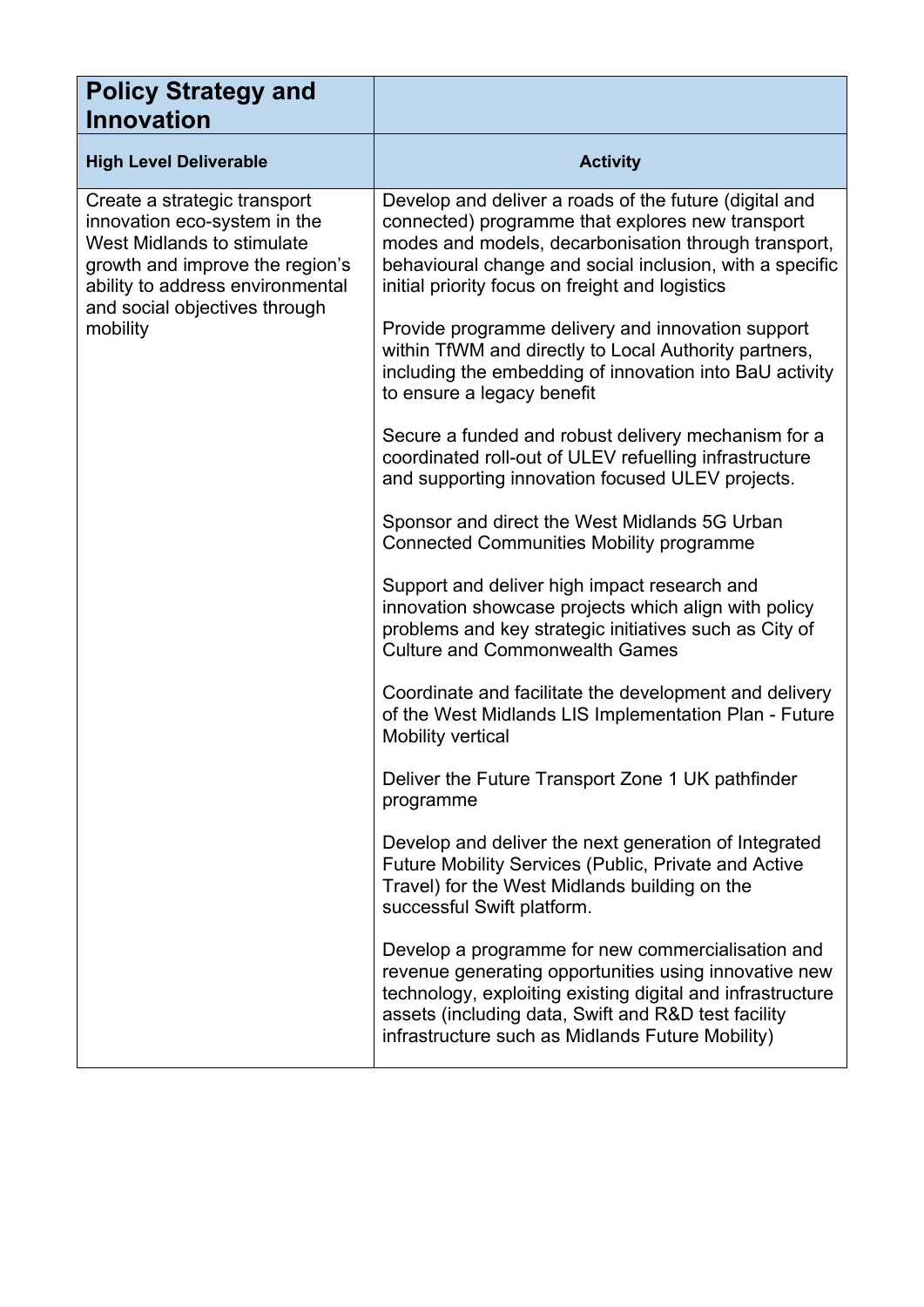| <b>Policy Strategy and</b><br><b>Innovation</b>                                                                          |                                                                                                                                                                                                                                                                                                                                                                                                                                                                                                                                                                                                                                                                                                                                                                                       |
|--------------------------------------------------------------------------------------------------------------------------|---------------------------------------------------------------------------------------------------------------------------------------------------------------------------------------------------------------------------------------------------------------------------------------------------------------------------------------------------------------------------------------------------------------------------------------------------------------------------------------------------------------------------------------------------------------------------------------------------------------------------------------------------------------------------------------------------------------------------------------------------------------------------------------|
| <b>High Level Deliverable</b>                                                                                            | <b>Activity</b>                                                                                                                                                                                                                                                                                                                                                                                                                                                                                                                                                                                                                                                                                                                                                                       |
| Creating a system for easy to use<br>and affordable payments to<br>access the transport system -<br>customer information | Enhance the TfWM and Swift website with focused<br>improvements of the 'ticket finder' function.<br>Deliver a new and improved Journey Planner as part of<br>the wider work to deliver a MaaS platform or at the<br>very least an enhancement of the Swift App.<br>Continue to develop the Swift App UI incorporating<br>user feedback on a case by case basis ensuring value<br>for money                                                                                                                                                                                                                                                                                                                                                                                            |
| Creating a system for easy to use<br>and affordable payments to<br>access the transport system -<br>customer payment     | Deliver the Fares & Payments Strategy objectives for<br>2021/22<br>Deliver the full integration of Swift on Rail including<br>gaining RSP accreditation and supporting West<br>Midlands Trains with the rollout of Swift<br>Operate Swift systems and Managed Service including<br>a focus on maximisation of savings<br>Continue to develop and improve the Account Based<br>Ticketing with Best Value Capping solutions.<br>Widen Swift offering to incorporate and expand<br>payments for other modes including Car Parking and<br>Bikeshare.<br>Deliver Swift API's including payments via Swift for<br>third party suppliers.<br>Deliver a compliant and robust ENCTS and Child<br>Concessionary Fares Scheme including calculation<br>and negotiation of payments to operators. |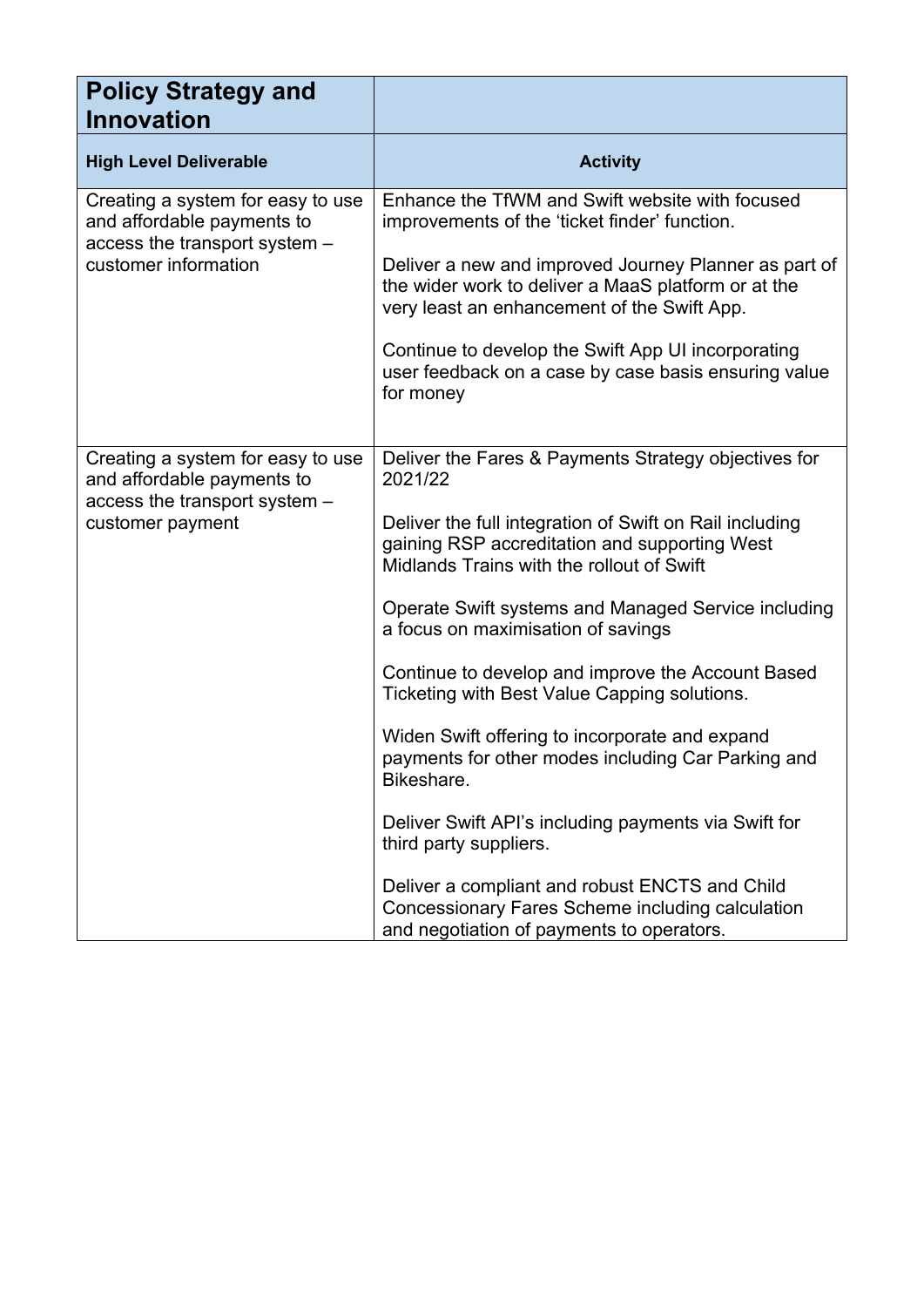#### **Proposed West Midlands Combined Authority Delivery Budget**

**Annex A** – Productivity and Skills Portfolio **Annex B** – Housing and Land Portfolio **Annex C** – Economy & Innovation Portfolio **Annex D** – Culture and Digital Portfolio **Annex E** – Wellbeing Portfolio **Annex F** – Public Service Reform and Social Economy Portfolio **Annex G** – Environment, Energy and HS2 Portfolio **Annex H** – Inclusive Communities Portfolio **Annex I** – Leadership & Corporate Support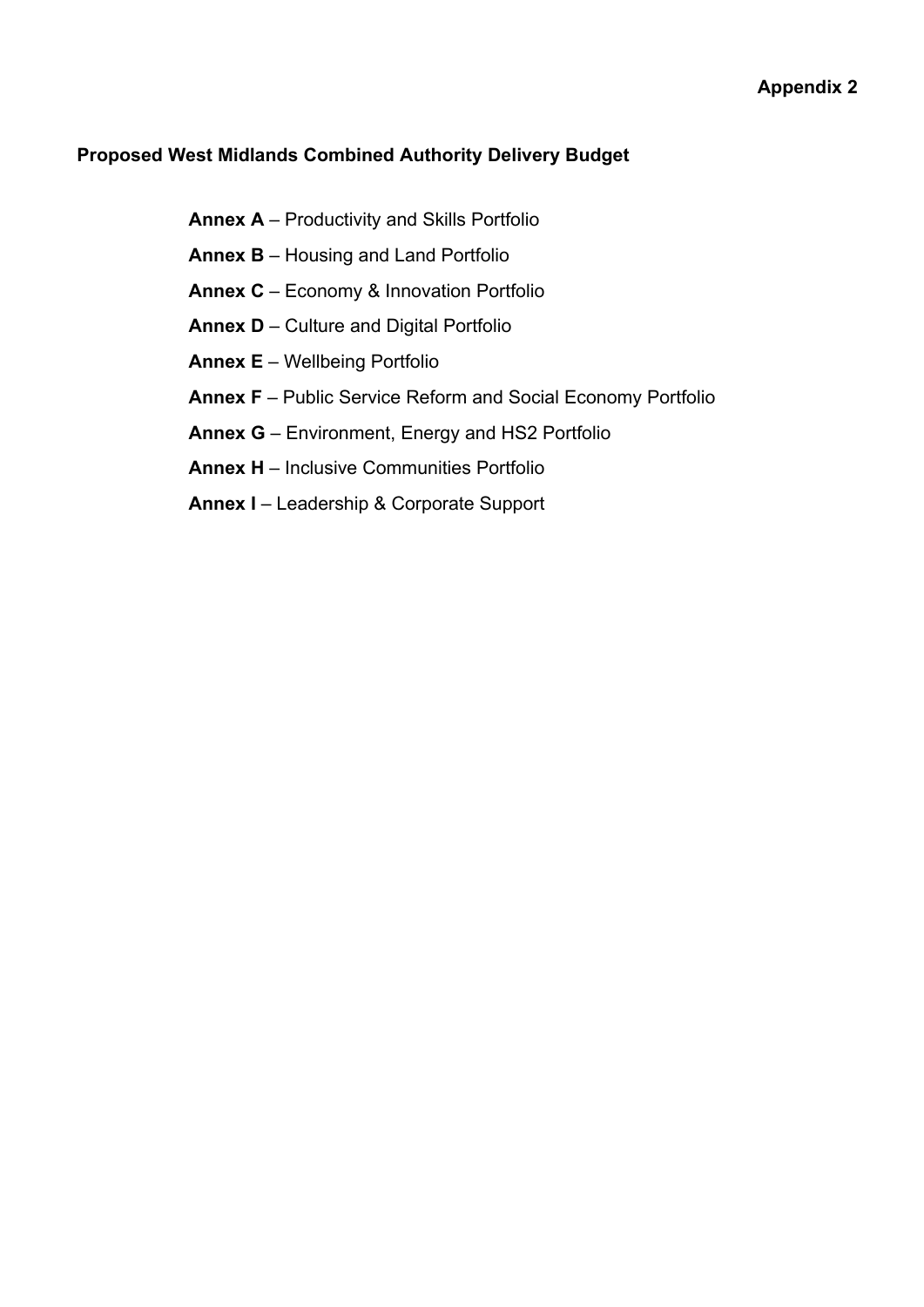### **Productivity and Skills Portfolio**

| <b>Productivity and Skills Portfolio</b>                           | 2020/21<br><b>Budget</b><br>£ | 2021/22<br><b>Budget</b><br>£ |
|--------------------------------------------------------------------|-------------------------------|-------------------------------|
|                                                                    |                               |                               |
| Constituent / Non-Constituent Membership Fees                      | 595,988                       | 772,229                       |
| <b>Adult Education (grant funded)</b>                              | 128,534,243                   | 129,690,127                   |
| <b>Employment Support</b>                                          | 2,070,417                     | 1,228,625                     |
| <b>Construction Skills</b>                                         | 1,576,400                     |                               |
| <b>Digital Skills</b>                                              | 4, 157, 394                   | 464,980                       |
| <b>Jobs and Skills</b>                                             | 410,120                       | 237,092                       |
| <b>Careers Support</b>                                             | 61,144                        | 64,287                        |
| <b>Technical Education</b>                                         | 97,845                        | 84,292                        |
| Carry forward of efficiencies                                      | 212,843                       |                               |
| <b>Total Funding</b>                                               | 137,716,394                   | 132,541,632                   |
| Staff Costs (Membership fee funded only)                           | 571,747                       | 555,145                       |
| Project Delivery - careers, apprenticeships, youth<br>unemployment | 237,084                       | 217,084                       |
| <b>Adult Education Budget</b>                                      | 128,534,243                   | 129,690,127                   |
| <b>Construction Skills</b>                                         | 1,576,400                     |                               |
| <b>Employment Support</b>                                          | 2,070,417                     | 1,228,625                     |
| <b>Digital Skills</b>                                              | 4, 157, 394                   | 464,980                       |
| <b>Careers Support</b>                                             | 61,144                        | 64,287                        |
| <b>Technical Education Support</b>                                 | 97,845                        | 84,292                        |
| <b>Expenditure before Jobs and Skills Programme</b>                | 137,306,274                   | 132,304,540                   |
| Jobs and Skills Support                                            | 410,120                       | 237,092                       |
| <b>Total Expenditure</b>                                           | 137,716,394                   | 132,541,632                   |
| <b>Total</b>                                                       |                               |                               |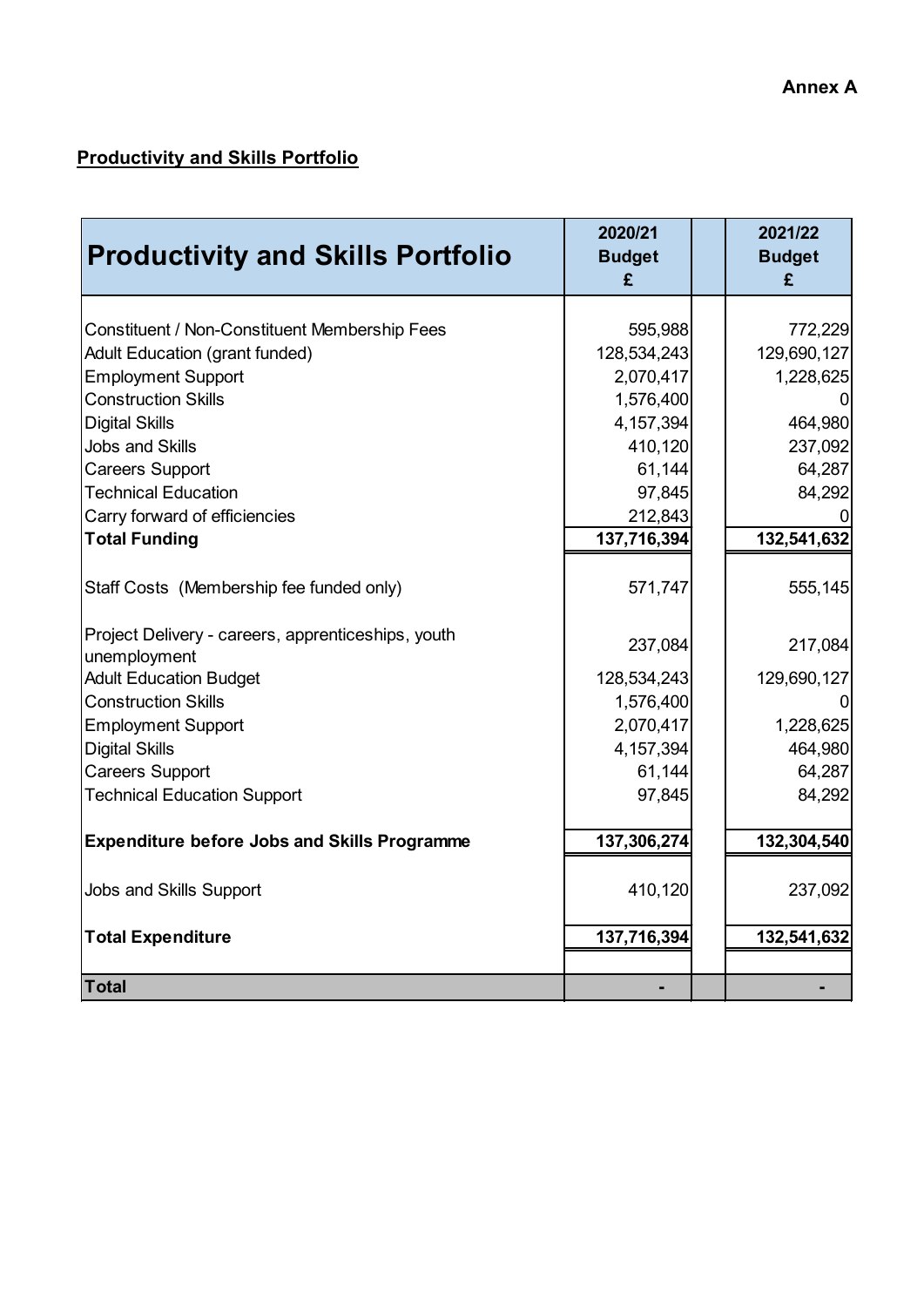| <b>Productivity and Skills</b>                                                                                                                                                                                                                                                                                                                                                       |                                                                                                                                                                                                                                                                                                                                                                                                                                                                              |  |  |
|--------------------------------------------------------------------------------------------------------------------------------------------------------------------------------------------------------------------------------------------------------------------------------------------------------------------------------------------------------------------------------------|------------------------------------------------------------------------------------------------------------------------------------------------------------------------------------------------------------------------------------------------------------------------------------------------------------------------------------------------------------------------------------------------------------------------------------------------------------------------------|--|--|
| <b>High Level Deliverable</b>                                                                                                                                                                                                                                                                                                                                                        | <b>Activity</b>                                                                                                                                                                                                                                                                                                                                                                                                                                                              |  |  |
| Support more people into work through the<br>provision of locally tailored support to help<br>improve:<br>access to the basic English, maths<br>and digital skills that adults need for<br>life and work<br>more training that leads to jobs<br>$\bullet$<br>higher level skills needed to support<br>$\bullet$<br>individuals and underpin economic<br>recovery                     | Commissioning and performance<br>management of the Adult Education Budget<br>Delivery of Employment Support Pilot<br>Delivery of Digital Retraining Pilots<br>Development of new higher-level skills<br>programmes in digital, green tech and health<br>science to be delivered through AEB                                                                                                                                                                                  |  |  |
| Develop and deliver a new Covid jobs and<br>skills focus:<br>create a new offer for unemployed<br>people – reflecting the new<br>challenges of the current economic<br>landscape, with a focus on those<br>groups most impacted<br>work with large-scale investments<br>$\bullet$<br>and regional employers to ensure<br>that we train up more local people to<br>better access jobs | Provide a regional Employment Support offer<br>to individuals and employers - reflecting the<br>range of partner and CA resources<br>Review and develop an offer for other groups<br>affected - BME, over-50s etc<br>Establish a clear Youth Offer for young<br>people at risk of or experiencing<br>unemployment - to be launched via our<br>emerging Youth Platform<br>Establish the Jobs and Skills Academy for the<br>CWG including a training and volunteering<br>offer |  |  |
| Accelerate the take up of good quality<br>apprenticeships across the region                                                                                                                                                                                                                                                                                                          | Secure levy transfer funds from employers -<br>employer engagement<br>Clear offer to apprentices displaced<br>Stimulate demand from regional SMEs to take<br>on apprentices through levy - direct<br>marketing and brokerage services                                                                                                                                                                                                                                        |  |  |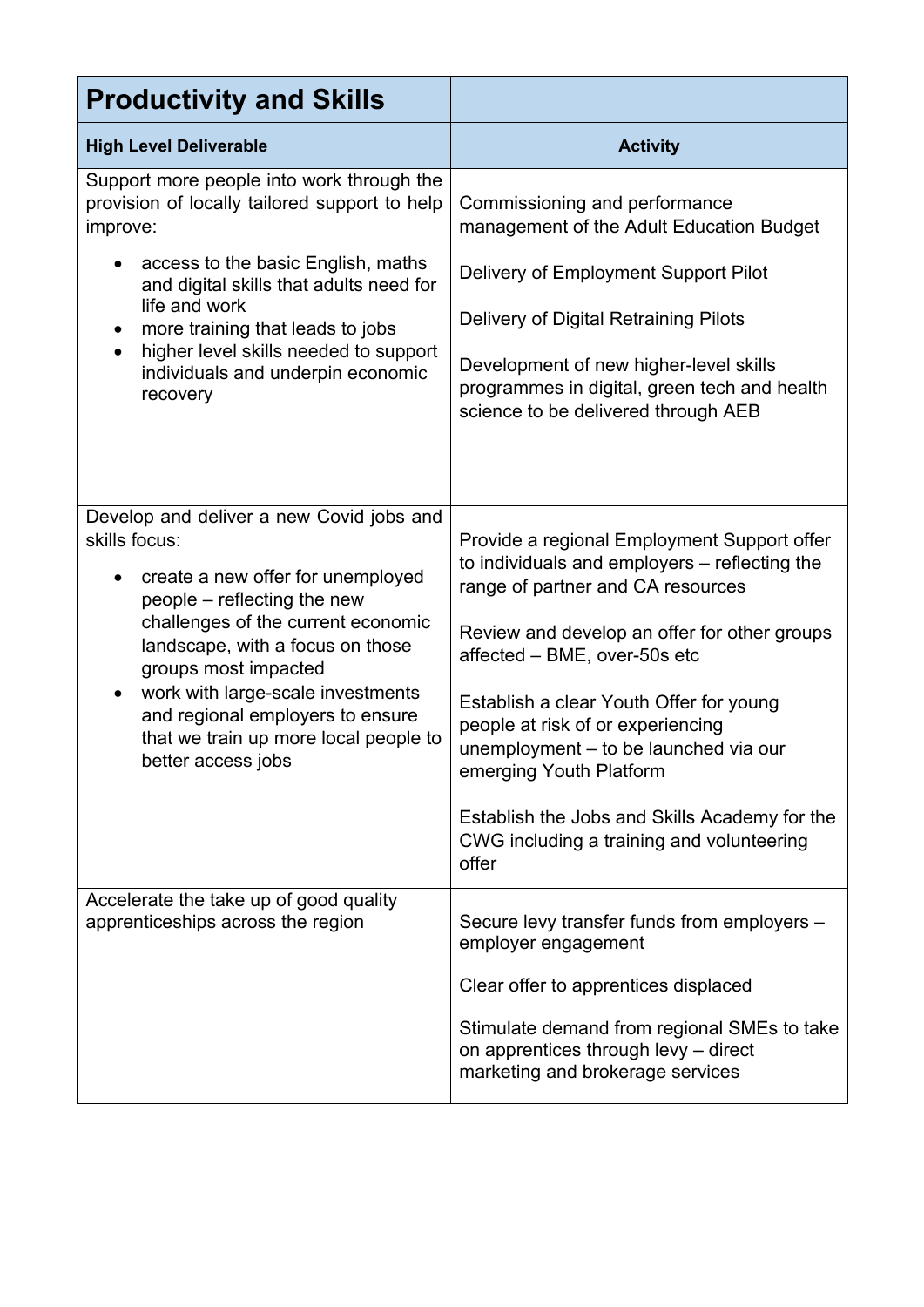| Support the development of a strong<br>regional offer of specialist technical<br>education and training | Through the Skills Advisory Board and its<br>work, set a clear direction for the<br>development of technical training for the<br>region aligned to the needs of businesses |
|---------------------------------------------------------------------------------------------------------|----------------------------------------------------------------------------------------------------------------------------------------------------------------------------|
| Secure additional employment and skills<br>funding for the region                                       | Build case including devo and CSR ask for<br>single pot Shared Prosperity Funding to<br>replace ESF funding<br>Continue to develop our approach to better<br>tackle needs  |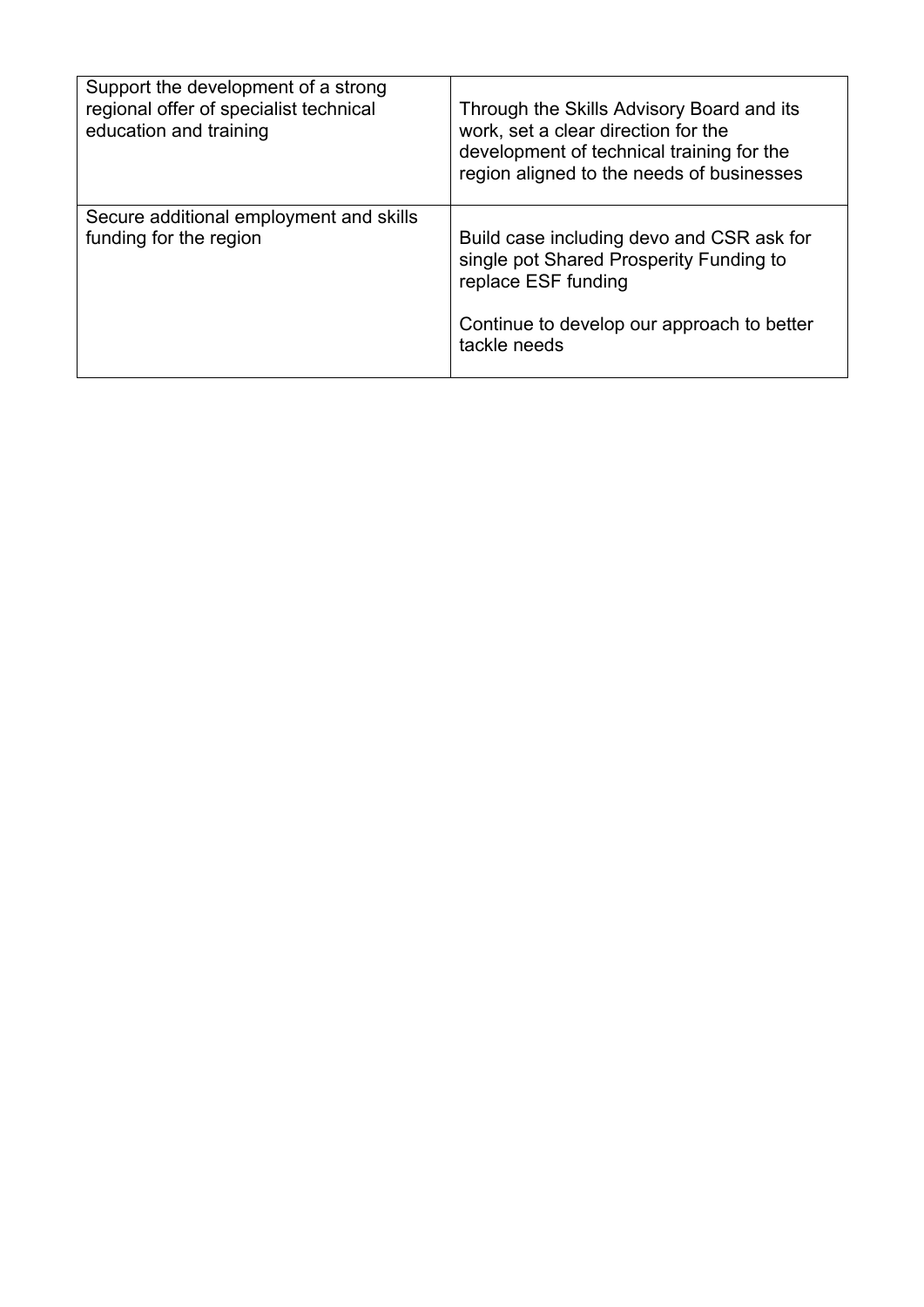#### **Annex B**

### **Housing and Land Portfolio**

| <b>Housing and Land Portfolio</b>                                                                                               | 2020/21<br><b>Budget</b><br>£    | 2021/22<br><b>Budget</b><br>£    |
|---------------------------------------------------------------------------------------------------------------------------------|----------------------------------|----------------------------------|
| Devolution Funding (Housing & Land)<br>Other funding sources<br><b>Total Funding</b>                                            | 2,431,712<br>89,025<br>2,520,737 | 1,437,907<br>90,806<br>1,528,713 |
| Staff costs                                                                                                                     | 1,417,237                        | 766,291                          |
| Housing and Land delivery support - Development, investment<br>and master planning expertise<br><b>Travel &amp; Subsistence</b> | 1,100,000<br>3,500               | 758,921<br>3,500                 |
| <b>Total Expenditure</b>                                                                                                        | 2,520,737                        | 1,528,712                        |
| <b>Net Total</b>                                                                                                                |                                  |                                  |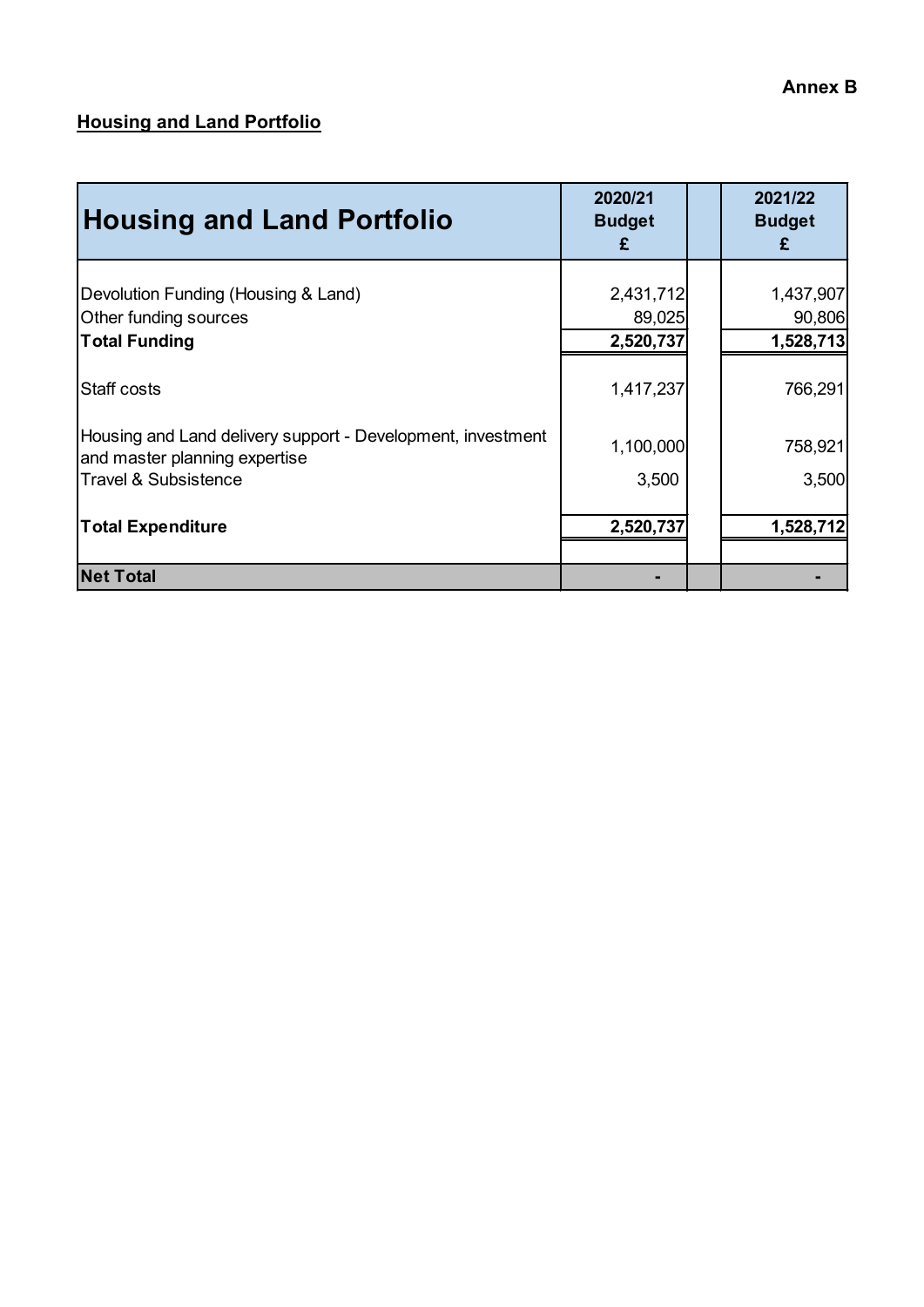| <b>Housing &amp; Land</b>                                                                                                                                                              |                                                                                                                                                                                                                                                                                                                                                                                                                                      |  |  |  |
|----------------------------------------------------------------------------------------------------------------------------------------------------------------------------------------|--------------------------------------------------------------------------------------------------------------------------------------------------------------------------------------------------------------------------------------------------------------------------------------------------------------------------------------------------------------------------------------------------------------------------------------|--|--|--|
| <b>High Level Deliverable</b>                                                                                                                                                          | <b>Activity</b>                                                                                                                                                                                                                                                                                                                                                                                                                      |  |  |  |
| Deliver our nationally leading<br>brownfield regeneration and<br>housing delivery programmes to<br>achieve the prescribed KPIs and<br>Output Requirements set by HMG<br>and WMCA Board | Deploy over £400m+ of devolved housing and land<br>funds, including new Brownfield Funds, to achieve the<br>prescribed housing, investment and jobs targets and<br>outputs set by Government. Demonstrated by<br>achieving monthly and quarterly output and<br>investment targets.                                                                                                                                                   |  |  |  |
|                                                                                                                                                                                        | Drive forward our pipeline of locally agreed public and<br>private sector led housing and regeneration projects<br>on sites in market failure - securing thousands of new<br>jobs and new homes and unlocking Emillions of new<br>investments on brownfield land that has been derelict<br>or stalled for years. This builds on the track record the<br>WMCA has shown in brownfield regeneration and<br>housing delivery since 2017 |  |  |  |
|                                                                                                                                                                                        | Deploy effective disposals strategies to land recently<br>acquired through this programme to ensure full<br>achievement of approved project delivery and spend<br>programmes.                                                                                                                                                                                                                                                        |  |  |  |
|                                                                                                                                                                                        | Utilise funding from HMG to leverage wider inclusive<br>growth outcomes of WMCA such as affordable<br>housing, advanced methods of construction,<br>supporting sustainable transport ensuring these are<br>set out clearly as targets in the SCF                                                                                                                                                                                     |  |  |  |
|                                                                                                                                                                                        | Deploy funding through the WMCA approved and<br>HMG endorsed single commissioning framework and<br>procedures, achieving the timescale milestones for<br>end to end process, which is a requirement of Land<br>Fund and Brownfield Fund.                                                                                                                                                                                             |  |  |  |
| Ensure delivery of the<br>requirements of the 2018 Housing<br>Deal and lead performance<br>reporting to Government                                                                     | Oversee, monitor and report monthly to Government<br>on satisfactory performance in delivering the<br>requirements of the March 2018 West Midlands<br>Housing Deal including the ambitious targets of<br>215,000 new homes by 2031, Land Fund housing<br>outputs, and timely progress on Local Plans<br>Reported quarterly to MHCLG and HMT                                                                                          |  |  |  |
| Effectively develop, collaborate<br>and submit compelling business<br>cases for additional funding from<br>HMG to deliver WMCA approved<br>priorities                                  | Work with local authorities and existing and new<br>industry groups (e.g. Town Centre Taskforce, Zero<br>Carbon Taskforce) to submit compelling business<br>cases each quarter to secure further HMG investment<br>into agreed priority delivery and policy areas,<br>including Advanced Methods of Construction, Zero<br>Carbon Housing, brownfield land, affordable housing,<br>Public Land.                                       |  |  |  |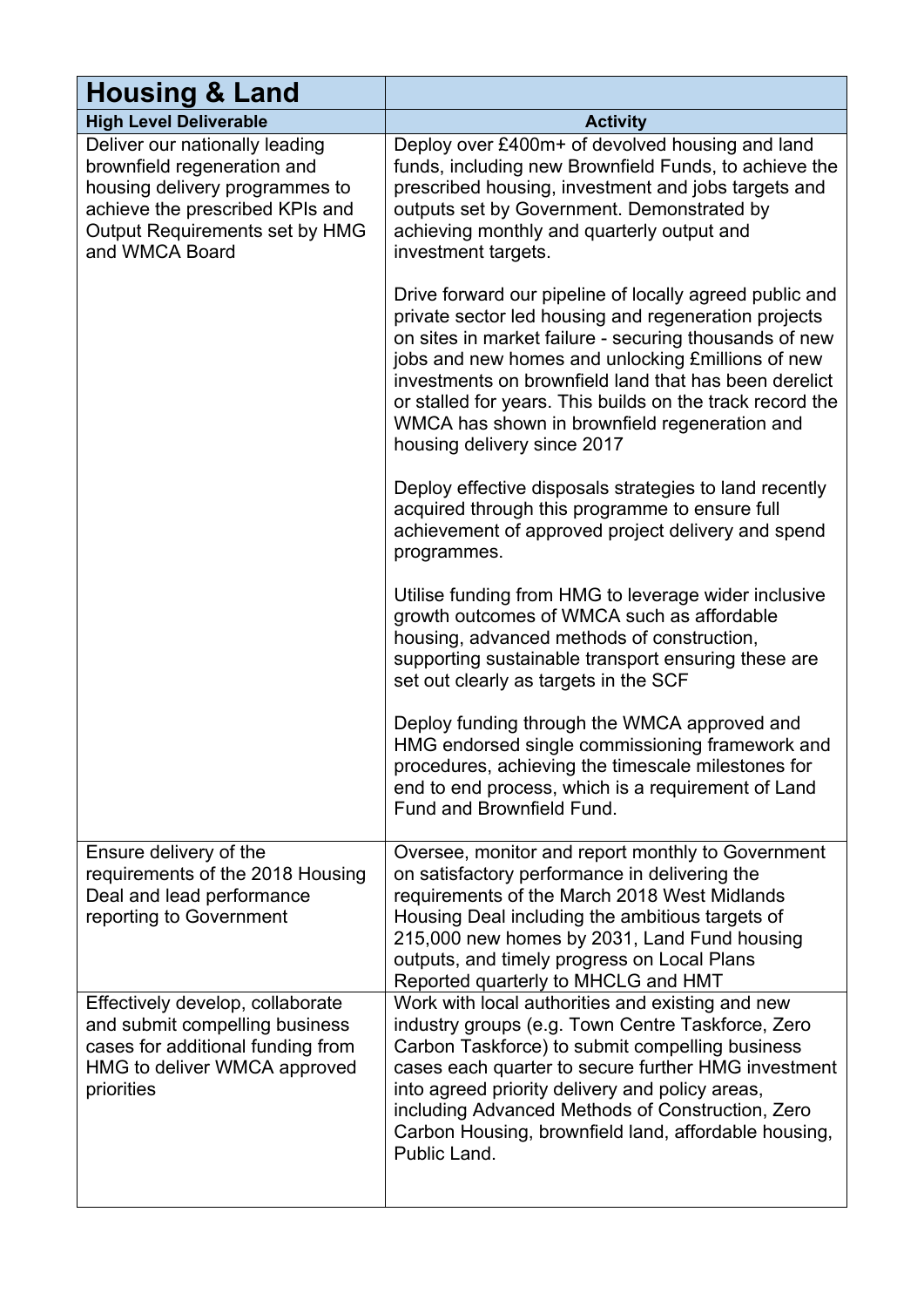| <b>Housing &amp; Land</b>                                                                                                                                       |                                                                                                                                                                                                                                                                                                                                                                                                                                                                                                                                                                                                           |  |  |
|-----------------------------------------------------------------------------------------------------------------------------------------------------------------|-----------------------------------------------------------------------------------------------------------------------------------------------------------------------------------------------------------------------------------------------------------------------------------------------------------------------------------------------------------------------------------------------------------------------------------------------------------------------------------------------------------------------------------------------------------------------------------------------------------|--|--|
| <b>High Level Deliverable</b>                                                                                                                                   | <b>Activity</b>                                                                                                                                                                                                                                                                                                                                                                                                                                                                                                                                                                                           |  |  |
| Implement the approved Housing<br>& Land Board Covid-19 Recovery<br><b>Strategy and Pipeline</b><br>Development                                                 | Work closely with local authorities and expert<br>taskforces to support and implement delivery of the<br>approved Housing and Land Board Recovery<br>Strategy (September 2020) demonstrating the<br>region's recharge programme for post-Covid-19<br>inclusive growth -quarterly updates to Housing and<br><b>Land Board</b><br>Complete the Housing and Land Board commission<br>for a Covid-19 project schedule for locally agreed<br>land and development projects - draft Q1 2021,<br>complete Q3 2021/22                                                                                             |  |  |
| Establish new partnerships and<br>joint ventures and delivery vehicles                                                                                          | Establish new and strengthen existing strategic<br>partnerships and joint ventures with public and private<br>sector partners in line with requirements of the March<br>2018 Housing Deal and the Housing and Land Board<br>Recovery Plan. Key goals being<br>to unlock and deliver new land and development<br>projects, attract new private sector investment, share<br>risk and reward and improve development quality -<br>including launching the Affordable Housing Delivery<br>Vehicle in 2021 and more Joint Venture Projects on<br>WMCA land. Goal is at least 5 new partnerships by<br>Q2 2021. |  |  |
| Create strong investor<br>engagement and developer<br>relationships, working alongside<br><b>West Midlands Growth Company</b>                                   | Implement comprehensive and systemised<br>engagement programme with investors, developers<br>and other private sector investors and project<br>promoters to build support, investment and drive<br>projects to tangible delivery.<br>Relaunch the West Midlands Investment Prospectus<br>in Q2 2021 to present compelling investible<br>propositions to the market                                                                                                                                                                                                                                        |  |  |
| Develop and collaborate on<br>identified policy development work<br>that supports delivery of the<br>Housing and Land Board's KPIs<br>and the Recovery Strategy | To broker dialogue between the region and HMG on<br>identified policy issues, developments and emerging<br>matters and to develop policy thinking on key issues<br>commissioned by the Board.<br>Establish quarterly key Policy forums programme for<br>Housing & Land<br>Examples already identified include employment land<br>policy, public land and zero carbon homes.                                                                                                                                                                                                                               |  |  |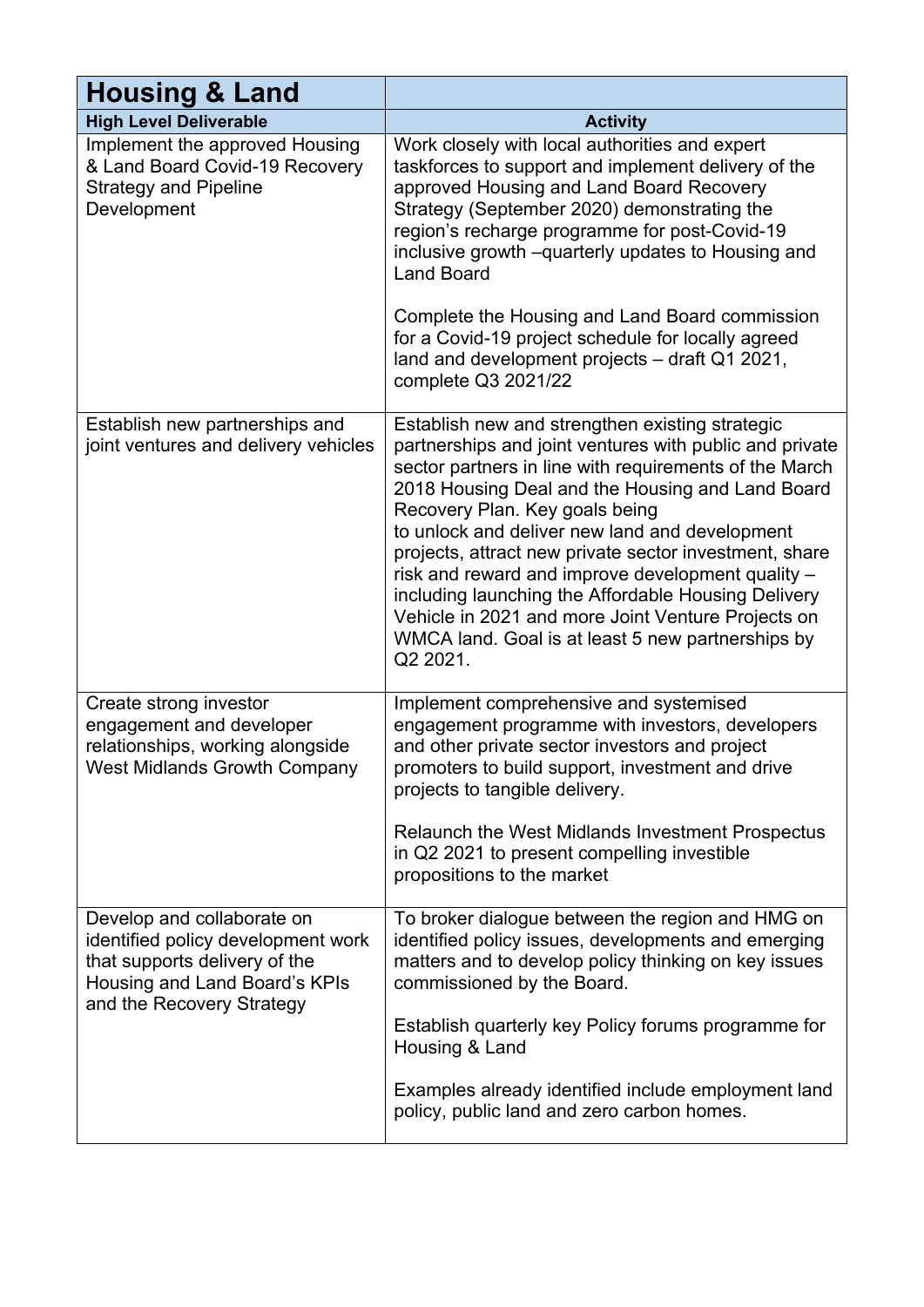| <b>Housing &amp; Land</b>                 |                                                                                                                                                                                                                                                                                                                                                                                                                         |  |  |
|-------------------------------------------|-------------------------------------------------------------------------------------------------------------------------------------------------------------------------------------------------------------------------------------------------------------------------------------------------------------------------------------------------------------------------------------------------------------------------|--|--|
| <b>High Level Deliverable</b>             | <b>Activity</b>                                                                                                                                                                                                                                                                                                                                                                                                         |  |  |
| <b>Town Centre Regeneration</b>           | Working closely with local authorities and the expert<br>Town Centre Taskforce to develop compelling<br>business cases and bids to HMG Towns Funds<br>throughout 2021 (timetable TBC) and support<br>negotiations with HMG.                                                                                                                                                                                             |  |  |
|                                           | Deploy devolved housing and land funds through the<br>SCF to identified town centre projects                                                                                                                                                                                                                                                                                                                            |  |  |
|                                           | Work with the Regional Town Centre Taskforce, local<br>councils and other partners to develop investment<br>propositions in town centres in the region, create a<br>new town centre toolkit in Q2 2021 and demonstrate<br>regional recovery                                                                                                                                                                             |  |  |
| Advanced Manufacturing in<br>Construction | Working closely with local authorities and the expert<br>AMC Taskforce to Secure new funding from HMG for<br>AMC by Q2 2021                                                                                                                                                                                                                                                                                             |  |  |
|                                           | Complete evidence pack of AMC in the region in Q1<br>2021                                                                                                                                                                                                                                                                                                                                                               |  |  |
|                                           | Deploy a new AMC Funding Prospectus and<br>Commissioning Framework in Q3 2021                                                                                                                                                                                                                                                                                                                                           |  |  |
|                                           | Publish the AMC Routemap in Q1 2021                                                                                                                                                                                                                                                                                                                                                                                     |  |  |
| <b>Zero Carbon Homes</b>                  | Working closely with local authorities and the expert<br>ZCH Taskforce to secure new funding from HMG for<br>ZCH in Q3/Q4 2021                                                                                                                                                                                                                                                                                          |  |  |
|                                           | Develop a ZCH Routemap and Charter in Q2 2021                                                                                                                                                                                                                                                                                                                                                                           |  |  |
| <b>Affordable Housing</b>                 | Establish Collaborative Delivery Vehicle with regional<br>Housing Association partners by Q2 2021 to bring<br>forward development on additional brownfield sites<br>and secure more affordable homes in the region<br>Review the operation of the regional affordable<br>housing definition $-$ Q2 2021<br>Work closely with local authorities to develop revised<br>business for affordable homes in the region $-$ Q1 |  |  |
|                                           | 2021                                                                                                                                                                                                                                                                                                                                                                                                                    |  |  |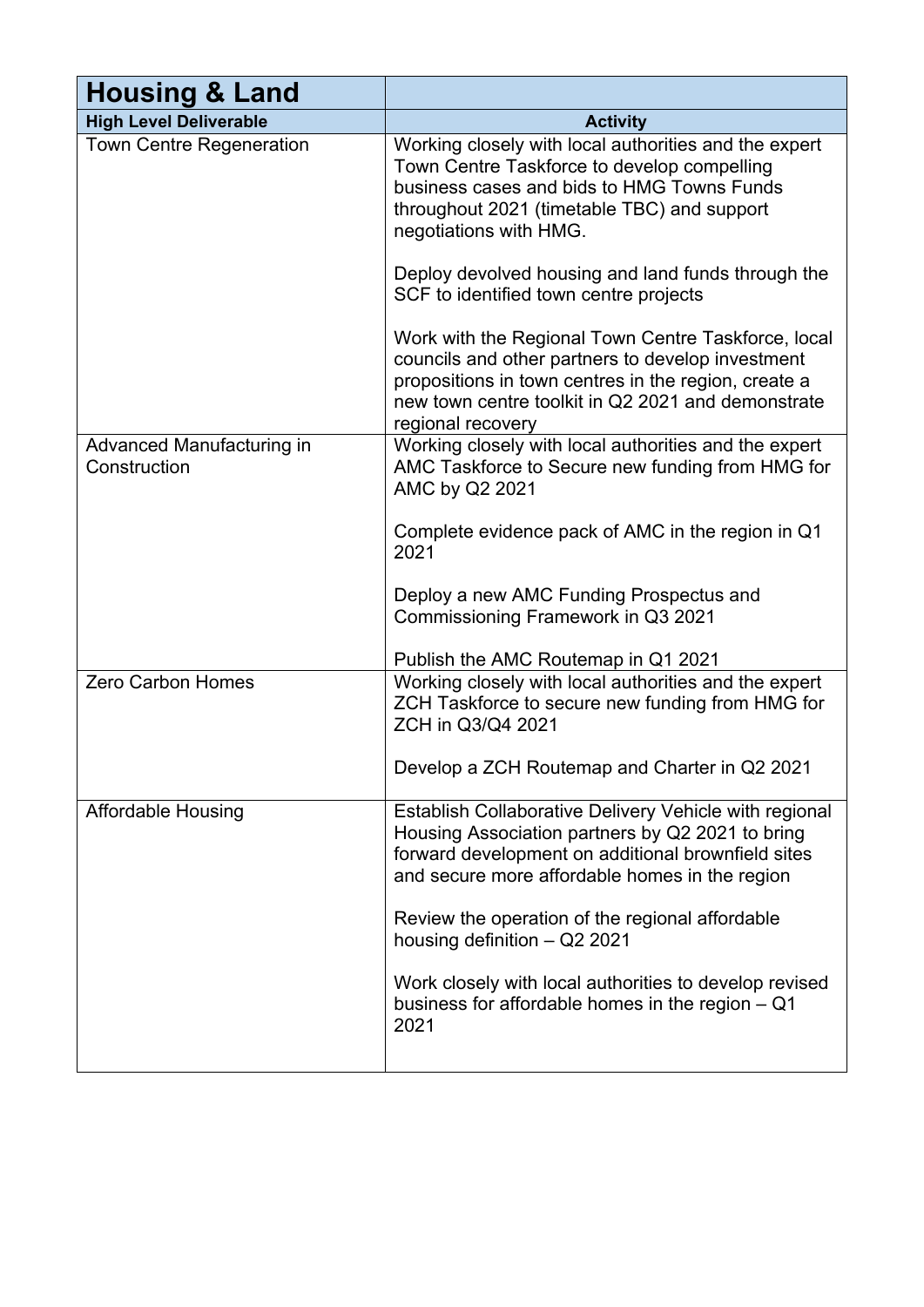| <b>Housing &amp; Land</b>                                                                                                  |                                                                                                                                                                                                                                                                                                                                                                                                                                                                     |  |  |
|----------------------------------------------------------------------------------------------------------------------------|---------------------------------------------------------------------------------------------------------------------------------------------------------------------------------------------------------------------------------------------------------------------------------------------------------------------------------------------------------------------------------------------------------------------------------------------------------------------|--|--|
| <b>High Level Deliverable</b>                                                                                              | <b>Activity</b>                                                                                                                                                                                                                                                                                                                                                                                                                                                     |  |  |
| <b>Regional One Public Estate</b><br>Programme                                                                             | Oversee the delivery of the West Midlands'<br>programme for OPE7 projects and OPE 8 (subject to<br>agreement of proposals Feb 2021), achieving all the<br>prescribed Cabinet Office targets and signed off<br>quarterly reports.                                                                                                                                                                                                                                    |  |  |
|                                                                                                                            | Work with OPE members on disposal and<br>management of their individual public land assets<br>Launch the Regional Public Land Taskforce to                                                                                                                                                                                                                                                                                                                          |  |  |
|                                                                                                                            | support new OPE projects                                                                                                                                                                                                                                                                                                                                                                                                                                            |  |  |
| Delivery of Modern Facilities<br><b>Management Services for WMCA</b><br>Corporate Space and HQ (at<br>Summer Lane)         | Deliver Best in Class WMCA facilities management<br>services provision against the agreed core offer and<br>compliant with SLAs with tenants, customers and<br>building users (services provided in house or through<br>WMCA management of outsourced partners) - with<br>regular quarterly user satisfaction surveys, robust<br>monitoring of SLAs/contracts, and performance<br>reports to our internal Joint Assets Board.                                       |  |  |
|                                                                                                                            | Develop and implement an enhanced remote<br>management policy approved by JAB for 16 Summer<br>Lane by Q2 2021                                                                                                                                                                                                                                                                                                                                                      |  |  |
|                                                                                                                            | Adapt Summer Lane and plan for enabling works<br>required to support the return to the office over the<br>short to medium term - Q2 2021                                                                                                                                                                                                                                                                                                                            |  |  |
|                                                                                                                            | Develop a new policy for how WMCA corporate office<br>space [at 16 Summer Lane] should be effectively and<br>flexibly used by Q1 2021                                                                                                                                                                                                                                                                                                                               |  |  |
| Deliver a Covid2020 WMCA<br>working environment at HQ that is<br>Covid compliant and support<br>reimagined ways of working | Deliver a COVID-2020 (and beyond) secure working<br>environment for WMCA staff and visitors ensuring<br>alignment with HMG Guidance, clear communications<br>and putting safety at the heart of what we do and<br>showcasing best practice to the region and country<br>and supporting reimagined ways of working.<br>Ongoing programme of work with regular quarterly<br>user satisfaction surveys, and performance reports to<br>our internal Joint Assets Board. |  |  |
|                                                                                                                            | Deliver clear and concise road maps for re-<br>occupation of 16SL Q1 2021                                                                                                                                                                                                                                                                                                                                                                                           |  |  |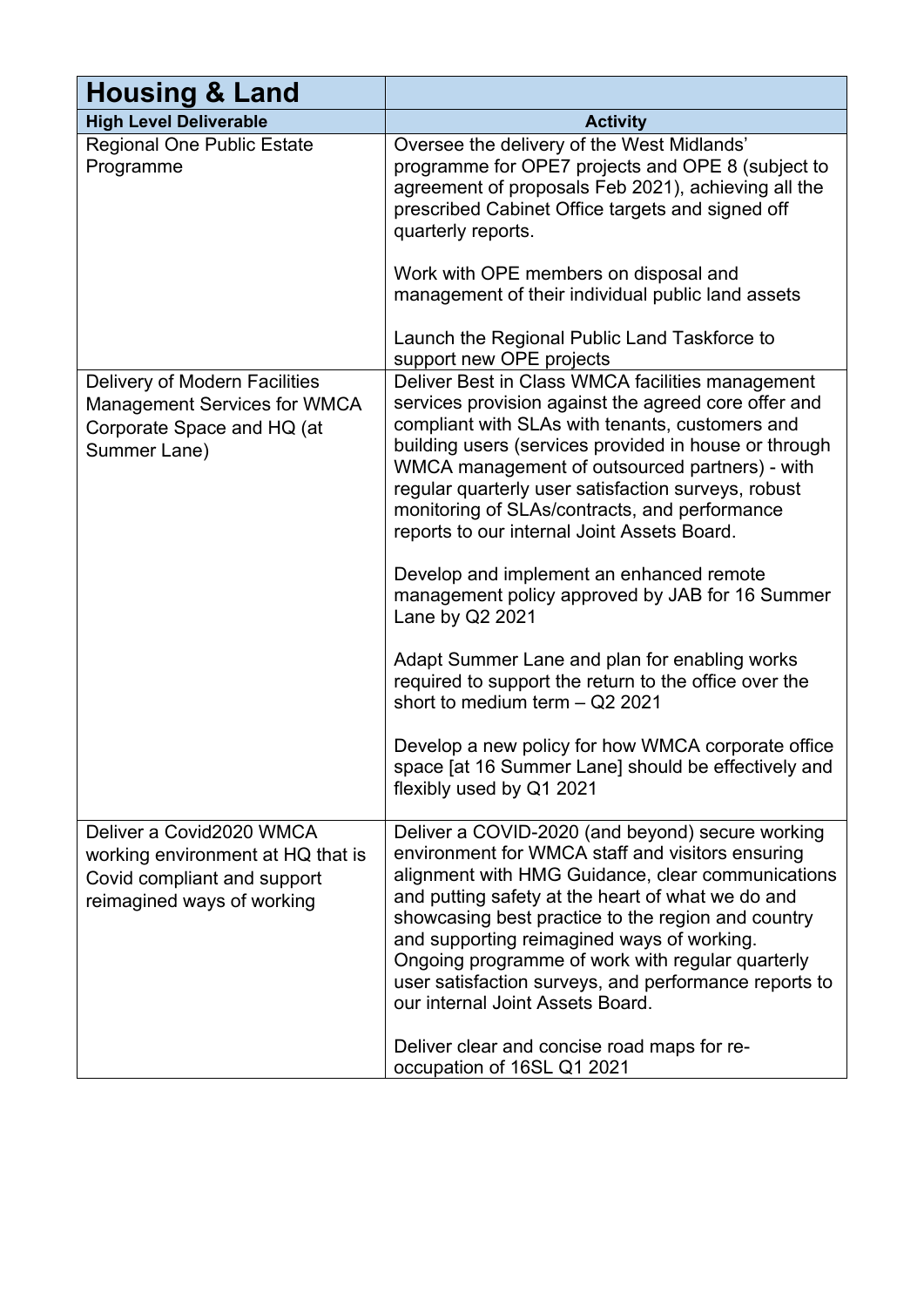| <b>Housing &amp; Land</b>                                                                                                                           |                                                                                                                                                                                                                                                                                                                                            |
|-----------------------------------------------------------------------------------------------------------------------------------------------------|--------------------------------------------------------------------------------------------------------------------------------------------------------------------------------------------------------------------------------------------------------------------------------------------------------------------------------------------|
| <b>High Level Deliverable</b>                                                                                                                       | <b>Activity</b>                                                                                                                                                                                                                                                                                                                            |
| <b>Business Continuity Planning and</b><br><b>Emergency Response Programme</b><br><b>Delivery</b>                                                   | <b>WMCA Business Continuity Planning - Co-ordinate,</b><br>lead and implement WMCA business continuity plans<br>including a defined 16SL Business Continuity and<br>Emergency Plan - maintaining business continuity<br>during emergency situations and reporting directly to<br>Health and Safety, CMT and SLT as appropriate. Q1<br>2021 |
|                                                                                                                                                     | Refreshed Organisational Resilience Plan Q4<br>2021/22                                                                                                                                                                                                                                                                                     |
|                                                                                                                                                     | Develop a communications and engagement strategy<br>by Q1 2021 to embed the 16SL emergency plan into<br>the organisational resilience framework.                                                                                                                                                                                           |
|                                                                                                                                                     | Monitor and evaluate the effectiveness of the 16SL<br>emergency plan to ensure it is fit for purpose and staff<br>are trained to respond in an emergency - first review<br>at end of Q1 2021                                                                                                                                               |
|                                                                                                                                                     | Support the tactical response programme with review<br>of the Operational Order for COVID-19: Quarterly<br>reviews                                                                                                                                                                                                                         |
| Continue to identify, test and<br>develop new approaches to FM<br>delivery driving opportunity for<br>consistency and value across the<br>portfolio | Work closely with colleagues across the organisation<br>to identify opportunities to leverage value for money,<br>share space, best practice and a top quality approach<br>to facilities management.                                                                                                                                       |
|                                                                                                                                                     | Review opportunities & approach Quarterly                                                                                                                                                                                                                                                                                                  |
| Lead WMCA Strategic Asset<br><b>Disposals and Development</b>                                                                                       | Develop a single, consistent disposals and<br>development strategy for WMCA assets to be<br>launched in beta Q1 2021 and formerly implemented<br>Q3 2021 – include supporting protocols, KPIs and<br>procedures for WMCA assets, approved by Joint<br>Assets Board.                                                                        |
|                                                                                                                                                     | This will be known as the 'WMCA Asset Disposals<br>Framework' and will be designed to a similar format<br>to the SCF and SAF (e.g. triage, EoI, application,<br>approval). Important for new sites recently purchased<br>by WMCA from its housing programmes as well as<br>existing TfWM sites considered surplus to<br>requirements       |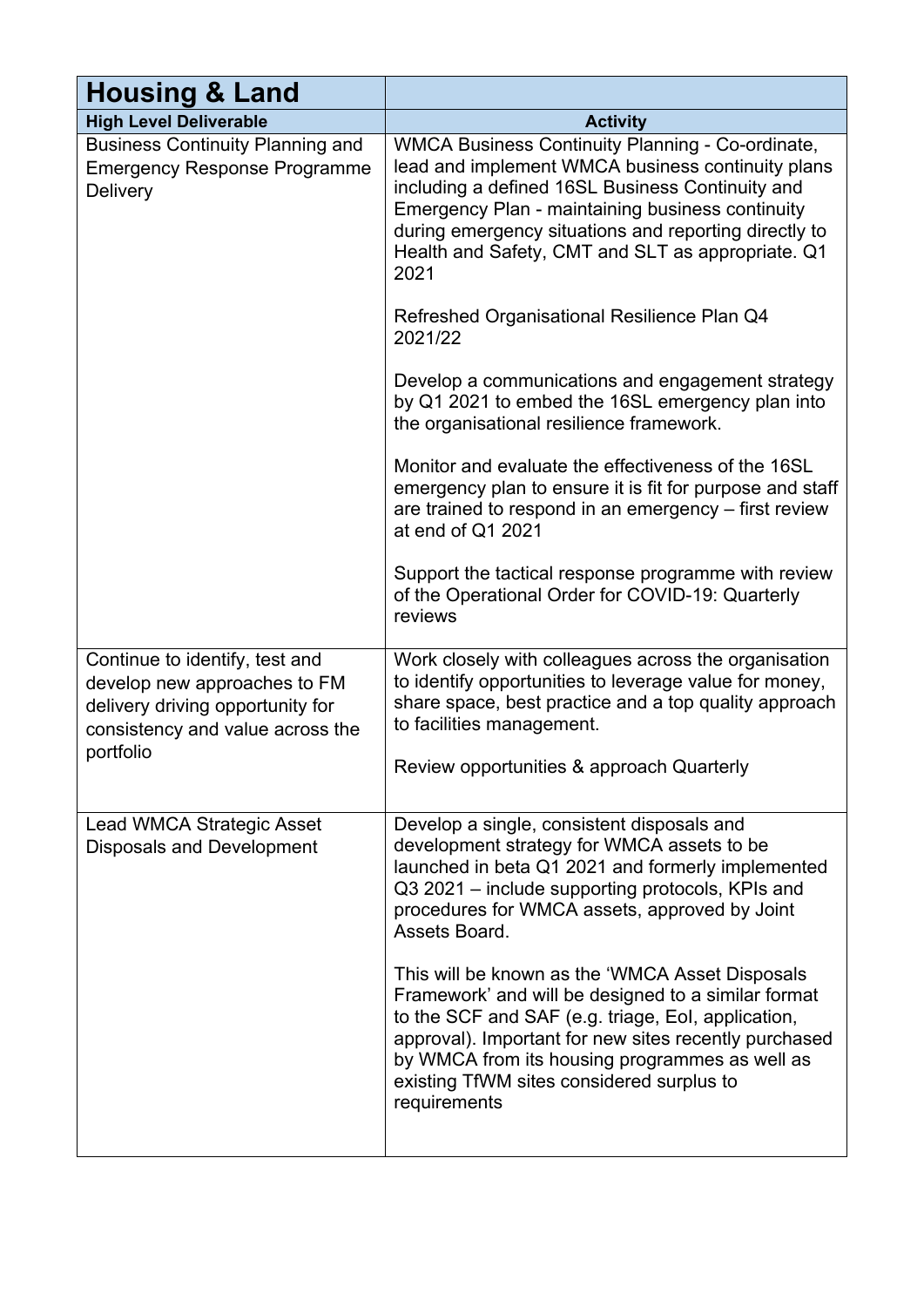| <b>Housing &amp; Land</b>                                              |                                                                                                                                                                                                                                                                                                                                                                                                                                                                                                                                                              |  |  |
|------------------------------------------------------------------------|--------------------------------------------------------------------------------------------------------------------------------------------------------------------------------------------------------------------------------------------------------------------------------------------------------------------------------------------------------------------------------------------------------------------------------------------------------------------------------------------------------------------------------------------------------------|--|--|
| <b>High Level Deliverable</b>                                          | <b>Activity</b>                                                                                                                                                                                                                                                                                                                                                                                                                                                                                                                                              |  |  |
| <b>Strategic Asset Prospectus</b>                                      | Working with H&R Land Team prepare and launch a<br>compelling Strategic Asset Prospectus for developers<br>and investors for WMCA Assets identified for<br>development and disposal. In line with best practice<br>prospectuses used by our public sector partners. The<br>prospectus will set out how to drive housing delivery,<br>generate new investment and income<br>Q4 2021/22                                                                                                                                                                        |  |  |
| Lead WMCA Strategic Asset<br>Management                                | Deliver Best practice Commercial Property<br>Management services across the Corporate Asset<br>portfolio (i.e. tenant management, rates, income<br>generation, vacant land site management).<br>Key milestones:<br>Deliver a new effective Estates Management module<br>to the CAFM database Q2 2021 to maintain top<br>quality information records on the corporate estate<br>Maintaining External Accreditation of the<br>organisation's Environmental Management System<br>(EMS) ISO14001<br>Twice yearly audits (May/November)                           |  |  |
| <b>Public Land Taskforce</b>                                           | Launch a new Public Land taskforce, as agreed by<br>the Housing and Land Board, in Q1 2021 to support<br>wider public land disposals and alignment in the<br>pursuit of new homes, jobs, investment and inclusive<br>growth                                                                                                                                                                                                                                                                                                                                  |  |  |
| Leading the Work on Summer<br>Lane 2021 – the Future of Summer<br>Lane | Lead the WMCA project on the Future of Summer<br>Lane (Summer Lane 2021) working closely with<br>colleagues across the business to review the long-<br>term future options for Summer Lane. Key<br>deliverables include:<br>Business case sign off by JAB Q2 2021<br>Benchmark review against other public and private<br>sector partners Q2 2021<br>Deliver new 'Satellite' workspace provision for WMCA<br>employees in line with WMCA reimagined working<br>including other WMCA owned spaces, Local Authority<br>and other OPE partner spaces Q4 2021/22 |  |  |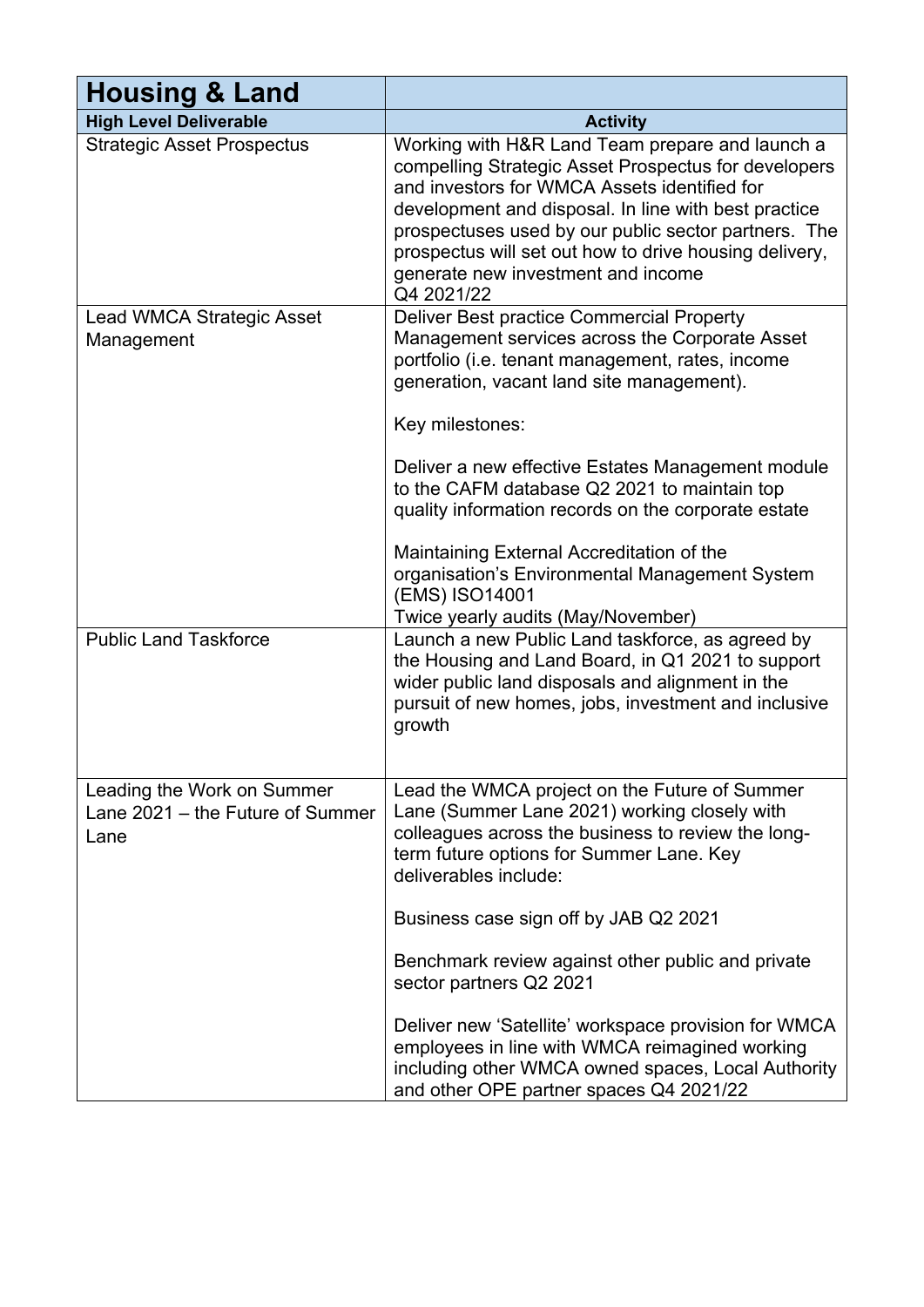### **Economy & Innovation Portfolio**

| <b>Economy &amp; Innovation Portfolio</b>                                                                                                                                                                                             | 2020/21<br><b>Budget</b><br>£                        | 2021/22<br><b>Budget</b><br>£                        |
|---------------------------------------------------------------------------------------------------------------------------------------------------------------------------------------------------------------------------------------|------------------------------------------------------|------------------------------------------------------|
| Constituent / Non-Constituent Membership Fees<br><b>Mayoral Capacity Funding</b><br>Creative Scale Up Grant Funding<br><b>Create Central Grant Funding</b><br>Funding for Office for Data Analytics<br>Use of Reserves                | 1,312,205<br>92,576<br>650,000<br>256,837<br>312,141 | 1,788,454<br>216,613<br>314,000<br>251,628           |
| <b>Total Funding</b><br><b>Staff Costs</b><br>Economy & Innovation<br><b>Strategy &amp; Policy</b><br>Office for Data Analytics, Research and Intelligence                                                                            | 2,623,759<br>484,598<br>294,800<br>153,528           | 2,570,695<br>503,808<br>285,509<br>156,628           |
| Economy & Innovation - Project Support<br><b>Strategy &amp; Policy Project Support</b><br>Uffice for Data Analytics, Research and Intelligence Project<br>Sunnort<br>Growth Company Annual Membership Fee<br><b>Total Expenditure</b> | 595,024<br>52,500<br>343,309<br>700,000<br>2,623,759 | 505,000<br>84,750<br>335,000<br>700,000<br>2,570,695 |
| <b>Net Total</b>                                                                                                                                                                                                                      |                                                      |                                                      |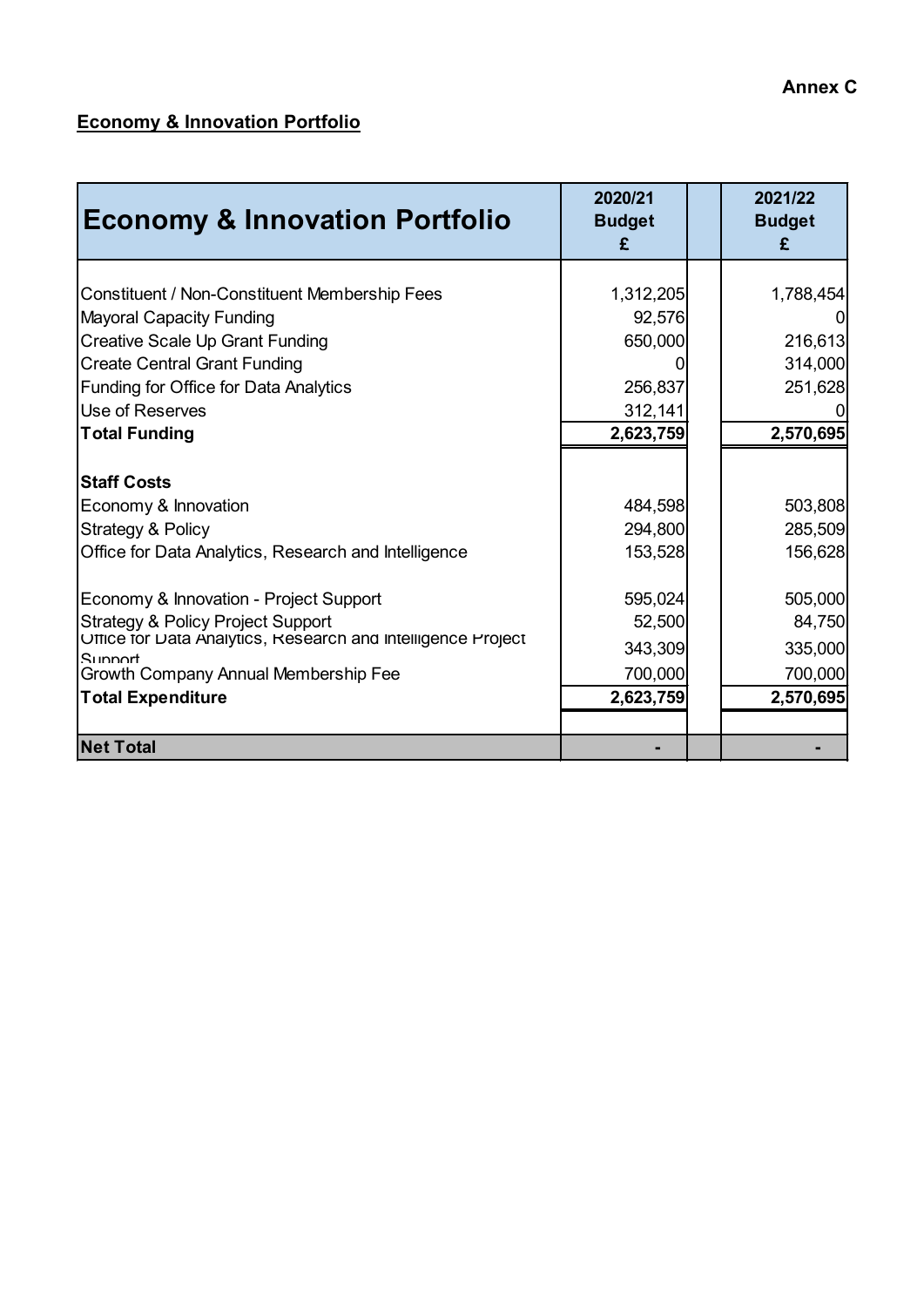| <b>Economy &amp; Innovation</b>                                                                                                                                               |                                                                                                                                                                                                                                                                                                                                                           |
|-------------------------------------------------------------------------------------------------------------------------------------------------------------------------------|-----------------------------------------------------------------------------------------------------------------------------------------------------------------------------------------------------------------------------------------------------------------------------------------------------------------------------------------------------------|
| <b>High Level Deliverable</b>                                                                                                                                                 | <b>Activity</b>                                                                                                                                                                                                                                                                                                                                           |
| <b>Economy and Innovation</b>                                                                                                                                                 |                                                                                                                                                                                                                                                                                                                                                           |
| Refresh of the region's economic<br>strategy to<br>build recovery momentum and provide<br>the platform to secure investment                                                   | A high-level refresh and make more agile the<br>region's economic strategy by convening views<br>from public, private and community partners.<br>Align with Government's industrial strategy<br>vision and communicate.<br>Work with the LEPs and WMGC to embed<br>sector recovery plans, economic services and<br>place priorities in regional strategy. |
| Support economic<br>resilience by monitoring and reacting to<br>economic conditions and government<br>projects.                                                               | Convene business, civic and trade union leaders<br>to understand current economic issues and act<br>on priorities. Includes Economic Impact<br>Group, SED Board, Economic Recovery<br>Steering Committee, Directors' network and<br>Recovery Forum as appropriate.<br>Convene regional partners to<br>maximise investment from national funds.            |
| Increase demand led business<br>innovation in the wider economy,<br>enabled by the Innovation Board and<br>delivery of phase one of the West<br>Midlands Innovation programme | Manage delivery of the £2.96m West Midlands<br>Innovation Programme.<br>Support the West Midlands Innovation Board in<br>developing systems change, including high-level<br>activity on innovation, business support and<br>R&D policy.                                                                                                                   |
| Champion the West Midlands as a<br>cluster for creative content businesses.                                                                                                   | Support the Create Central Board to provide<br>industry leadership to the creative content sector<br>and deliver the growth plan.<br>Deliver the BFI-funded project to boost the<br>creative content sector with skills, innovation<br>and inward investment interventions.                                                                               |
| Specialist targeted support for creative<br>businesses with the potential to scale up<br>and seek options to maintain this<br>support.                                        | Deliver the Creative Scale Up pilot to support<br>business growth, diversification and investment<br>readiness, within the DCMS grant resources.                                                                                                                                                                                                          |
| <b>Policy and Strategy</b>                                                                                                                                                    |                                                                                                                                                                                                                                                                                                                                                           |
| Support cross-organisational strategy<br>and policy development                                                                                                               | Develop a multi-year organisational strategy,<br>building on mayoral delivery plans<br>Coordinate policy development through Policy<br><b>Working Group</b>                                                                                                                                                                                               |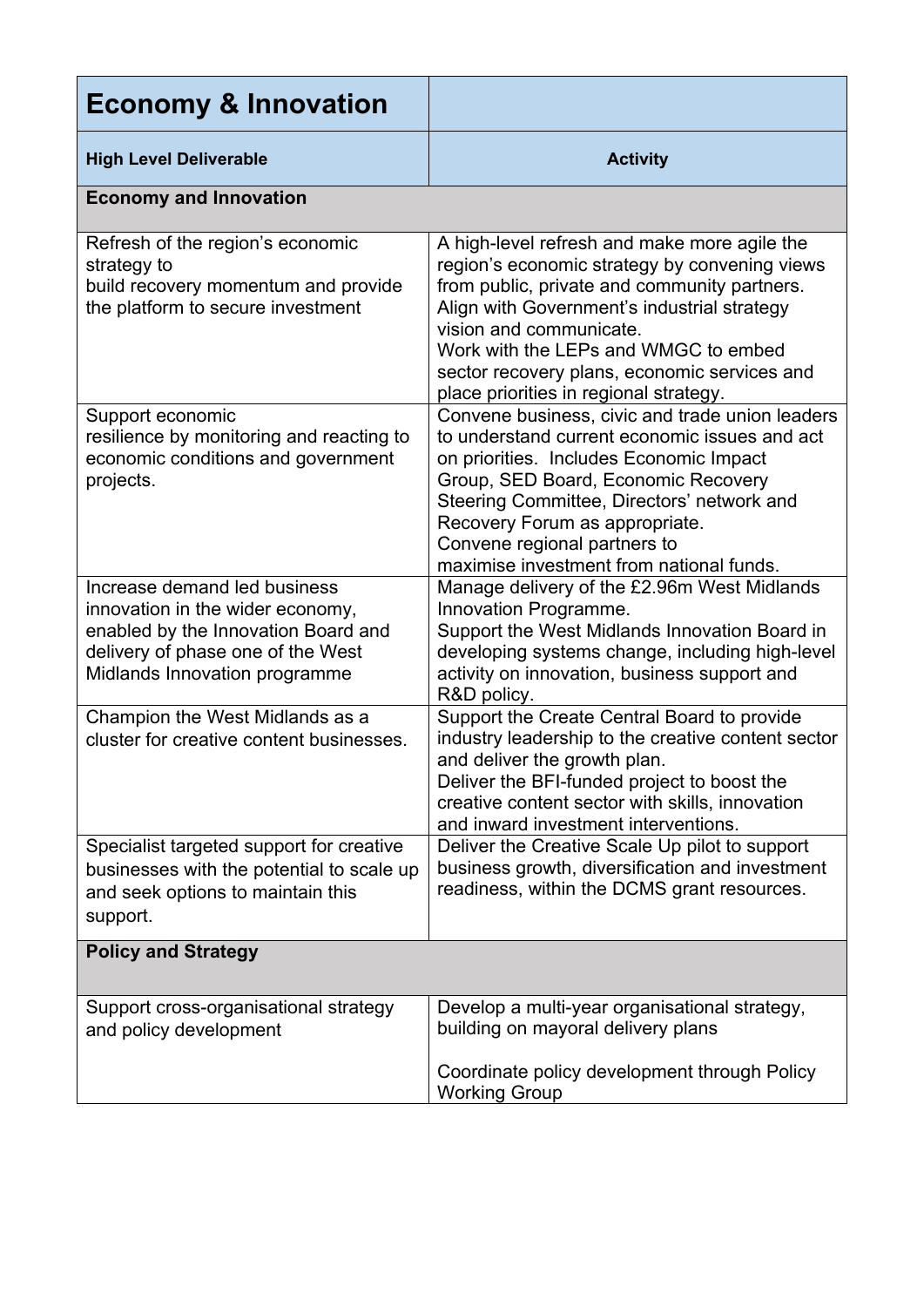| <b>Economy &amp; Innovation</b>                                                                                                                          |                                                                                                                                                                                                                                                                                                                                                                                                                                                                                                                                                                                                                                                                                                                                                                                                                                                                                                                                                                                                                                                                                                                    |
|----------------------------------------------------------------------------------------------------------------------------------------------------------|--------------------------------------------------------------------------------------------------------------------------------------------------------------------------------------------------------------------------------------------------------------------------------------------------------------------------------------------------------------------------------------------------------------------------------------------------------------------------------------------------------------------------------------------------------------------------------------------------------------------------------------------------------------------------------------------------------------------------------------------------------------------------------------------------------------------------------------------------------------------------------------------------------------------------------------------------------------------------------------------------------------------------------------------------------------------------------------------------------------------|
| <b>High Level Deliverable</b>                                                                                                                            | <b>Activity</b>                                                                                                                                                                                                                                                                                                                                                                                                                                                                                                                                                                                                                                                                                                                                                                                                                                                                                                                                                                                                                                                                                                    |
| Develop regional submissions into<br>Government on key fiscal and legislative                                                                            | Develop 2021 Budget Submission                                                                                                                                                                                                                                                                                                                                                                                                                                                                                                                                                                                                                                                                                                                                                                                                                                                                                                                                                                                                                                                                                     |
| events                                                                                                                                                   | <b>Support Devolution Strategy Group</b>                                                                                                                                                                                                                                                                                                                                                                                                                                                                                                                                                                                                                                                                                                                                                                                                                                                                                                                                                                                                                                                                           |
|                                                                                                                                                          | Coordinate regional response to Devolution<br><b>White Paper</b>                                                                                                                                                                                                                                                                                                                                                                                                                                                                                                                                                                                                                                                                                                                                                                                                                                                                                                                                                                                                                                                   |
| Engage with government, think tanks,<br>and universities to ensure we have a<br>national presence in policy debates                                      | Engage with Whitehall on Places for<br>Growth/Beyond Whitehall Programme                                                                                                                                                                                                                                                                                                                                                                                                                                                                                                                                                                                                                                                                                                                                                                                                                                                                                                                                                                                                                                           |
|                                                                                                                                                          | Support policy development through Midlands<br>Engine, M9, and other partnerships                                                                                                                                                                                                                                                                                                                                                                                                                                                                                                                                                                                                                                                                                                                                                                                                                                                                                                                                                                                                                                  |
| Office for Data Analytics, Research and Intelligence                                                                                                     |                                                                                                                                                                                                                                                                                                                                                                                                                                                                                                                                                                                                                                                                                                                                                                                                                                                                                                                                                                                                                                                                                                                    |
| Provide integrated intelligence to<br>support regional decision-making<br>on economic and social<br>issues and stimulate better use of data<br>analytics | Deliver an integrated economic reporting<br>programme including State of the<br>Region report, ongoing economic Monitor<br>reports, outcome monitoring of policies<br>and research projects as resources allow, such<br>as use of a forecasting model<br>Purchase data, licenses and software to support<br>WMCA and regional delivery priorities, and<br>provide the expertise to use and implement<br>them, including dashboards and data products<br>Develop the WMREDI partnership model<br>and seek to further leverage funding from initial<br>investment<br>Offer support and training for business<br>cases and evaluation to improve programme<br>development and assist the decision-<br>making, validation and assurance of data and<br>cases<br>Produce clear, robust evidence of the impact of<br>public service reform pilots and economic<br>interventions on economic and social outcomes<br>in the region<br>Pursue the further use of data analytics and<br>research, including information sharing, training<br>on analytical skills gaps and deploying common<br>analytical tools and methods. |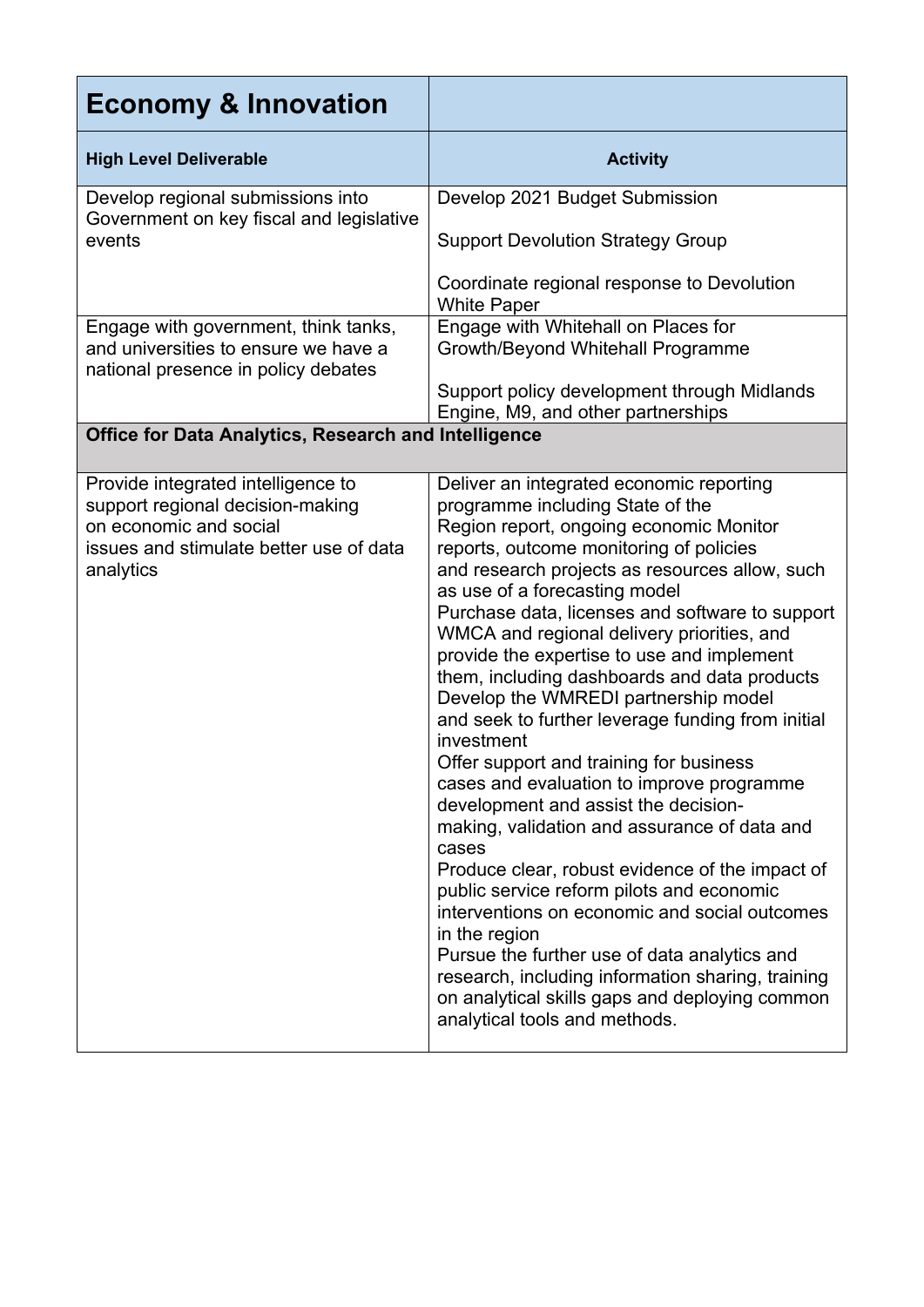### **Culture and Digital Portfolio**

| <b>Culture &amp; Digital Portfolio</b>                                | 2020/21<br><b>Budget</b><br>£ | 2021/22<br><b>Budget</b><br>£ |
|-----------------------------------------------------------------------|-------------------------------|-------------------------------|
| Constituent / Non-Constituent Membership Fees<br><b>Total Funding</b> | 210,000<br>210,000            | 173,505<br>173,505            |
| <b>Staff Costs</b>                                                    | 0                             | 59,505                        |
| Digital<br>Culture & Tourism                                          | 100,000<br>110,000            | 100,000<br>14,000             |
| <b>Total Expenditure</b>                                              | 210,000                       | 173,505                       |
| <b>Net Total</b>                                                      |                               |                               |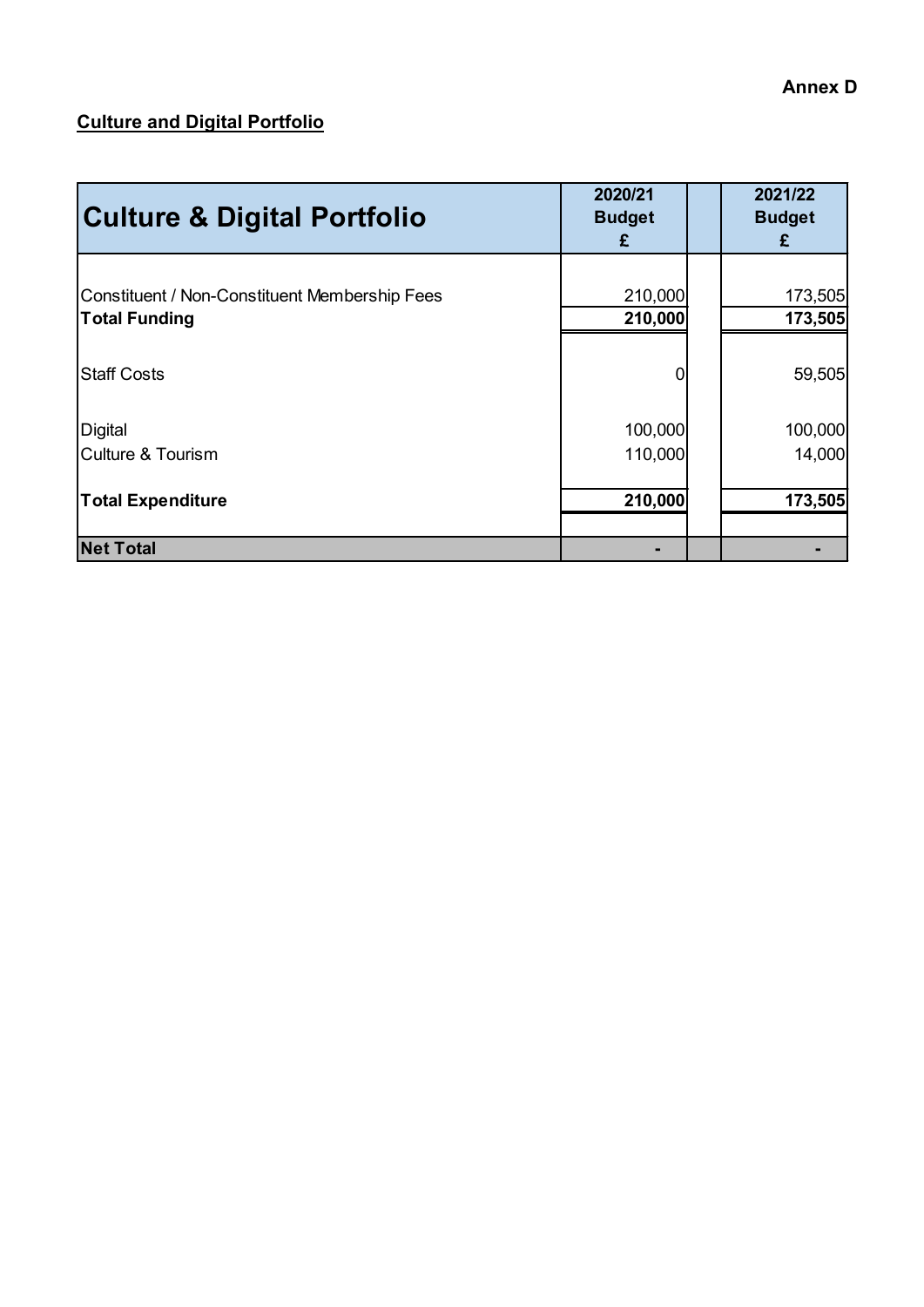| <b>Culture &amp; Digital</b>                                                                                                            |                                                                                                                                                                                                                                                                                                                                                                                                                                                                                                                                                                                                           |
|-----------------------------------------------------------------------------------------------------------------------------------------|-----------------------------------------------------------------------------------------------------------------------------------------------------------------------------------------------------------------------------------------------------------------------------------------------------------------------------------------------------------------------------------------------------------------------------------------------------------------------------------------------------------------------------------------------------------------------------------------------------------|
| <b>High Level Deliverable</b>                                                                                                           | <b>Activity</b>                                                                                                                                                                                                                                                                                                                                                                                                                                                                                                                                                                                           |
| Support the Cultural Leadership Board<br>(sectoral) and Culture Officers Group (LA and<br>LEP) to coordinate regional cultural activity | Support the governance of both forums,<br>including any additional recruitment<br>Link cultural activity to other CA areas,<br>ensuring culture remains a core focus and<br>that cultural projects can access regional<br>and national funds (e.g. LUF, UKSPF)<br>Coordinate cultural input to refresh of<br>industrial strategy<br>Coordinate links with Cultural Compacts<br>in the region<br>Coordinate work with WMGC Tourism<br>Board to provide joined-up support to<br>visitor attractions and cultural<br>organisations                                                                           |
| Develop a multi-year regional cultural<br>strategy                                                                                      | Scope and commission a cultural<br>strategy, working closely with the cultural<br>sector and major events (city of culture<br>and commonwealth games) and linking<br>with the findings for the regional cultural<br>sector data project.<br>Publicise strategy and coordinate<br>implementation through COG and CLB<br>Maintain and update the WM Cultural<br>Infrastructure Map, and develop a<br>regional cultural infrastructure pipeline<br>Work with Arts Council England on a<br>scheme to boost cultural investment in<br>areas of low cultural engagement<br>identified through regional research |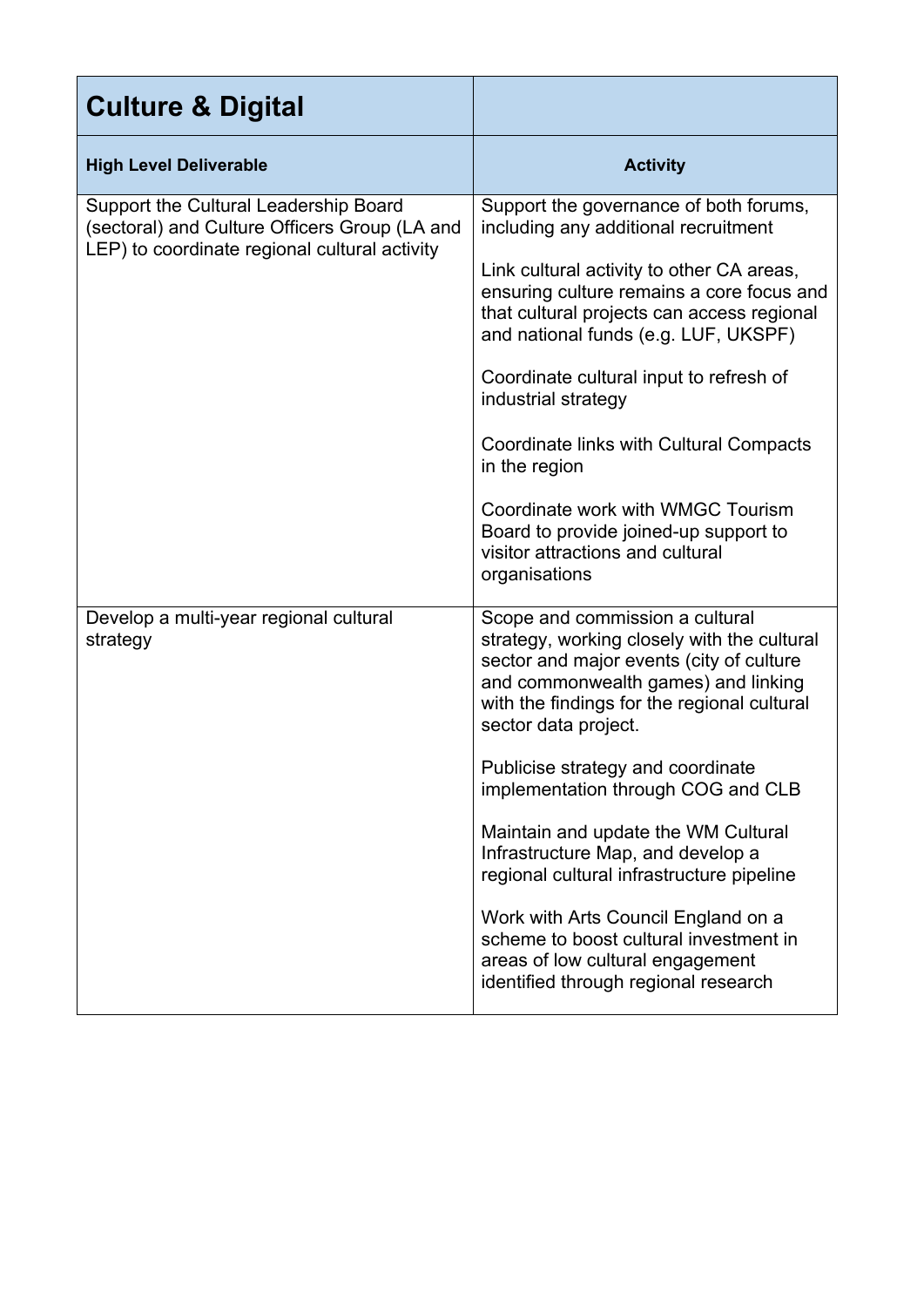| <b>Culture &amp; Digital</b>                                                                                                     |                                                                                                                                                                                                                      |
|----------------------------------------------------------------------------------------------------------------------------------|----------------------------------------------------------------------------------------------------------------------------------------------------------------------------------------------------------------------|
| <b>High Level Deliverable</b>                                                                                                    | <b>Activity</b>                                                                                                                                                                                                      |
| Support the development of a thriving cultural<br>sector in the region, supporting organisations,<br>artists, and freelancers    | Explore the establishment of a regional<br>resource to support vulnerable cultural<br>organisations, building on the work of the<br>WM Culture Response Unit and learning<br>from the GLA's 'Culture at Risk' office |
|                                                                                                                                  | Support the exploration of financial<br>innovation for the cultural sector (e.g.<br>asset-based investment, creative land<br>trusts, levies, place-based crowdfunding)                                               |
| Coordinate the implementation of the regional<br>digital strategy                                                                | Work with internal and external partners<br>to coordinate implementation of digital<br>strategy                                                                                                                      |
|                                                                                                                                  | Co-design and match fund specific<br>initiatives where there are gaps in current<br>activity                                                                                                                         |
|                                                                                                                                  | Engage with Govt to identify further<br>investment                                                                                                                                                                   |
| Improve digital inclusion in the region through<br>partnerships with Local Authorities and Civil<br><b>Society Organisations</b> | Bring together partners in a coalition to<br>support digital inclusion                                                                                                                                               |
|                                                                                                                                  | Engage with Govt with a single, amplified<br>voice to secure further resource                                                                                                                                        |
|                                                                                                                                  | Share and disseminate best practice                                                                                                                                                                                  |
|                                                                                                                                  | Provide data and evidence to inform<br>approach                                                                                                                                                                      |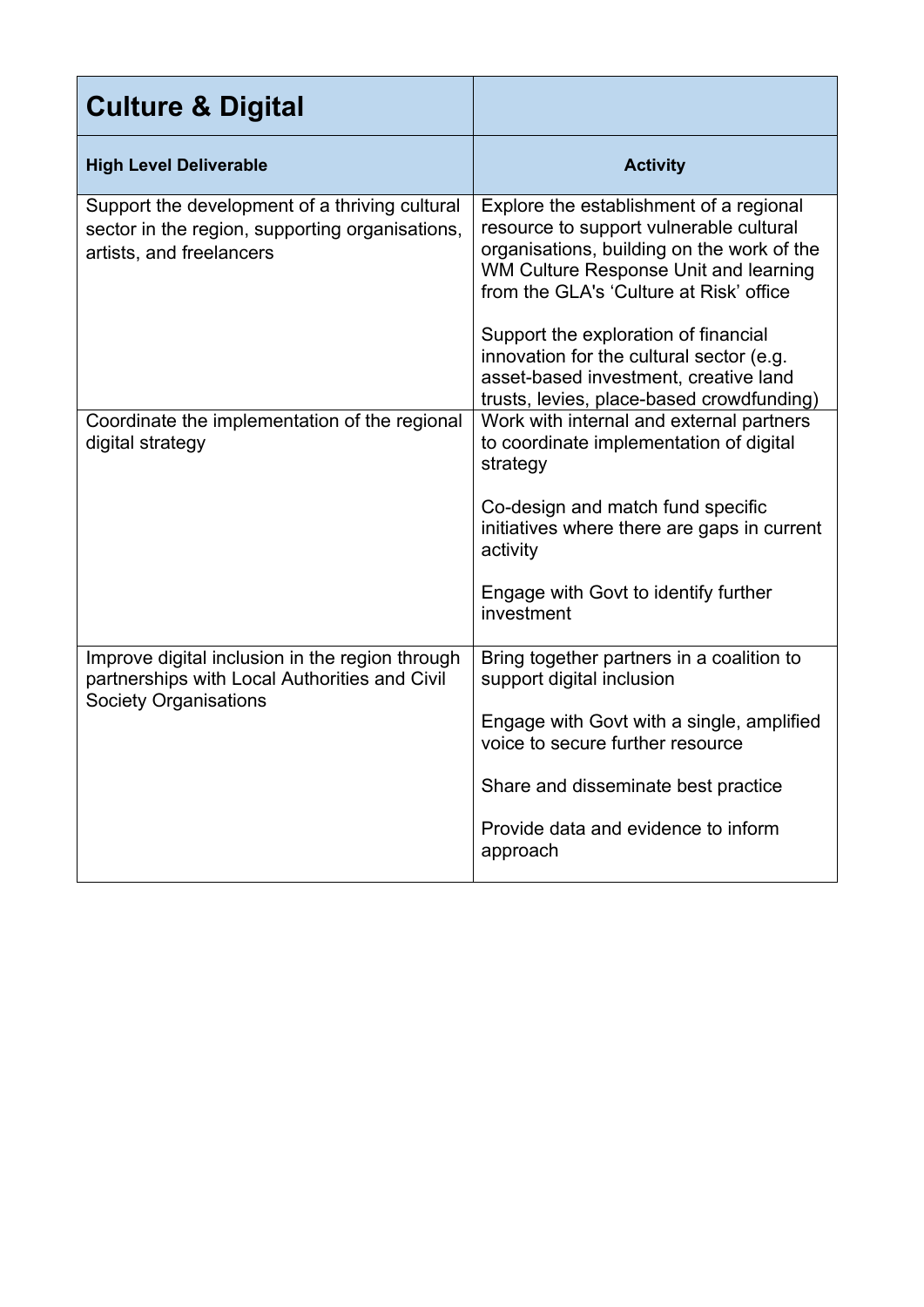### **Wellbeing Portfolio**

| <b>Wellbeing Portfolio</b>                                                                     | 2020/21<br><b>Budget</b><br>£ | 2021/22<br><b>Budget</b><br>£ |
|------------------------------------------------------------------------------------------------|-------------------------------|-------------------------------|
| Constituent / Non-Constituent Membership Fees<br><b>Thrive into Work Grant</b>                 | 607,836<br>105,117            | 752,481<br>157,689<br>117,870 |
| Other funding sources<br>Carry forward of efficiencies<br><b>Total Funding</b>                 | 114,445<br>113,863<br>941,261 | 1,028,040                     |
| <b>Staff Costs</b><br>Staff Costs (Thrive into Work Programme)                                 | 618,144<br>105,117            | 684,673<br>157,689            |
| Mental Health Project / Consultancy Support<br>Health & Wellbing Project / Consultancy Support | 131,000<br>87,000             | 98,678<br>87,000              |
| <b>Total Expenditure</b>                                                                       | 941,261                       | 1,028,040                     |
| <b>Total</b>                                                                                   |                               |                               |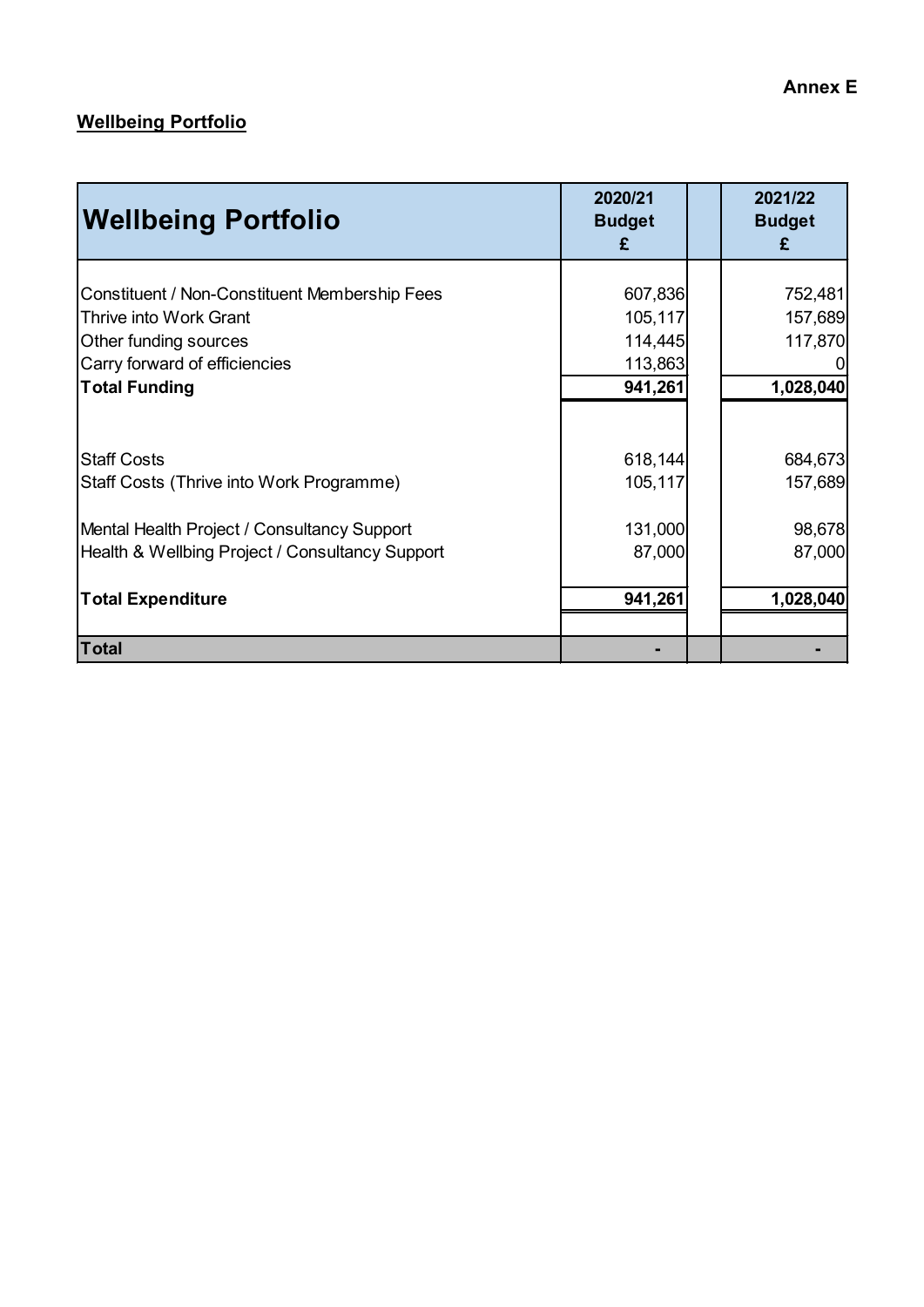| Wellbeing                                                                                                                              |                                                                                                                                                                                                                                                                                                                                                                                            |
|----------------------------------------------------------------------------------------------------------------------------------------|--------------------------------------------------------------------------------------------------------------------------------------------------------------------------------------------------------------------------------------------------------------------------------------------------------------------------------------------------------------------------------------------|
| <b>High Level Deliverable</b>                                                                                                          | <b>Activity</b>                                                                                                                                                                                                                                                                                                                                                                            |
| Extension of Thrive-into-work programme                                                                                                | Extension of programme across region<br>$\bullet$<br>Complete 468 referrals for into work or<br>$\bullet$<br>retention in work support<br>Generate 124 positive Job creation or<br>$\bullet$<br>retention outcomes<br>Establish future operating model for<br>$\bullet$<br>2022/23                                                                                                         |
| Delivery of Thrive-at-work programme                                                                                                   | Recruit 150 businesses to foundation<br>$\bullet$<br>level<br>Transition 30 businesses to the Bronze<br>accreditation scheme<br>Identification of future funding and<br>$\bullet$<br>operating model for 2022/23                                                                                                                                                                           |
| Reconvene Mental Health Commission to<br>identify new issues and approaches to<br>mental health awareness and support in the<br>region | Reconvene Mental Health Commission<br>$\bullet$<br>Work with partners to develop new<br>$\bullet$<br>programme of mental health awareness<br>work in light of Covid-19<br><b>Establish MH and Construction</b><br>$\bullet$<br>awareness Programme for the three<br>Capital Programme sites for<br>Birmingham 2022 c.700 individuals                                                       |
| Develop and sustain a physical activity<br>programme with regional partners                                                            | Develop the physical activity and<br>$\bullet$<br>wellbeing element of the<br>Commonwealth Games Legacy Plan<br>Work with Active Environment and<br>Walking and Cycling Task and Finish<br>Groups to determine priority projects<br>and secure funding<br>Explore the adoption of Making Every<br>$\bullet$<br>Contact Count approach for physical<br>activity and other lifestyle factors |
| Expand active environments project with a<br>focus on inclusivity and accessibility                                                    | Expand the West Midlands Disabled<br>$\bullet$<br><b>Citizens Physical Activity Network</b><br>Panel participation and online presence<br>Work with the Include Me programme<br>to get over 400 more disabled people<br>active<br>Work with the Include Me programme<br>to train over 900 people on inclusivity                                                                            |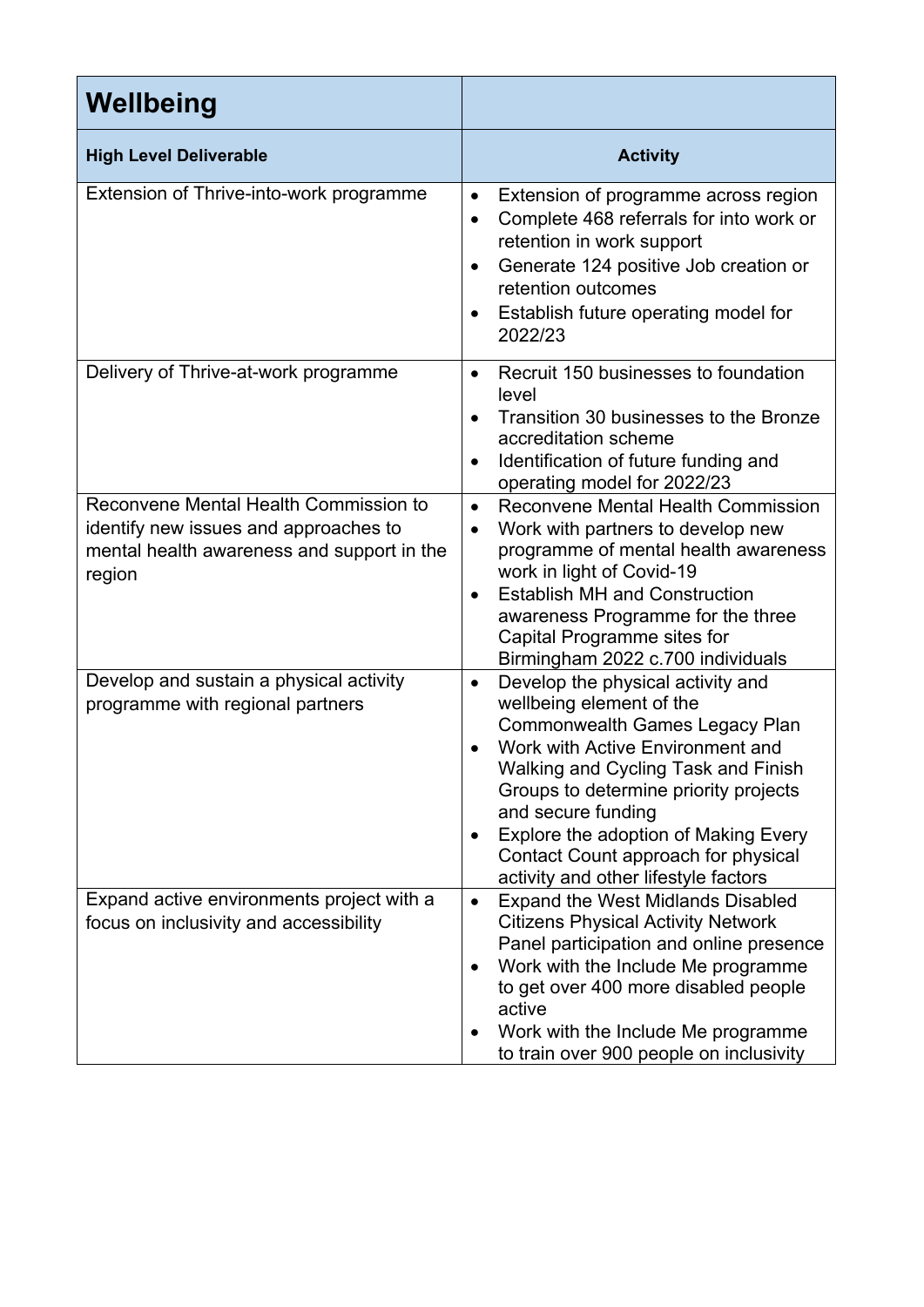| Wellbeing                                                                                                                |                                                                                                                                                                                                                                                                                                                                                                                                                                                                                                                   |
|--------------------------------------------------------------------------------------------------------------------------|-------------------------------------------------------------------------------------------------------------------------------------------------------------------------------------------------------------------------------------------------------------------------------------------------------------------------------------------------------------------------------------------------------------------------------------------------------------------------------------------------------------------|
| <b>High Level Deliverable</b>                                                                                            | <b>Activity</b>                                                                                                                                                                                                                                                                                                                                                                                                                                                                                                   |
| Develop health intelligence and data<br>programme                                                                        | Work with partners to enhance<br>$\bullet$<br>analytical and epidemiological data and<br>evidence at a regional scale<br>Produce annual Health of the Region<br>report<br>Work with partners on health data<br>$\bullet$<br>sharing arrangements and digital use-<br>cases<br>Engage with government and other<br>partners to secure long-term approach<br>to regional health intelligence                                                                                                                        |
| Develop collaborative programmes to tackle<br>system-level health inequalities issues and<br>embed HIAP approach in WMCA | Work with Applied Inclusive Growth<br>$\bullet$<br>Unit to embed HIAP approach within IG<br>programme and approach<br>Explore becoming a 'Marmot Region'<br>$\bullet$<br>and implement necessary plans<br>Work with Midlands STaR Board Health<br>Inequalities Working Group to identify<br>at least one collaborative programme to<br>tackle system-level challenges<br>Work with local partners to develop at<br>least one exemplar 'people-powered<br>health' initiative to roll-out learning<br>across region |
| Secure and implement the Radical Health<br><b>Prevention Fund</b>                                                        | Engage with government to secure<br>$\bullet$<br>investment in RHPF programme<br>Roll-out first phase of programme<br>$\bullet$                                                                                                                                                                                                                                                                                                                                                                                   |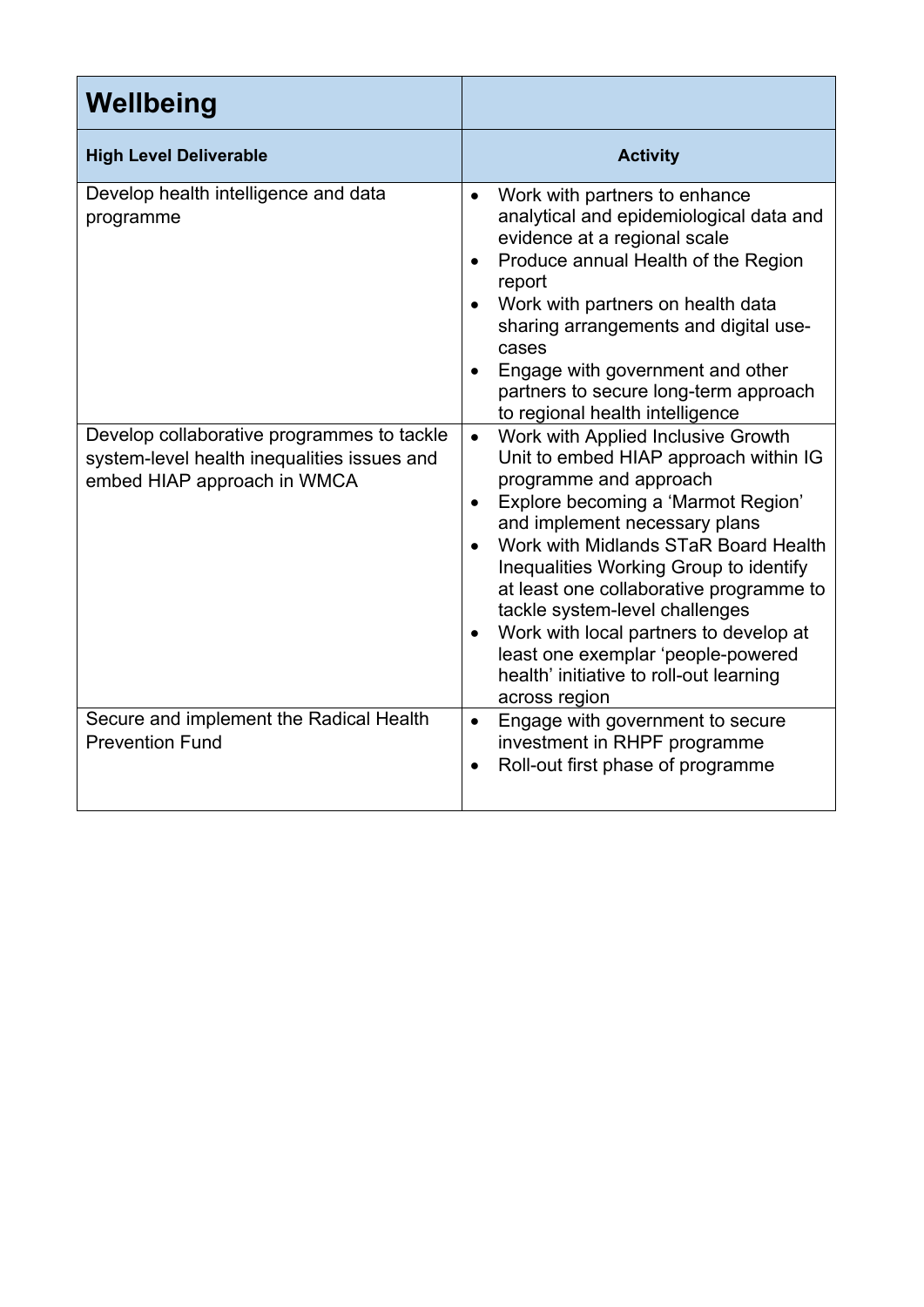### **Public Service Reform & Social Economy Portfolio**

| <b>PSR &amp; Social Economy Portfolio</b>                                                                                           | 2020/21<br><b>Budget</b><br>£           | 2021/22<br><b>Budget</b><br>£ |
|-------------------------------------------------------------------------------------------------------------------------------------|-----------------------------------------|-------------------------------|
| Constituent / Non-Constituent Membership Fees<br><b>Mayoral Capacity Funding</b><br>Veteran support funding<br><b>Total Funding</b> | 510,350<br>100,000<br>79,358<br>689,708 | 676,032<br>68,628<br>744,660  |
| <b>Staff Costs</b>                                                                                                                  | 589,708                                 | 694,660                       |
| <b>PSR Project / Consultancy Support</b>                                                                                            | 100,000                                 | 50,000                        |
| <b>Total Expenditure</b>                                                                                                            | 689,708                                 | 744,660                       |
| <b>Net Total</b>                                                                                                                    |                                         |                               |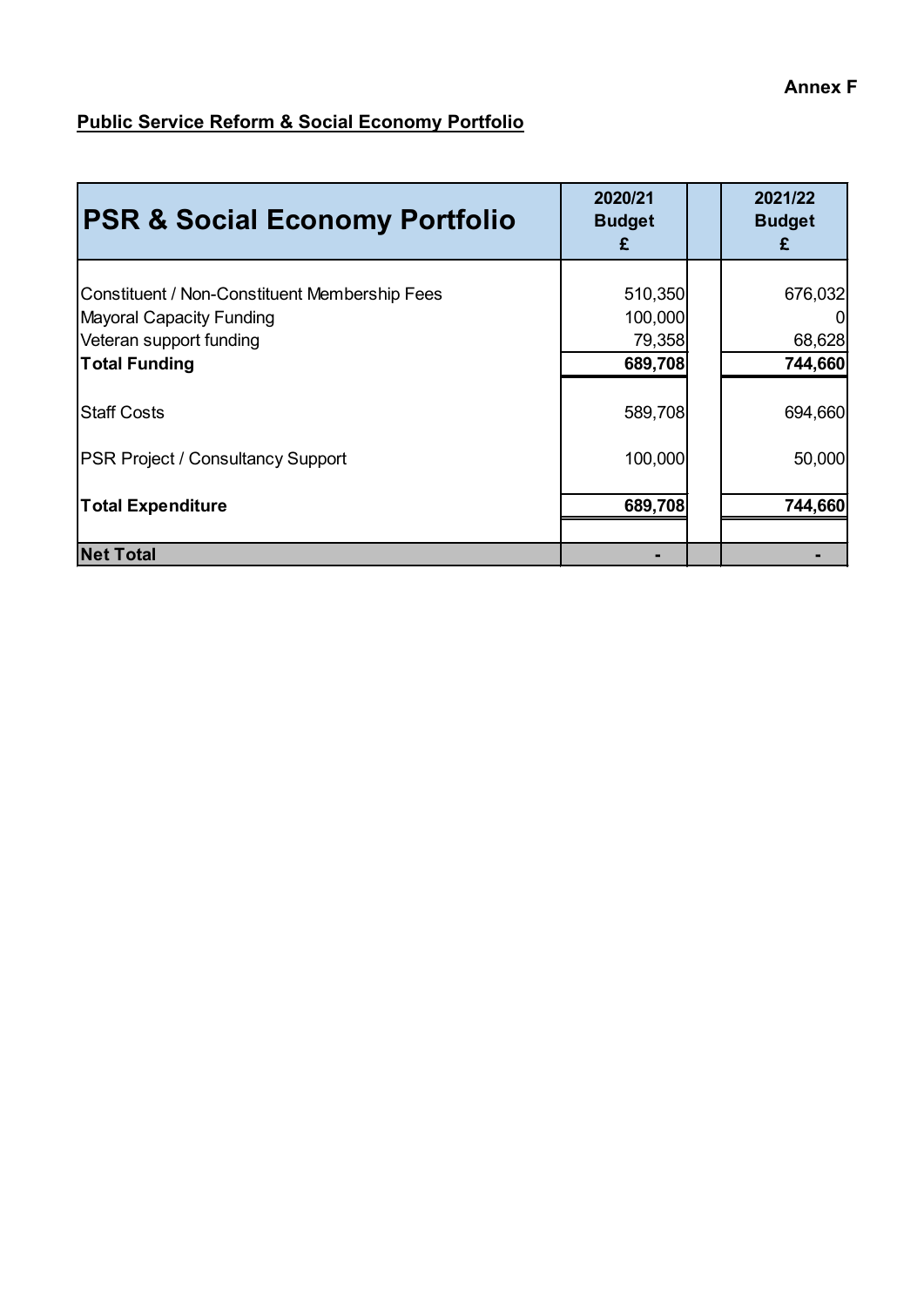| <b>Public Sector Reform</b>                                                                                                                    |                                                                                                                                                                                                                                                                                                                                                                                                                                               |
|------------------------------------------------------------------------------------------------------------------------------------------------|-----------------------------------------------------------------------------------------------------------------------------------------------------------------------------------------------------------------------------------------------------------------------------------------------------------------------------------------------------------------------------------------------------------------------------------------------|
| <b>High Level Deliverable</b>                                                                                                                  | <b>Activity</b>                                                                                                                                                                                                                                                                                                                                                                                                                               |
| <b>Facilitation of the Homelessness</b><br>Taskforce to develop, co-ordinate and<br>embed a regional approach to<br>designing-out homelessness | Add value to the work of our LAs through<br>$\bullet$<br>regional homelessness programmes<br>Contribute to ongoing public service reform<br>$\bullet$<br>and inclusive growth through encouraging a<br>systemic approach to designing out<br>homelessness across all WMCA strategies<br>and programmes<br>Support public services to develop a voluntary<br>commitment to collaborate to prevent and<br>relieve homelessness in all its forms |
| Commission and provide oversight for<br>grant-funded homelessness<br>programmes                                                                | Provide oversight for WM Housing First Pilot<br>$\bullet$<br>Commissioning and delivery of Rough<br>$\bullet$<br>Sleepers Initiative programme<br>Commission 2 research projects on Housing<br><b>First and Families in Temporary</b><br>Accommodation<br>Secure funding for future programmes                                                                                                                                                |
| Facilitate collaborative<br>project/programme A identified through<br><b>Community Recovery process</b>                                        | Details to be decided by LA CEX on 25<br>$\bullet$<br>November                                                                                                                                                                                                                                                                                                                                                                                |
| Facilitate collaborative<br>project/programme B identified through<br><b>Community Recovery process</b>                                        | Details to be decided by LA CEX on 25<br>$\bullet$<br>November                                                                                                                                                                                                                                                                                                                                                                                |
| Research and analysis around early<br>intervention and prevention in the West<br><b>Midlands</b>                                               | Research into costs of key areas of 'failure'<br>٠<br>demand' on the system<br>Analysis of merits of life-course approach<br>$\bullet$<br>Good practice cases studies<br>$\bullet$<br>Report setting out findings and ideas for<br>intervention<br>Action planning and/or business case<br>development                                                                                                                                        |
| Unlock investment in an area of public<br>service reform through at least one<br>social investment innovation                                  | Further exploration of mechanisms including<br>$\bullet$<br>SIB projects; WM Future Fund; VCS<br><b>Community Recovery Fund; RHPF</b><br>Business case development around most<br>likely proposition<br>Engage with partners and government to<br>secure investment<br>Support delivery as appropriate                                                                                                                                        |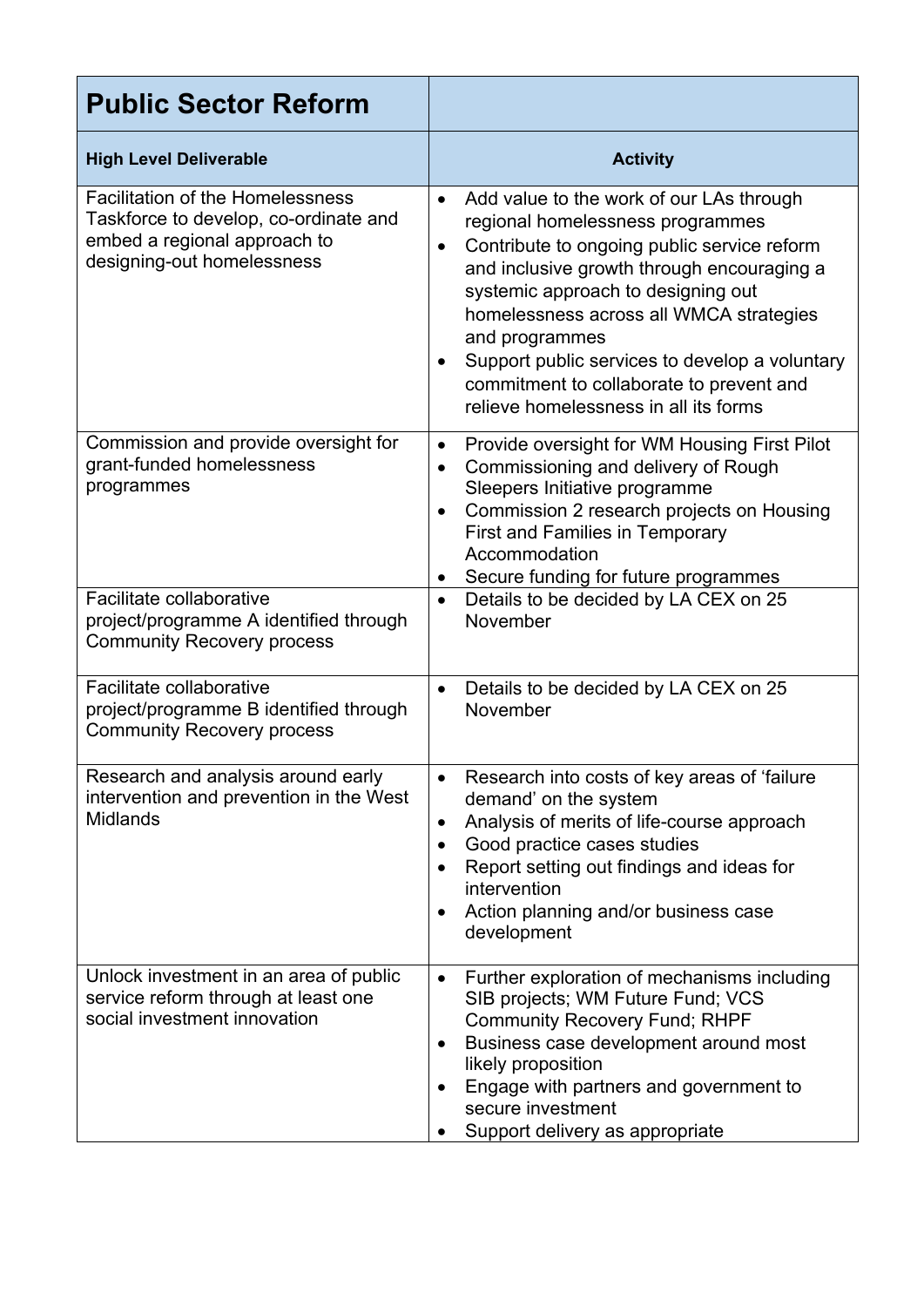| <b>Public Sector Reform</b>                                                                                                         |                                                                                                                                                                                                                                                             |
|-------------------------------------------------------------------------------------------------------------------------------------|-------------------------------------------------------------------------------------------------------------------------------------------------------------------------------------------------------------------------------------------------------------|
| <b>High Level Deliverable</b>                                                                                                       | <b>Activity</b>                                                                                                                                                                                                                                             |
| Improve digital inclusion in the region<br>through partnerships with Local<br><b>Authorities and Civil Society</b><br>Organisations | Bring together partners in a coalition to<br>support digital inclusion<br>Engage with Govt with a single, amplified<br>voice to secure further resource<br>Share and disseminate best practice<br>$\bullet$<br>Provide data and evidence to inform approach |

Г

| <b>Inclusive Growth &amp; Social Economy</b>                                                              |                                                                                                                                                                                                                                                                                                         |  |  |
|-----------------------------------------------------------------------------------------------------------|---------------------------------------------------------------------------------------------------------------------------------------------------------------------------------------------------------------------------------------------------------------------------------------------------------|--|--|
| <b>High Level Deliverable</b>                                                                             | <b>Activity</b>                                                                                                                                                                                                                                                                                         |  |  |
| Embedding inclusive growth within the<br><b>WMCA and its partners</b>                                     | Development and roll-out of IG Business<br>$\bullet$<br>Partners programme<br>Development of guidance to support Single<br>$\bullet$<br><b>Assurance Framework process</b><br>Development of IG 'user journey microsite'<br>$\bullet$<br>Exemplar case studies for key investment<br>$\bullet$<br>cases |  |  |
| Develop and support Inclusive Growth<br>Taskforce and IG monitoring and<br>evaluation                     | Establish IG Taskforce and develop initial<br>$\bullet$<br>forward plan<br>Carry out initial Taskforce 'inquiry'<br>$\bullet$<br>Produce two half-yearly inclusive growth<br>monitor reports                                                                                                            |  |  |
| Support local authorities and their<br>partners with 3 local Inclusive-Growth-<br>In-Action initiatives   | Work to develop East Birmingham Rapid<br>$\bullet$<br>Response Unit building on EBB strategy<br>Further work with SMBC around Kingshurst<br>$\bullet$<br>regeneration<br>Explore further opportunities - Chelmsley<br>$\bullet$<br>Wood, Black Country                                                  |  |  |
| Unlock investment and co-ordinate<br>delivery to drive forward the Social<br><b>Economy Business Plan</b> | Publish the Social Economy Business Plan<br>$\bullet$<br>Support relevant actions and partners<br>Seek investment in key elements                                                                                                                                                                       |  |  |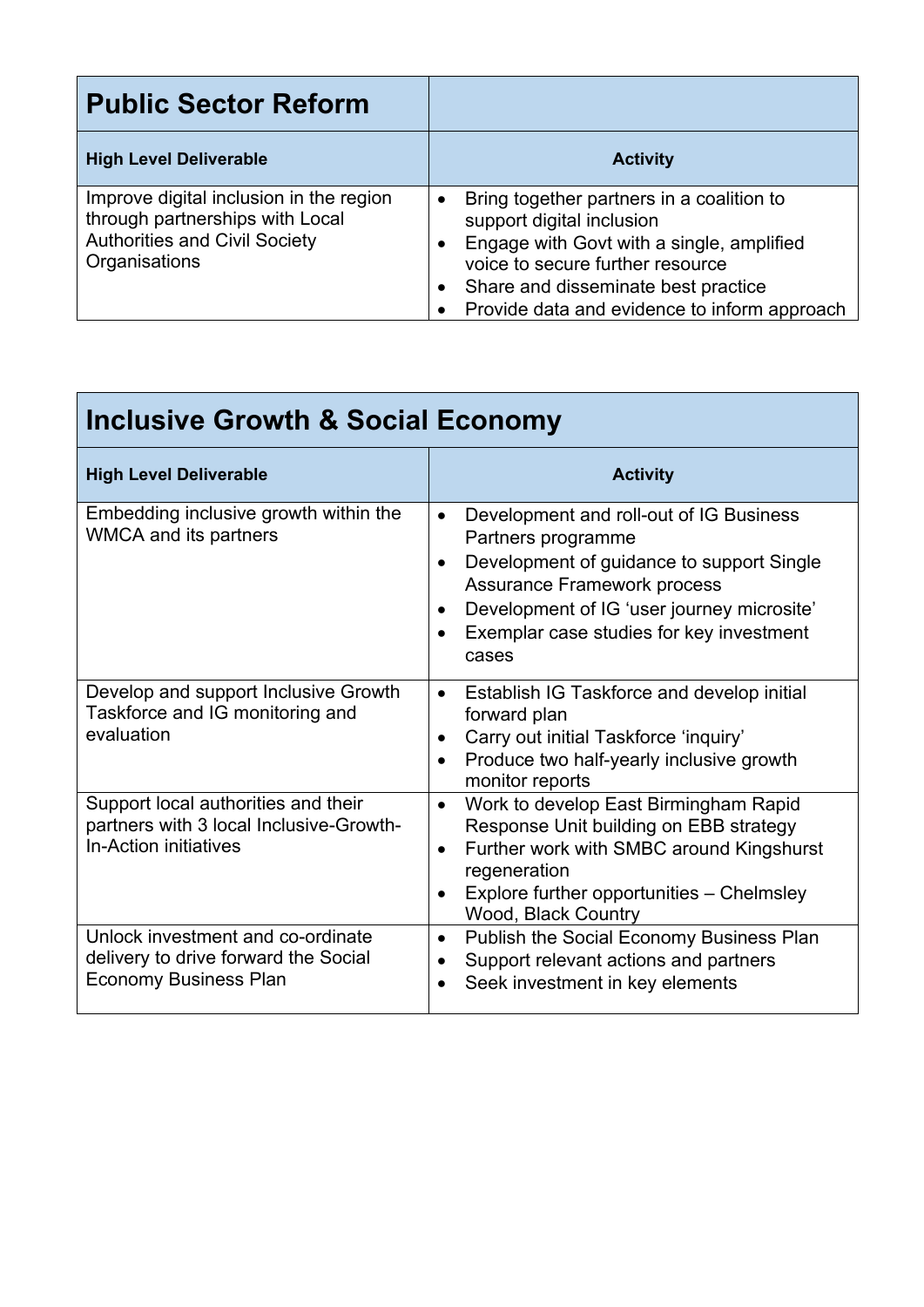### **Environment, Energy and HS2 Portfolio**

| <b>Environment, Energy &amp; HS2</b><br><b>Portfolio</b>                                                                                     | 2020/21<br><b>Budget</b><br>£ | 2021/22<br><b>Budget</b><br>£ |
|----------------------------------------------------------------------------------------------------------------------------------------------|-------------------------------|-------------------------------|
| <b>Constituent / Non-Constituent Membership Fees</b><br><b>Energy Capital Grant</b><br>Carry forward of efficiencies<br><b>Total Funding</b> | 250,961<br>93,577<br>344,538  | 265,326<br>239,814<br>505,140 |
| Staff Costs (Fee Funded)                                                                                                                     | 177,013                       | 197,801                       |
| <b>Energy Capital</b><br><b>Environment Project / Consultancy Support</b><br><b>Total Expenditure</b>                                        | 167,525<br>344,538            | 239,814<br>67,525<br>505,140  |
| <b>Total</b>                                                                                                                                 |                               |                               |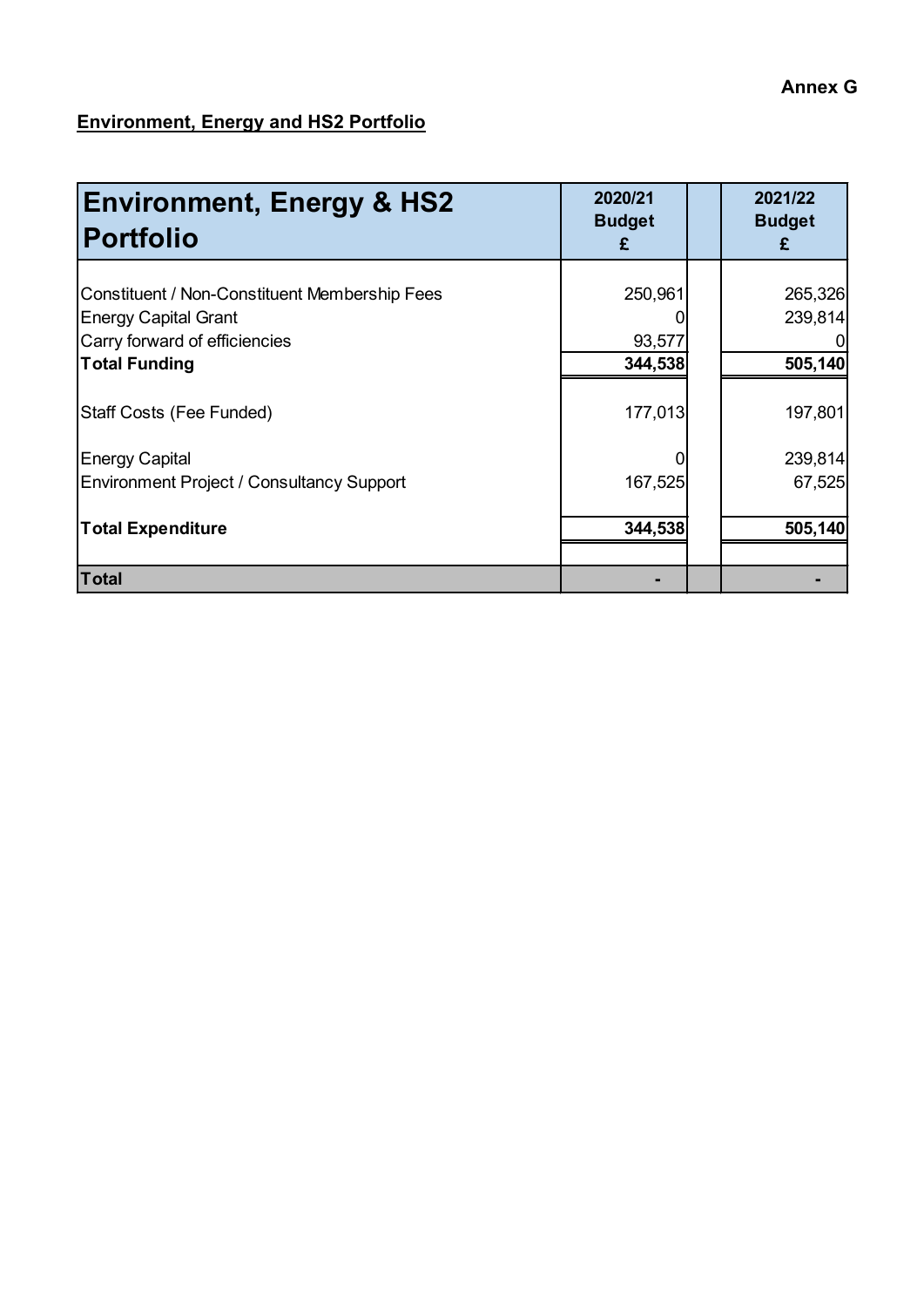| <b>Environment, Energy &amp;</b><br>HS <sub>2</sub>                                                  |                                                                                                                                                                                                                                                                                                                                                                                                                                                                   |
|------------------------------------------------------------------------------------------------------|-------------------------------------------------------------------------------------------------------------------------------------------------------------------------------------------------------------------------------------------------------------------------------------------------------------------------------------------------------------------------------------------------------------------------------------------------------------------|
| <b>High Level Deliverable</b>                                                                        | <b>Activity</b>                                                                                                                                                                                                                                                                                                                                                                                                                                                   |
| Implementation of the first #WM2041 Five<br>Year Plan                                                | Develop delivery plan<br>$\bullet$<br>Mobilise key delivery partners<br>$\bullet$<br>On-going monitoring and review<br>$\bullet$<br>Exploration of appropriate green finance<br>$\bullet$<br>mechanisms                                                                                                                                                                                                                                                           |
| Facilitate priority projects / programmes<br>arising from #WM2041 Five Year Plan not<br>listed below | Identify and decide on priority projects /<br>$\bullet$<br>programmes<br>Business case development<br>$\bullet$<br>Engage with government and other<br>$\bullet$<br>partners to secure investment                                                                                                                                                                                                                                                                 |
| Facilitate programme of business-led<br>activity to support #WM2041                                  | Develop WM2041 Business Network to<br>$\bullet$<br>identify on-going projects and activities<br>Work with Circular Economy Taskforce to<br>$\bullet$<br>develop and implement 'roadmap'<br>Roll-out WM2041 Business Pledge<br>$\bullet$<br>Develop and roll-out Clean Innovation<br>$\bullet$<br>Challenge with WM5G                                                                                                                                              |
| Develop and implement WM Natural<br>Capital programme                                                | Carry out further research to develop<br>$\bullet$<br>natural capital programme and approach<br>Engage with government to explore Local<br>$\bullet$<br>Nature Recovery Plan and funding<br>opportunities<br>Work with WM National Park to prioritise<br>$\bullet$<br>key projects and unlock funding<br>Develop and support WM Virtual Forest<br>initiative<br>Seek investment and develop Community<br>Green Grants programme to widen access<br>to green space |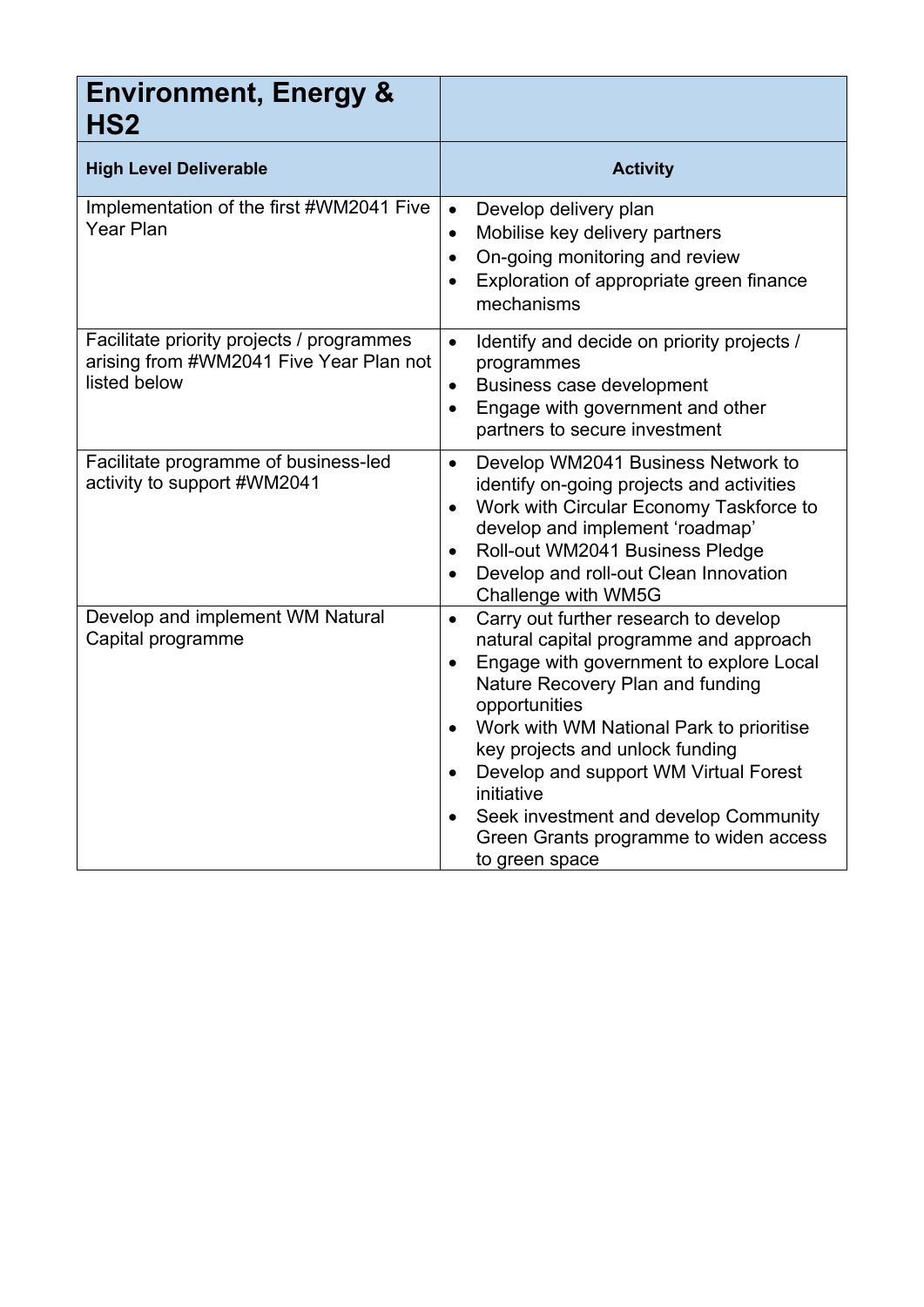#### **Annex H**

#### **Inclusive Communities Portfolio**

| Inclusive Communities Portfolio                                              | 2020/21<br><b>Budget</b><br>£ | 2021/22<br><b>Budget</b><br>£ |
|------------------------------------------------------------------------------|-------------------------------|-------------------------------|
| <b>Constituent / Non-Constituent Membership Fees</b><br><b>Total Funding</b> | 117,530<br>117,530            | 67,500<br>67,500              |
| <b>Staff Costs</b>                                                           | 42,530                        |                               |
| Youth Combined Authority, Consultancy and Project Activity                   | 75,000                        | 67,500                        |
| <b>Total Expenditure</b>                                                     | 117,530                       | 67,500                        |
| Total                                                                        |                               |                               |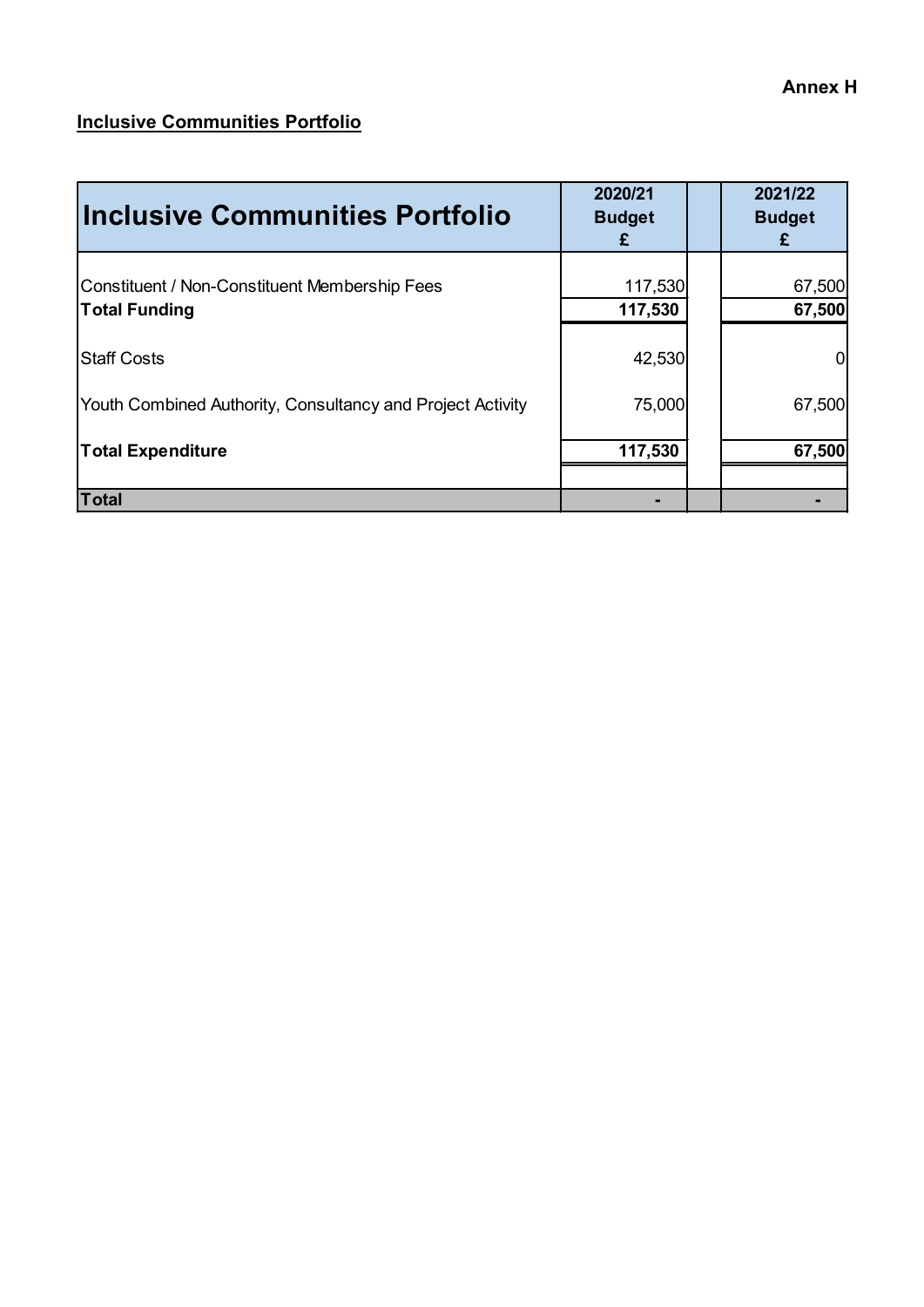| <b>Inclusive</b><br><b>Communities</b>                                                            |                                                                                                                                                                |
|---------------------------------------------------------------------------------------------------|----------------------------------------------------------------------------------------------------------------------------------------------------------------|
| <b>High Level Deliverable</b>                                                                     | <b>Activity</b>                                                                                                                                                |
| A Young Combined Authority<br>(Board and Community) that                                          | Support to meetings of the YCA Board that focus on key<br>priorities and plans                                                                                 |
| challenges, informs and<br>influences WMCA policy                                                 | Development activities for YCA Board members                                                                                                                   |
| development and decision-<br>making                                                               | Recruitment campaign to refresh YCA membership for<br>22/23                                                                                                    |
|                                                                                                   | Increase the membership of the YCA Community<br>ensuring diversity and representation                                                                          |
|                                                                                                   | A forward plan of engagement with the YCA Community<br>including 6-8 x engagement exercises                                                                    |
| Leadership Commission activity<br>focussed on                                                     | Boardroom diversity: support and trial the RACE Code -<br>a governance framework for improving diversity at board<br>and senior levels                         |
| improving diversity at<br>senior levels<br>publishes practical<br>$\bullet$                       | Diversity in the workplace: action led research project<br>involving businesses trailing interventions to make<br>workplaces more inclusive                    |
| examples of good<br>practice<br>identify systematic<br>$\bullet$<br>opportunities for change      | Development and publication of case studies to be<br>disseminated through the Diversity Network (set up by<br>the FA and WM Lieutenancy and supported by WMCA) |
|                                                                                                   | Support to established networks and forums: e.g.<br>Diversity Network, Faith Communities, West Midlands<br>Women's Voice, Fawcett Society                      |
| Ensuring the citizen voice<br>(including a particular focus on<br>under-represented groups) is an | Identifying and mapping WMCA access to lived<br>experience                                                                                                     |
| integral part of WMCA policy<br>and programme development                                         | Managing a corporate programme/portfolio of citizen<br>engagement / lived experience                                                                           |
|                                                                                                   | Developing new mechanisms and forums to access<br>lived experience and citizen engagement where it is<br>needed                                                |
|                                                                                                   | Developing a 'citizen voice toolkit' to complement the<br><b>Inclusive Growth toolkit</b>                                                                      |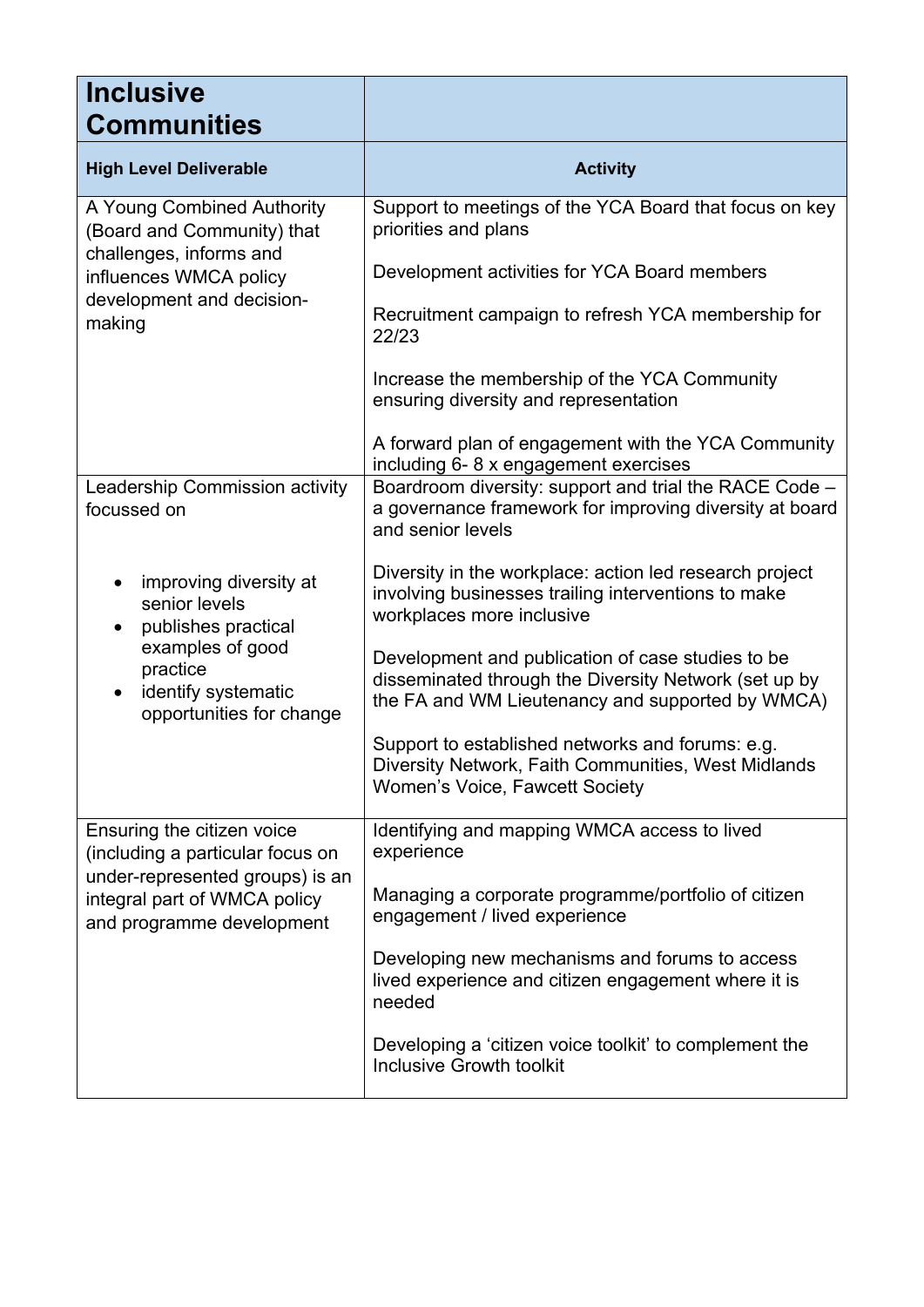| <b>Inclusive</b><br><b>Communities</b>                                                                     |                                                                                              |
|------------------------------------------------------------------------------------------------------------|----------------------------------------------------------------------------------------------|
| <b>High Level Deliverable</b>                                                                              | <b>Activity</b>                                                                              |
| Further embedding Equalities,<br>Diversity and Inclusion in how<br>the WMCA plans, decides and<br>delivers | <b>Portfolio Equality Impact Assessments</b><br>Race Pay Gap analysis and action plan        |
|                                                                                                            | Positive action in recruitment and employee training,<br>development and engagement activity |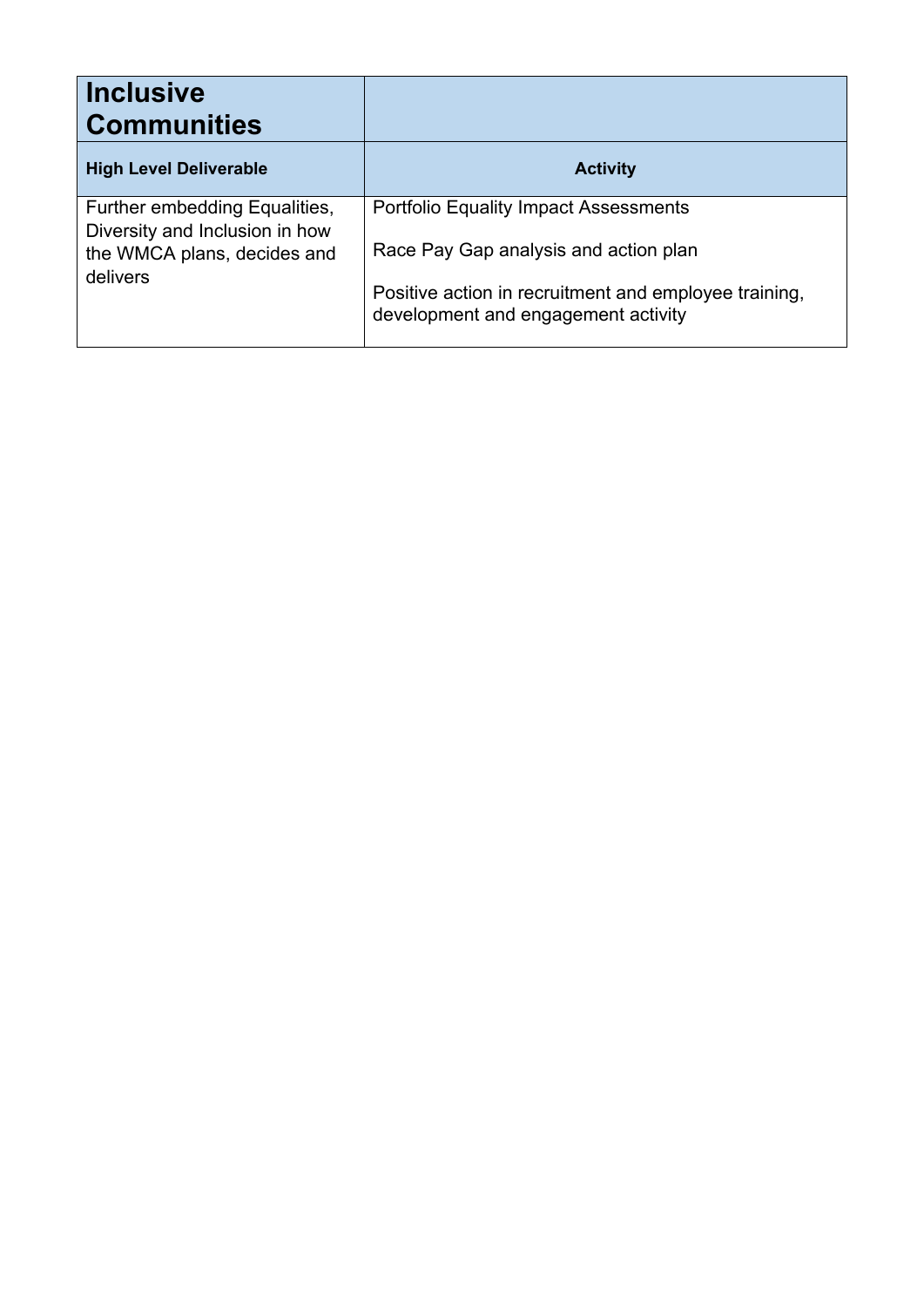### **Leadership & Corporate Support**

| <b>Leadership &amp; Business Support</b>             | 2020/21<br><b>Budget</b><br>£ | 2021/22<br><b>Budget</b><br>£ |
|------------------------------------------------------|-------------------------------|-------------------------------|
| <b>Constituent / Non-Constituent Membership Fees</b> | 1,463,948                     | 573,291                       |
| <b>Mayoral Capacity Funding</b>                      |                               | 168,724                       |
| Use of Reserves                                      |                               | 1,200,000                     |
| Investment Income                                    | 1,766,040                     | 793,500                       |
| <b>Total Funding</b>                                 | 3,229,988                     | 2,735,515                     |
| Leadership                                           | 537,105                       | 512,502                       |
| <b>Business Support Recharges</b>                    | 2,692,883                     | 2,223,013                     |
| <b>Total Expenditure</b>                             | 3,229,988                     | 2,735,515                     |
| <b>Total</b>                                         |                               |                               |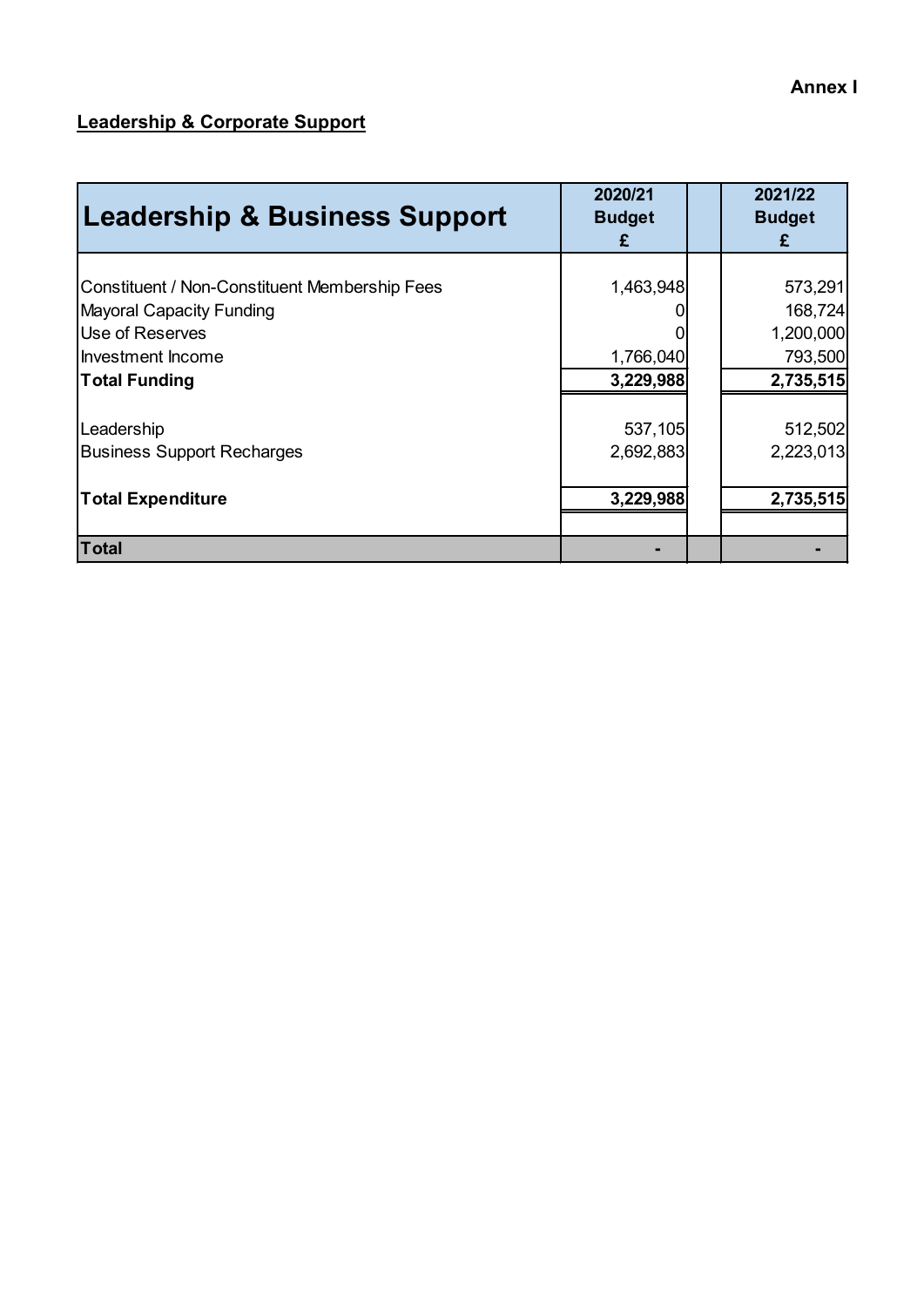# **APPENDIX 3 - Transport Capital Programme**

|                           | TRANSPORT CAPITAL PROGRAMME (£M)                   | 2021/<br>2022 | 2022/<br>2023 | 2023/<br>2024 | 2024 /<br>2025 | 2025/<br>2026 | <b>TOTAL</b> |
|---------------------------|----------------------------------------------------|---------------|---------------|---------------|----------------|---------------|--------------|
|                           | Metro Wednesbury to Brierley Hill Extension        | 95.53         | 144.91        | 116.39        | 11.63          |               | 368.47       |
|                           | Metro Birmingham Eastside Extension                | 68.24         | 47.17         | 29.56         | 23.30          | 12.19         | 180.46       |
| Investment<br>Programme - | Metro Network Enhancements - Comms & Control       | 5.33          |               |               |                |               | 5.33         |
| Metro                     | Metro Edgbaston Extension                          | 4.01          |               |               |                |               | 4.01         |
|                           | Wolverhampton Metro Extension                      | 3.74          | 2.06          |               |                |               | 5.80         |
|                           | Metro Enabling and Other Works                     | 6.41          | 0.72          | 0.12          |                | 0.10          | 7.35         |
|                           | Rail - Camp Hill Line Enhancements (Package 2)     | 8.45          | 29.08         | 7.61          |                |               | 45.13        |
| Investment                | Rail - Walsall to Wolverhampton (Package 1)        | 12.57         | 27.45         | 1.14          |                |               | 41.17        |
| Programme -               | Rail - Sutton Coldfield Gateway                    | 2.74          | 18.52         | $-0.06$       |                |               | 21.19        |
| Rail                      | Rail - Snow Hill Lines                             |               | 4.20          | 16.30         |                |               | 20.50        |
|                           | Coventry South Package - Tile Hill Station         |               | 7.71          |               |                |               | 7.71         |
|                           | Sprint - Hagley Road Phase 2                       | 0.24          | 12.84         | 10.72         | 27.57          | 28.47         | 79.83        |
| Investment                | Sprint - Longbridge to Birmingham                  | 0.20          | 17.17         | 11.00         | 13.41          | 0.72          | 42.51        |
| Programme -               | Sprint - Sutton Coldfield to Birmingham            |               | 25.83         |               |                |               | 25.83        |
| Sprint                    | Sprint - Hall Green to Interchange via Solihull    | 0.21          | 4.18          | 3.11          | 5.70           | 8.90          | 22.09        |
|                           | Sprint - Hagley Road Phase One                     | 1.95          |               |               |                |               | 1.95         |
|                           | <b>INVESTMENT PROGRAMME TOTAL</b>                  | 209.63        | 341.83        | 195.88        | 81.62          | 50.38         | 879.34       |
|                           | Sprint - A45 Birmingham to Airport and Solihull    | 31.90         | 1.13          | 11.80         | 11.70          |               | 56.54        |
|                           | Sprint - A34 Walsall to Birmingham                 | 17.35         | 1.68          | 15.20         | 11.60          |               | 45.83        |
| <b>CWG</b><br>Programme   | University Station Improvement Project             | 29.90         | 10.91         |               |                |               | 40.81        |
|                           | Perry Barr Rail Station                            | 15.73         | 0.50          |               |                |               | 16.23        |
|                           | Regional Ttaffic Control Centre                    | 7.21          | 2.39          |               |                |               | 9.60         |
|                           | <b>CWG PROGRAMME TOTAL</b>                         | 102.09        | 16.61         | 27.00         | 23.30          |               | 169.01       |
|                           | Dudley Interchange                                 | 8.96          | 10.13         |               |                |               | 19.09        |
|                           | Cross City Bus - City Centre & Druids Heath        | 17.62         |               |               |                |               | 17.62        |
| <b>Other Major</b>        | <b>Future Mobility Zone</b>                        | 6.98          | 3.20          |               |                |               | 10.19        |
| Programmes                | A435 Alcester Rd Bus Priority Revitalisation       | 2.53          |               |               |                |               | 2.53         |
|                           | West Midlands Cycle Hire Scheme                    | 0.75          |               |               |                |               | 0.75         |
|                           | Key Route Network Safety                           | 0.13          |               |               |                |               | 0.13         |
|                           | OTHER MAJOR SCHEMES PROGRAMME TOTAL                | 36.97         | 13.34         |               |                |               | 50.31        |
|                           | Asset Management Programme                         | 1.20          | 1.20          | 1.20          |                |               | 3.60         |
|                           | Real Time Information Upgrades                     | 0.85          |               |               |                |               | 0.85         |
| Minor Work                | Better Streets Community Fund                      | 0.83          |               |               |                |               | 0.83         |
| Programme                 | <b>DfT Tackling Nitrogen Dioxide</b>               | 0.18          | 0.17          |               |                |               | 0.35         |
|                           | Strategic Transport Officer Group Top Slice        | 0.09          | 0.07          | 0.07          |                |               | 0.23         |
|                           | ADEPT Live Lab / Autoplex / Mattise                | 0.16          | 0.02          | 0.02          | 0.02           | 0.02          | 0.24         |
|                           | <b>MINOR WORKS PROGRAMME TOTAL</b>                 | 3.31          | 1.46          | 1.29          | 0.02           | 0.02          | 6.09         |
|                           | Cycling Programme                                  | 2.60          | 12.87         |               |                |               | 15.46        |
|                           | Major Road Network- Programme                      |               | 10.00         |               |                |               | 10.00        |
| Grants to                 | Birchley Island (Sandwell MBC)                     |               | 5.43          | 1.00          | 1.00           |               | 7.43         |
| Local<br>Authorities      | B4106 Spon End (Coventry CC)                       | 3.70          | 1.10          |               |                |               | 4.80         |
|                           | New St/High St/Victoria Sq Public Realm            | 3.96          |               |               |                |               | 3.96         |
|                           | Major Road Network                                 | 1.10          |               |               |                |               | 1.10         |
|                           | <b>GRANTS TO LOCAL AUTHORITIES PROGRAMME TOTAL</b> | 11.36         | 29.40         | 1.00          | 1.00           |               | 42.76        |
| <b>TRANSPORT TOTAL</b>    |                                                    | 363.36        | 402.64        | 225.17        | 105.94         | 50.40         | 1,147.52     |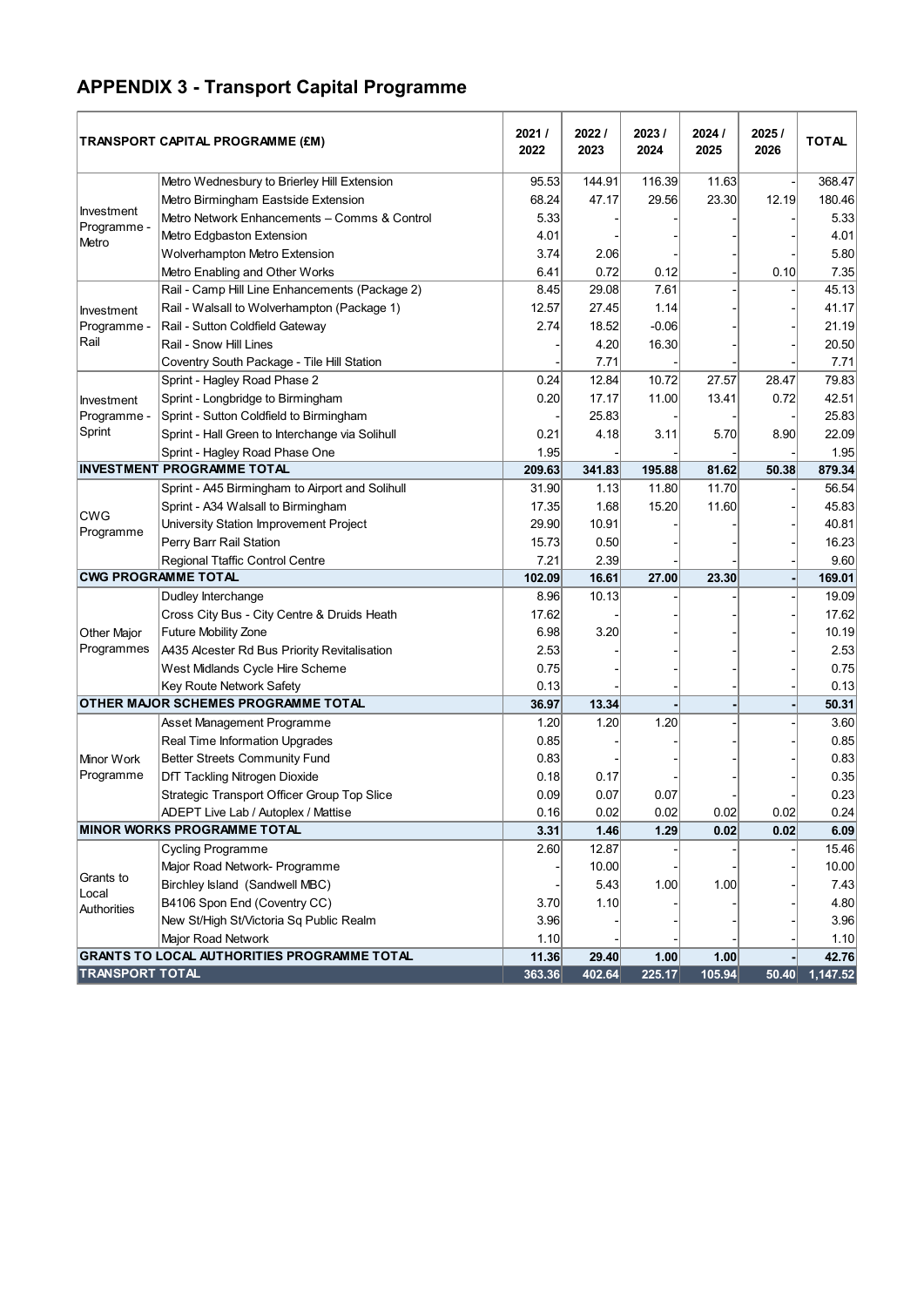# **APPENDIX 4 – Housing and Land/Other Capital Programme**

|                  | <b>HOUSING AND LAND CAPITAL PROGRAMME (£M)</b>      | 2021/<br>2022 | 2022/<br>2023 | 2023/<br>2024 | 2024/<br>2025 | 2025/<br>2026 | <b>TOTAL</b> |
|------------------|-----------------------------------------------------|---------------|---------------|---------------|---------------|---------------|--------------|
| <b>IP Land</b>   | Brownfield Land & Property Development Fund (BLPDF) | 17.56         | 0.07          | 0.07          | 0.07          |               | 17.78        |
| Remediation      | LPIF (Black Country Consortium)                     | 4.95          | 13.21         | 13.08         | 20.00         | 60.00         | 111.25       |
|                  | Land Fund - Friar Park Sewage Disposal Works        | 5.41          | 0.58          |               |               |               | 5.99         |
|                  | Land Fund - Caparo                                  | 0.88          | 0.44          | 0.44          | 0.44          |               | 2.20         |
|                  | Land Fund - Icknield Port Loop Phase 2a & 2b        | 1.63          | 0.21          |               |               |               | 1.84         |
|                  | Land Fund - Former Cookley Works, Brierley Hill     | 1.02          |               |               |               |               | 1.02         |
|                  | Land Fund - Lioncourt Homes (Dev1) Ltd              | 0.72          |               |               |               |               | 0.72         |
| <b>Land Fund</b> | Land Fund - Dobbs Street, Wolverhampton             | 0.56          |               |               |               |               | 0.56         |
|                  | Land Fund Acquisition - Abberley Street             | 0.46          |               |               |               |               | 0.46         |
|                  | Land Fund - Nuneaton and Bedworth                   | 0.42          |               |               |               |               | 0.42         |
|                  | Land Fund - Steelhouse Lane, Wolverhampton          | 0.39          |               |               |               |               | 0.39         |
|                  | Land Fund Acquisition - Cranford Way                | 0.03          | 0.10          |               |               |               | 0.13         |
|                  | Land Fund - Pipeline                                | 40.47         | 13.87         |               |               |               | 54.34        |
|                  | Brownfield Land - Pipeline                          | 42.00         | 42.00         |               |               |               | 84.00        |
|                  | <b>HOUSING AND REGENERATION PROGRAMME TOTAL</b>     | 116.50        | 70.49         | 13.60         | 20.51         | 60.00         | 281.10       |

| <b>OTHER CAPITAL PROGRAMME (£M)</b> | 2021<br>2022 | 2022<br>2023 | 2023/<br>2024 | 2024/<br>2025 | 2025/<br>2026 | TOTAL |
|-------------------------------------|--------------|--------------|---------------|---------------|---------------|-------|
| 5G                                  | 4.51         |              |               |               |               | 4.51  |
| <b>OTHER TOTAL</b>                  | 4.51         |              |               |               |               | 4.51  |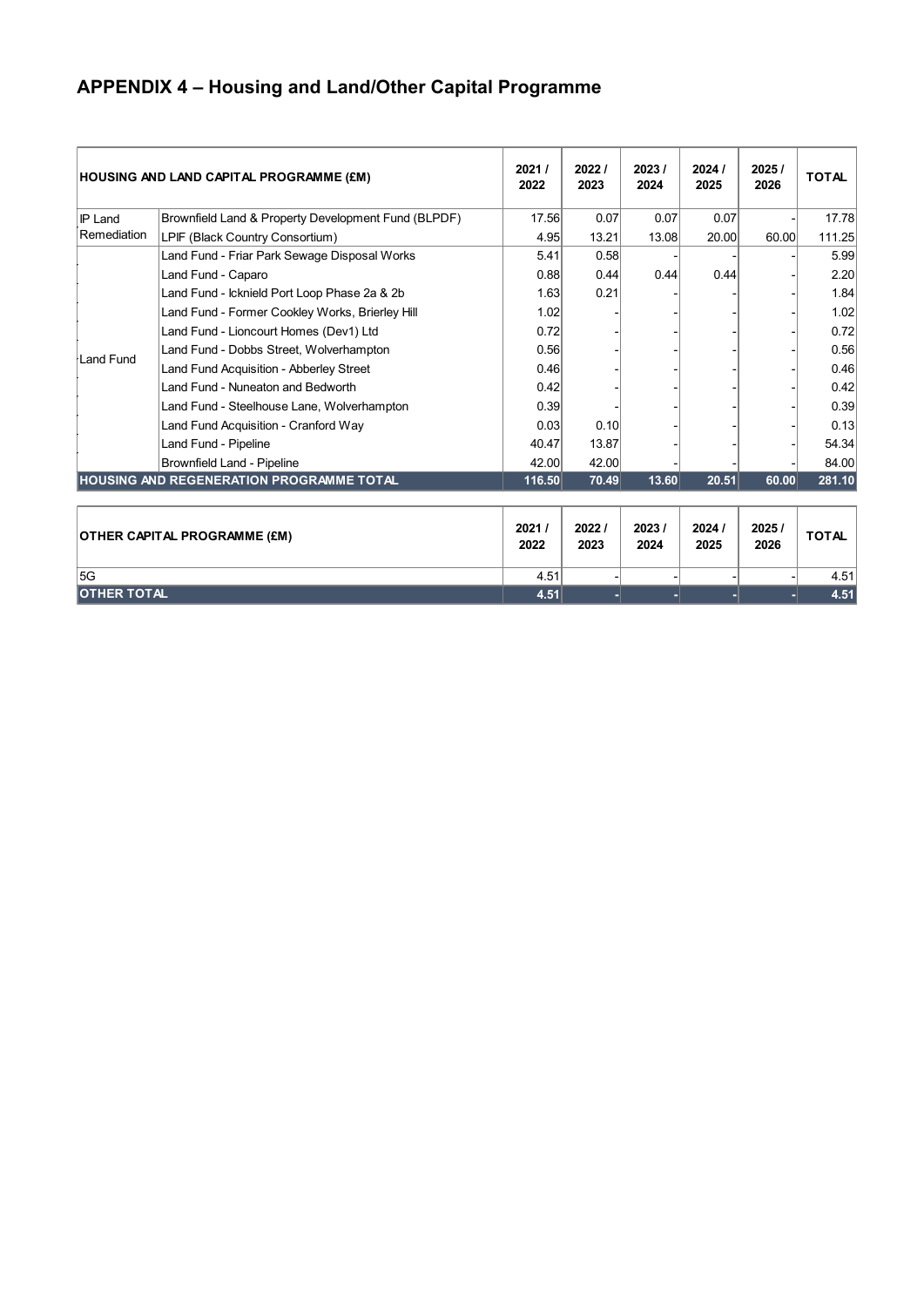## **APPENDIX 5 – Investment Programme Grants to Local Authorities**

| INVESTMENT PROGRAMME GRANTS TO LOCAL AUTHORITIES<br>CAPITAL PROGRAMME (£M) | 2021/<br>2022 | 2022/<br>2023 | 2023/<br>2024 | 2024/<br>2025 | 2025/<br>2026 | <b>TOTAL</b> |
|----------------------------------------------------------------------------|---------------|---------------|---------------|---------------|---------------|--------------|
| Coventry City Centre South Regeneration - Coventry City Centre South       | 11.07         | 53.66         | 0.08          | 0.02          | 17.37         | 82.20        |
| Coventry City Centre South Regeneration - Coventry Friargate               | 35.82         | 0.00          |               |               |               | 35.82        |
| Coventry UKC Plus - Coventry Station Masterplan (CSMP)                     | 11.17         |               |               |               |               | 11.17        |
| Coventry UKC Plus - UK City of Culture 2021 Regeneration                   | 3.70          |               |               |               |               | 3.70         |
| Coventry UKC Plus - Coventry South Package                                 | 6.60          | 9.66          | 24.55         | 35.87         | 13.00         | 89.67        |
| Coventry UKC Plus - Coventry North Package - Sub-programme Total           |               | 2.00          | 2.00          | 11.25         | 6.15          | 21.40        |
| Coventry UKC Plus - Very Light Rail: 'Transforming Connectivity'           | 0.94          | 17.80         | 15.00         | 10.00         |               | 43.74        |
| UK Central Infrastructure Package - Programme Total                        | 11.97         | 65.50         | 58.07         | 58.31         | 39.26         | 233.10       |
| Commonwealth Games                                                         | 25.00         |               |               |               |               | 25.00        |
| UK Central HS2 Interchange - Programme Total                               | 14.49         | 141.55        | 42.50         | 67.08         | 51.83         | 317.45       |
| <b>IP GRANTS TO LOCAL AUTHORITIES</b>                                      | 120.77        | 290.17        | 142.20        | 182.53        | 127.61        | 863.26       |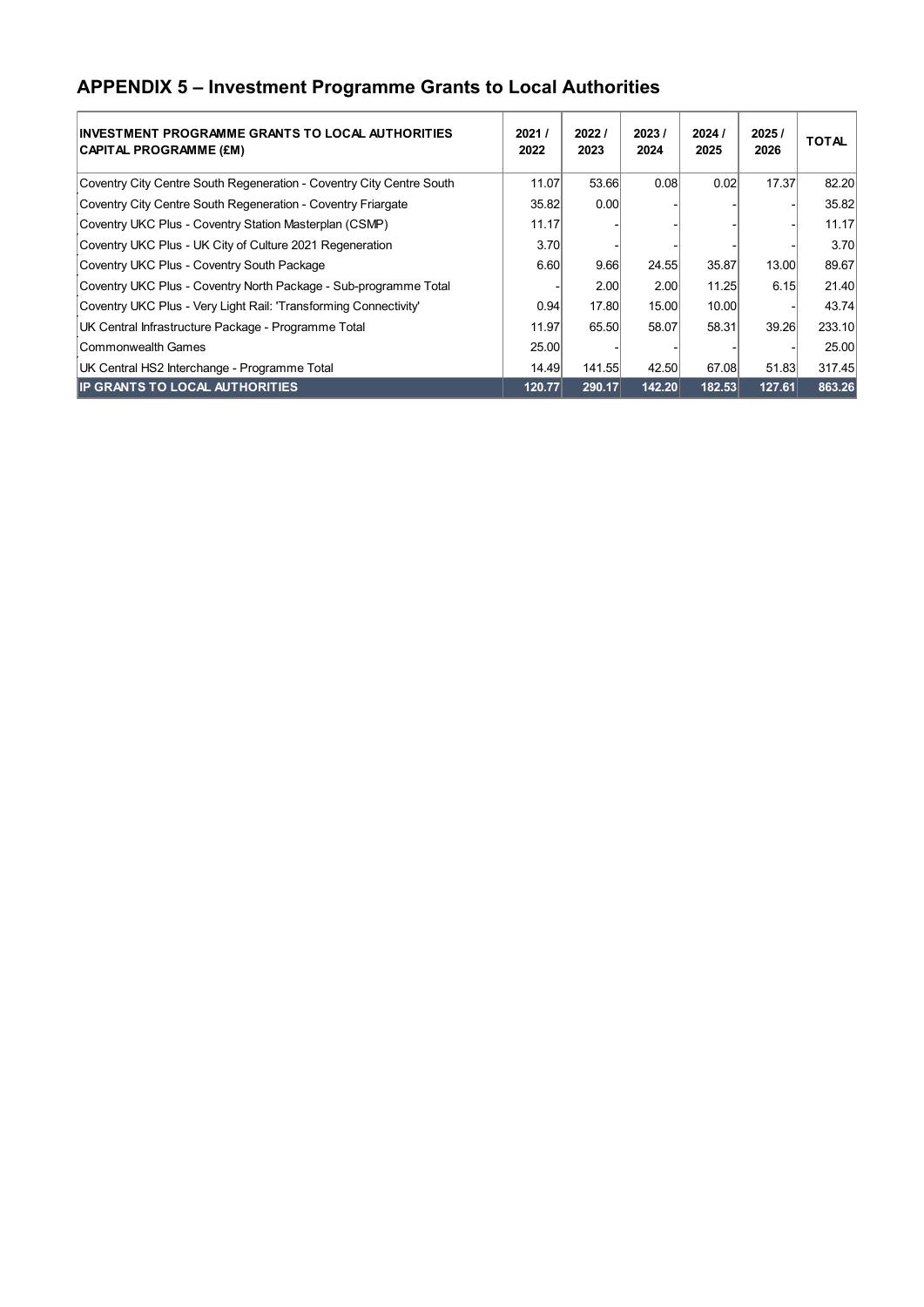#### **APPENDIX 6 – MAYORAL Q&A – 11 DECEMBER 2020**

The Mayor provided an opening statement to members of the committee. He offered his thanks to both the Portfolio Lead for Finance and the WMCA Finance team for their work on achieving a balanced budget. The Mayor acknowledged the challenges of funding within the Capital Programme but did not expect any immediate changes to it to be made. The Mayor informed the committee of a positive outcome from an external review of investment funding arrangements.

Councillor Robert Grinsell sought further information on how the balanced budget had been achieved, along with how the WMCA would be protecting activities such as transport, investment, skills and training. The Portfolio Lead for Finance confirmed that the WMCA had received a level of support from the Government similarly to other local authorities during the COVID-19 pandemic. He also indicated that the WMCA was undertaking a transformation programme to better position it for a post-COVID-19 environment, and this could result in further savings being found. The Mayor indicated that significant work had been undertaken to ensure that all frontline services continued to be fully funded.

Councillor Dean Carroll sought further information on the regeneration budget. The Mayor reported that the Housing & Land Delivery Board oversaw £625m of funds which had already supported 17 projects, created 2,502 jobs and created 820 new homes within the region. He also stressed that those housing regeneration opportunities would not have been delivered by relying entirely on the private sector. The Chair was keen to understand how the fund for brownfield land remediation had addressed market failures. The Mayor indicated that majority of the developed land had been vacant for significant periods and the WMCA had therefore been able to address this market failure. It was also noted that work had been undertaken by the Housing & Regeneration team to address affordable housing and produce a more realistic and relevant regional definition.

Councillor Cathy Bayton noted that the 2021/22 budget could not be sustained in future years through a reliance on the use of reserves. The Director of Finance confirmed that the use of reserves would be used to achieve a balanced budget next year but acknowledged the level of risk involved in this approach. The Mayor also confirmed that fees for both constituent and nonconstituent authorities would remain unchanged. It was recognised that constituent authorities were the WMCA's largest single contributor, and the Chair enquired as to how an individual Council Taxpayer might recognise the value of the WMCA. The Mayor highlighted various ways in which the budget was used to benefit individuals within the region, including the use of the concessionary fares scheme to help disadvantage communities.

Councillor Kate Wild was keen to understand the Mayor's response to the recent Government announcement on the Comprehensive Spending Review and the potential it had to improve the West Midlands. The Mayor indicated that the Comprehensive Spending Review provided a number of new funding streams, including a fully devolved transport package to which new funds would be available from April 2021.

The Chair expressed some concern over the delivery of Investment Programme projects and the costs associated with delivery delays. The Mayor confirmed that a workshop had been undertaken with Constituent Leaders to confirm that where funds had been received for certain investment programme projects, these would not be spent on other projects. Work also continued to be undertaken on seeking funding for those identified to have a funding short fall.

Councillor Penny Holbrook sought information on the funds being made available for upskilling and education within the region to ensure individuals had access to good quality training that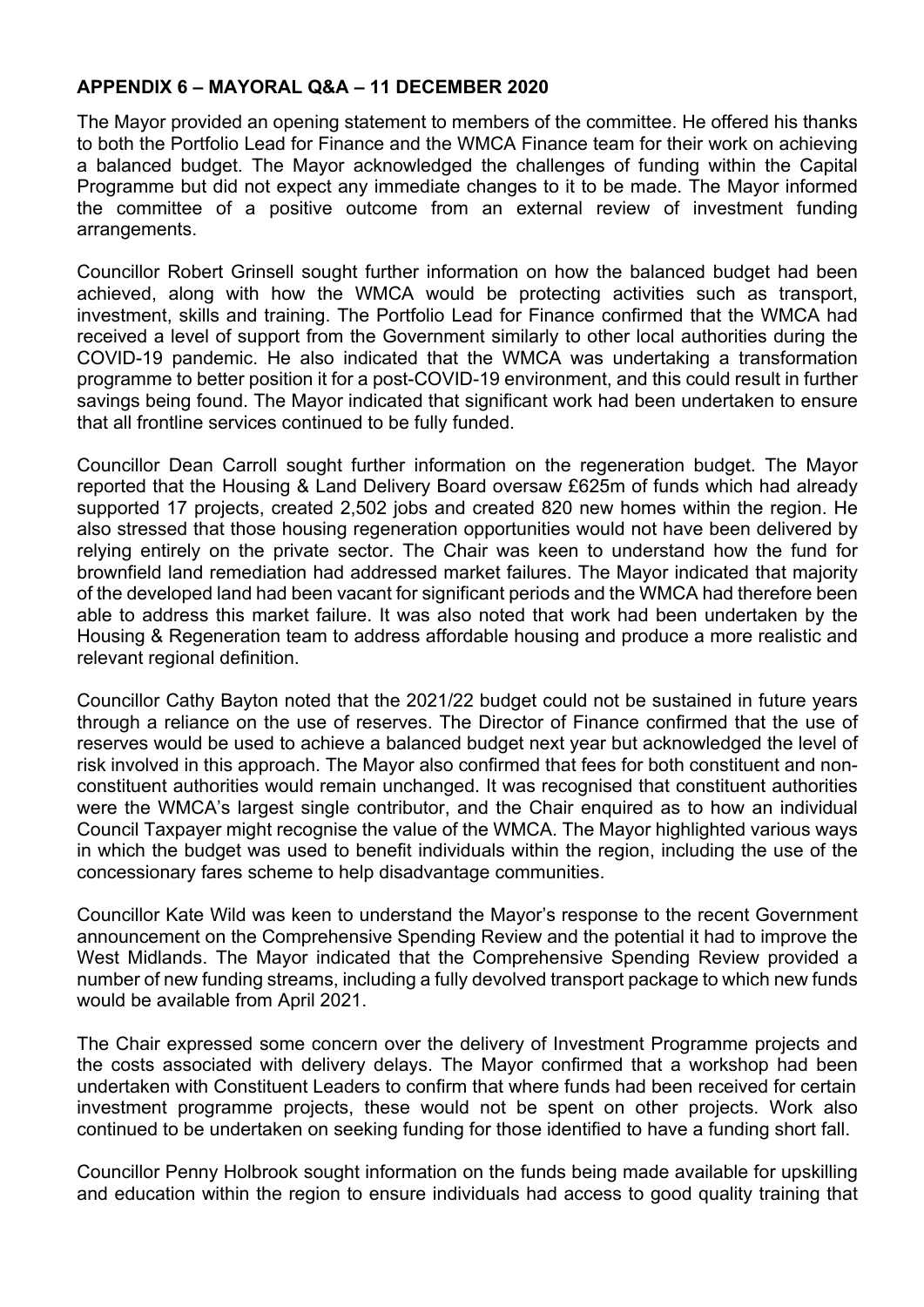could lead to higher paid jobs. The Mayor highlighted that there had been an increase in benefit claimants and work had been undertaken to ensure funds from the Adult Education Budget was used to reskill and ensure that there was greater partnership with colleges and universities to support the new economic circumstances. It was also noted that a new Skills & Jobs Delivery Board, to be chaired by the Portfolio Lead for Economy & Skills, had been established to address this issue. It was noted that following the UK's withdrawal from the European Union and the loss of European Social Fund monies, there had been no confirmation from the Government on the proposed Shared Prosperity Fund, but a commitment had been given by the Chancellor of the Exchequer for a similar scheme to ESF funding.

Kashmire Hawker noted that there continued to be a rise in youth unemployment and enquired as to what was being done to tackle this issue. The Mayor highlighted the launch of the Kickstart programme as being of benefit to younger people finding themselves without employment.

The Chair expressed concern over the confirmation of funding for the upcoming Mayoral elections. The Director of Finance suggested that work was currently being undertaken amongst all combined authorities to secure Government funding for the elections. The Mayor confirmed that contingency plans had been discussed with Constituent Leaders and there would be no circumstances in which the elections would not be funded.

Councillor Cathy Bayton highlighted the pressures on the transport budget and questioned as to when within the next 12 months would the WMCA be looking to address the longer term funding challenges within transport. The Mayor confirmed that he understood the difficulties referred to and he expected discussions would be held with Constituent Leaders in early summer on these matters. This timeframe would also hopefully give a better indication of likely postpandemic patronage and how Transport for West Midlands might wish to tailor services accordingly.

Councillor Ahmad Bostan expressed his concern that accessible transport for individuals with disabilities could be reduced due to budgetary pressures and sought assurance that those services would be retained. The Mayor understood the criticality of continuing the funding for accessible transport and committed to doing everything he could to protect these services. He also confirmed that National Express West Midlands was continuing to follow its policy of not purchasing any further diesel buses within the region and to upgrade those existing buses to environmentally cleaner versions.

Further to the Chair's question relating to free transport for 16-18 year olds, the Mayor indicated that unfortunately there were no active proposals being brought forward, however Transport for West Midlands would continue with its current offers to young people and would actively look at future feasible options.

Councillor Chris Cade enquired as to what work was being considered for training opportunities for mechanics to service new and upcoming electric vehicles. The Mayor indicated that this was being considered by the Skills team and assured that a fuller update would be provided to committee.

Following Councillor Philip Bateman's question relating to the possibility of support for coach companies serving the leisure and tourism industry, night time economy and schools, the Mayor agreed that some coach operators were providing crucial services within the region, although he was unaware of any additional funding support that could be made available to coach operators.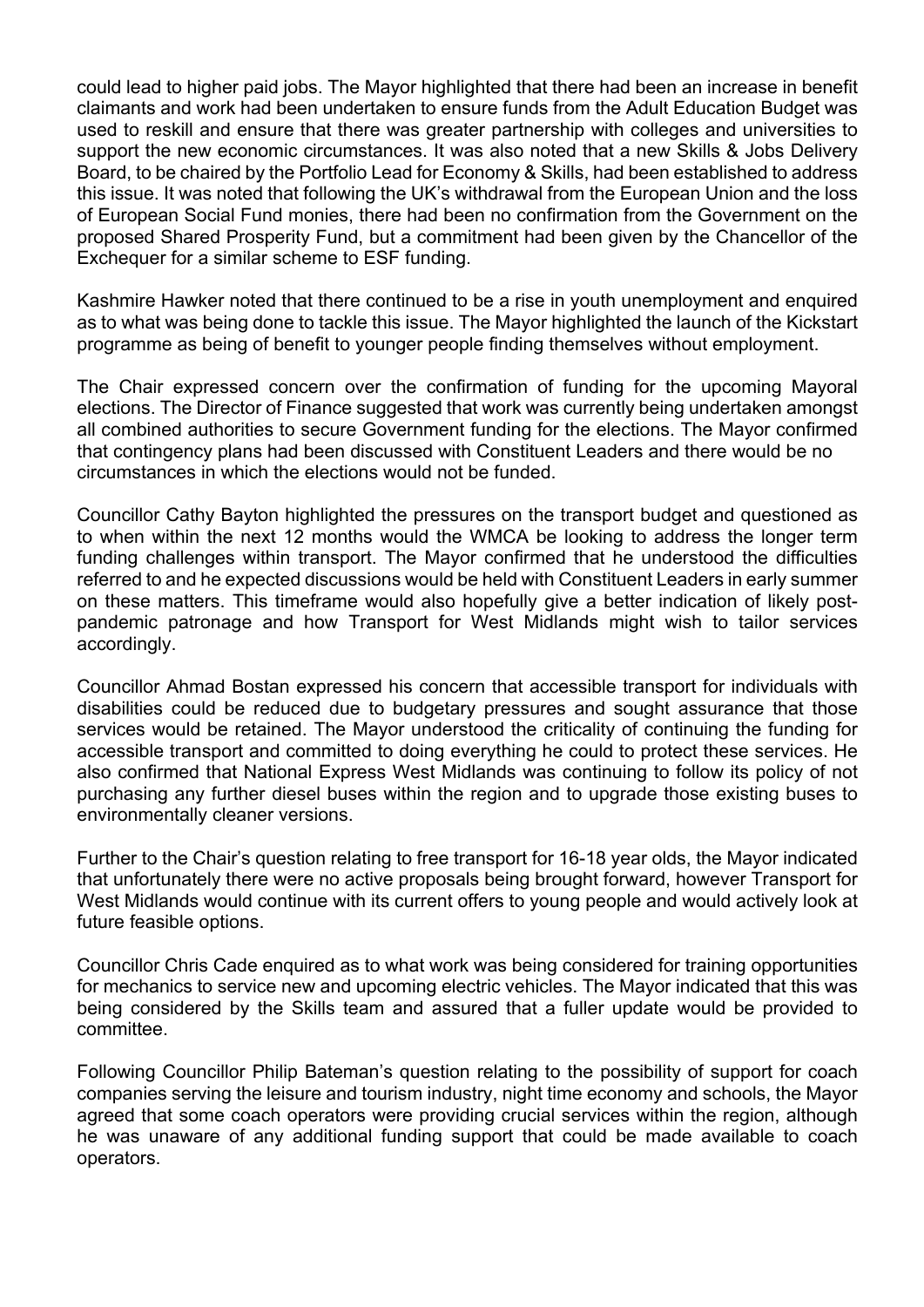Resolved:

The following observations be shared with the Mayor for consideration and reflection:

(1) The need to use reserves to achieve a balanced budget for 2021/22 was noted, but concern was expressed as to the risks associated with this and the limitations it had as a longer term approach to budget planning.

(2) The WMCA should continue to seek to achieve longer term financial stability that would better enable it to plan for and respond to the needs of the region.

(3) The Medium Term Financial Plan currently included a number of risky assumptions that could have a significant negative impact on the WMCA's financial base. It was important that difficult decisions were considered early on in the financial planning process to help to better mitigate potential consequences.

(4) All future financial planning and modelling should ensure that it reflected and addressed the priorities and needs of the region and its diverse communities.

(5) The WMCA should lobby for greater flexibility over the use of its direct funding, with which it has previously achieved better outcomes when it has been able to use it in an innovatively way. (6) The desire to seek to protect accessible and supported transport services from potential reductions in funding be welcomed.

(7) Concern be expressed over the possible longer term viability of the transport budget given the likely changes in travel patterns linked to evolving ways of working that could see a permanent reduction in the number of employees commuting into town and city centre locations.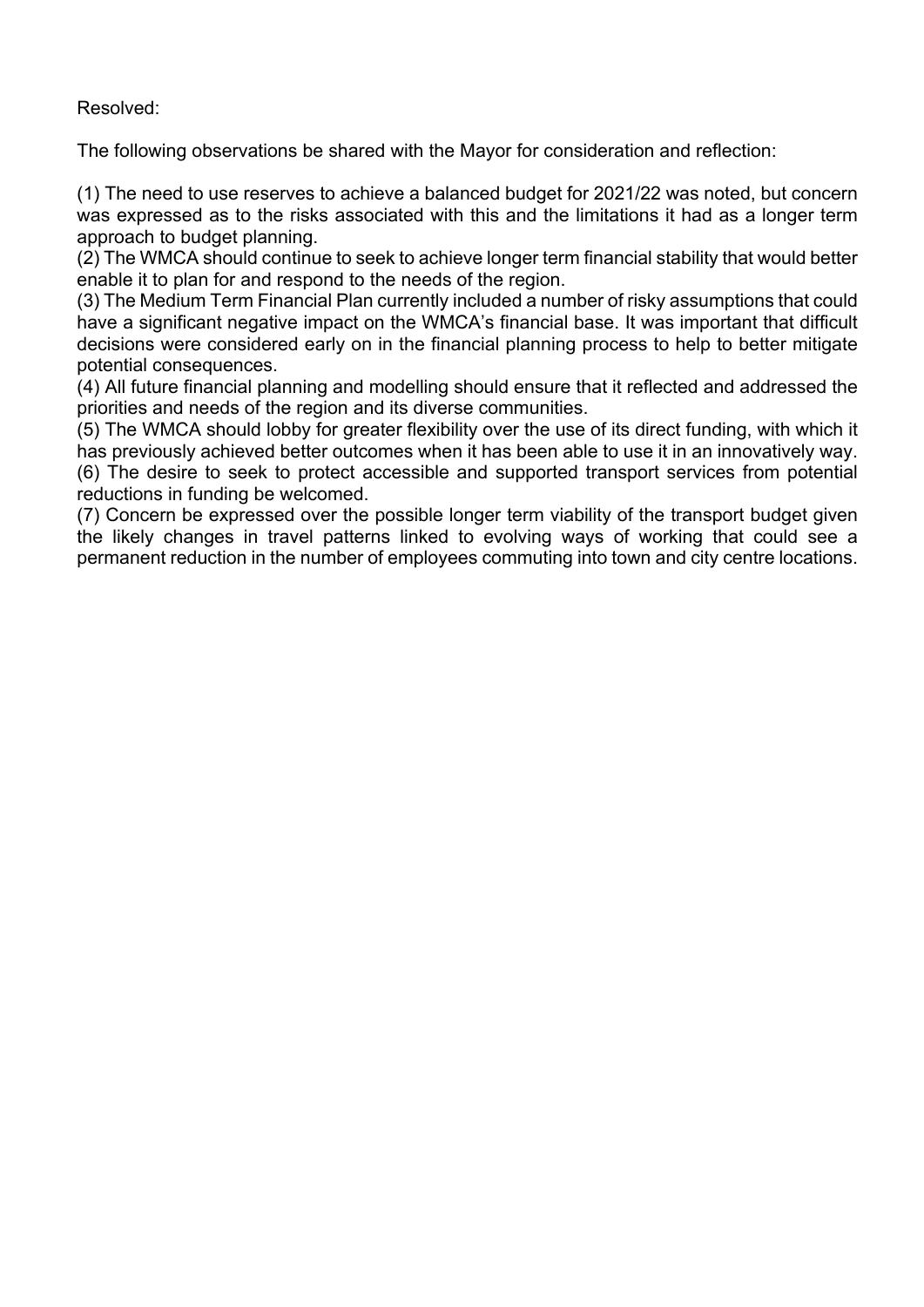# **APPENDIX 7 – TREASURY MANAGEMENT STRATEGY 2021/22**

#### **Introduction**

Treasury management is the management of WMCA's cash flows, borrowing and investments, and the associated risks. WMCA has invested substantial sums of money and is therefore exposed to financial risks including the loss of invested funds and the revenue effect of changing interest rates. The successful identification, monitoring and control of financial risk are therefore central to WMCA's prudent financial management.

Treasury risk management at WMCA is conducted within the framework of the Chartered Institute of Public Finance and Accountancy's Treasury Management in the Public Services: Code of Practice 2017 Edition (the CIPFA Code) which requires WMCA to approve a treasury management strategy before the start of each financial year. This report fulfils WMCA's legal obligation under the Local Government Act 2003 to have regard to the CIPFA Code.

# **External Context**

The impact on the UK from coronavirus, together with its exit from the European Union and future trading arrangements with the EU, will remain a major influence on the Authority's treasury management strategy for 2021/22.

The Bank of England (BoE) maintained Bank Rate at 0.10% in November 2020 and extended its Quantitative Easing (QE) programme by £150 billion to £895 billion. The Monetary Policy Committee voted unanimously for both, but no mention was made of the potential future use of negative interest rates. Within the latest forecasts, the Bank expects the UK economy to shrink -2% in Q4 2020 before growing by 7.25% in 2021.The BoE also forecasts the economy will now take until Q1 2022 to reach its pre-pandemic level rather than the end of 2021 as previously forecast.

After spiking in late March as coronavirus became a global pandemic. The credit ratings for many UK institutions have been downgraded on the back of downgrades to the sovereign rating. Credit conditions more generally though in banks and building societies have tended to be relatively stable, despite the impact of the pandemic.

Looking forward, the potential for bank losses to be greater than expected when government and central bank support starts to be removed remains a risk, suggesting a cautious approach to bank deposits in 2021/22 remains advisable.

The Authority's treasury management adviser Arlingclose is forecasting that BoE Bank Rate will remain at 0.1% until at least the end of 2023. The risks to this forecast are judged to be to the downside in the near-term as the BoE and UK government continue to react to the coronavirus pandemic and the Brexit transition period ends. Further interest rate cuts to zero, or possibly negative, cannot yet be ruled out but this is not part of the Arlingclose central forecast.

Gilt yields are expected to remain very low in the medium-term while short-term yields are likely to remain below or at zero until such time as the BoE expressly rules out the chance of negative interest rates or growth/inflation prospects improve. The central case is for 10-year and 20-year to rise to around 0.5% and 0.75% respectively over the time horizon. The risks around the gilt yield forecasts are judged to be broadly balanced between upside and downside risks, but there will almost certainly be short-term volatility due to economic and political uncertainty and events.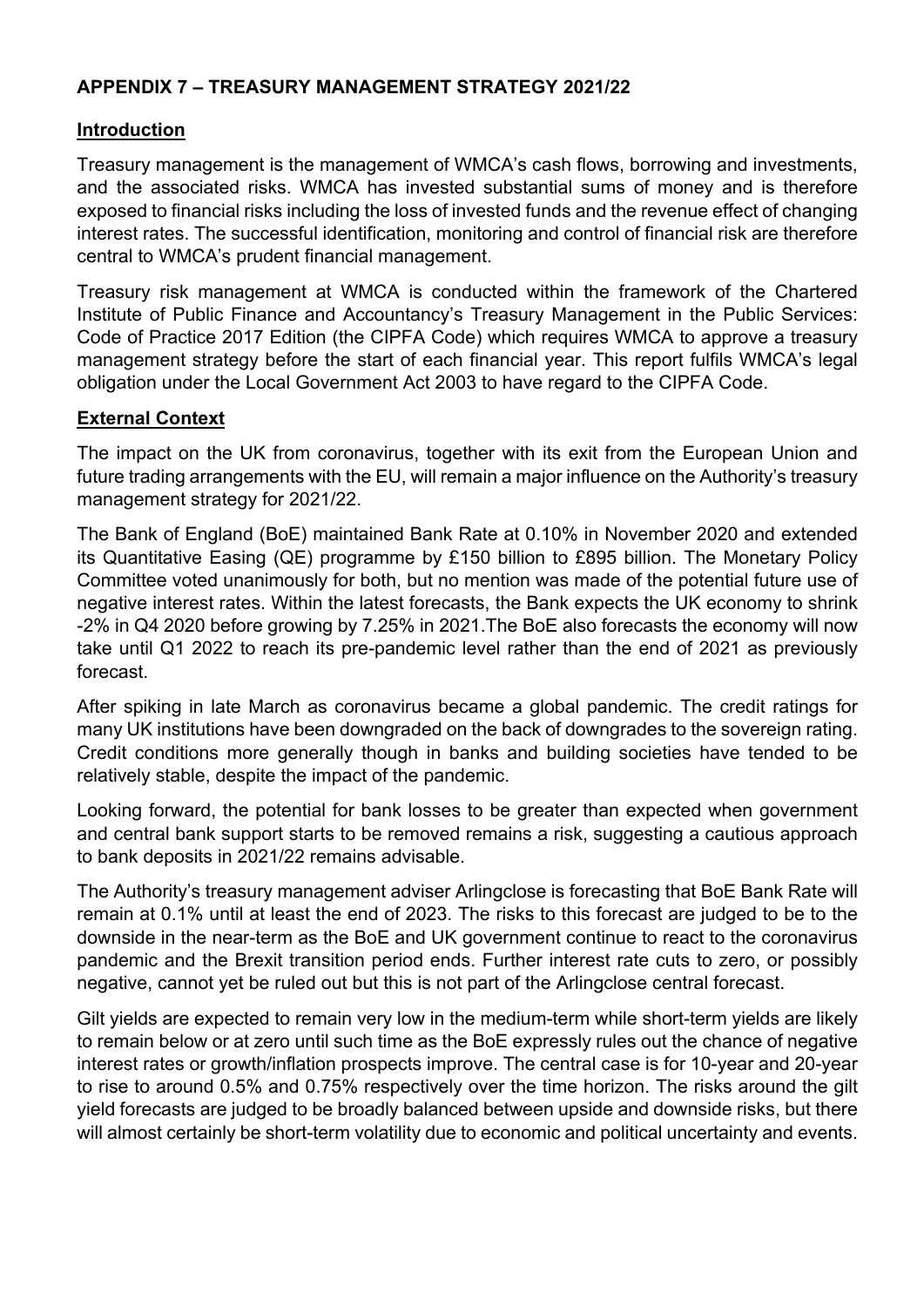# **Local Context**

The need to manage cash effectively and make robust borrowing decisions will be largely driven by the delivery of the WMCA Capital Programme which contains the WMCA Investment Programme. The WMCA elements of the Investment Programme are predominantly funded through borrowing and as a number of both WMCA and Local Authority schemes enter the delivery phase, the draw on WMCA resources is expected to be significant.

On 31 December 2020, WMCA held £125.0m of borrowing and c.£194.7m of investments.

The underlying need to borrow for capital purposes is measured by the Capital Financing Requirement (CFR), while usable reserves and working capital are the underlying resources available for investment. WMCA's current strategy is to maintain borrowing and investments below their underlying levels, sometimes known as internal borrowing.

WMCA has an increasing CFR due to the Capital Programme, but lower values of investments and will therefore require WMCA to borrow up to £713m (net of investment income) over the forecast period, mostly driven by the delivery of the WMCA Investment Programme as detailed above.

| Gross External Debt vs.<br>CFR (£M)             | 2020/21 | 2021/22 | 2022/23 | 2023/24 | 2024/25 | 2025/26 |
|-------------------------------------------------|---------|---------|---------|---------|---------|---------|
| <b>Opening External Debt</b>                    | 130.2   | 160.2   | 454.2   | 708.2   | 823.2   | 833.2   |
| New Borrowing                                   | 30.0    | 294.0   | 254.0   | 115.0   | 10.0    | 10.0    |
| <b>Forecast Closing</b><br><b>External Debt</b> | 160.2   | 454.2   | 708.2   | 823.2   | 833.2   | 843.2   |
| <b>Capital Financing</b><br>Requirement (CFR)   | 540.8   | 747.0   | 952.4   | 1,082.6 | 1,088.7 | 1,084.5 |
| <b>Under Borrowing</b>                          | 380.6   | 292.8   | 244.2   | 259.4   | 255.5   | 241.3   |

Table 1: WMCA Capital Financing Requirement

CIPFA's Prudential Code for Capital Finance in Local Authorities recommends that WMCA's total debt should be lower than its highest forecast CFR over the next three years. Table 1 shows that WMCA expects to comply with this recommendation during 2021/22 to 2023/24.

# **HM Treasury External Debt Cap**

WMCA has acquired approval from HM Treasury and MHCLG to borrow for all of its functions subject to it operating within an agreed external debt cap. The debt cap runs coterminous with the 5-year gateway review period and the caps for 2021/22 and beyond are expected to be finalised with HM Treasury during 2020/21. WMCA do not expect to breach the debt cap during 2021/22 based on the current external debt and projections for the 2020/21 financial year. For information, the existing agreed limit is £1,042 million.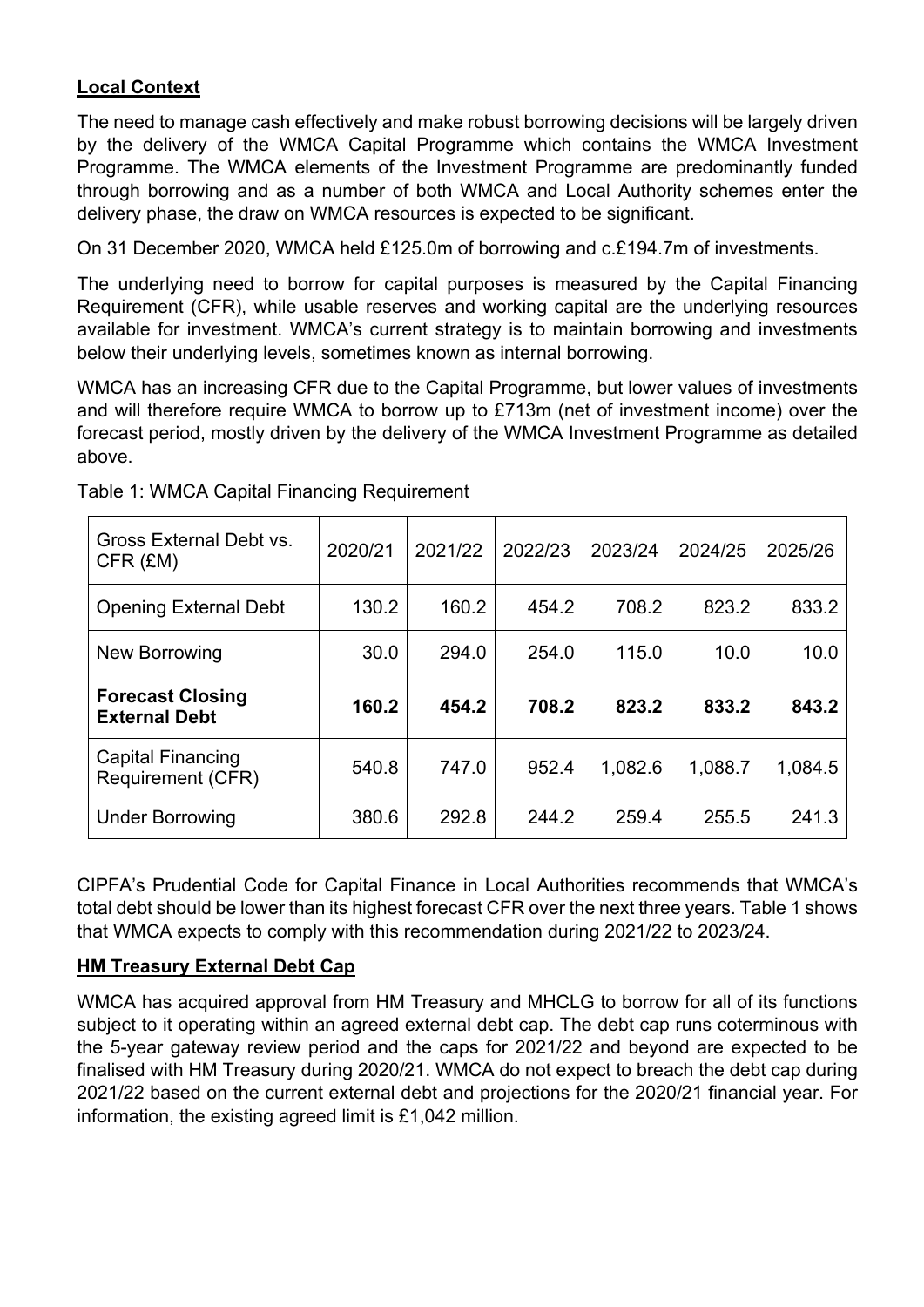# **Borrowing Strategy**

As at 31 December 2020 WMCA currently holds £125.0m of loans, a decrease of £5.0m on the previous year. The forecast in table 1 shows that WMCA expects to borrow up to £294m in 2021/22. WMCA may also borrow additional sums to pre-fund future years' requirements, providing this does not exceed the authorised limit for borrowing.

**Objectives**: WMCA's chief objective when borrowing money is to strike an appropriately low risk balance between securing low interest costs and achieving certainty of those costs over the period for which funds are required. The flexibility to renegotiate loans should WMCA's long term plans change is a secondary objective.

**Strategy:** WMCA's borrowing strategy continues to address the key issue of affordability without compromising the longer-term stability of the debt portfolio. Short-term interest rates are currently much lower than long-term rates and forecast to remain so for a considerable period. It is likely therefore to be more cost effective in the short-term to continue to use internal resources and to borrow using short-term loans instead.

By doing so, WMCA can reduce its net borrowing costs (despite foregone investment income) and reduce overall treasury risk. The benefits of short-term borrowing will be monitored regularly against the potential for incurring additional costs by deferring borrowing into future years when long-term borrowing rates are forecast to rise modestly. Arlingclose will assist WMCA with this 'cost of carry' and breakeven analysis. Its output may determine whether WMCA borrows additional sums at long-term fixed rates in 2021/22 with a view to keeping future interest costs low, even if this causes additional cost in the short-term.

WMCA has previously raised the majority of its long-term borrowing from the PWLB, but will consider long-term loans from other sources including banks, pension funds and local authorities, and will also investigate the possibility of issuing bonds and similar instruments, in order to lower interest costs and reduce over-reliance on one source of funding in line with the CIPFA Code. PWLB loans are no longer available to local authorities planning to buy investment assets held primarily for yield; the Authority intends to avoid this activity in order to retain its access to PWLB loans. WMCA Finance Directors and their respective treasury teams continue to work collectively also, ensuring the buying power of the region is fully exploited in the capital markets.

It should be noted that following two competitive process during 2019/20 and 2020/21, WMCA were notified by HM Treasury that it would qualify for Infrastructure Rate Funding. This effectively guarantees WMCA access to £200m of debt at 0.40% below the currently published PWLB standard rate levels. Access to this financing together with the use of short-term debt will provide WMCA with a bridge whilst the most competitive sources of long-term finance are identified.

Additionally, WMCA will look to identify suitable forward starting loans, where the interest rate is fixed in advance, but the cash is received in later years. This would enable certainty of cost to be achieved without suffering a cost of carry in the intervening period and may help to de-risk commercial borrowing models.

In addition, WMCA may borrow using further short-term loans to cover unplanned cash flow shortages.

**Sources of borrowing:** The approved sources of long-term and short-term borrowing are:

• HM Treasury's lending facility (i.e. Public Works Loan Board)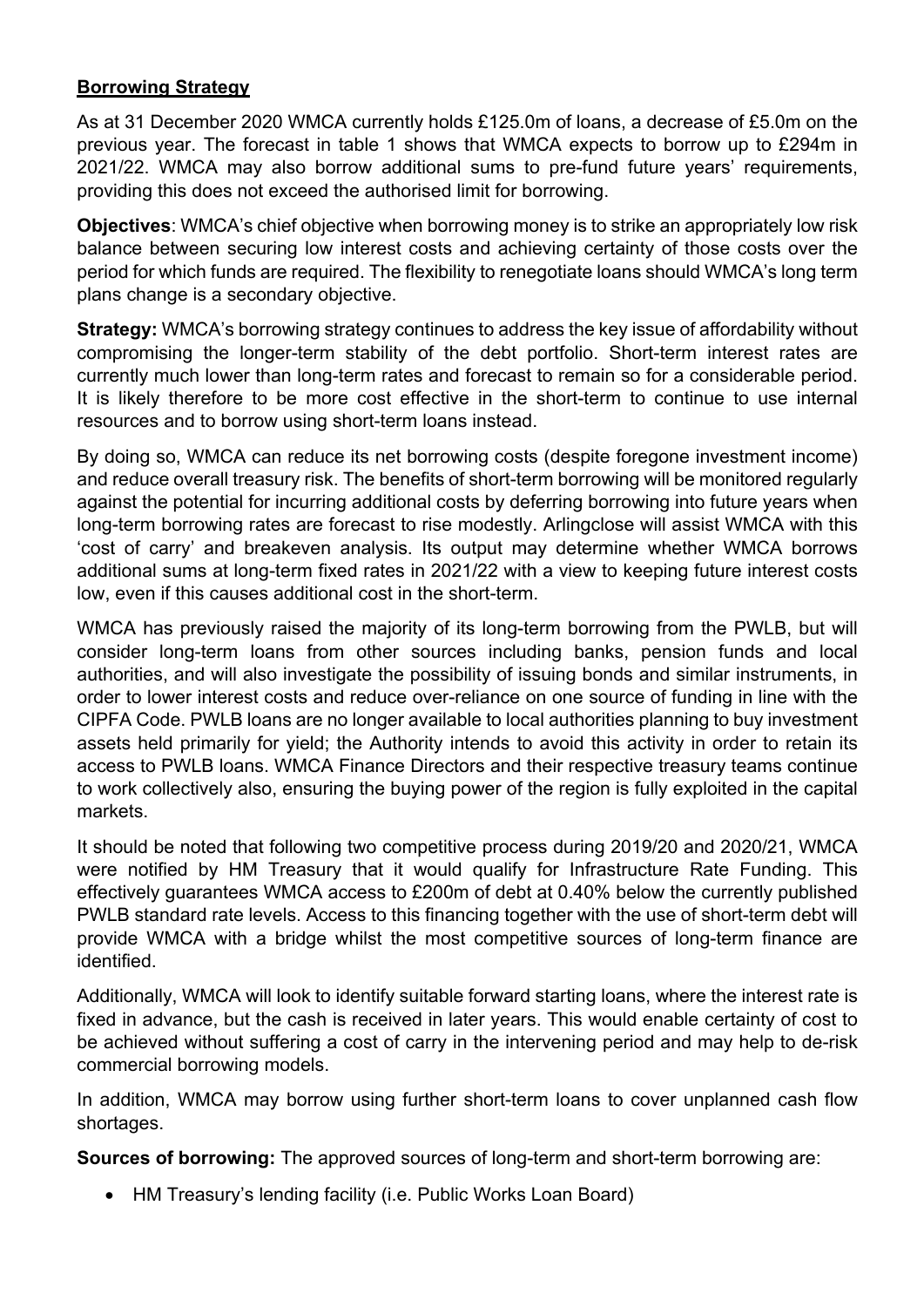- any institution approved for investments (see below)
- any other bank or building society authorised to operate in the UK
- any other UK public sector body
- UK public and private sector pension funds (except West Midlands Local Government Pension Fund)
- capital market bond investors
- UK Municipal Bonds Agency plc and other special purpose companies created to enable local authority bond issues

**Other sources of debt finance:** In addition, capital finance may be raised by the following methods that are not borrowing, but may be classed as other debt liabilities:

- leasing
- hire purchase
- **•** Private Finance Initiative
- sale and leaseback

**Municipal Bonds Agency:** UK Municipal Bonds Agency plc was established in 2014 by the Local Government Association as an alternative to the PWLB plans to issue bonds on the capital markets and lend the proceeds to local authorities. Bond issuances on behalf of Local Authorities (nationally) are beginning to become more common. Any decision to borrow from the Agency will, however, be the subject of a separate report to WMCA Board.

**Short-term and variable rate loans:** These loans leave WMCA exposed to the risk of shortterm interest rate rises and are therefore subject to the interest rate exposure limits set out in the treasury management indicators below. Consequently, financial derivatives may be used to manage this interest rate risk (see section below).

**Debt rescheduling:** The PWLB allows authorities to repay loans before maturity and either pay a premium or receive a discount according to a set formula based on current interest rates. Other lenders may also be prepared to negotiate premature redemption terms. WMCA may take advantage of this and replace some loans with new loans, or repay loans without replacement, where this is expected to lead to an overall cost saving or a reduction in risk.

# **Treasury Investment Strategy**

WMCA holds significant invested funds, representing income received in advance of expenditure plus balances and reserves held. During 2020/21 WMCA's treasury average monthly investment balance has ranged between £96m and £213m, and similar levels are expected to be maintained throughout parts of 2021/22 largely due to the profile of Government grant receipts in quarter one.

**Objectives**: The CIPFA Code requires WMCA to invest its treasury funds prudently, and to have regard to the security and liquidity of its investments before seeking the highest rate of return, or yield. WMCA's objective when investing money is to strike an appropriate balance between risk and return, minimising the risk of incurring losses from defaults and the risk of receiving unsuitably low investment income. Where balances are expected to be invested for more than one year, WMCA will aim to achieve a total return that is equal or higher than the prevailing rate of inflation, in order to maintain the spending power of the sum invested.

**Negative interest rates:** The COVID-19 pandemic has increased the risk that the Bank of England will set its Bank Rate at or below zero, which is likely to feed through to negative interest rates on all low risk, short-term investment options. Since investments cannot pay negative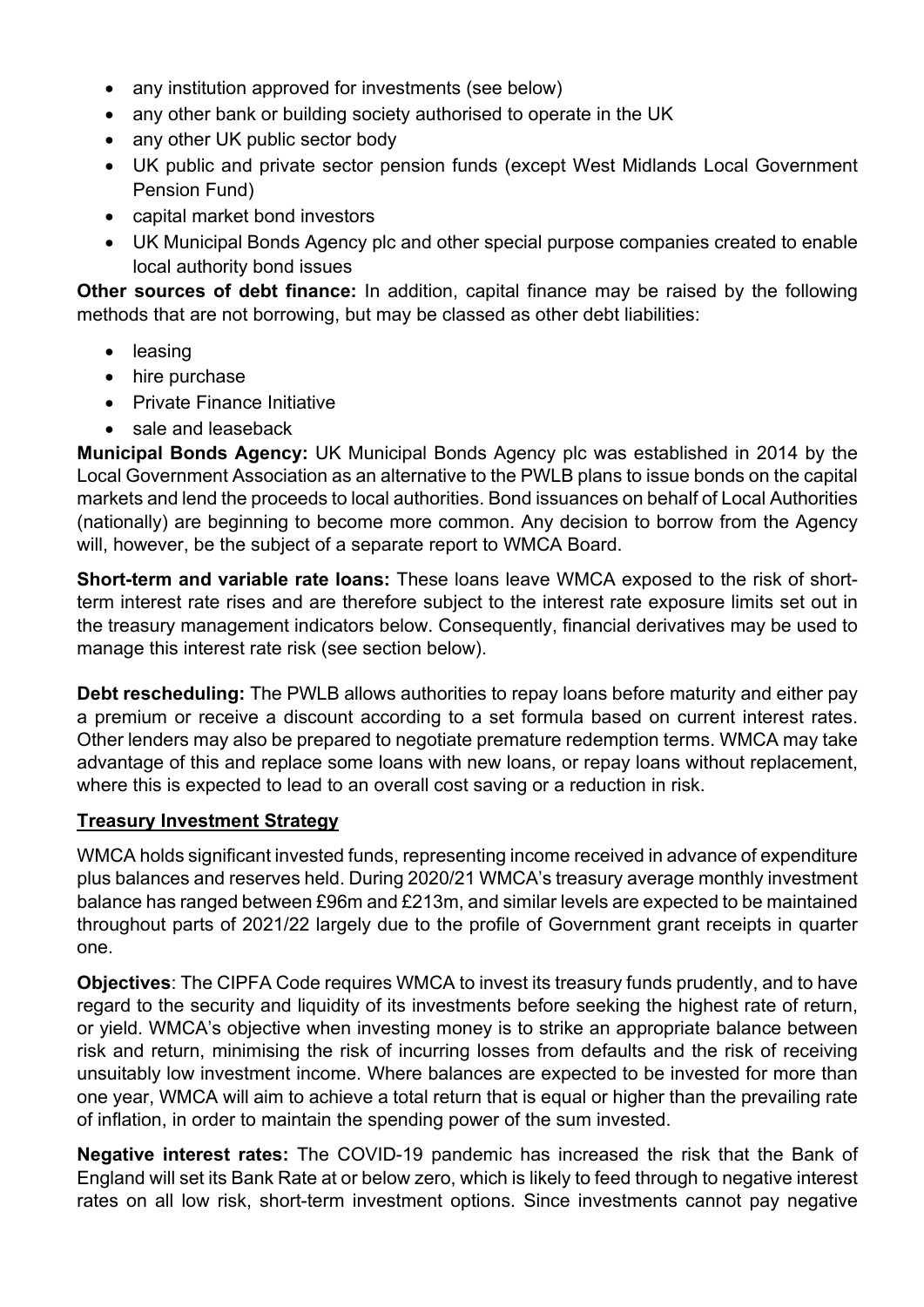income, negative rates will be applied by reducing the value of investments. In this event, security will be measured as receiving the contractually agreed amount at maturity, even though this may be less than the amount originally invested. Whilst WMCA will seek to avoid exposure towards negative interest rates, it must first meet the security and liquidity requirements of all investment holdings.

**Strategy:** Given the increasing risk and very low returns from short-term unsecured bank investments, WMCA will continue to diversify into more secure and/or higher yielding asset classes during 2021/22. This is especially the case for the estimated £10m that is available for longer-term investment to ensure MiFID compliance. Approximately 10-15% of WMCA's surplus cash was invested in short-term unsecured bank deposits during 2020. This diversification will represent a continued change in strategy over the coming year.

**Business models:** Under the IFRS 9 standard, the accounting for certain investments depends on WMCA's "business model" for managing them. WMCA aims to achieve value from its internally managed treasury investments via a business model of collecting the contractual cash flows and therefore, where other criteria are also met, these investments will continue to be accounted for at amortised cost.

**Approved counterparties:** WMCA may invest its surplus funds with any of the counterparty types in table 2 below, subject to the cash limits (per counterparty) and the time limits shown.

| <b>Sector</b>                                    | <b>Time limit</b> | <b>Counterparty</b><br>limit | <b>Sector limit</b> |
|--------------------------------------------------|-------------------|------------------------------|---------------------|
| The UK Government                                | 50 years          | Unlimited                    | n/a                 |
| Local authorities & other<br>government entities | 50 years          | Unlimited <sup>1</sup>       | Unlimited           |
| Secured investments *                            | 25 years          | £20m <sup>1</sup>            | Unlimited           |
| Banks (unsecured) *                              | 13 months         | £20m <sup>1</sup>            | Unlimited           |
| Building societies (unsecured) *                 | 13 months         | £20m <sup>1</sup>            | £20m                |
| Registered providers (unsecured) *               | 5 years           | £5m                          | £10m                |
| Money market funds *                             | n/a               | £20m                         | Unlimited           |
| Strategic pooled funds                           | n/a               | £5m                          | £10m                |
| Real estate investment trusts                    | n/a               | £5m                          | £10m                |
| Other investments                                | 5 years           | £2m                          | £10m                |

Table 2: Approved investment counterparties and limits

# **This table must be read in conjunction with the following notes.**

<sup>1</sup> Normal operating level will not exceed £10m per counterparty but adequate headroom has been provided to accommodate potential peak cashflow requirements. The Combined Authority will look to keep an even spread of investments across counterparties to minimize exposure to defaults.

**\* Minimum credit rating**: Treasury investments in the sectors marked with an asterisk will only be made with entities whose lowest published long-term credit rating is no lower than A-. Where available, the credit rating relevant to the specific investment or class of investment is used, otherwise the counterparty credit rating is used. However, investment decisions are never made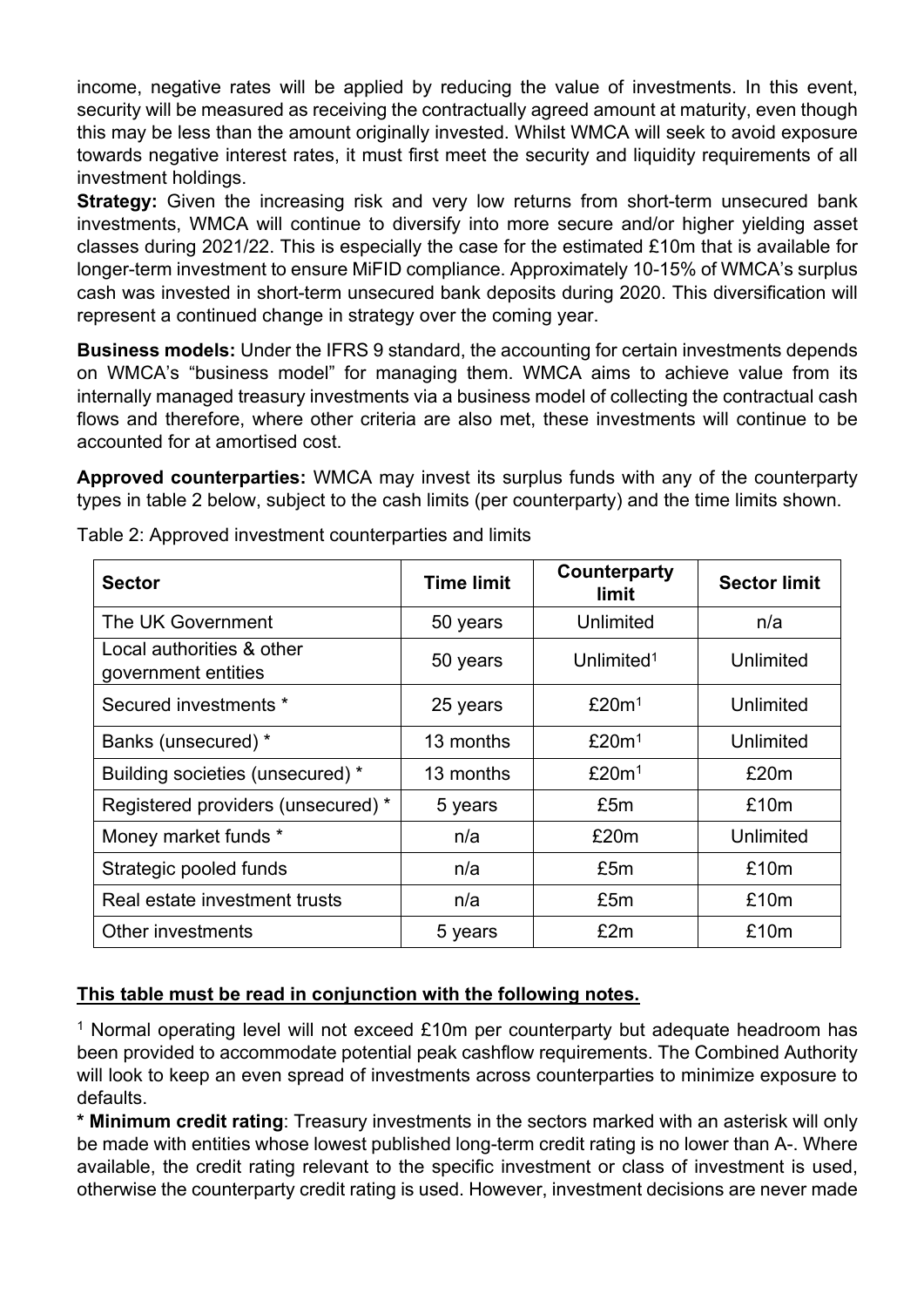solely based on credit ratings, and all other relevant factors including external advice will be considered.

For entities without published credit ratings, investments may be made where external advice indicates the entity to be of similar credit quality.

**Government:** Loans, bonds and bills issued or guaranteed by national governments, regional and local authorities and multilateral development banks. These investments are not subject to bail-in, and there is generally a lower risk of insolvency, although they are not zero risk. Investments with the UK Government are deemed to be zero credit risk due to its ability to create additional currency and therefore may be made in unlimited amounts for up to 50 years.

**Secured investments**: Investments secured on the borrower's assets, which limits the potential losses in the event of insolvency. The amount and quality of the security will be a key factor in the investment decision. Covered bonds and reverse repurchase agreements with banks and building societies are exempt from bail-in. Where there is no investment specific credit rating, but the collateral upon which the investment is secured has a credit rating, the higher of the collateral credit rating and the counterparty credit rating will be used. The combined secured and unsecured investments with any one counterparty will not exceed the cash limit for secured investments.

**Banks and building societies (unsecured)**: Accounts, deposits, certificates of deposit and senior unsecured bonds with banks and building societies, other than multilateral development banks. These investments are subject to the risk of credit loss via a bail-in should the regulator determine that the bank is failing or likely to fail. See below for arrangements relating to operational bank accounts.

**Registered providers (unsecured)**: Loans to, and bonds issued or guaranteed by, registered providers of social housing or registered social landlords, formerly known as housing associations. These bodies are regulated by the Regulator of Social Housing (in England), the Scottish Housing Regulator, the Welsh Government and the Department for Communities (in Northern Ireland). As providers of public services, they retain the likelihood of receiving government support if needed.

**Money market funds**: Pooled funds that offer same-day or short notice liquidity and very low or no price volatility by investing in short-term money markets. They have the advantage over bank accounts of providing wide diversification of investment risks, coupled with the services of a professional fund manager in return for a small fee. Although no sector limit applies to money market funds, the Authority will take care to diversify its liquid investments over a variety of providers to ensure access to cash at all times.

**Strategic pooled funds**: Bond, equity and property funds that offer enhanced returns over the longer term but are more volatile in the short term. These allow the Authority to diversify into asset classes other than cash without the need to own and manage the underlying investments. Because these funds have no defined maturity date, but are available for withdrawal after a notice period, their performance and continued suitability in meeting the Authority's investment objectives will be monitored regularly.

**Real estate investment trusts**: Shares in companies that invest mainly in real estate and pay the majority of their rental income to investors in a similar manner to pooled property funds. As with property funds, REITs offer enhanced returns over the longer term, but are more volatile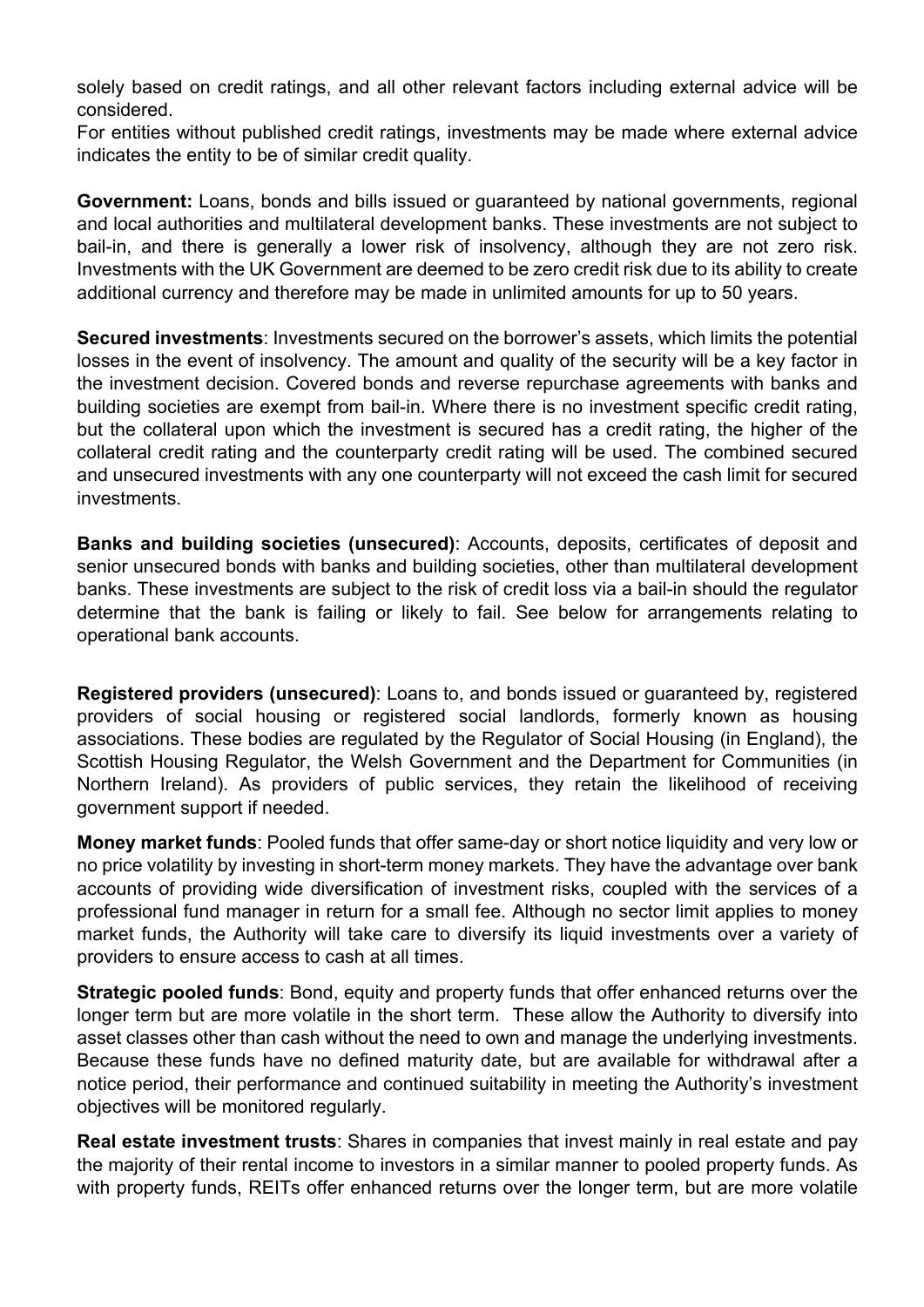especially as the share price reflects changing demand for the shares as well as changes in the value of the underlying properties.

**Other investments**: This category covers treasury investments not listed above, for example unsecured corporate bonds and company loans. Non-bank companies cannot be bailed-in but can become insolvent placing the Authority's investment at risk.

**Operational bank accounts:** WMCA may incur operational exposures, for example though current accounts, to any UK bank with credit ratings no lower than BBB- and with assets greater than £25 billion. These are not classed as investments but are still subject to the risk of a bank bail-in, and balances will therefore be kept below £1m per bank. The Bank of England has stated that in the event of failure, banks with assets greater than £25 billion are more likely to be bailed in than made insolvent, increasing the chance of WMCA maintaining operational continuity.

**Risk assessment and credit ratings:** Credit ratings are obtained and monitored by WMCA's treasury advisers, who will notify changes in ratings as they occur. The credit rating agencies in current use are listed in the Treasury Management Practices document. Where an entity has its credit rating downgraded so that it fails to meet the approved investment criteria then:

- no new investments will be made,
- any existing investments that can be recalled or sold at no cost will be, and

• full consideration will be given to the recall or sale of all other existing investments with the affected counterparty.

Where a credit rating agency announces that a credit rating is on review for possible downgrade (also known as "rating watch negative" or "credit watch negative") so that it may fall below the approved rating criteria, then only investments that can be withdrawn will be made with that organisation until the outcome of the review is announced. This policy will not apply to negative outlooks, which indicate a long-term direction of travel rather than an imminent change of rating.

**Other information on the security of investments:** WMCA understands that credit ratings are good, but not perfect, predictors of investment default. Full regard will therefore be given to other available information on the credit quality of the organisations in which it invests. No investments will be made with an organisation if there are substantive doubts about its credit quality, even though it may otherwise meet the above criteria.

When deteriorating financial market conditions affect the creditworthiness of all organisations, as happened in 2008 and 2020, this is not generally reflected in credit ratings, but can be seen in other market measures. In these circumstances, WMCA will restrict its investments to those organisations of higher credit quality and reduce the maximum duration of its investments to maintain the required level of security.

**Investment limits:** In order that WMCA's reserves will not be put at significant risk in the case of a single default, the maximum that will be lent to any one organisation (other than the UK Government) will be £20 million. A group of banks under the same ownership will be treated as a single organisation for limit purposes. Limits are also placed on fund managers, investments in brokers' nominee accounts and foreign countries as below. Investments in pooled funds and multilateral development banks do not count against the limit for any single foreign country, since the risk is diversified over many countries.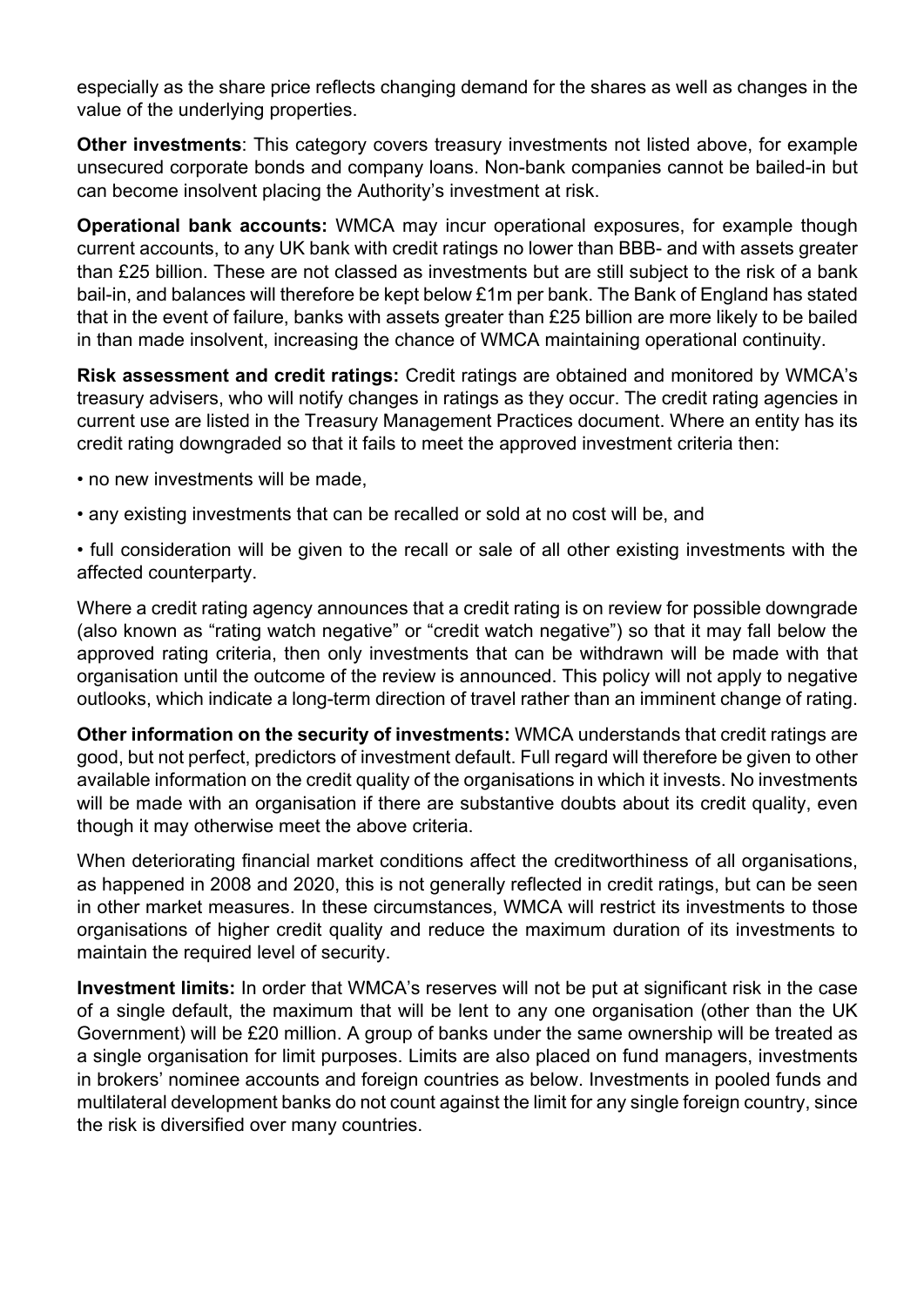Table 3: Additional Investment limits

|                                                           | Cash Limit       |
|-----------------------------------------------------------|------------------|
| Any group of pooled funds under the same management       | £20m per manager |
| Negotiable instruments held in a broker's nominee account | £10m per broker  |
| Foreign countries                                         | £5m per country  |

**Liquidity management:** WMCA employ Treasury specialists to build cash flow forecasts to determine the maximum period for which funds may prudently be committed. The forecast is compiled on a prudent basis to minimise the risk of WMCA being forced to borrow on unfavourable terms to meet its financial commitments. Limits on long-term investments are set by reference to WMCA's medium-term financial plan and cash flow forecast.

# **Commercial Investment Funds**

WMCA operate commercial loan funds on behalf of the Constituent Local Authorities. The investment funds limit is £210m and provide loans at a commercial rate to developers where the more traditional financial institutions are not willing to lend on agreeable terms. The primary objective of the investment funds is to stimulate economic regeneration. The loans are held on the WMCA balance sheet under standard accounting regulations and as at December 2020, the cumulative value of loan commitments approved by WMCA totals £133.7m (including £37m of loans which have since been repaid). The value of loans drawn and earning interest as at December 2020 is £24.8m.

Whilst these developers do not have a credit rating in the traditional sense, WMCA employ fund managers West Midlands Development Capital to ensure adequate due diligence is undertaken and that each loan agreement will be adequately secured, usually on the land / buildings underpinning the requirement. Furthermore, each loan agreement requires approval by Investment Board and protections around concentration risk (i.e. limiting the cumulative value of loans to any one developer) were reviewed and approved by WMCA Investment Board in July 2019.

# **Treasury Management Indicators**

WMCA measures and manages its exposures to treasury management risks using the following indicators.

**Security:** WMCA has adopted a voluntary measure of its exposure to credit risk by monitoring the value-weighted average credit rating of its investment portfolio. This is calculated by applying a score to each investment (AAA=1, AA+=2, etc.) and taking the arithmetic average, weighted by the size of each investment. Unrated investments are assigned a score based on their perceived risk.

| <b>Credit risk indicator</b> | <b>Target</b> |
|------------------------------|---------------|
| Portfolio average credit     | A minus       |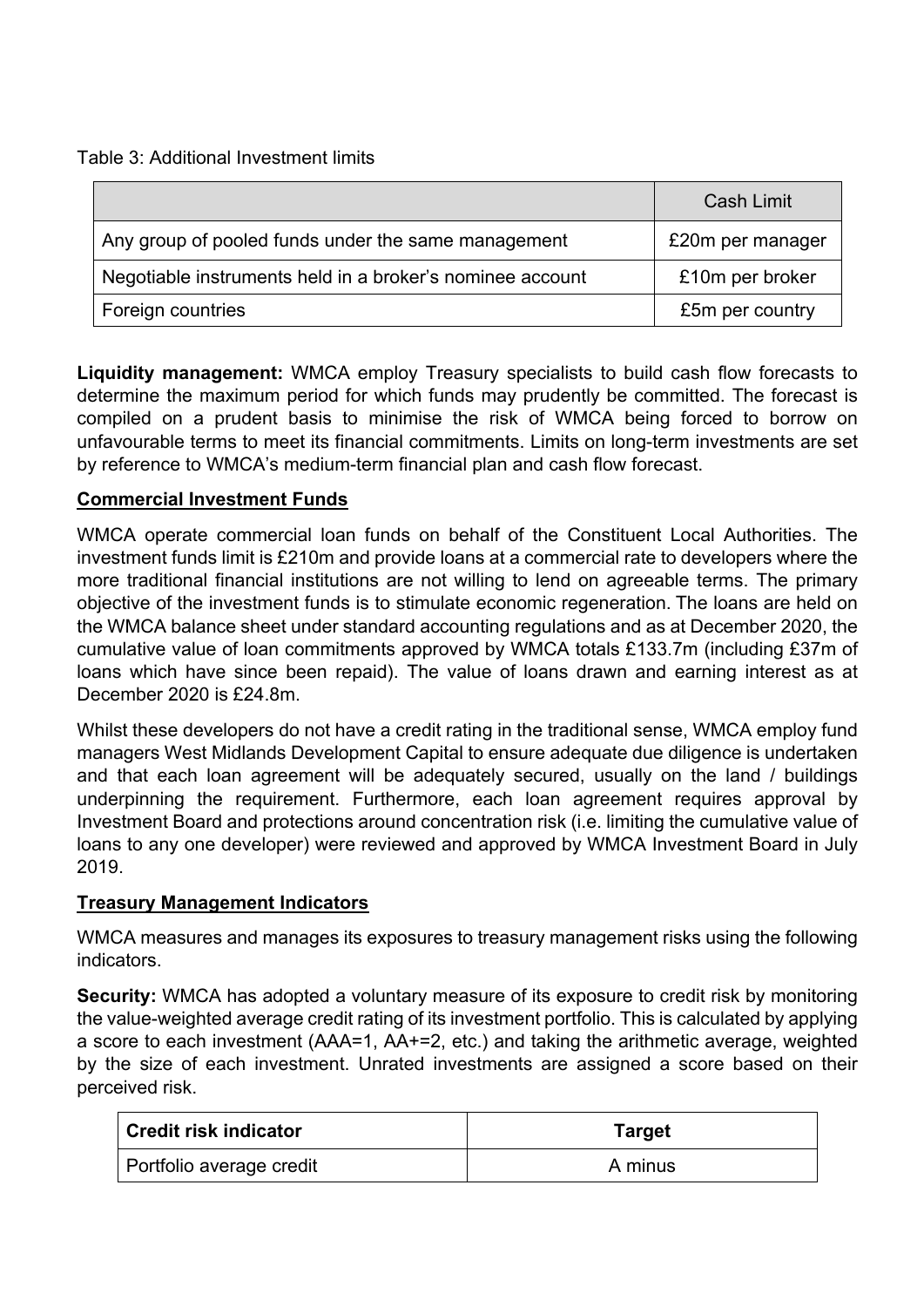**Liquidity:** WMCA has adopted a voluntary measure of its exposure to liquidity risk by monitoring the amount of cash available to meet unexpected payments within a rolling three-month period, without additional borrowing.

| Liquidity risk indicator             | Target       |
|--------------------------------------|--------------|
| Total cash available within 3 months | $£20m$ (min) |

**Maturity structure of borrowing:** This indicator is set to control WMCA's exposure to refinancing risk. The upper and lower limits on the maturity structure of borrowing will be:

| Refinancing rate risk indicator | <b>Upper Limit</b> | <b>Lower limit</b> |
|---------------------------------|--------------------|--------------------|
| Under 12 months                 | 75%                | 0%                 |
| 12 months and within 24 months  | 50%                | 0%                 |
| 24 months and within 5 years    | 70%                | $0\%$              |
| 5 years and within 10 years     | 70%                | $0\%$              |
| 10 years and above              | 70%                | $0\%$              |

Time periods start on the first day of each financial year. The maturity date of borrowing is the earliest date on which the lender can demand repayment.

**Principal sums invested for periods longer than a year:** The purpose of this indicator is to control WMCA's exposure to the risk of incurring losses by seeking early repayment of its investments. The limits on the long-term principal sum invested to final maturities beyond the period end will be:

| Price Risk Indicator                           | 2021/22 | 2022/23 | 2023/24 |
|------------------------------------------------|---------|---------|---------|
| Limit on principal invested longer than a year | £10m    | £10m    | £10m    |

# **Related Matters**

The CIPFA Code requires WMCA to include the following in its treasury management strategy.

**Financial Derivatives:** Local authorities have previously made use of financial derivatives embedded into loans and investments both to reduce interest rate risk (e.g. interest rate collars and forward deals) and to reduce costs or increase income at the expense of greater risk (e.g. LOBO loans and callable deposits). The general power of competence in Section 1 of the Localism Act 2011 removes much of the uncertainty over local authorities' use of standalone financial derivatives (i.e. those that are not embedded into a loan or investment).

WMCA will only use standalone financial derivatives (such as swaps, forwards, futures and options) where they can be clearly demonstrated to reduce the overall level of the financial risks that WMCA is exposed to. Additional risks presented, such as credit exposure to derivative counterparties, will be taken into account when determining the overall level of risk. Embedded derivatives, including those present in pooled funds and forward starting transactions, will not be subject to this policy, although the risks they present will be managed in line with the overall treasury risk management strategy.

Financial derivative transactions may be arranged with any organisation that meets the approved investment criteria. The current value of any amount due from a derivative counterparty will count against the counterparty credit limit and the relevant foreign country limit.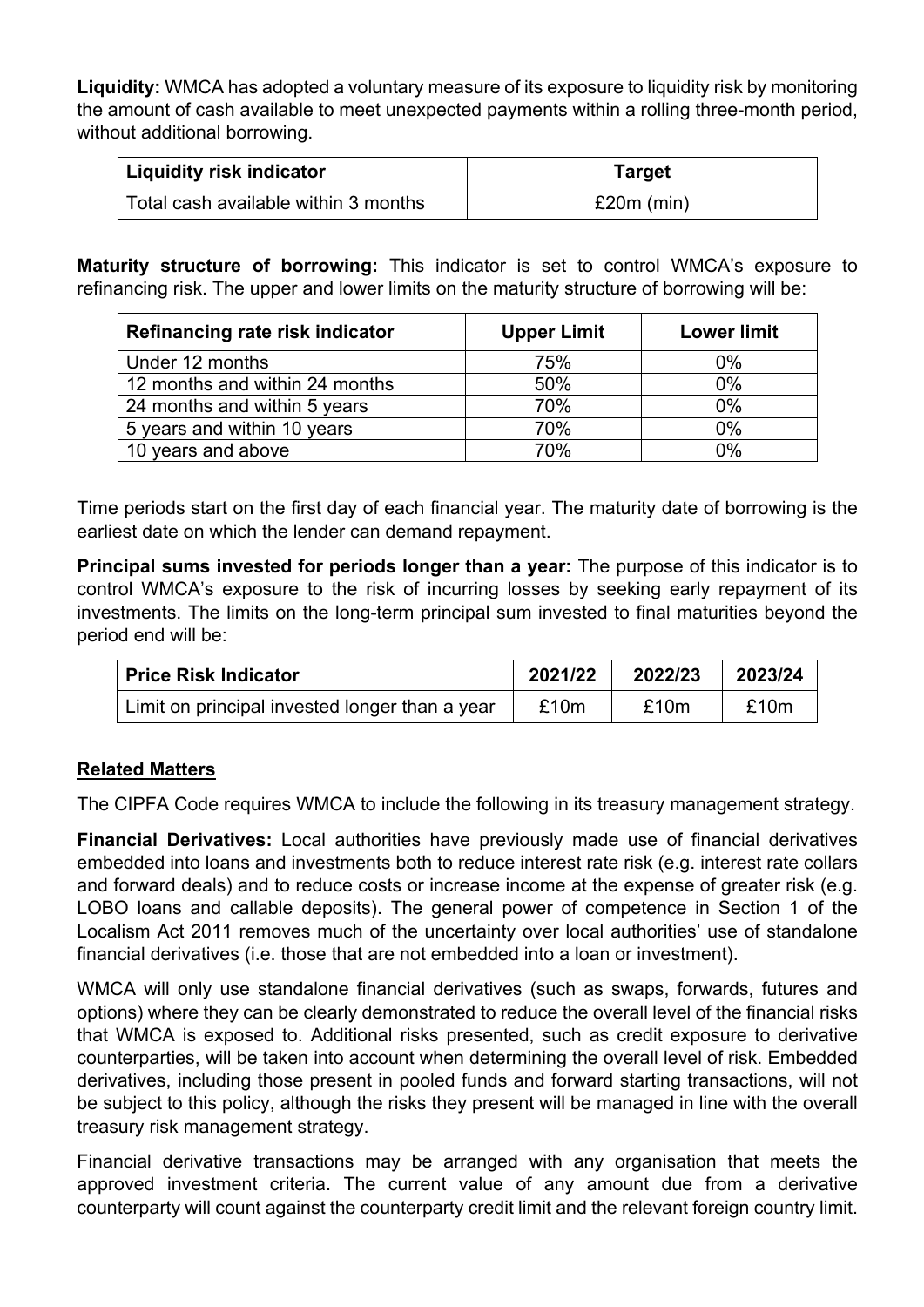In line with the CIPFA Code, WMCA will seek external advice and will consider that advice before entering into financial derivatives to ensure that it fully understands the implications.

**Markets in Financial Instruments Directive**: WMCA has retained professional client status with its providers of financial services, including advisers, banks, brokers and fund managers, allowing it access to a greater range of services but without the greater regulatory protections afforded to individuals and small companies. Given the size and range of WMCA's treasury management activities, the Section 151 Officer considers this to be the most appropriate status.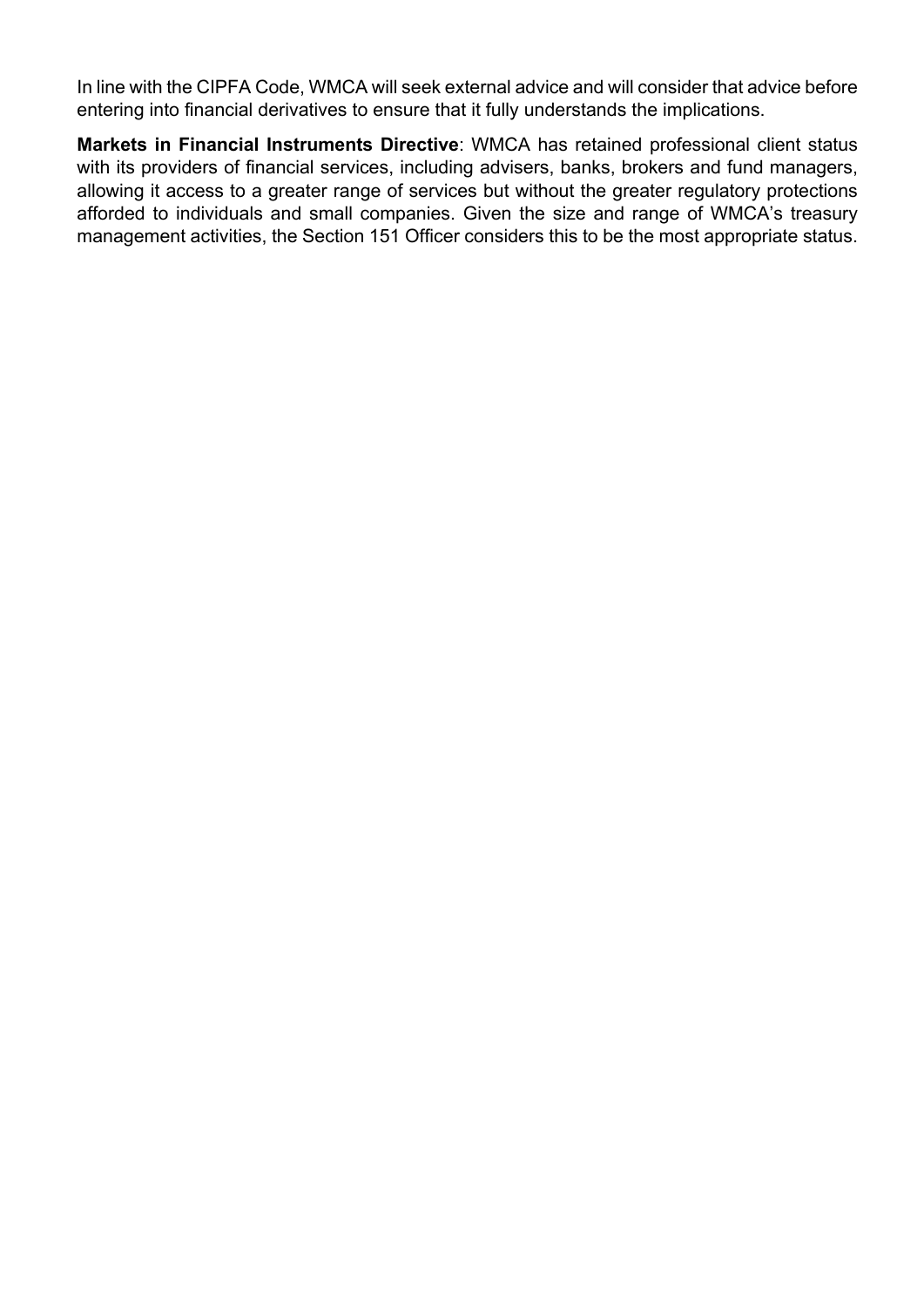# **Treasury Management Strategy: Annex 1**

|                                          | Dec 2020 | Average |
|------------------------------------------|----------|---------|
|                                          | Actual   | Rate    |
|                                          | £m       | $\%$    |
| <b>External borrowing:</b>               |          |         |
| <b>HMT PWLB lending facility</b>         | 108.6    | 4.90    |
| Loans from banks                         | 10.0     | 4.03    |
| <b>Total external borrowing</b>          | 118.6    |         |
| Other long-term liabilities:             |          |         |
| <b>Transferred Debt</b>                  | 6.4      | 6.70    |
| <b>Total other long-term liabilities</b> | 6.4      |         |
| <b>Total gross external debt</b>         | 125.0    |         |
| <b>Treasury investments:</b>             |          |         |
| Banks and building societies (unsecured) |          |         |
| Government (Inc. local authorities)      | 122.0    | 0.11    |
| <b>Money Market Funds</b>                | 30.0     | 0.04    |
| Overnight (call) deposits                | 42.7     | 0.01    |
| <b>Total treasury investments</b>        | 194.7    |         |
| Net debt / (investments)                 | (69.7)   |         |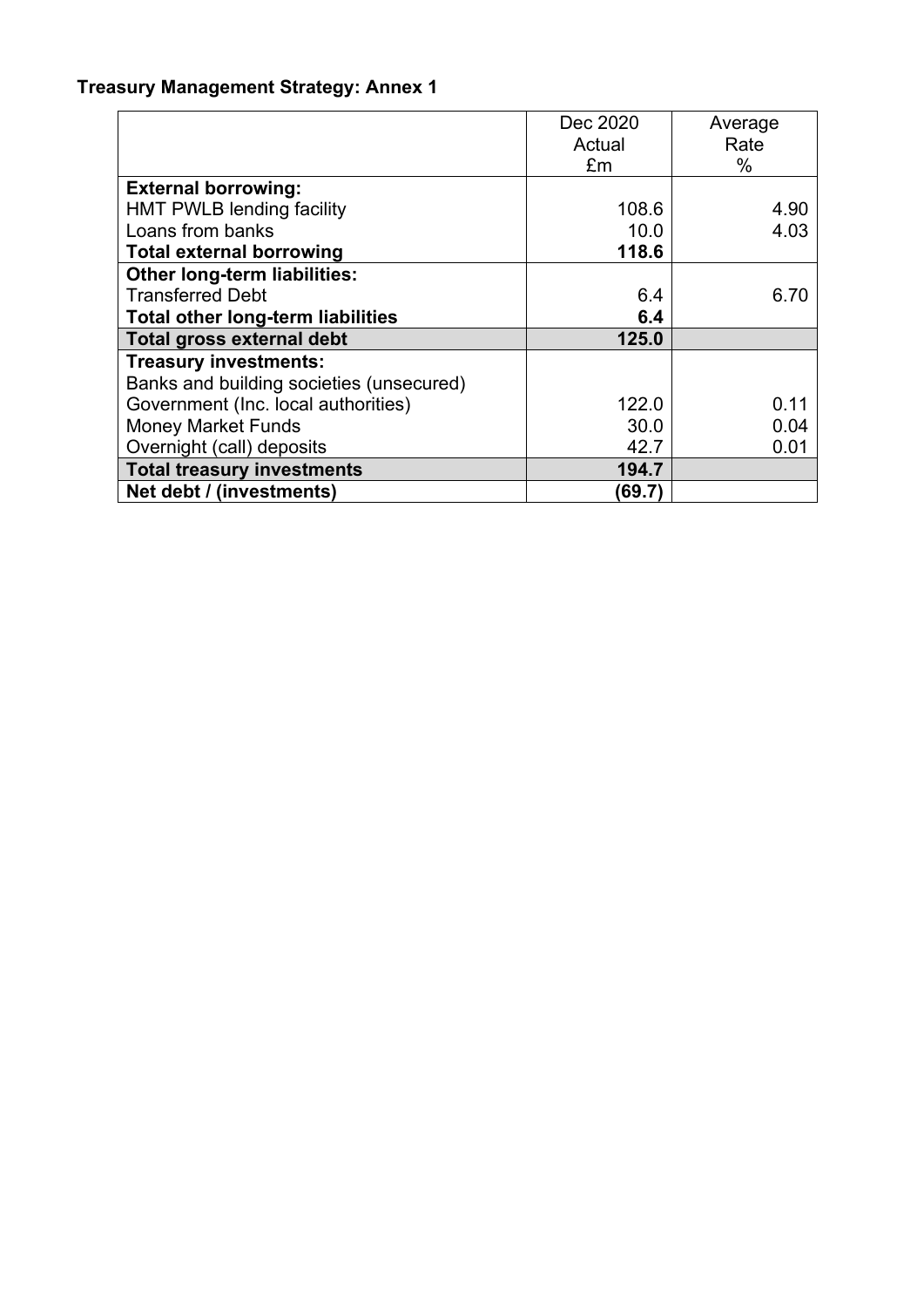# **APPENDIX 8**

# **WMCA Capital Strategy 2021/22**

#### **Introduction**

This capital strategy report gives a high-level overview of how capital expenditure, capital financing and treasury management activity contribute to the provision of local public services along with an overview of how associated risk is managed and the implications for future financial sustainability. It has been written in an accessible style to enhance members' understanding of these sometimes technical areas.

Decisions made this year on capital and treasury management will have financial consequences for the Authority for many years into the future. They are therefore subject to both a national regulatory framework and to local policy framework, summarised in this report.

#### **Capital Expenditure and Financing**

Capital expenditure is where the Authority spends money on assets, such as property or infrastructure that will be used for more than one year. In local government this includes spending on assets owned by other bodies, and loans and grants to other bodies enabling them to buy assets. This is particularly relevant where WMCA are providing Capital Grants to Local Authorities under the terms of the Investment Programme.

In 2021/22, the Authority is planning capital expenditure of £605.2m as summarised below:

| WMCA CAPITAL PROGRAMME EXPENDITURE (£M)          | 2021/<br>2022 | 20221<br>2023 | 2023/<br>2024 | 2024/<br>2025 | 2025/<br>2026 | <b>TOTAL</b> |
|--------------------------------------------------|---------------|---------------|---------------|---------------|---------------|--------------|
| <b>TfWM Expenditure</b>                          | 363.4         | 402.6         | 225.2         | 105.9         | 50.4          | 1.147.5      |
| Housing and Regeneration Expenditure             | 116.5         | 70.5          | 13.6          | 20.5          | 60.0          | 281.1        |
| Other Programmes                                 | 4.5           |               |               |               |               | 4.5          |
| Investment Programme Grants to Local Authorities | 120.8         | 290.2         | 142.2         | 182.5         | 127.6         | 863.3        |
| <b>TOTAL EXPENDITURE</b>                         | 605.2         | 763.3         | 381.0         | 308.9         | 238.0         | 2.296.4      |

Table 1: Prudential Indicator: Estimates of Capital Expenditure

The Capital Programme for 2021/22 is predominantly focused around the delivery of public transport infrastructure with significant investment being made in extending the Metro Network to Brierley Hill and Birmingham Eastside as well as a continuation of the development and delivery of Sprint, University Rail Station and the five new rail stations in Birmingham and the Black Country. There will also be significant deployment of Land Fund recently provided to WMCA, in addition to significant values of capital grants expected to be paid to Local Authorities for the delivery of Investment Programme schemes such as Coventry Station Masterplan, Commonwealth Games and UK Central Infrastructure.

In addition, WMCA expect to make commercial loans to developers to facilitate commercial and residential developments which otherwise would not be brought forward by the market. These investments are brought forward and comply with WMCA's Single Commissioning Framework.

**Governance:** The Capital Programme for 2021/22 is largely a continuation of the Investment Programme delivery and the delivery of projects facilitated by central Government, via project specific grants. All capital investment, including Investment Programme schemes and those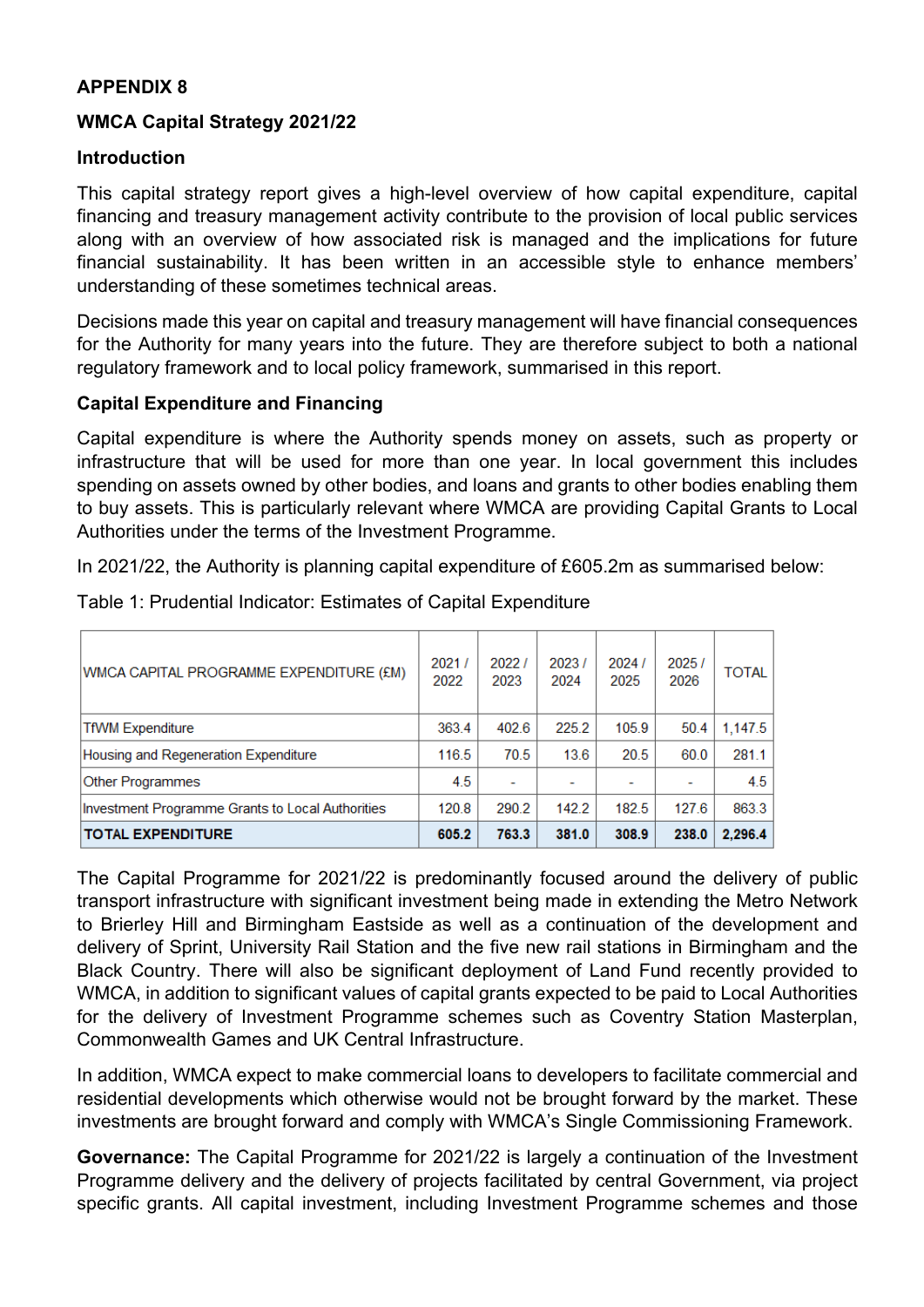administered through the Single Pot arrangements (i.e. Transforming Cities Funding) are aligned to the WMCA Single Assurance Framework approved by WMCA Board on 24 July 2020.

All capital expenditure must be financed, either from external sources (government grants and other contributions), the Authority's own resources or debt. The planned financing of the above expenditure is as follows:

| Table 2: Capital financing |  |  |
|----------------------------|--|--|
|                            |  |  |

| <b>WMCA CAPITAL PROGRAMME FUNDING (£M)</b> | 2021/<br>2022 | 2022/<br>2023 | 2023/<br>2024 | 2024/<br>2025 | 2025/<br>2026 | <b>TOTAL</b> |
|--------------------------------------------|---------------|---------------|---------------|---------------|---------------|--------------|
| Investment Programme Debt                  | 187.3         | 194.4         | 13.2          | 0.4           | 17.4          | 412.7        |
| <b>TfWM Debt</b>                           | 12.7          | 18.4          | 146.0         | 34.9          | 2.0           | 210.0        |
| Grants                                     | 379.0         | 184.4         | 3.1           | 1.5           | 14.3          | 582.3        |
| Other *                                    | 26.2          | 366.1         | 218.7         | 272.1         | 208.3         | 1,091.4      |
| <b>TOTAL FUNDING</b>                       | 605.2         | 763.3         | 381.0         | 308.9         | 238.0         | 2.296.4      |

\* Provisional expenditure estimates for Investment Programme and other projects which are subject to WMCA raising additional income or yet to have the funding package fully secured.

Funding itemised above as Other relates to those programmes contained within the WMCA Investment Programme which remain priorities for the region but are subject to WMCA realising additional income (either locally raised or Government Grants). Should these additional resources not be realised, the expenditure against these programmes will not be incurred. In this regard, WMCA Board approved in November 2019 to cap the Investment Programme commitments at an affordable limit of £801m.

The Authority's cumulative outstanding amount of debt finance is measured by the capital financing requirement (CFR). This increases with new debt-financed capital expenditure and reduces with MRP / loans fund repayments and capital receipts used to replace debt. The CFR is expected to increase by £193.1m during 2021/22. Based on the above figures for expenditure and financing, the Authority's estimated CFR is as follows:

Table 3: Prudential Indicator: Estimates of Capital Financing Requirement

| Estimates Capital Financing Requirement (£M) | 2020/21 | 2021/22 | 2022/23 | 2023/24 | 2024/25 | 2025/26 |
|----------------------------------------------|---------|---------|---------|---------|---------|---------|
| Opening Capital Financing Requirement        | 347.7   | 540.8   | 747.0   | 952.4   | 1.082.6 | 1.088.7 |
| Additional Debt Financed Capital Expenditure | 214.1   | 230.1   | 242.8   | 179.3   | 55.3    | 35.4    |
| Less Regeneration Loan Repayments / MRP      | (21.0)  | (23.9)  | (37.4)  | (49.0)  | (49.3)  | (39.6)  |
| Closing CFR                                  | 540.8   | 747.0   | 952.4   | 1.082.6 | 1.088.7 | 1,084.5 |

**Asset management**: To ensure that capital assets continue to be of long-term use, the Authority has Strategic Asset Management Plan in place. This sets the high-level strategic framework for managing WMCA's asset and property portfolio effectively. It guides future strategic property decisions to ensure WMCA manage its property portfolio sustainably and efficiently so that WMCA can adapt to remain fit for future developments and support frontline delivery.

**Asset disposals**: When a capital asset is no longer needed, it may be sold so that the proceeds, known as capital receipts, can be spent on new assets or to repay debt. WMCA will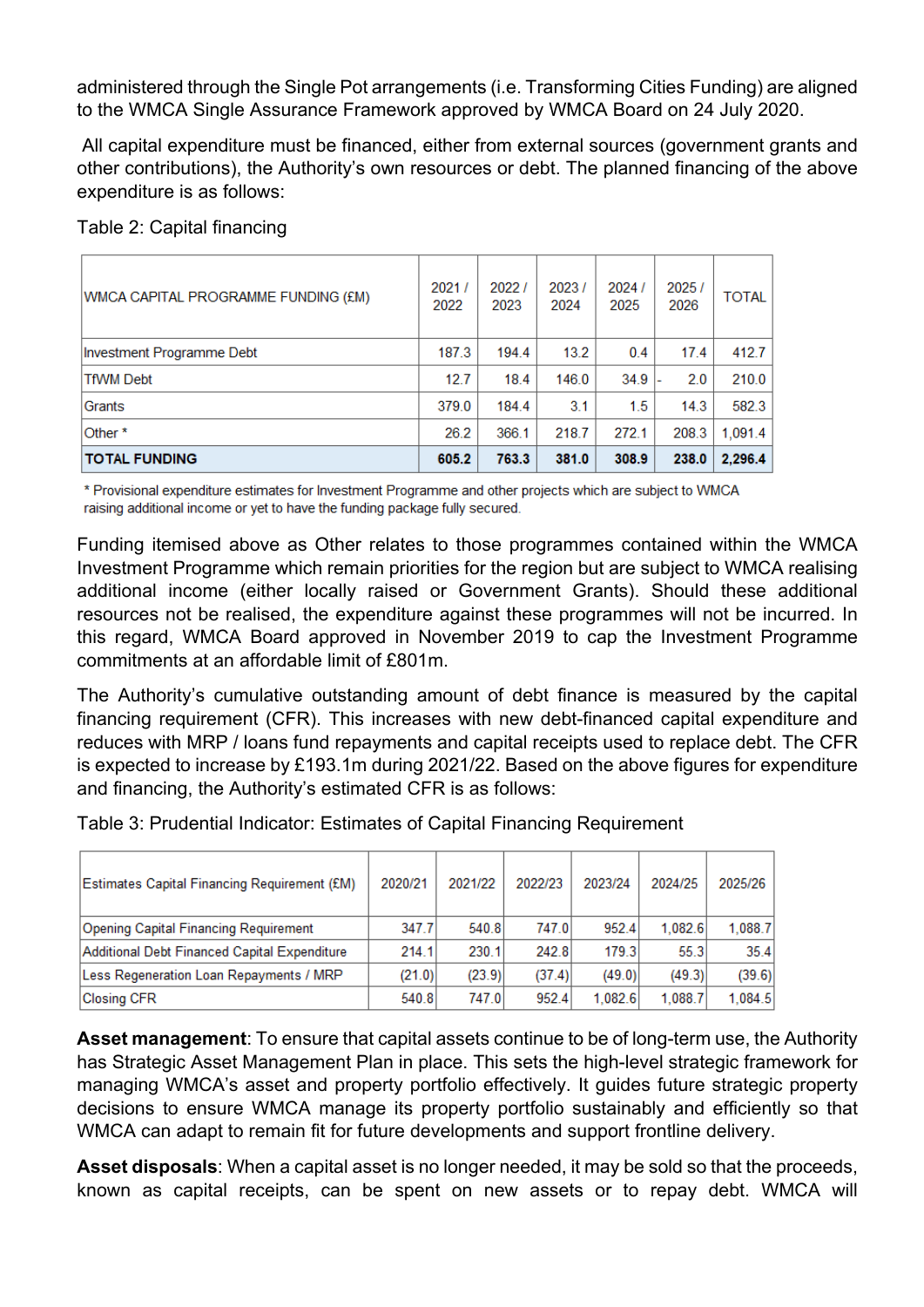predominantly realise capital receipts from two areas during 2021/22; firstly through the repayment of investment loans to developers as part of the commercial / residential investment funds where the receipts will be used to repay any debt financing required to facilitate the loan and secondly, where land acquisitions made under the terms of the Land and Regeneration Funds managed by WMCA are disposed of. In the case of the latter, the receipts will be recycled in line with the funding conditions following consultation with the WMCA Finance Director.

# **Treasury Management**

Treasury management is concerned with keeping sufficient but not excessive cash available to meet the Authority's spending needs, while managing the risks involved. Surplus cash is invested until required, while a shortage of cash will be met by borrowing, to avoid excessive credit balances or overdrafts in the bank current account.

Due to decisions taken in the past, as at 31 December 2020 the Authority has £125.0m borrowing at an average interest rate of 4.92% and £194.7m treasury investments at an average rate of 0.08%. Whilst the investment rate may seem low, it is a by-product of the suppressed external interest rate environment and the need for WMCA to ensure investments are held in secure, liquid investments so payments to creditors can be met.

**Borrowing strategy:** The Authority's main objectives when borrowing are to achieve a low but certain cost of finance while retaining flexibility should plans change in future. These objectives are often conflicting, and the Authority therefore seeks to strike a balance between cheap shortterm loans (currently available at around 0.25%) and long-term fixed rate loans where the future cost is known but higher (currently 1.0% to 2.0%).

| Gross External Debt vs CFR (£M)       | 2020/21 | 2021/22 | 2022/23 | 2023/24 | 2024/25 | 2025/26 |
|---------------------------------------|---------|---------|---------|---------|---------|---------|
| Opening External Debt                 | 130.2   | 160.2   | 454.2   | 708.2   | 823.2   | 833.2   |
| New Borrowing *                       | 30.0    | 294.0   | 254.0   | 115.0   | 10.0    | 10.0    |
| <b>Forecast Closing External Debt</b> | 160.2   | 454.2   | 708.2   | 823.2   | 833.2   | 843.2   |
| Capital Financing Requirement         | 540.8   | 747.0   | 952.4   | 1.082.6 | 1.088.7 | 1,084.5 |
| Under Borrowing                       | 380.6   | 292.8   | 244.2   | 259.4   | 255.5   | 241.3   |

Table 4: Prudential Indicator: Gross Debt and the Capital Financing Requirement

\* After effective use of available resources

Statutory guidance is that debt should remain below the capital financing requirement, except in the short-term. As can be seen from table 4, the Authority expects to comply with this indicator

**Affordable borrowing limit**: The Authority is legally obliged to set an affordable borrowing limit (also termed the authorised limit for external debt) each year. In line with statutory guidance, a lower "operational boundary" is also set as a warning level should debt approach the limit.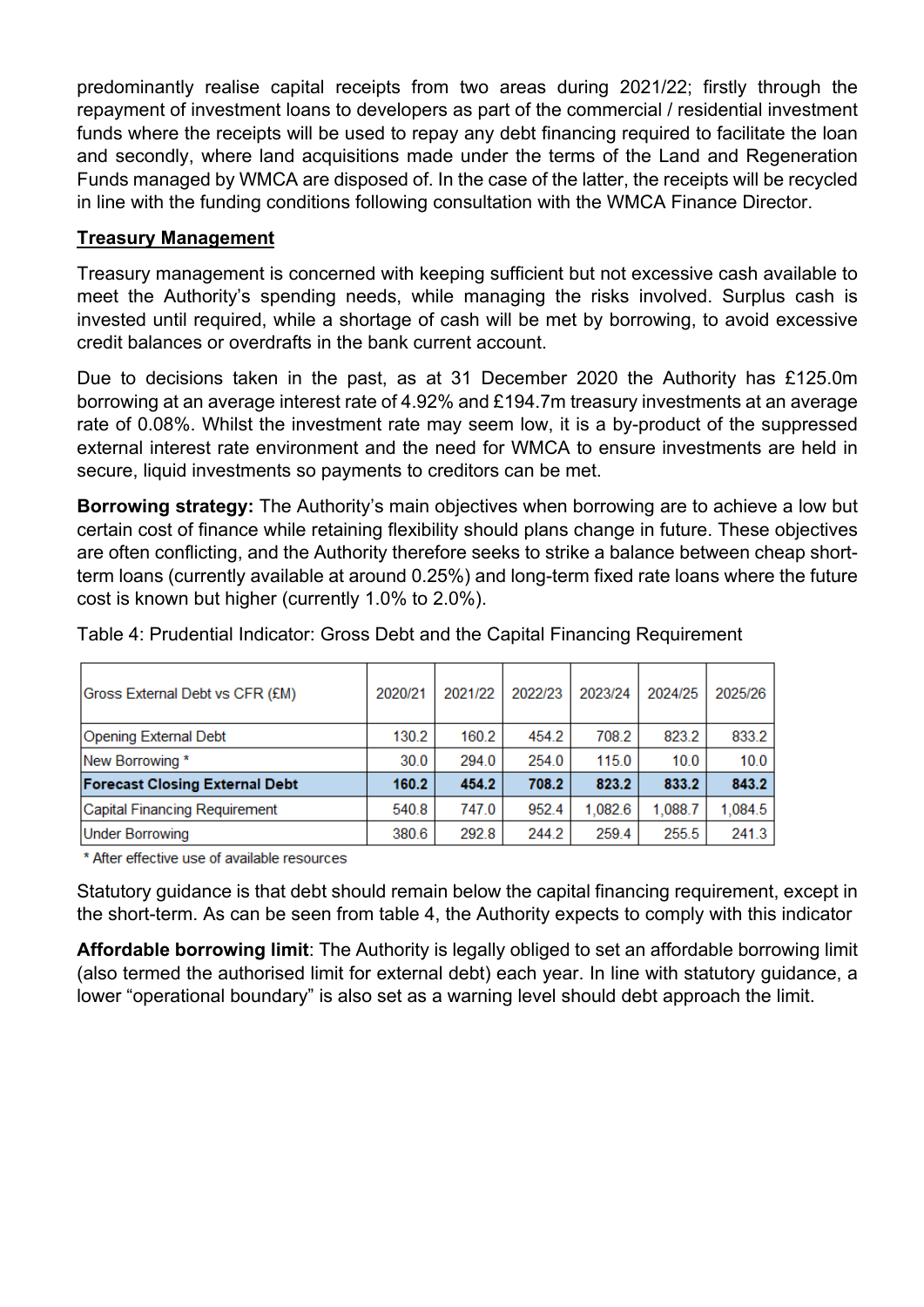Table 5: Prudential Indicators: Authorised limit and operational boundary for external debt

| AUTHORISED AND OPERATIONAL LIMIT (£M) | 2020/21 | 2021/22 | 2022/23 | 2023/24 | 2024/25 | 2025/26 |
|---------------------------------------|---------|---------|---------|---------|---------|---------|
| <b>Forecast Closing CFR</b>           | 540.8   | 747.0   | 952.4   | 1,082.6 | 1,088.7 | 1,084.5 |
| <b>Forecast Closing Debt</b>          | 160.2   | 454.2   | 708.2   | 823.2   | 833.2   | 843.2   |
| Operational Boundary                  | 450.8   | 657.0   | 862.4   | 992.6   | 998.7   | 994.5   |
| <b>Authorised Limit</b>               | 490.8   | 697.0   | 9024    | 1.032.6 | 1.038.7 | 1,034.5 |
| HMT 2020/21 Debt Cap (For Info)       | 1.042.0 | 1 042 0 | 1.042.0 | 1.042.0 | 1.042.0 | 1 042 0 |

The table below shows how the operational and authorised limit will be used to act as a control against total borrowing during the plan period. Both limits will be re-set on an annual basis as they are heavily influenced by the progression of the WMCA Capital Programmes.



WMCA Operational / Authorised Limits (£000)

The chart above includes the HM Treasury debt cap for 2021/22 for illustration purposes. WMCA are currently in discussions with UK Government on the debt cap to apply to WMCA over the plan period.

**Treasury investment strategy**: The Authority's policy on treasury investments is to prioritise security and liquidity over yield, that is to focus on minimising risk rather than maximising returns. Cash that is likely to be spent in the near term is invested securely, for example with the government, other local authorities or selected high-quality banks, to minimise the risk of loss. Money that will be held for longer terms is invested more widely, including in bonds, shares and property, to balance the risk of loss against the risk of receiving returns below inflation. Further details are contained within the Treasury Management Strategy which is appended to the 2021/22 Budget Report.

**Risk management:** The effective management and control of risk are prime objectives of the Authority's treasury management activities. The treasury management strategy therefore sets out various indicators and limits to constrain the risk of unexpected losses and details the extent to which financial derivatives may be used to manage treasury risks.

**Governance**: Decisions on treasury management investment and borrowing are made daily and are therefore delegated to the Director of Finance and staff, who must act in line with the treasury management strategy approved by WMCA Board. Reports on treasury management activity are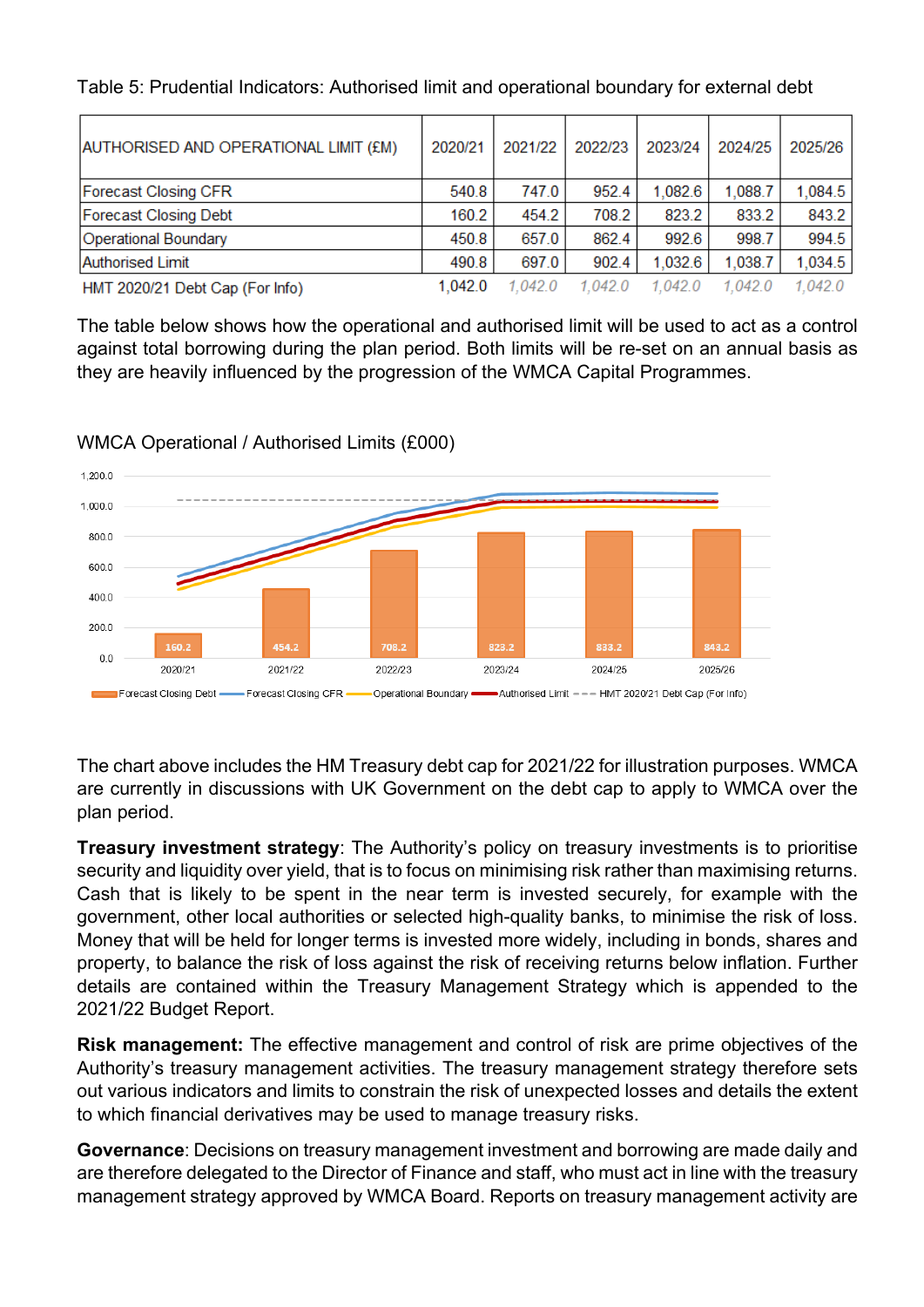presented to WMCA Board in line with CIPFA guidance. The Audit, Risk and Assurance Committee is responsible for scrutinising treasury management strategy and performance.

# **Commercial Investments for Economic Growth**

WMCA makes loans available to developers within the WMCA constituent and non-constituent area to stimulate economic development. These loans are available to assist in the delivery of commercial and residential developments where traditional financial institutions are not willing to lend on reasonable commercial terms. The loans to developers are at a market rate, typically around 6% interest per annum and meet all State Aid requirements.

WMCA employ West Midlands Development Capital who act as a fund manager for the investment portfolio. Their remit is to identify / introduce the developer to WMCA, undertake all due diligence on the proposal and the entity itself before making a proposal for consideration by Investment Board.

In light of the economic regeneration objective, WMCA is willing to take more risk than with treasury investments, however WMCA still plan for such investments to at least cover all costs of operation with the effective due diligence and full consideration by Investment Board towards the shape of the deal and the underpinning securities playing a key role in being able to satisfy this requirement.

The loans are held on the WMCA balance sheet under standard accounting regulations and as at December 2020, the cumulative value of loan commitments approved by WMCA totals £133.7m (including £37m of loans which have since been repaid). The value of loans drawn and earning interest as at December 2020 is £24.8m.

**Governance**: As detailed above, decisions on commercial investments are made by Investment Board following adequate scrutiny of each proposal by West Midlands Development Capital and Investment Advisory Group. As an additional control, in July 2019, Investment Board agreed a concentration risk policy to restrict the value of loans to any one entity to £10m with amounts up to £20m requiring approval by WMCA Board. Also, all investments are consistent with the Single Commissioning Framework which ensures investment is focused on delivering new homes, jobs and / or commercial floor space.

# **Budget Implications**

Although capital expenditure is not charged directly to the revenue budget, interest payable on loans and Minimum Revenue Provision (MRP) and loans fund repayments are charged to revenue, offset by any investment income receivable. The net annual charge is known as financing costs; this is compared to the net revenue stream i.e. the amount funded from Council Tax, business rates and general government grants.

| <b>EM</b>                    | 2020/21 | 2021/22 | 2022/23 | 2023/24 | 2024/25 | 2025/26 |
|------------------------------|---------|---------|---------|---------|---------|---------|
| <b>Financing costs</b>       | 16.6    | 15.4    | 26.6    | 28.2    | 29.6    | 30.0    |
| Revenue                      | 319.8   | 314.5   | 326.0   | 305.5   | 307.4   | 309.7   |
| Proportion of Revenue Stream | 5.2%    | 4.9%    | 82%     | 92%     | 96%     | 9.7%    |

Table 6: Prudential Indicator: Proportion of financing costs to net revenue stream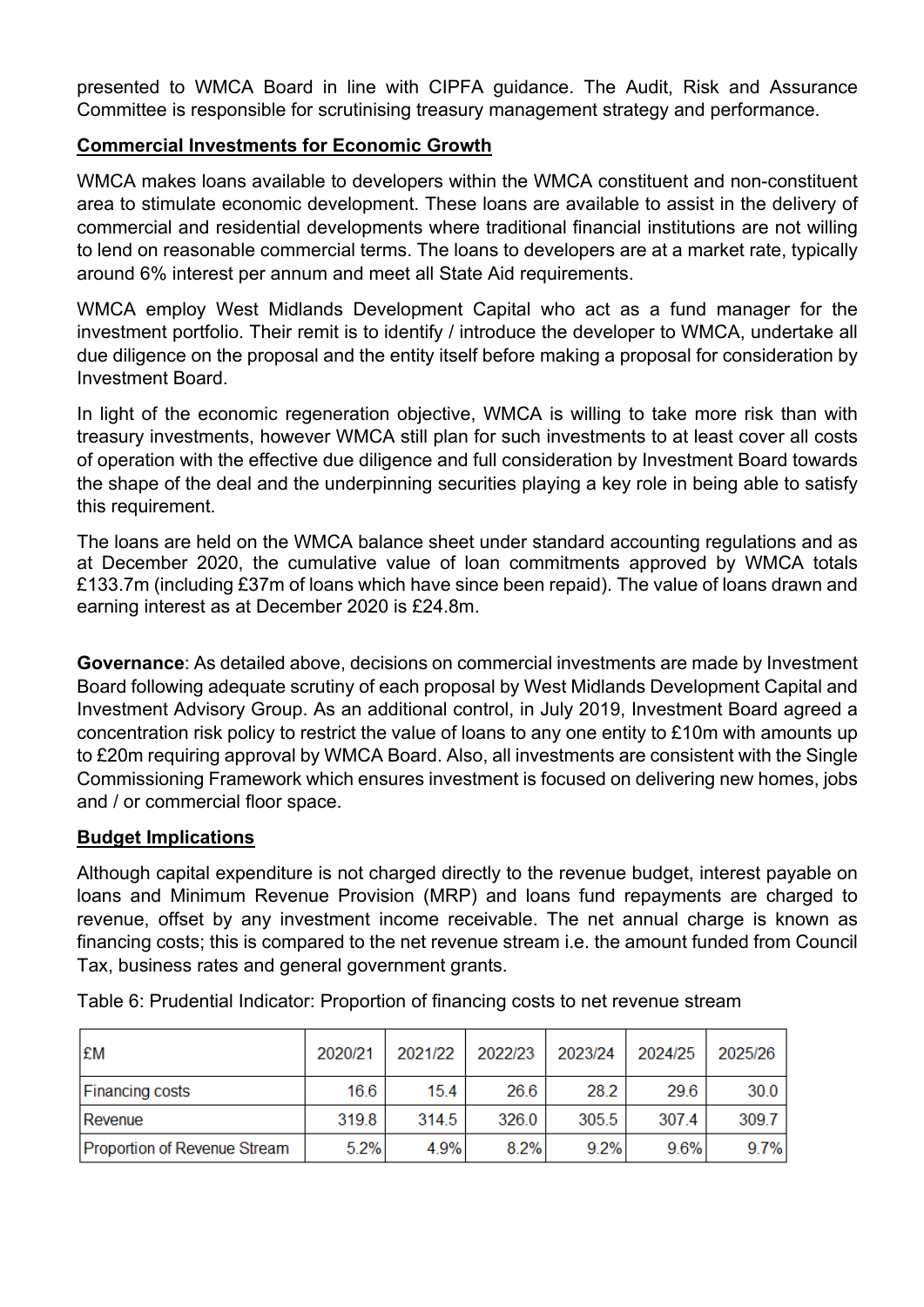It should be noted that the ratios change over time due to the implications of the agreed, affordable Investment Programme borrowing requirements whereas the revenue resources of WMCA are predicted to remain relatively constant.

**Sustainability:** The WMCA Capital Programme is complex and the funding underpinning the investment is, in some instances, exposed to external, variable factors such as future Metro fare income. Robust measures are put in place by the WMCA Finance Director to ensure all capital investment is properly assessed and agreed as affordable before investment decisions committed to. This includes an assessment of the ongoing revenue consequences of the capital investment on the Capital Programme.

#### **Knowledge, Skills and Scrutiny**

The Authority employs professionally qualified and experienced staff in senior positions with responsibility for making capital expenditure, borrowing and investment decisions. For example, the Director of Finance is a fully qualified accountant with over 20 years' experience. The Authority supports staff to study towards relevant professional qualifications including CIPFA and ACT (treasury) should the role and development plan identify a training need.

In addition to the above, WMCA ensure those Elected Members with responsibilities towards oversight of the Capital and Treasury Management Strategies have the opportunity to receive training on the technical aspects of the subject to ensure proper scrutiny. This will include the WMCA Audit, Risk and Assurance Committee who will undertake scrutiny of the Treasury Management strategy during 2021/22.

Where Authority staff do not have the knowledge and skills required, use is made of external advisers and consultants that are specialists in their field. The Authority currently employs Arlingclose Limited as treasury management advisers and West Midlands Development Capital as investment fund managers. This approach is more cost effective than employing such staff directly and ensures that the Authority has access to knowledge and skills commensurate with its risk appetite.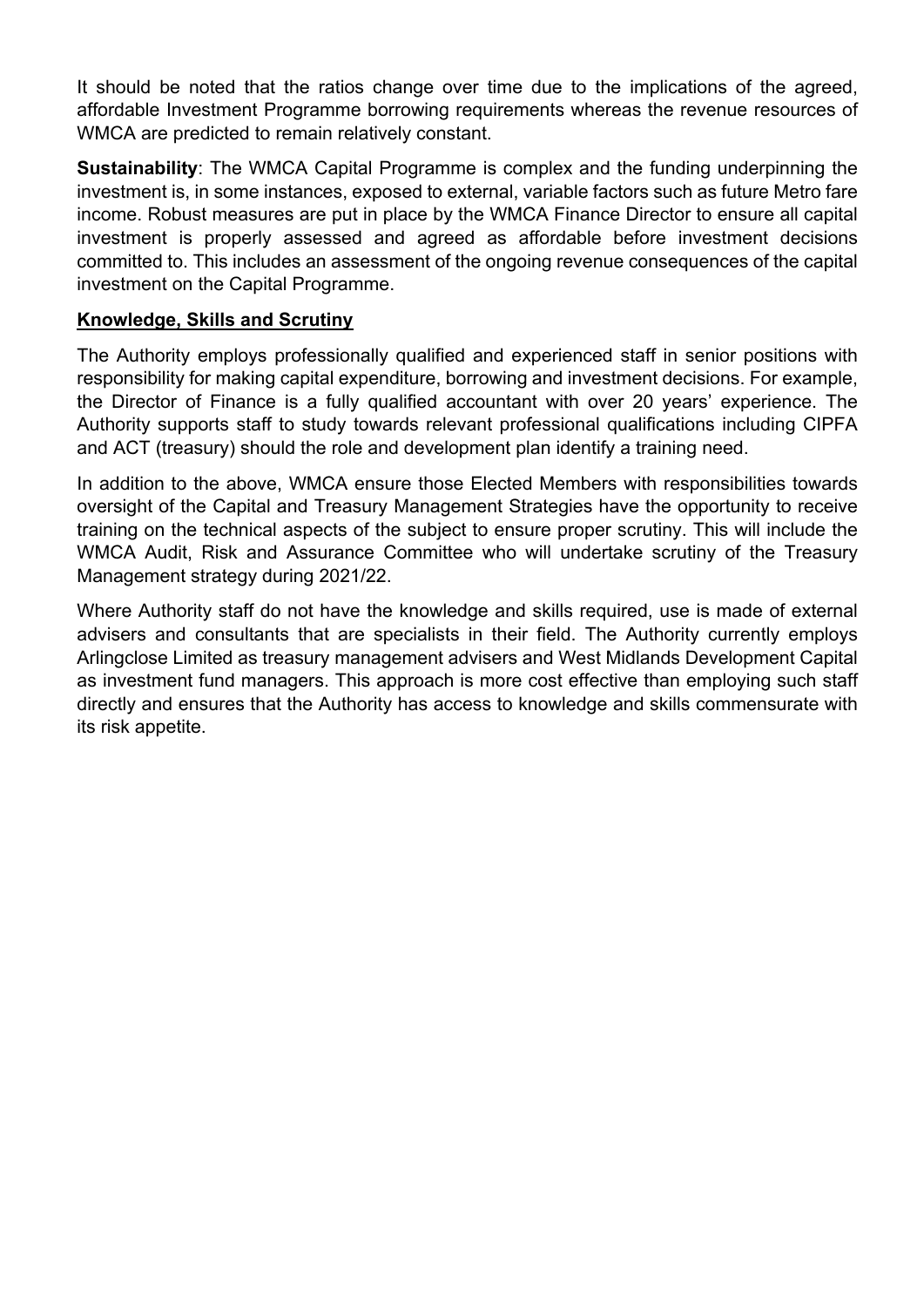#### **APPENDIX 9 – 2021/22 MRP Strategy**

#### **Annual Minimum Revenue Provision (MRP) Statement 2021/22**

Where the Authority finances capital expenditure by debt, it must put aside resources to repay that debt in later years. The amount charged to the revenue budget for the repayment of debt is known as Minimum Revenue Provision (MRP), although there has been no statutory minimum since 2008. The Local Government Act 2003 requires the Authority to have regard to the Ministry of Housing, Communities and Local Government's Guidance on Minimum Revenue Provision (the MHCLG Guidance).

The broad aim of the MHCLG Guidance is to ensure that capital expenditure is financed over a period that is either reasonably commensurate with that over which the capital expenditure provides benefits.

The MHCLG Guidance requires the Authority to approve an Annual MRP Statement each year and recommends a number of options for calculating a prudent amount of MRP. As such, WMCA will charge MRP as detailed below:

- For capital expenditure incurred before 1st April 2008 MRP will be determined as 2% of the capital financing requirement in respect of that expenditure;
- For unsupported capital expenditure incurred after 31st March 2008, MRP will be determined by charging the expenditure over the expected useful life of the relevant asset as the principal repayment on an annuity with an annual interest rate of 2%, starting in the year after the asset becomes operational;
- For capital expenditure loans to third parties WMCA will make nil MRP, but will instead apply the capital receipts arising from principal repayments to reduce the capital financing requirement instead.

In November 2017, WMCA Board agreed to the release of historic overpayments of MRP by suppressing the MRP charges to zero from April 2017. The policy amendment was undertaken in liaison with WMCA's external auditors (Grant Thornton) and the practice is common across a number of UK Local Authorities.

The total value of the overpayments were calculated at £31.4m and the duration of the 'zero MRP' was expected to be seven years. The value of overpayments released to March 2021 will be £17.3m leaving a balance of £14.1m to be released in subsequent years, of which £4.7m will be released in 2021/22. The outcome of this procedure means that the Transport Levy (i.e. the source of those original overpayments) can be suppressed by a corresponding amount during the seven year period whilst still ensuring that the legacy debt WMCA hold can be repaid in a prudent manner.

It should be noted that as the historic MRP over payments relate to Transport assets delivered prior to April 2017, the release of the overpayment does not apply to schemes developed and delivered after this date and as such, WMCA will continue to make MRP payments against Investment Programme schemes during the current planning cycle.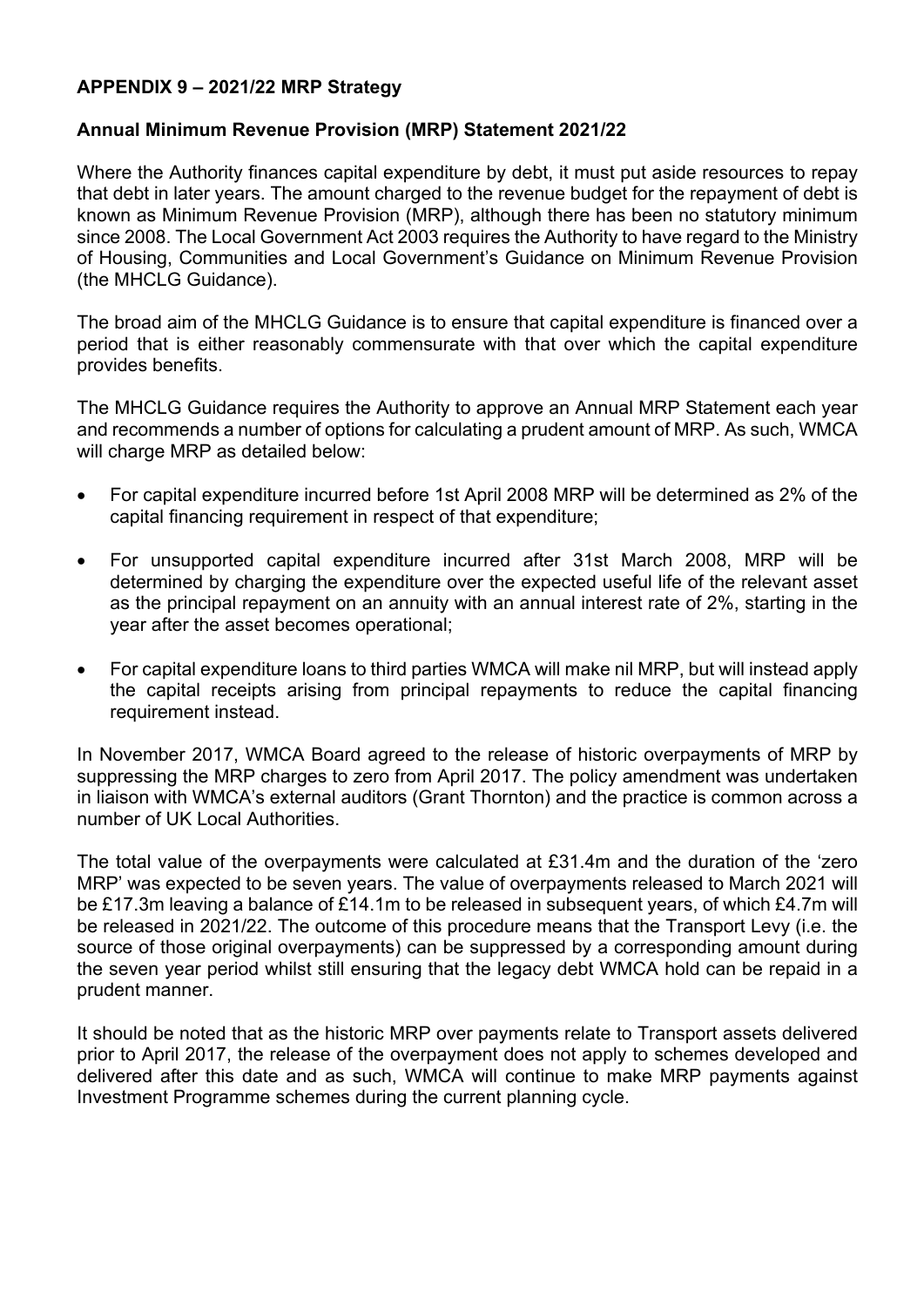# **Pay Policy Statement**

#### **1. Introduction and Purpose**

- 1.1. The purpose of this policy is to clarify West Midlands Combined Authority's strategic stance on pay in order to provide direction for members and officers making detailed decisions on pay and to provide the citizens of the West Midlands with a clear statement of the principles underpinning decisions on the use of public funds.
- 1.2. As defined in Sections 2 (6), (7) and (8) of the Local Government and Housing Act 1989, the Authority has the power to appoint officers on such reasonable terms and conditions, including remuneration, as the authority thinks fit. This Pay Policy Statement (the 'statement') sets out the Authority's approach to pay policy in accordance with the requirements of Section 38 of the Localism Act 2011. The purpose of the statement is to provide transparency with regard to the Authority's approach to setting the pay of its employees by identifying;
	- the methods by which salaries of all employees are determined;
	- the detail and level of remuneration of its most senior staff i.e. 'chief officers', as defined by the relevant legislation;
	- the Committee responsible for ensuring the provisions set out in this statement are applied consistently throughout the West Midlands Combined Authority and for recommending any amendments to the statement to the West Midland Combined Authority Board.
- 1.3. Once approved by the Board, the statement will come into immediate effect and will be published by no later than 1 April each year, subject to review on a minimum of an annual basis in accordance with the relevant legislation prevailing at that time.

#### **2. Legislative Framework**

- 2.1. In determining the pay and remuneration of all of its employees, the West Midlands Combined Authority will comply with all relevant employment legislation. This includes, but is not an exhaustive list, the Equality Act 2010, Part Time Employment (Prevention of Less Favourable Treatment) Regulations 2000, The Agency Workers Regulations 2010 and where relevant, the Transfer of Undertakings (Protection of Earnings) Regulations.
- 2.2. With regard to the Equal Pay requirements contained within the Equality Act, the West Midlands Combined Authority ensures there is no pay discrimination within its pay structures and that all pay differentials can be objectively justified through the use of equality-proofed job evaluation mechanisms which directly relate salaries to the requirements, demands and responsibilities of the role.

#### **3. Pay Structure**

3.1. The purpose of pay is to encourage staff with the appropriate skills to seek to work for the Authority and then to reward them appropriately for the tasks they undertake in order to maintain their motivation and retain their services.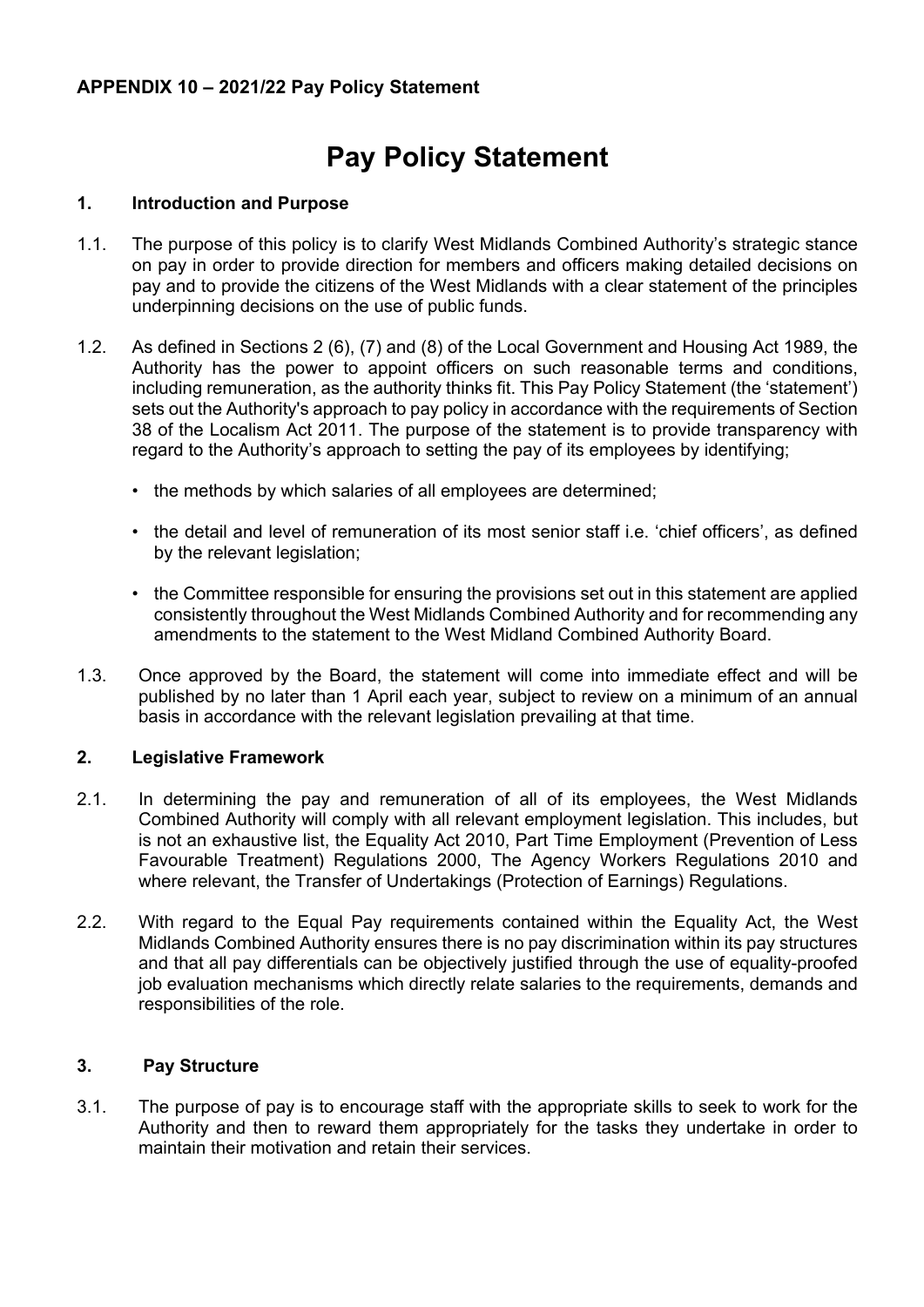- 3.2. Based on the application of job evaluation processes, the West Midlands Combined Authority uses the nationally negotiated pay spine as the basis for its local grading structure (known as the main salary scale). This determines the salaries of the majority of the workforce, together with the use of other nationally defined rates where relevant. The West Midlands Combined Authority's terms and conditions of employment for non-Chief Officers will be in accordance with collective agreements negotiated from time to time by the Passenger Transport Forum (PTF) for Passenger Transport Executive Staff set out in the Scheme of Salaries and Conditions of Service (Commonly known as the "Green Book") as amended or supplemented by such local collective agreements reached with trade unions recognised by the West Midlands Combined Authority, currently Unison. The association with the PTF is currently under review, with alternate collective agreement options being considered.
- 3.3. In determining its grading structure and setting remuneration levels for all posts, the West Midlands Combined Authority takes account of the need to ensure value for money in respect of the use of public expenditure, balanced against the need to recruit and retain employees who are able to meet the requirements of providing high quality services to the community, delivered effectively and efficiently and at times at which those services are required.
- 3.4. New appointments will normally be made at the minimum of the relevant grade, although this can be varied where necessary to secure the best candidate when a higher skill level and/or experience are applicable From time to time it may be necessary to take account of the external pay market in order to attract and retain employees with particular experience, skills and capacity. Where necessary, the West Midlands Combined Authority will ensure the requirement for such is objectively justified by reference to clear and transparent evidence of relevant market comparators, using appropriate data sources.

#### **4. Market supplements**

4.1. The Authority has a policy to offer market supplements in instances where the substantive grade of the post is insufficient to attract or retain post holders in skill shortage areas, based on evidence of recruitment and retention difficulties. The Market supplement has been defined in the form of 2 additional increments added to the main salary scale, or it will consider the use of temporary market forces supplements in accordance with its relevant policies.

#### **5. Senior Management Remuneration**

4.1. For the purposes of this statement, senior management means 'chief officers' as defined within S43 of the Localism Act. The posts falling within the statutory definition are set out below, with details of their basic salary as at 1st April 2020. Salaries quoted are based on the full time equivalent (FTE) of 36.5 hours per week. The table lists the 69 chief officer posts that make up 10.61% of the 650\* people employed by the West Midlands Combined Authority.

\*Refers to the staffing count as at 1st January 2021 which includes all permanent, temporary and casual employees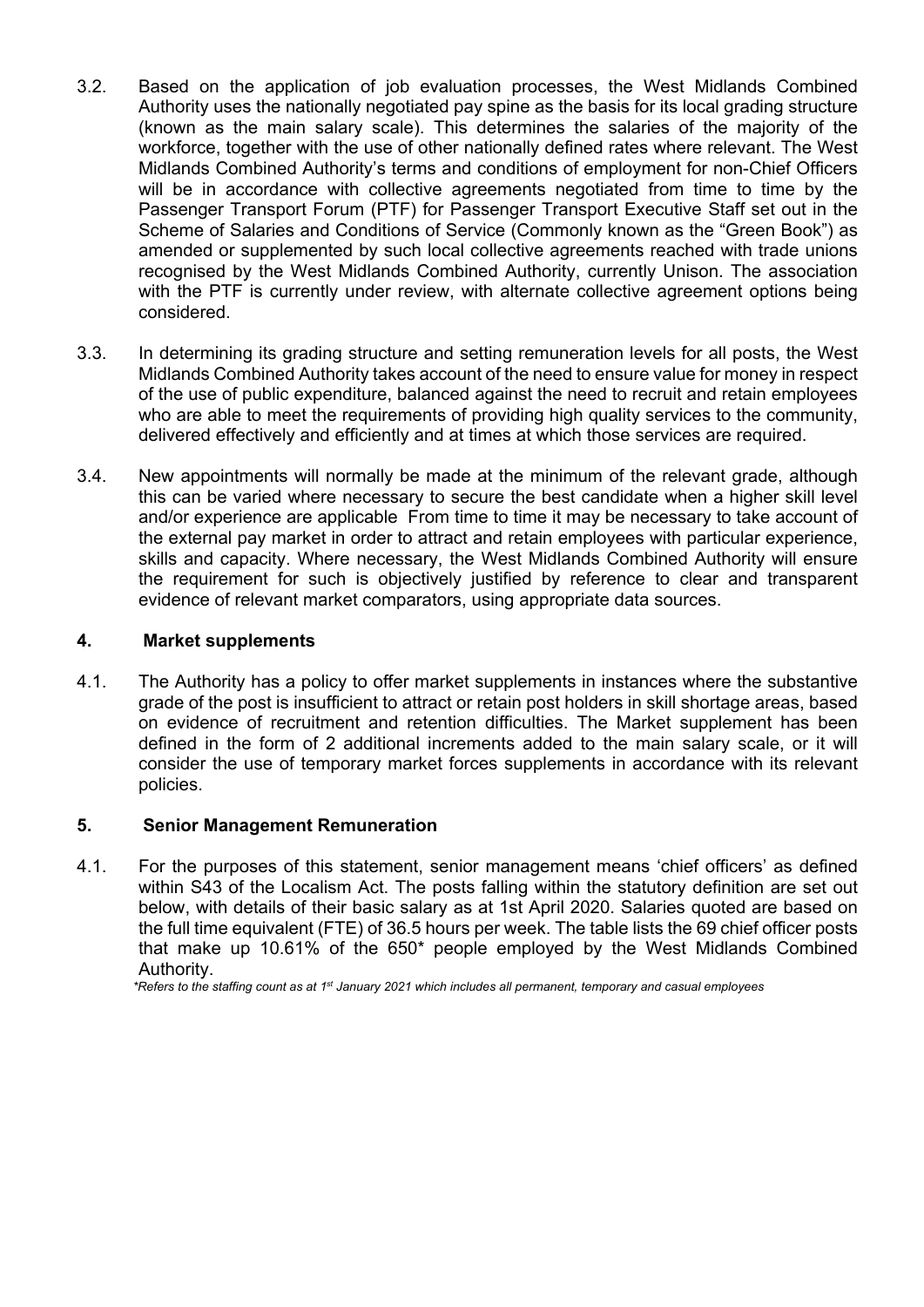| <b>Title</b>           | Grade                  | <b>Dou</b><br>a۱ |
|------------------------|------------------------|------------------|
| <b>Chief Executive</b> | <b>Chief Executive</b> | £200,440.00      |

| <b>Title - Executive Directors</b>              | <b>Grade</b>     | <b>Minimum</b>            | <b>Maximum</b> |
|-------------------------------------------------|------------------|---------------------------|----------------|
| Managing Director - Transport for West Midlands |                  | £120,000.00               | £140,000.00    |
| Director of Strategy                            |                  |                           |                |
| Director of Skills & Productivity               | <b>Directors</b> |                           |                |
| Director of Public Service Reform               | $(6$ posts)      | E110,000.00   £130,000.00 |                |
| Director of Housing and Regeneration            |                  |                           |                |
| <b>Finance Director</b>                         |                  |                           |                |

| <b>Title - Operational Directors</b>                                                                                                                                                                                                                                                                                                                    | <b>Grade</b>                                   | <b>Minimum</b> | <b>Maximum</b> |
|---------------------------------------------------------------------------------------------------------------------------------------------------------------------------------------------------------------------------------------------------------------------------------------------------------------------------------------------------------|------------------------------------------------|----------------|----------------|
| <b>Executive Director, WMRE</b><br>Director of Development and Delivery<br>Director of Policy Strategy & Innovation<br>Director of Integrated Services<br>Director of Network Resilience<br><b>Investment and Commercial Activities Director</b><br><b>Head of Governance</b><br><b>WMM Projects Director</b>                                           | Operational<br><b>Directors</b><br>$(8$ posts) | £80,000.00     | £120,000.00    |
|                                                                                                                                                                                                                                                                                                                                                         |                                                |                |                |
| <b>Title - SLT Direct Report</b>                                                                                                                                                                                                                                                                                                                        | <b>Grade</b>                                   | <b>Minimum</b> | <b>Maximum</b> |
| <b>Head of Financial Planning</b><br>Head of the Chief Executive's Office<br>Chief of Staff to Mayor<br>Strategic Head of Digital and Data<br>Head of Implementation: PSR and Prevention<br>Head of HR and Organisational Development<br><b>Director- Energy Capital</b><br><b>CWG Technical Director</b><br>Head of Business Engagement - Productivity | <b>SLT Direct</b><br>Report<br>$(9$ posts)     | £80,000.00     | £110,000.00    |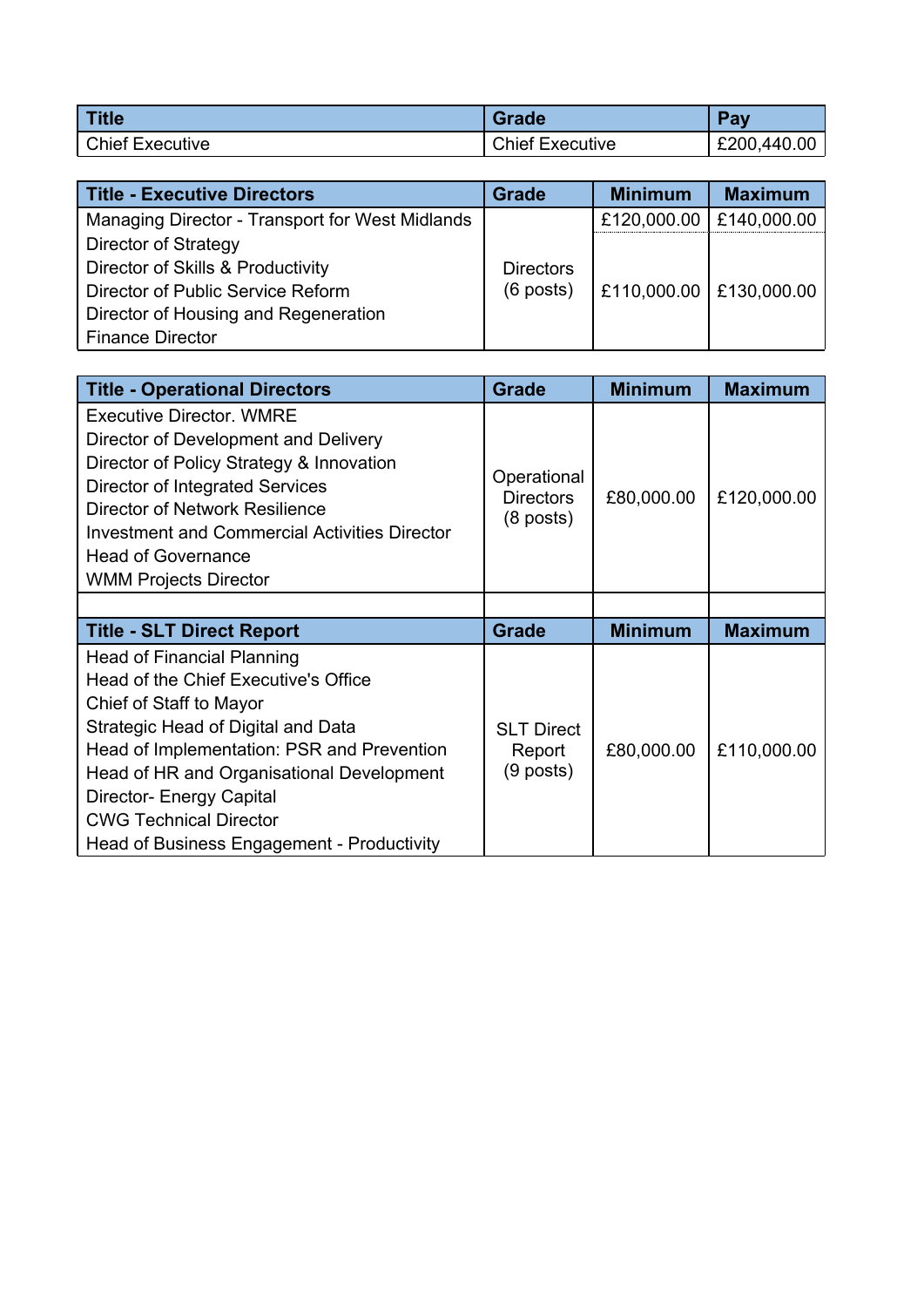| <b>Title - Head Of Service</b>                 | <b>Grade</b> | <b>Minimum</b> | <b>Maximum</b> |
|------------------------------------------------|--------------|----------------|----------------|
| <b>Head of Strategic Assets</b>                |              |                |                |
| <b>Head of Strategic Facilities Management</b> |              |                |                |
| Head of Safety, Security and Emerg. Planning   |              |                |                |
| Head of Rail Development and Integration       |              |                |                |
| Key Route Network Manager                      |              |                |                |
| Head/Manager of Demand Management              |              |                |                |
| <b>Head of Transport Innovation</b>            |              |                |                |
| Head of Rail Franchising and Partnership       |              |                |                |
| <b>Head of Skills Delivery</b>                 |              |                |                |
| <b>Head of Rail Development</b>                |              |                |                |
| Head of Policy - Housing and Regeneration      |              |                |                |
| <b>Head of Network Transformation</b>          |              |                |                |
| <b>Head of Sprint</b>                          |              |                |                |
| <b>Head of Swift</b>                           |              |                |                |
| Head of Economy and Local Industrial Str       |              |                |                |
| <b>Head of Transport Implementation</b>        | Head of      |                |                |
| <b>Head of WMM Development Services</b>        | Service      | £60,000.00     | £85,000.00     |
| <b>Head of Bus</b>                             | $(33$ posts) |                |                |
| <b>Financial Controller</b>                    |              |                |                |
| Head of Business Development and Partner       |              |                |                |
| <b>Head of Customer Experience</b>             |              |                |                |
| Head of Delivery and Policy                    |              |                |                |
| <b>Head of Finance Business Partnering</b>     |              |                |                |
| <b>Head of Operational Assets</b>              |              |                |                |
| Head of Business Planning & Performance        |              |                |                |
| Reporting                                      |              |                |                |
| Head of Structuring - Investment               |              |                |                |
| <b>Head of Thrive</b>                          |              |                |                |
| Head of Transport Strategy and Planning        |              |                |                |
| Head of Wellbeing and Prevention               |              |                |                |
| Head of Policy, Programme Development          |              |                |                |
| Head of Road Network Management & Traffic      |              |                |                |
| <b>Head of Transformational Change</b>         |              |                |                |
| Head of Cycling and Walking                    |              |                |                |

| <b>Title - SME (Subject Matter Expert)</b> | <b>Grade</b> | Minimum    | <b>Maximum</b> |
|--------------------------------------------|--------------|------------|----------------|
| Head of IT Delivery                        | <b>SME</b>   | £60,000.00 | £85,000.00     |
| <b>WMM Project Sponsor</b>                 | (Subject     |            |                |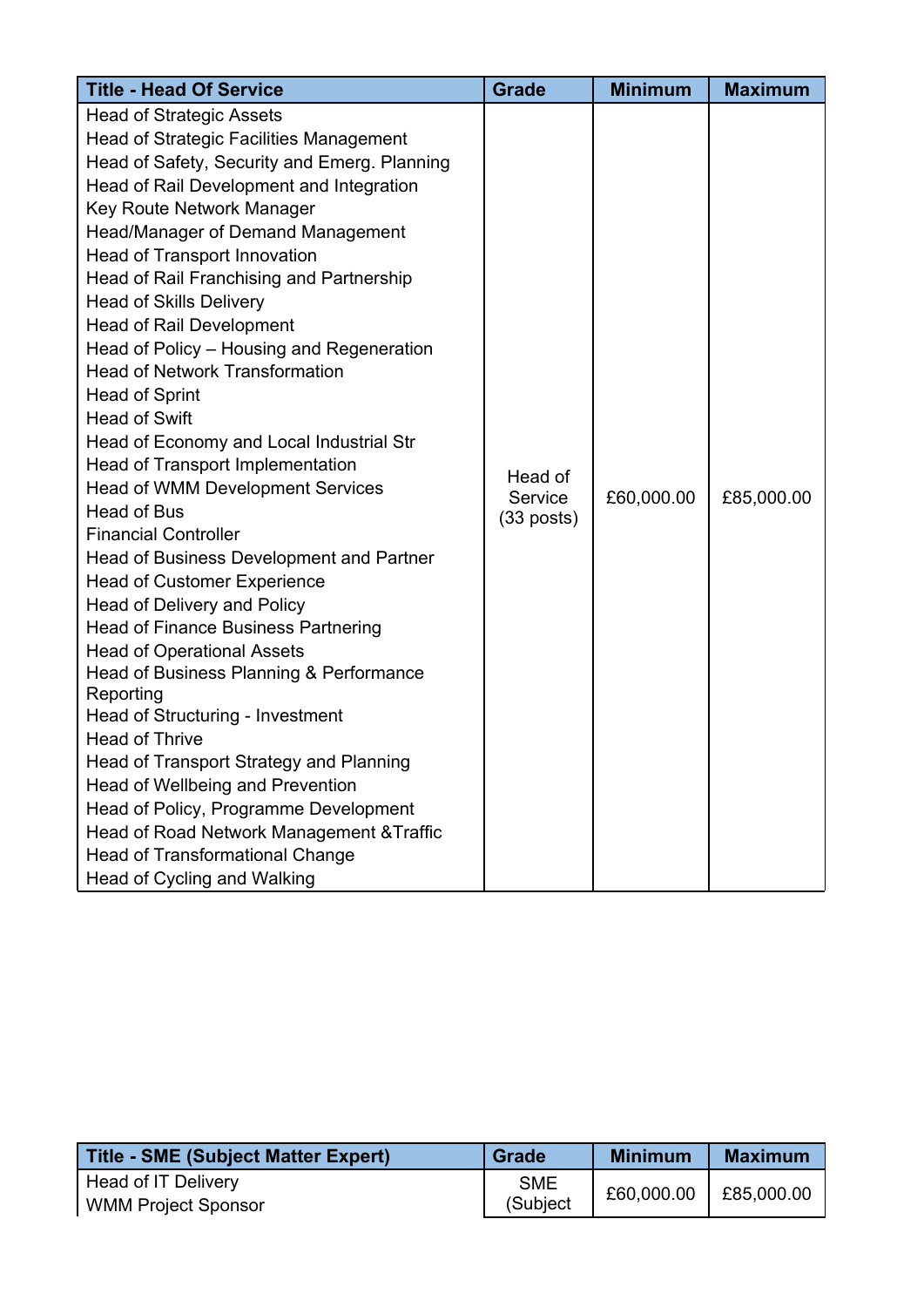| <b>Head of Environment</b>                   | <b>Matter</b>        |  |
|----------------------------------------------|----------------------|--|
| Senior Implementation Manager (OPE)          | Expert)              |  |
| Head of Park & Ride                          | $(12 \text{ posts})$ |  |
| Senior Development Manager                   |                      |  |
| Senior Implementation Manager                |                      |  |
| <b>Strategic Lead Transport Intelligence</b> |                      |  |
| Senior Development Manager                   |                      |  |
| Programme Sponsor WMRE                       |                      |  |
| <b>CWG Head of Spectator Transport</b>       |                      |  |
| <b>CWG Senior Program Manager</b>            |                      |  |

\*\* Business Transformation is ongoing and will continue to review the number and type of senior posts required

For information the main salary scale, covering the majority of the workforce, is shown in the Appendix.

# **5. Recruitment of Chief Officer Related Posts**

- 1.1. The West Midlands Combined Authority's policy and procedures with regard to recruitment of chief officer related posts is set out within the Constitution which can be accessed [click](https://www.wmca.org.uk/media/1576/constitution-master-module-2642017.pdf) [here](https://www.wmca.org.uk/media/1576/constitution-master-module-2642017.pdf)*.* The West Midlands Combined Authority shall appoint seven separate Members from the Constituent Councils, the Mayor and any other additional person as required, as members of the Employment Committee. When recruiting to all posts the West Midlands Combined Authority will take full and proper account of its own policies and procedures. The determination of the remuneration to be offered to any newly appointed chief officer related position will be in accordance with the pay structure and relevant policies in place at the time of recruitment. The agreement of pay and conditions for the Chief Executive and Chief Officers are in accordance with the Joint Negotiating Committee for Chief Officers of Local Authorities'. Where the West Midlands Combined Authority is unable to recruit to a post at the designated grade, it will consider the use of temporary market forces supplements in accordance with its relevant policies.
- 1.2. Where the West Midlands Combined Authority remains unable to recruit to chief officer related posts under a contract of employment, or there is a need for interim support to provide cover for a vacant substantive chief officer related post, the Authority will, where necessary, consider engaging individuals under 'contracts for service'. These will be sourced through a relevant procurement process ensuring the West Midlands Combined Authority is able to demonstrate the maximum value for money benefits from competition in securing the relevant service. The temporary filling of a vacancy for a post of Chief Officer or Deputy Chief Officer will be for a period of no more than 12 months.

# **2. Additions to Salary of Chief Officer Related Posts**

2.1. The West Midlands Combined Authority does not normally apply any bonuses or performance related pay to its chief officer related posts. Chief Officers are currently employed on a fixed salary with no incremental scale. Where additional responsibility is undertaken, the Authority may apply an honorarium reflective of the additional duties undertaken.

# **3. Payments on Termination**

3.1. The West Midlands Combined Authority's approach to discretionary payments on termination of employment of chief officers, prior to reaching normal retirement age, is set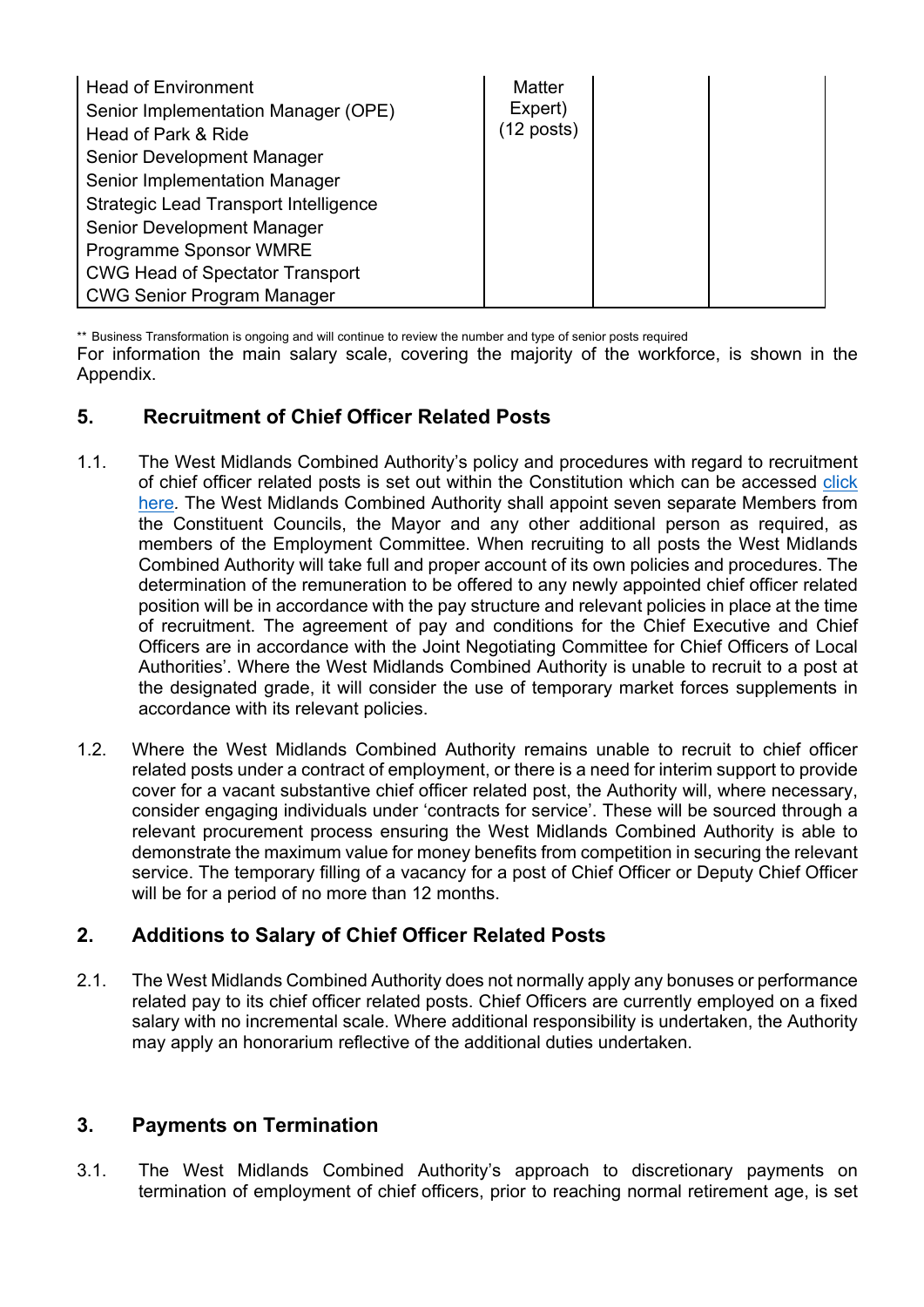out within its policy statement in accordance with Regulations 5 and 6 of the Local Government (Early Termination of Employment) (Discretionary Compensation) Regulations 2006 and the Local Government Pension Scheme (LGPS) Regulations 2013 (as amended).

3.2. The circumstances of each individual redundancy case will be assessed, each specific case will be judged equally and fairly on its own merits.

For redundancy payment purposes the following applies to all post holders:

- All continuous service with local authority and other bodies specified by *The Redundancy Payments (Continuity of Employment in Local Government, etc) (Modification) Order*, as amended, counts towards the entitlement to and calculation of a payment. Any service already taken into account by a Scheme employer in calculating compensation under these or similar Regulations will be excluded.
- No employee may receive a redundancy payment in a sum greater than their current annual salary as at the date of redundancy. (This excludes any payment for pay in lieu of notice).
- Statutory or enhanced redundancy pay will be paid to those with over 2 years continuous employment. Payment for each week's pay will be calculated on the number of statutory weeks, based on an employee's age and length of employment. Length of service is capped at 20 years.
- A week's pay for the calculation of the enhanced redundancy payment shall be the actual amount of a week's pay based on the annual salary as at the date of redundancy. To calculate the enhanced redundancy payment this shall be multiplied by a factor of 1.75.
- 1.1. Any other payments falling outside the provisions or the relevant periods of contractual notice shall be subject to a formal decision made by the West Midlands Combined Authority or relevant elected members, committee or panel of elected members with delegated authority to approve such payments.
- 1.2. All termination payments shall consider and align to the Restriction of Public Sector Exit Payments Regulations 2020.

# **2. Publication**

- 2.1. Upon approval by the West Midlands Combined Authority Board, this statement will be published on the West Midlands Combined Authority's website.
- 2.2. In addition, the West Midlands Combined Authority's Annual Statement of Accounts will include a note setting out the number of staff whose total remuneration is at least £50,000 and for chief officer posts it will show the amount of
	- salary, fees or allowances paid to or receivable by the person in the current and previous year;
	- employer's contribution to the person's pension;
	- any bonuses so paid or receivable by the person in the current and previous year;
	- any sums payable by way of expenses allowance that are chargeable to UK income tax;
	- any compensation for loss of employment and any other payments connected with termination;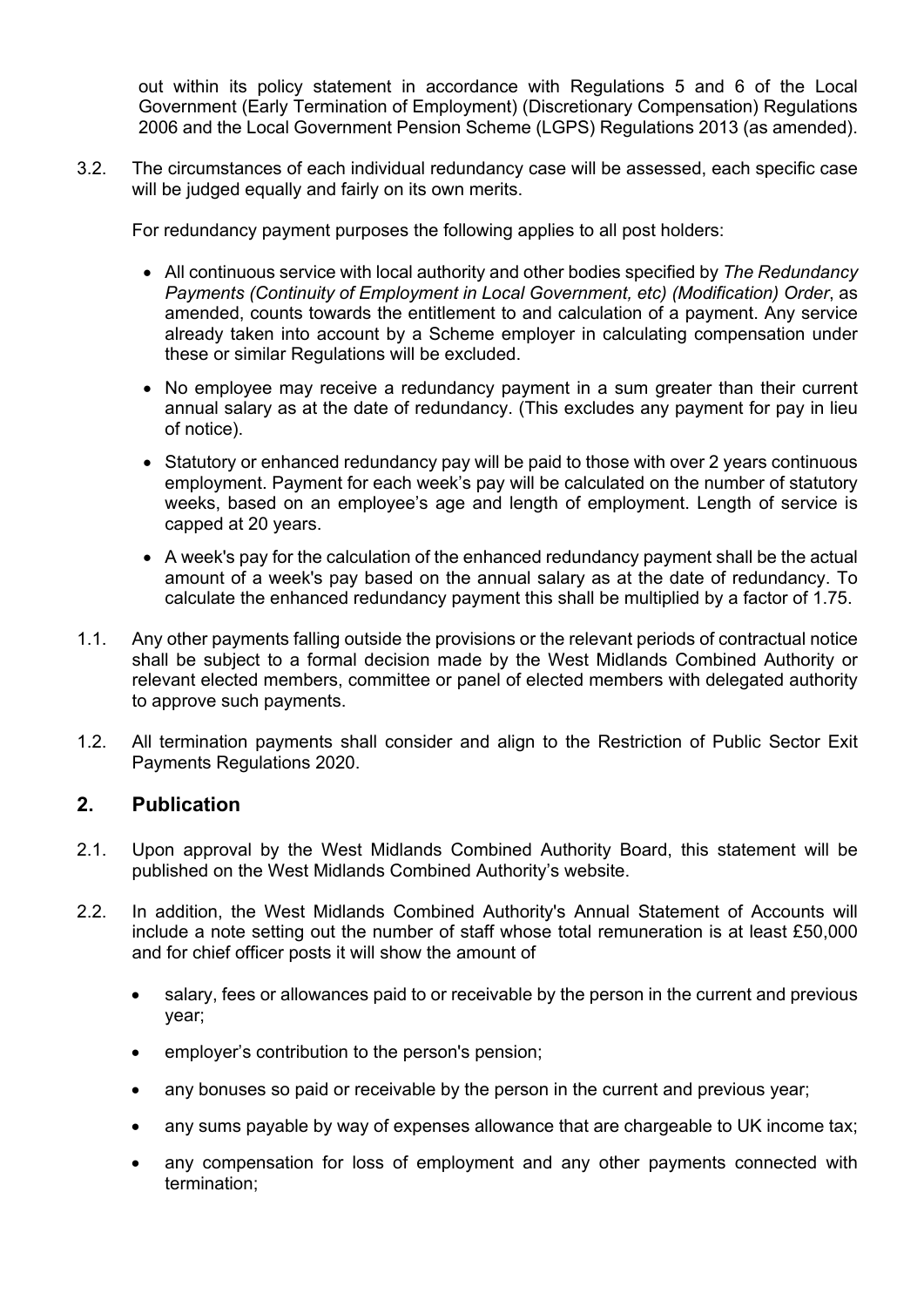any benefits received that do not fall within the above.

# **3. Lowest Paid Employees**

- 3.1. The West Midlands Combined Authority has adopted the principle to pay the UK Real Living Wage. The lowest paid persons employed under a contract of employment with the West Midlands Combined Authority are employed in accordance with the minimum spinal column point currently in use within the Authority's grading structure. As at 1st April 2020 this is £19,942 per annum and is 7 points higher than the main pay spine minimum and 3 points higher than the UK Real Living Wage minimum in the spinal column. West Midlands Combined Authority have obtained living wage foundation accreditation.
- 3.2. The West Midlands Combined Authority employs Apprentices who are not included within the definition of 'lowest paid employees' as the terms and conditions are determined by the National Apprenticeship Service. The relationship between the rate of pay for the lowest paid and chief officers is determined by the processes used for determining pay and grading structures as set out earlier in this policy statement.
- 3.3. The statutory guidance under the Localism Act recommends the use of pay multiples as a means of measuring the relationship between pay rates across the workforce and that of senior managers, as included within the Hutton 'Review of Fair Pay in the Public Sector' (2010). The Hutton report was asked by Government to explore the case for a fixed limit on dispersion of pay through a requirement that no public sector manager can earn more than 20 times the lowest paid person in the organisation. The report concluded that "it would not be fair or wise for the Government to impose a single maximum pay multiple across the public sector". The West Midlands Combined Authority accepts the view that the relationship to median earnings is a more relevant measure and the Government's Code of Recommended Practice on Data Transparency recommends the publication of the ratio between highest paid salary and the median average salary of the whole of the authority's workforce.
- 3.4. The current pay levels within the West Midlands Combined Authority define the multiple between the lowest paid employee and the Chief Executive as 1:9.68 and; between the lowest paid and average chief officer as 1:3.98. The Authority's multiplier falls well below Lord Hutton's public sector threshold.
- 3.5. As part of its overall and ongoing monitoring of alignment with external pay markets, both within and outside the sector, the West Midlands Combined Authority will use available benchmark information as appropriate.

# **4. Re-engagement and Re-employment of former Chief Officer Related Posts**

4.1. West Midlands Combined Authority would not normally re-employ or re-engage chief officers who were previously employed by the Authority and who on ceasing to be employed, received severance or redundancy payment. This applies to chief officers employed on permanent, temporary and external contracts.

# **5. Accountability and Decision Making**

5.1. In accordance with the Constitution of the West Midlands Combined Authority, the Employment Committee is responsible for decision making in relation to the recruitment, pay,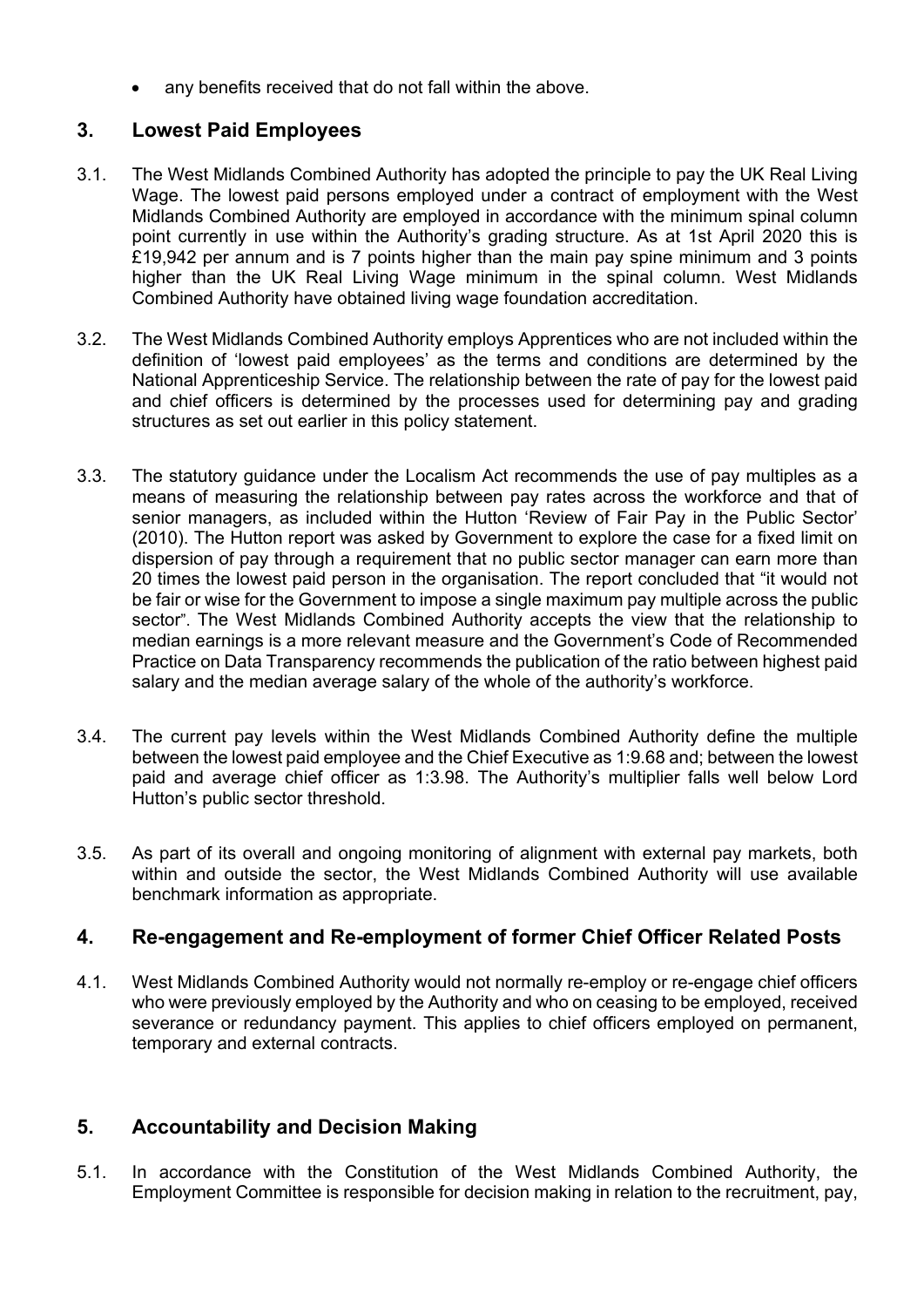terms and conditions and severance arrangements in relation to chief officer positions within the West Midlands Combined Authority. Overall the Authority aims to maintain a mid-market position on chief officer pay in comparison to similar authorities.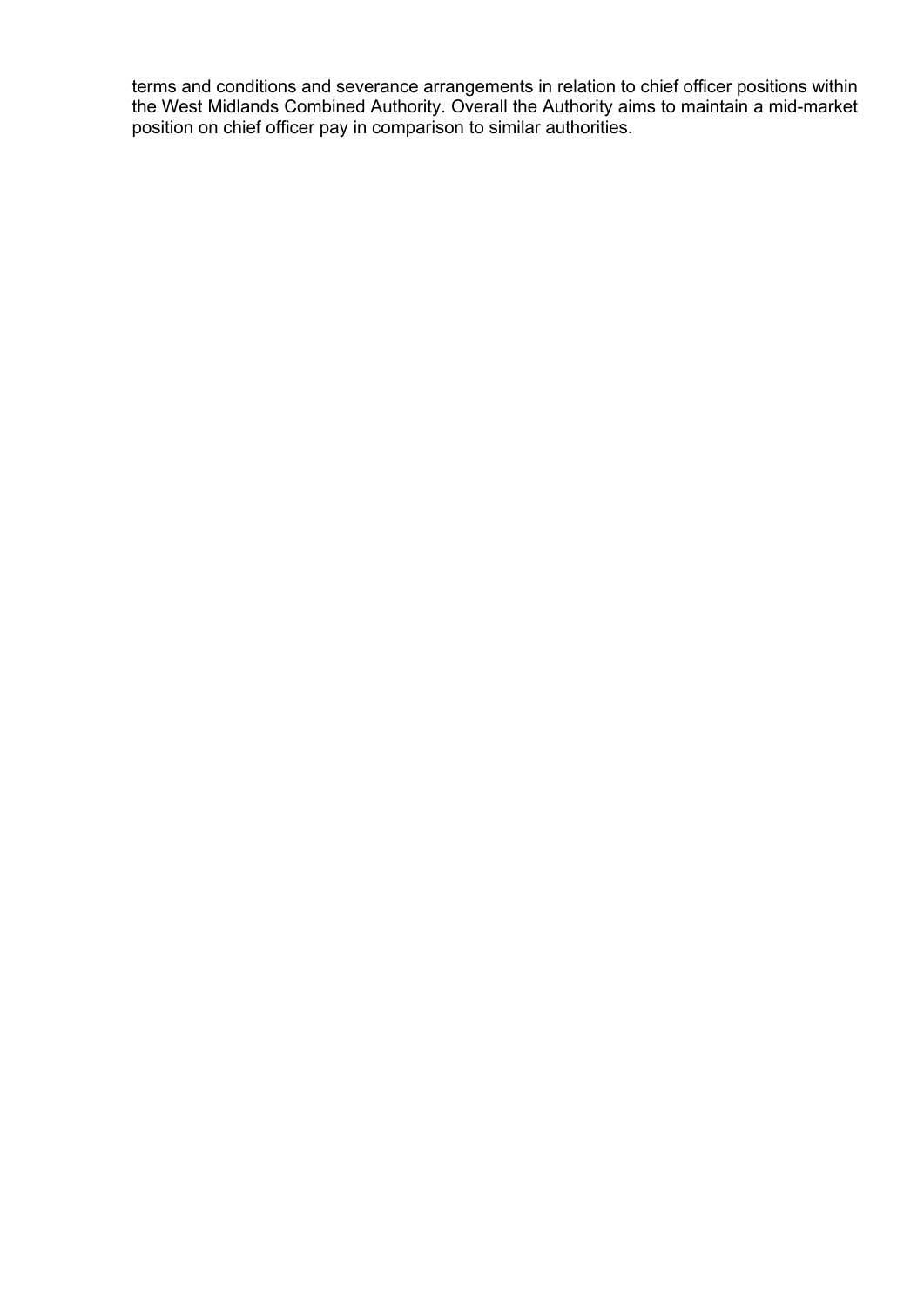# **West Midlands Combined Authority - SALARY SCALES INCREASED WITH EFFECT FROM 1 APRIL 2020**

|                     | <b>NEW BASIC SALARY</b> |
|---------------------|-------------------------|
|                     | W.E.F.1.4.20            |
| <b>SALARY POINT</b> | <b>PER ANNUM</b>        |
|                     |                         |
| $\boldsymbol{9}$    | 17,050                  |
| 10                  | 17,477                  |
| 11                  | 17,962                  |
| 12                  | 18,026                  |
| 13                  | 18,135                  |
| 14                  | 18,744                  |
| 15                  | 19,328                  |
| 16                  | 19,942                  |
| 17                  | 20,705                  |
| 18                  | 21,392                  |
| 19                  | 22,104                  |
| 20                  | 22,668                  |
| 21                  | 23,578                  |
| 22                  | 24,515                  |
| 23                  | 25,504                  |
| 24                  | 26,521                  |
| 25                  | 27,579                  |
| 26                  | 28,686                  |
| 27                  | 29,829                  |
| <u>28</u>           | 31,021                  |
| 29                  | 32,268                  |
| $30\,$              | 33,555                  |
| 31                  | 34,899                  |
| 32                  | 35,945                  |
| 33                  | 37,024                  |
| 34                  | 38,129                  |
| 35                  | 39,278                  |
| 36                  | 40,461                  |
| 37                  | 41,671                  |
| 38                  | 42,919                  |
| 39                  | 44,209                  |